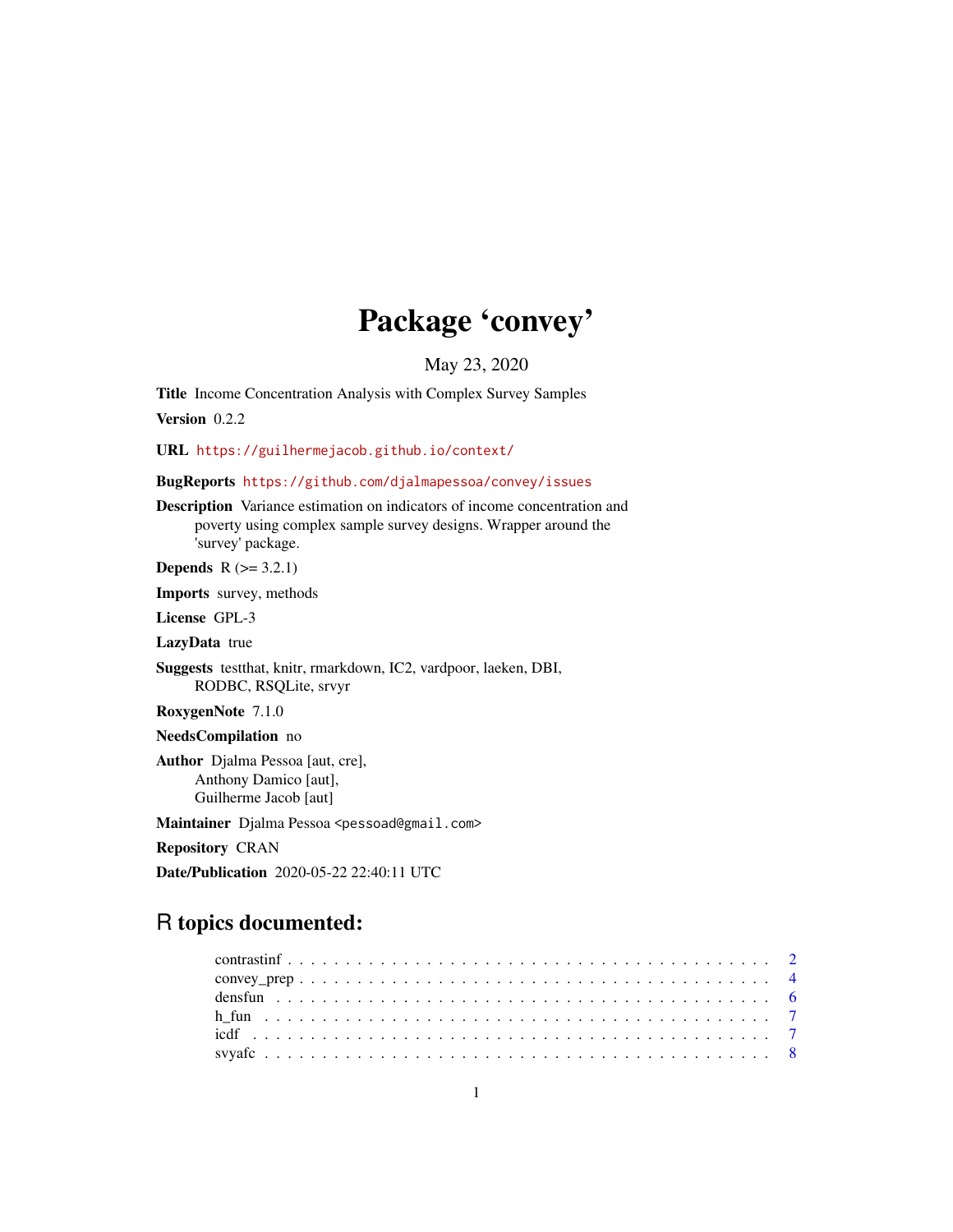<span id="page-1-0"></span>

|            | 11 |
|------------|----|
|            | 15 |
|            | 18 |
| svyarpr    |    |
|            | 20 |
|            | 22 |
|            | 25 |
|            | 29 |
|            | 32 |
|            | 35 |
|            | 39 |
|            | 42 |
|            | 45 |
|            | 48 |
|            | 50 |
|            | 52 |
|            | 54 |
|            | 56 |
|            | 59 |
|            | 61 |
|            | 65 |
|            | 67 |
|            | 70 |
|            | 72 |
|            |    |
|            | 76 |
|            | 79 |
|            | 81 |
|            | 84 |
|            | 87 |
|            | 90 |
| svyzenga   | 93 |
|            | 96 |
|            |    |
| <b>100</b> |    |

## **Index**

contrastinf

Generalized linearization of a smooth function of survey statistics

## Description

Generalized linearization of a smooth function of survey statistics

## **Usage**

contrastinf(exprlist, infunlist)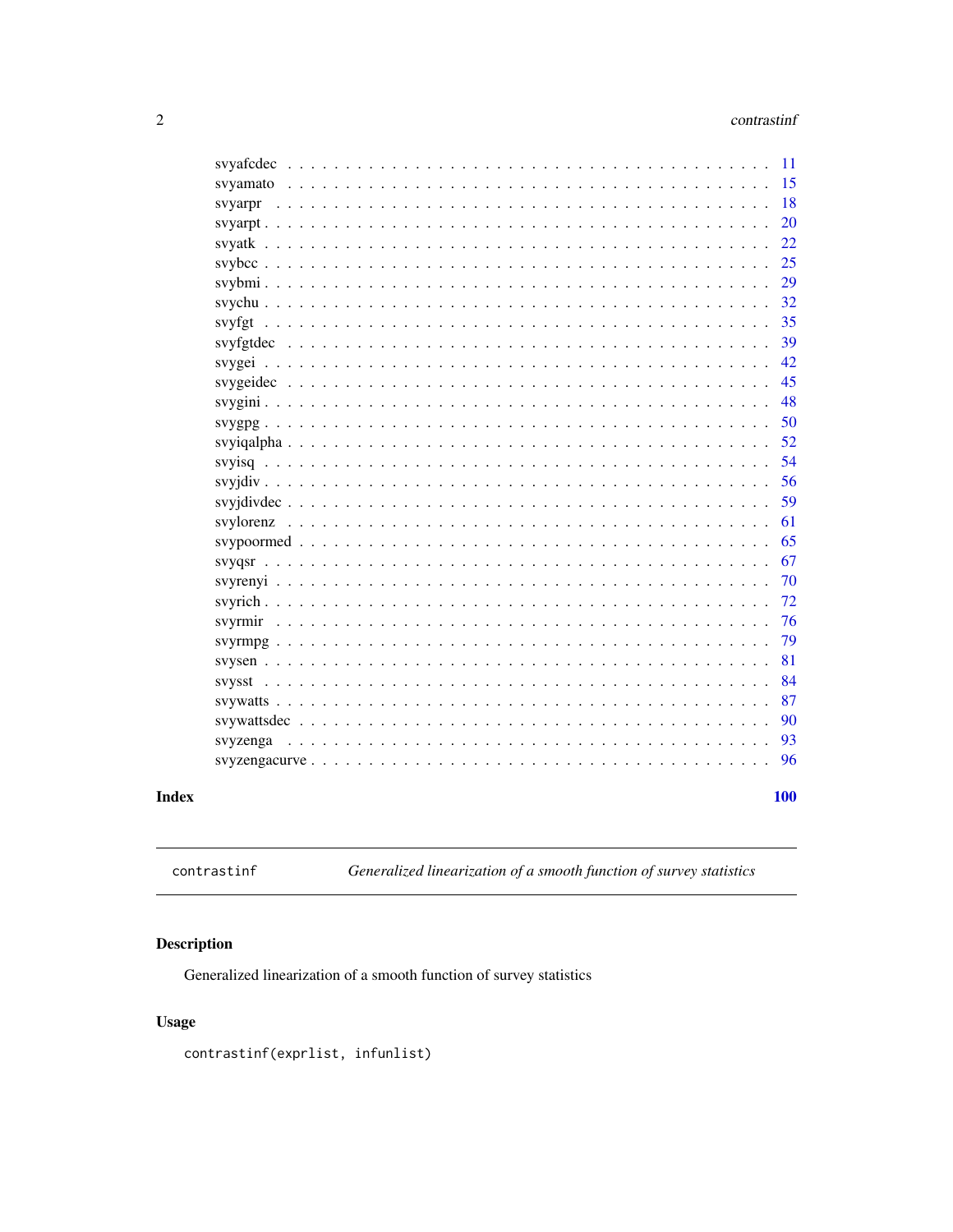#### contrastinf 3

#### **Arguments**

| exprlist  | a call                                                                                                       |
|-----------|--------------------------------------------------------------------------------------------------------------|
| infunlist | a list of lists, each having two components: value - the estimate value and lin -<br>the linearized variable |

## Details

The call must use function that deriv knows how to differentiate. It allows to compute the linearized variable of a complex indicator from the linearized variables of simpler component variables, avoiding the formal derivatives calculations.

## Value

a list with two components: values - the estimate value and lin - the linearized variable

## Author(s)

Djalma Pessoa and Anthony Damico

#### References

Guillaume Osier (2009). Variance estimation for complex indicators of poverty and inequality. *Journal of the European Survey Research Association*, Vol.3, No.3, pp. 167-195, ISSN 1864-3361, URL <http://ojs.ub.uni-konstanz.de/srm/article/view/369>.

#### See Also

svyqsr

```
library(survey)
library(laeken)
data(eusilc) ; names( eusilc ) <- tolower( names( eusilc ) )
# linearized design
des_eusilc <- svydesign( ids = ~rb030 , strata = ~db040 , weights = ~rb050 , data = eusilc )
des_eusilc <- convey_prep(des_eusilc)
w <- weights(des_eusilc)
# ratio linearization
T1 = list(value = sum(w*eusilc$eqincome) , lin = eusilc$eqincome )
T2 = list(value = sum(w), lin = rep(1, nrow(eusile)))list_all <- list( T1 = T1, T2 = T2)
lin_R = contrastinf (quote(T1/T2), list_all)
# estimate of the variable eqincome mean
lin R$value
# se estimate of the variable eqincome mean
```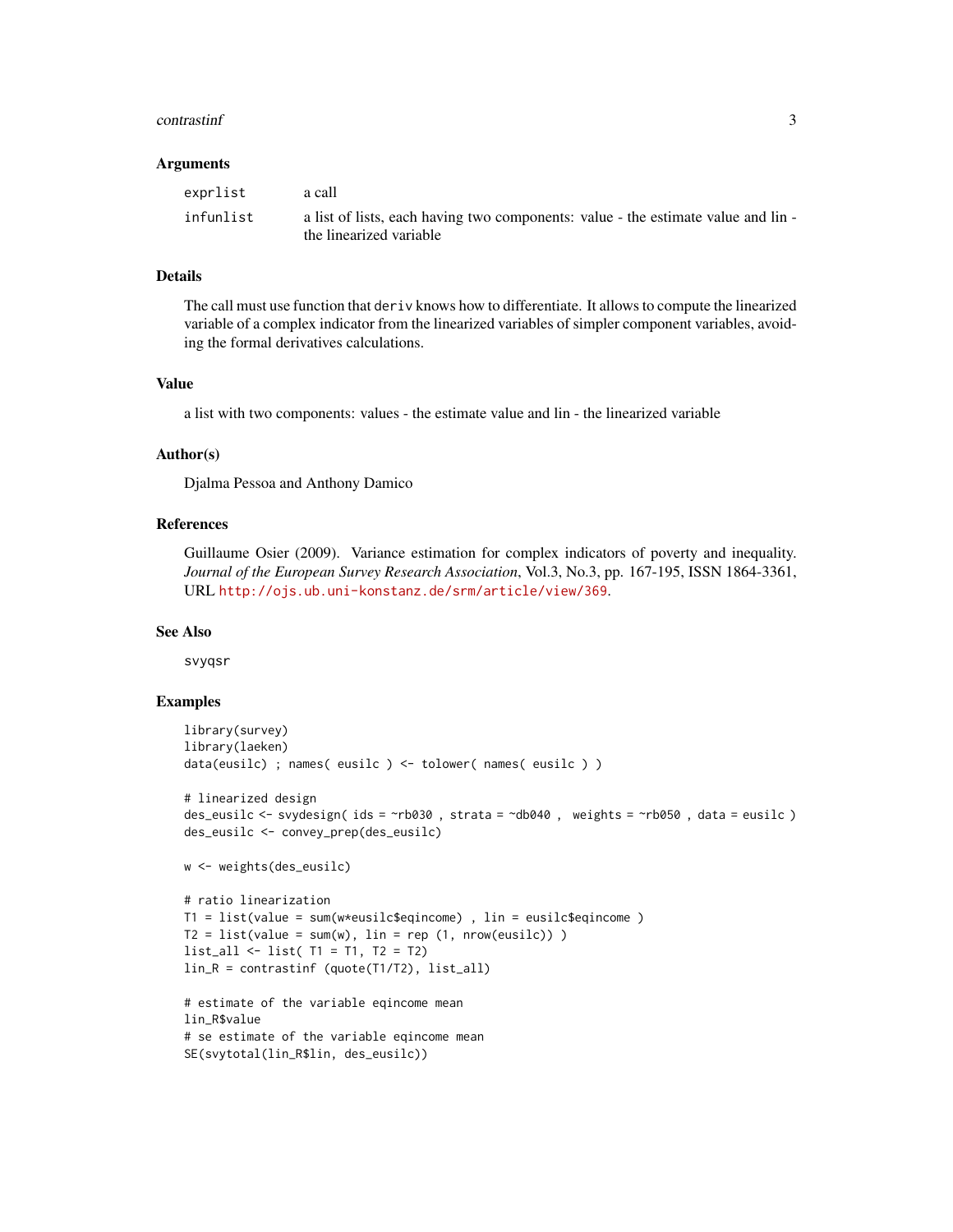```
# to check, use
svymean (~eqincome, des_eusilc)
# quintile share ratio (qsr) linearization
S20 \leq - svyisq(\sim eqincome, design = des_eusilc, .20)
S20_val <- coef (S20); attributes (S20_val) <- NULL
S20_lin <- attr(S20 , "lin" )
S80 <- svyisq(~ eqincome, design = des_eusilc, .80)
S80_val <- coef (S80); attributes (S80_val) <- NULL
S80_lin <- attr(S80 , "lin" )
SU <- list (value = S80_val, lin = S80_lin )
SI <- list (value = S20_val, lin = S20_lin )
TOT \le list(value = sum( w * eusilc$eqincome), lin = eusilc$eqincome)
list\_all \leftarrow list (TOT = TOT, SI = SI, SU = SU)lin_QSR <- contrastinf( quote((TOT-SU)/SI), list_all)
# estimate of the qsr
lin_QSR$value
# se estimate of the qsr:
SE(svytotal(lin_QSR$lin, des_eusilc))
# to check, use
svyqsr(~eqincome, des_eusilc )
# proportion of income below the quantile .20
list_all <- list (TOT = TOT, SI = SI )
lin_Lor <- contrastinf( quote(SI/TOT), list_all)
# estimate of the proportion of income below the quantile .20
lin_Lor$value
# se estimate
SE(svytotal(lin_Lor$lin,des_eusilc))
```
convey\_prep *prepare svydesign and svyrep.design objects for the convey package*

### Description

stores the full survey design (needed for convey functions that use a global poverty threshold) within the design. this function must be run immediately after the full design object creation with svydesign or svrepdesign

#### Usage

convey\_prep(design)

#### Arguments

design a survey design object of the library survey.

<span id="page-3-0"></span>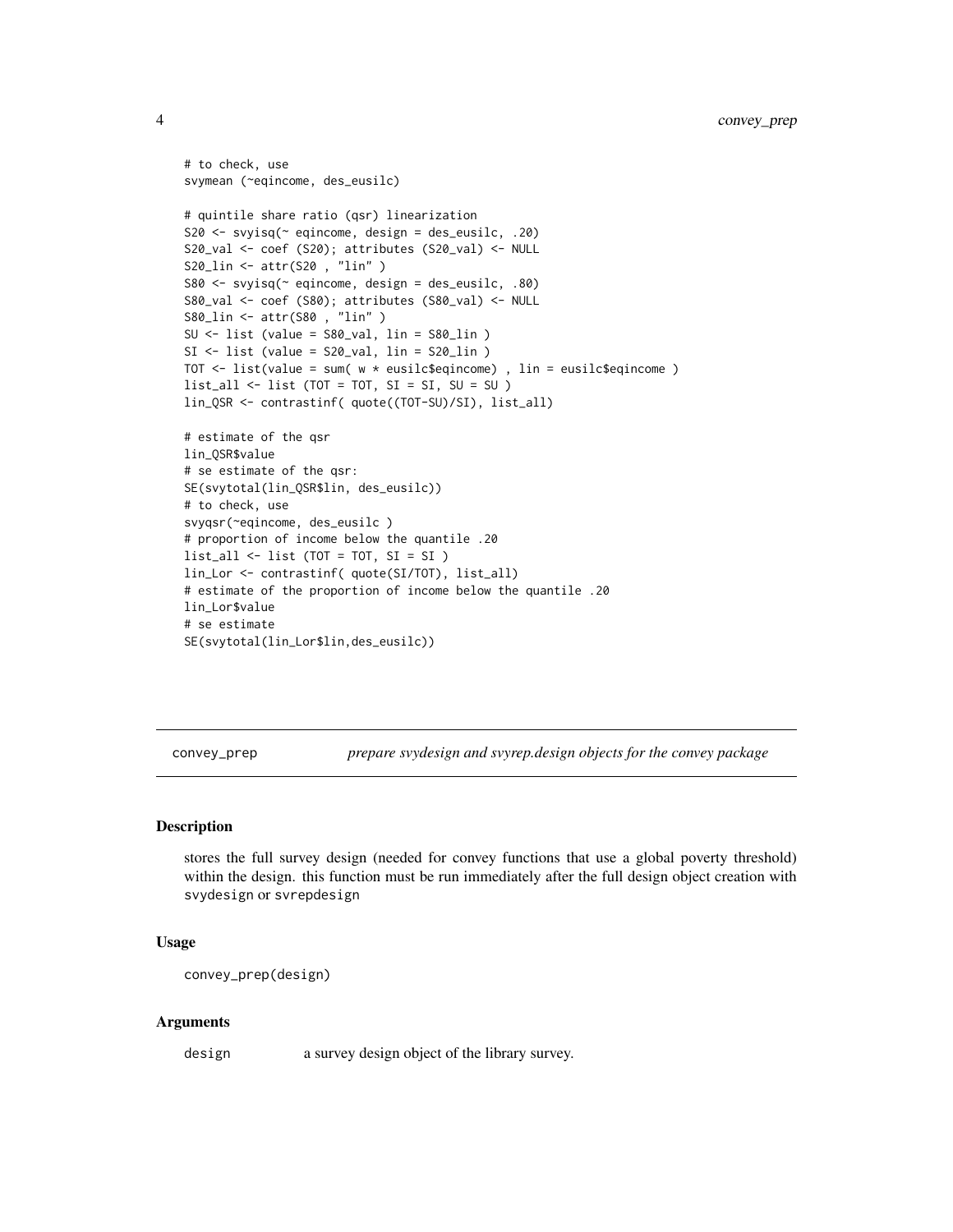#### Details

functions in the convey package that use a global poverty threshold require the complete (presubsetted) design in order to calculate variances correctly. this function stores the full design object as a separate attribute so that functions from the survey package such as subset and svyby do not disrupt the calculation of error terms.

## Value

the same survey object with a full\_design attribute as the storage space for the unsubsetted survey design

#### Author(s)

Djalma Pessoa and Anthony Damico

```
library(survey)
library(laeken)
data(eusilc) ; names( eusilc ) <- tolower( names( eusilc ) )
# linearized design: convey_prep must be run as soon as the linearized design has been created
des_eusilc <- svydesign( ids = ~rb030 , strata = ~db040 , weights = ~rb050 , data = eusilc )
des_eusilc <- convey_prep( des_eusilc )
# now this linearized design object is ready for analysis!
# # # CORRECT usage example # # #
des_eusilc <- svydesign( ids = ~rb030 , strata = ~db040 , weights = ~rb050 , data = eusilc )
des_eusilc <- convey_prep( des_eusilc )
sub_eusilc <- subset( des_eusilc , age > 20 )
# since convey_prep() was run immediately after creating the design
# this will calculate the variance accurately
SE( svyarpt( ~ eqincome , sub_eusilc ) )
# # # end of CORRECT usage example # # #
# # # INCORRECT usage example # # #
des_eusilc <- svydesign( ids = ~rb030 , strata = ~db040 , weights = ~rb050 , data = eusilc )
sub_eusilc <- subset( des_eusilc , age > 20 )
sub_eusilc <- convey_prep( sub_eusilc )
# since convey_prep() was not run immediately after creating the design
# this will make the variance wrong
SE( svyarpt( \sim eqincome, sub_eusilc ) )
# # # end of INCORRECT usage example # # #
```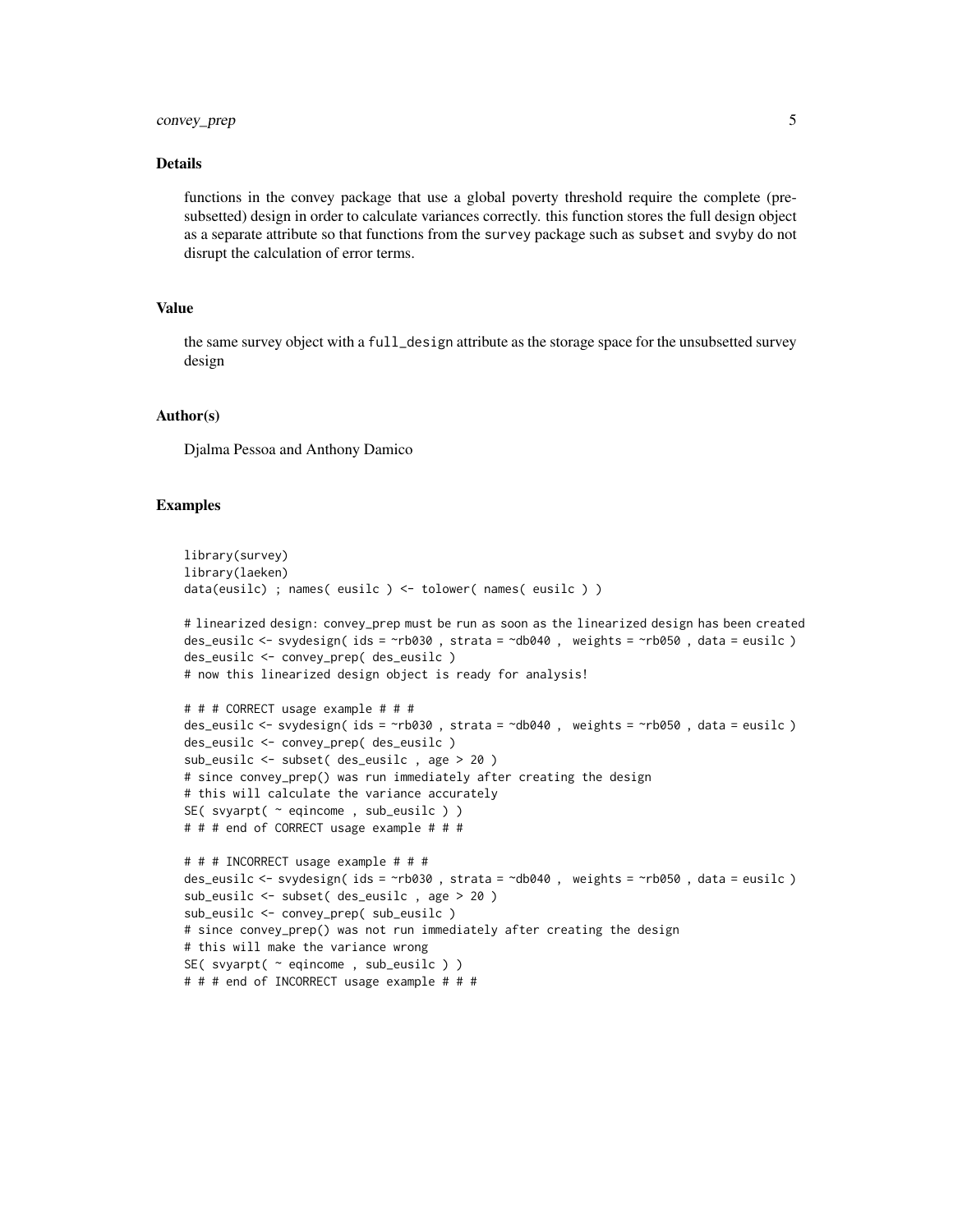<span id="page-5-0"></span>

## Description

computes the derivative of a function in a point using kernel estimation

#### Usage

densfun(formula, design, x, h = NULL, FUN = "F", na.rm = FALSE,  $\dots$ )

#### Arguments

| formula    | a formula specifying the income variable                                                                                          |
|------------|-----------------------------------------------------------------------------------------------------------------------------------|
| design     | a design object of class survey. design from the survey library.                                                                  |
| $\times$   | the point where the derivative is calculated                                                                                      |
| h          | value of the bandwidth based on the whole sample                                                                                  |
| <b>FUN</b> | if F estimates the derivative of the cdf function; if big_s estimates the derivative<br>of total in the tails of the distribution |
| na.rm      | Should cases with missing values be dropped?                                                                                      |
| $\ddotsc$  | future expansion                                                                                                                  |

## Value

the value of the derivative at x

#### Author(s)

Djalma Pessoa and Anthony Damico

```
library(laeken)
data(eusilc) ; names( eusilc ) <- tolower( names( eusilc ) )
library(survey)
des_eusilc <- svydesign(ids = ~rb030, strata =~db040, weights = ~rb050, data = eusilc)
des_eusilc <- convey_prep( des_eusilc )
densfun (~eqincome, design=des_eusilc, 10000, FUN="F" )
# linearized design using a variable with missings
densfun ( ~ py010n , design = des_eusilc, 10000, FUN="F" )
densfun ( \sim py010n , design = des_eusilc , 10000, FUN="F", na.rm = TRUE )
```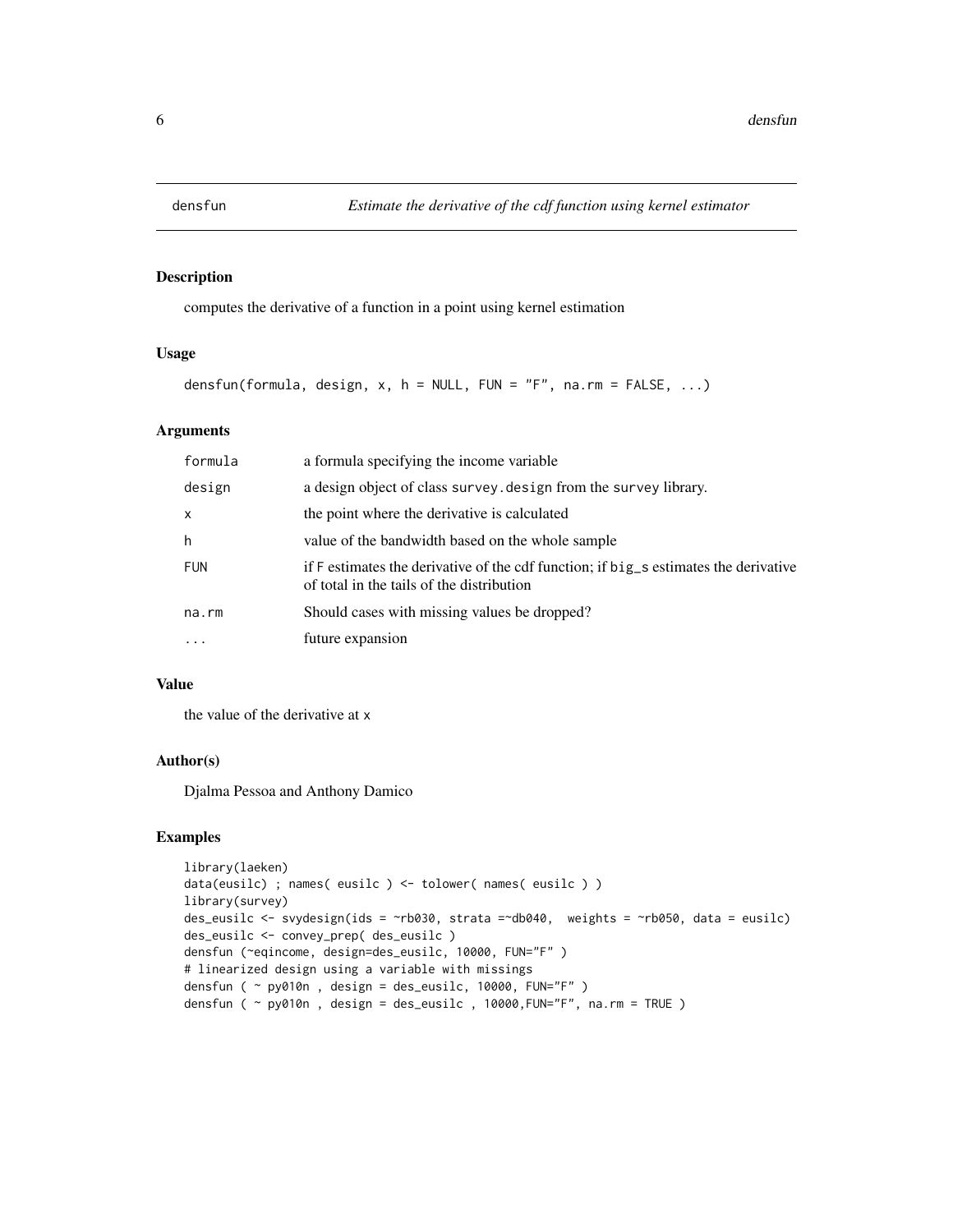<span id="page-6-0"></span>

## Description

Using the whole sample, computes the bandwith used to get the linearized variable

## Usage

h\_fun(incvar, w)

## Arguments

| incvar | income variable used in the estimation of the indicators |
|--------|----------------------------------------------------------|
| W      | vector of design weights                                 |

## Value

value of the bandwidth

#### Author(s)

Djalma Pessoa and Anthony Damico

| .,<br>۰, |  |
|----------|--|

Linearization of the cumulative distribution function (cdf) of a variable

## Description

Computes the linearized variable of the cdf function in a point.

## Usage

icdf(formula, design, x, na.rm = FALSE, ...)

## Arguments

| formula   | a formula specifying the income variable                                                    |
|-----------|---------------------------------------------------------------------------------------------|
| design    | a design object of class survey, design or class svyrep, design from the survey<br>library. |
| X         | the point where the cdf is calculated                                                       |
| na.rm     | Should cases with missing values be dropped?                                                |
| $\ddotsc$ | future expansion                                                                            |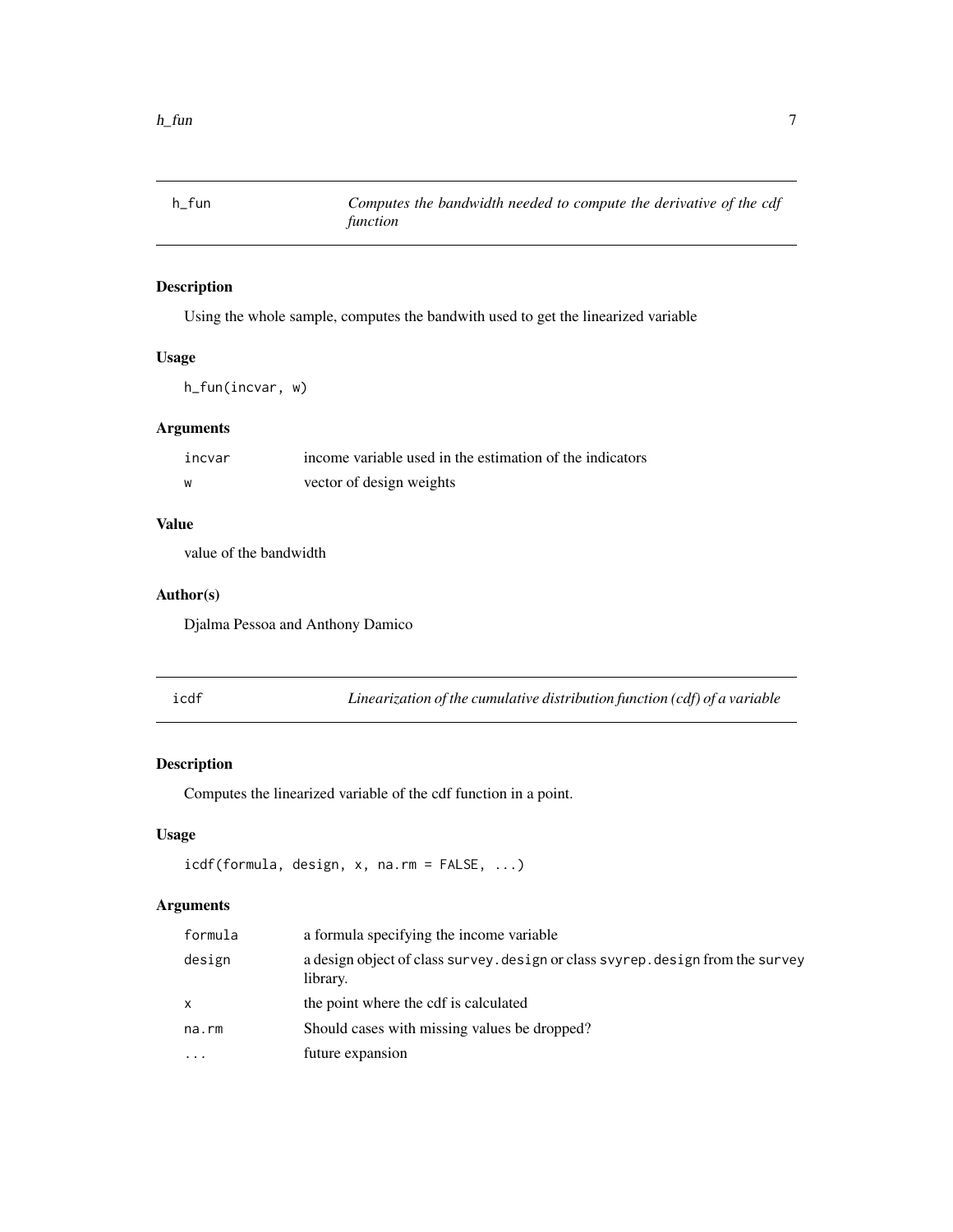#### <span id="page-7-0"></span>Value

Object of class "cvystat", which are vectors with a "var" attribute giving the variance and a "statistic" attribute giving the name of the statistic.

#### Author(s)

Djalma Pessoa and Anthony Damico

#### References

Guillaume Osier (2009). Variance estimation for complex indicators of poverty and inequality. *Journal of the European Survey Research Association*, Vol.3, No.3, pp. 167-195, ISSN 1864- 3361, URL <http://ojs.ub.uni-konstanz.de/srm/article/view/369>. Jean-Claude Deville (1999). Variance estimation for complex statistics and estimators: linearization and residual techniques. Survey Methodology, 25, 193-203, URL [http://www5.statcan.gc.ca/bsolc/olc-cel/](http://www5.statcan.gc.ca/bsolc/olc-cel/olc-cel?lang=eng&catno=12-001-X19990024882) [olc-cel?lang=eng&catno=12-001-X19990024882](http://www5.statcan.gc.ca/bsolc/olc-cel/olc-cel?lang=eng&catno=12-001-X19990024882).

#### See Also

[svyarpr](#page-17-1)

#### Examples

```
library(laeken)
data(eusilc) ; names( eusilc ) <- tolower( names( eusilc ) )
library(survey)
des_eusilc <- svydesign(ids = ~rb030, strata =~db040, weights = ~rb050, data = eusilc)
des_eusilc <- convey_prep( des_eusilc )
icdf(~eqincome, design=des_eusilc, 10000 )
# linearized design using a variable with missings
icdf( ~ py010n, design = des_eusilc, 10000)
icdf( \sim py010n, design = des_eusilc, 10000, na.rm = TRUE )
```
<span id="page-7-1"></span>svyafc *Alkire-Foster multidimensional poverty class*

#### **Description**

Estimate indices from the Alkire-Foster class, a class of poverty measures.

```
svyafc(formula, design, ...)
## S3 method for class 'survey.design'
svyafc(formula, design, k, g, cutoffs, dimw = NULL, na.rm = FALSE, ...)
## S3 method for class 'svyrep.design'
```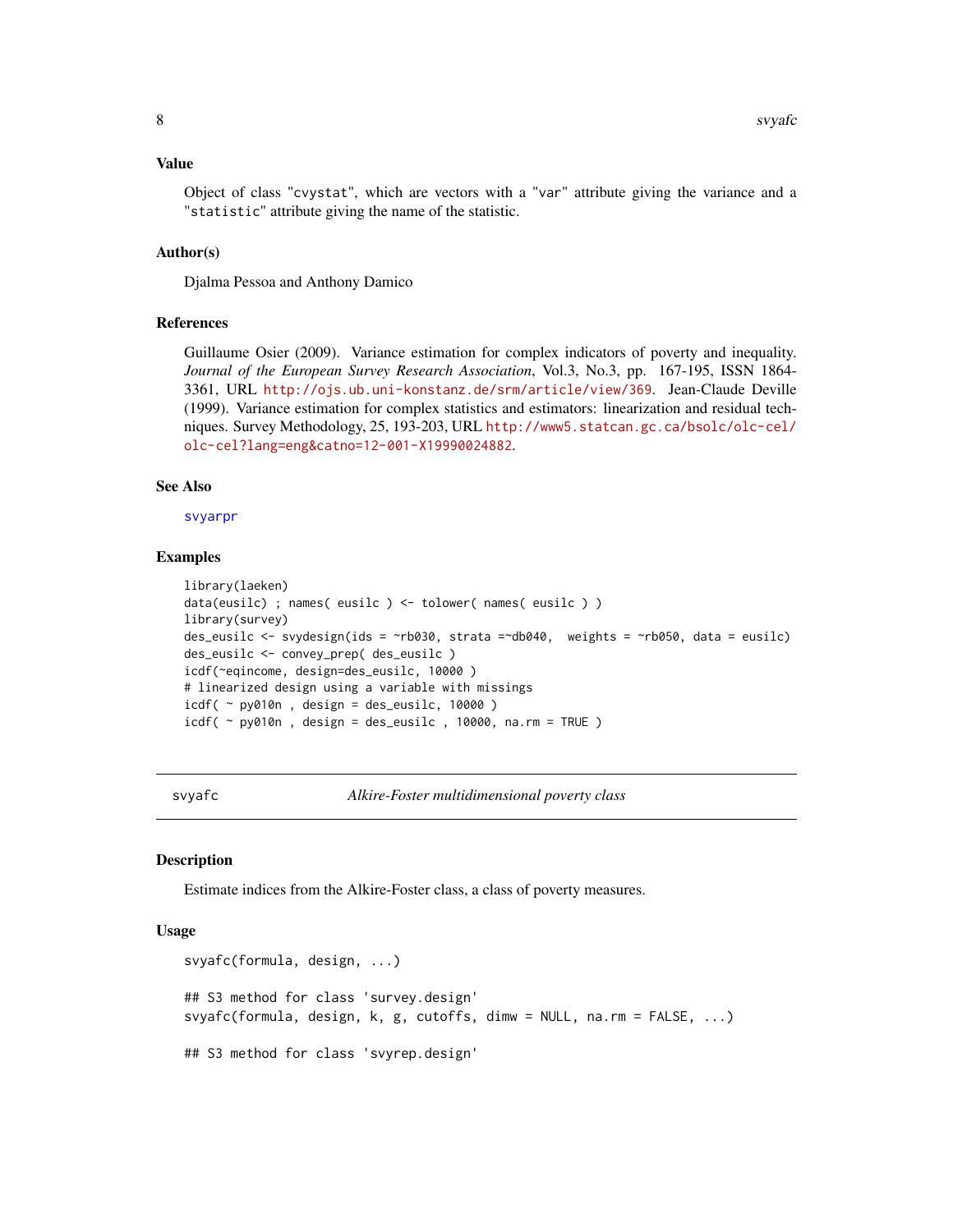#### svyafc<sup>9</sup> 9

```
svyafc(formula, design, k, g, cutoffs, dimw = NULL, na.rm = FALSE, ...)
## S3 method for class 'DBIsvydesign'
svyafc(formula, design, ...)
```
#### Arguments

| formula  | a formula specifying the variables. Variables can be numeric or ordered factors.             |
|----------|----------------------------------------------------------------------------------------------|
| design   | a design object of class survey. design or class svyrep. design from the survey<br>library.  |
| $\ddots$ | future expansion                                                                             |
| k        | a scalar defining the multidimensional cutoff.                                               |
| g        | a scalar defining the exponent of the indicator.                                             |
| cutoffs  | a list defining each variable's deprivation limit.                                           |
| dimw     | a vector defining the weight of each dimension in the multidimensional depriva-<br>tion sum. |
| na.rm    | Should cases with missing values be dropped?                                                 |
|          |                                                                                              |

## Details

you must run the convey\_prep function on your survey design object immediately after creating it with the svydesign or svrepdesign function.

#### Value

Object of class "cvystat", which are vectors with a "var" attribute giving the variance and a "statistic" attribute giving the name of the statistic.

## Author(s)

Guilherme Jacob, Djalma Pessoa and Anthony Damico

### References

Sabina Alkire and James Foster (2011). Counting and multidimensional poverty measurement. Journal of Public Economics, v. 95, n. 7-8, August 2011, pp. 476-487, ISSN 0047-2727. URL <http://dx.doi.org/10.1016/j.jpubeco.2010.11.006>.

Alkire et al. (2015). Multidimensional Poverty Measurement and Analysis. Oxford University Press, 2015.

Daniele Pacifico and Felix Poege (2016). MPI: Stata module to compute the Alkire-Foster multidimensional poverty measures and their decomposition by deprivation indicators and population sub-groups. URL <http://EconPapers.repec.org/RePEc:boc:bocode:s458120>.

#### See Also

[svyfgt](#page-34-1)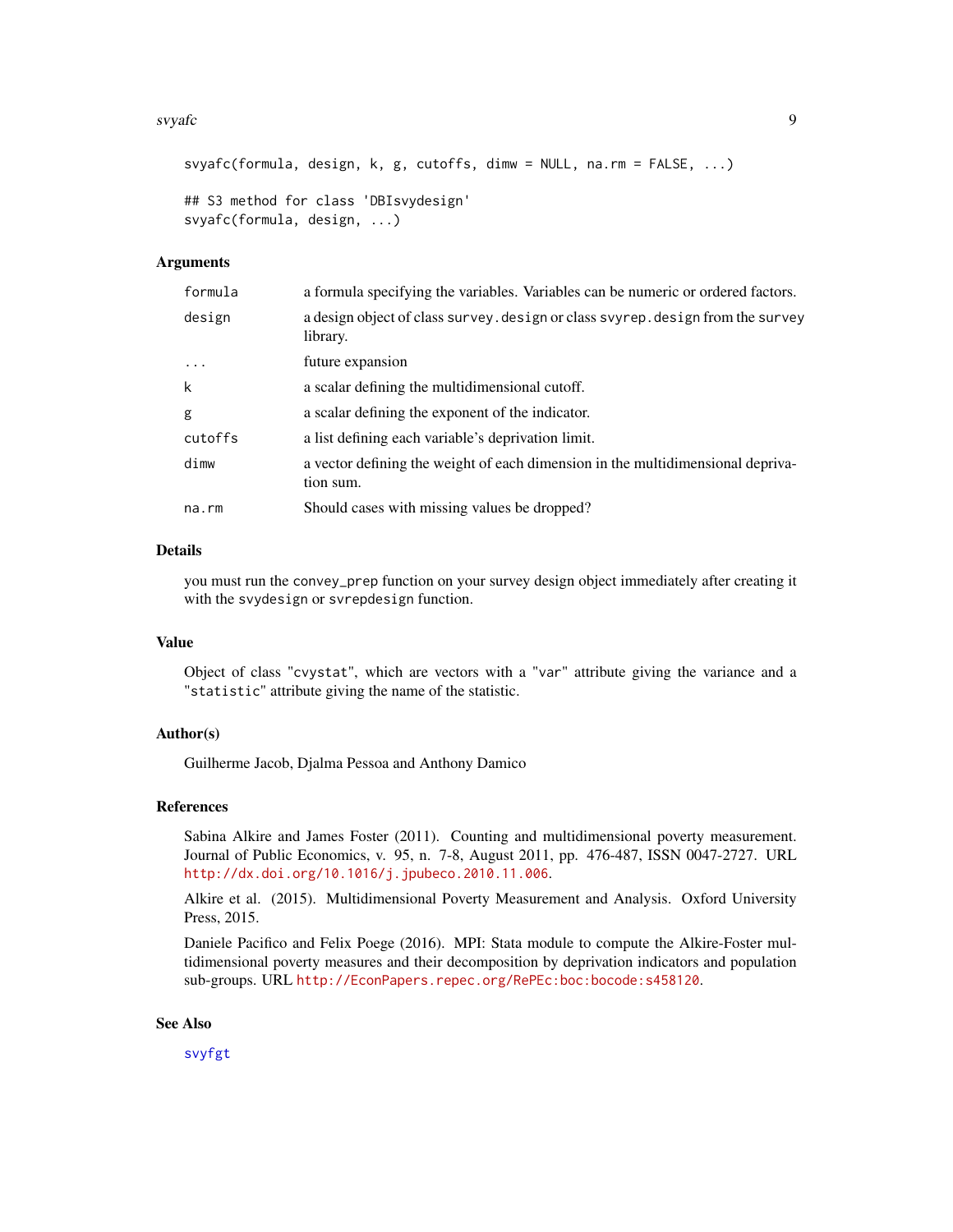```
library(survey)
library(laeken)
data(eusilc) ; names( eusilc ) <- tolower( names( eusilc ) )
# linearized design
des_eusilc \le svydesign( ids = \simrb030, strata = \simdb040, weights = \simrb050, data = eusilc)
des_eusilc <- convey_prep(des_eusilc)
des_eusilc <- update(des_eusilc, pb220a = ordered( pb220a ) )
# replicate-weighted design
des_eusilc_rep <- as.svrepdesign( des_eusilc , type = "bootstrap" )
des_eusilc_rep <- convey_prep(des_eusilc_rep)
# cutoffs
cos <- list( 10000, 5000 )
# variables without missing values
svyafc( \sim eqincome + hy050n, design = des_eusilc, k = .5, g = 0, cutoffs = cos)
svyafc( \sim eqincome + hy050n, design = des_eusilc_rep, k = .5, g = 0, cutoffs = cos)
# subsetting:
sub_des_eusilc <- subset( des_eusilc, db040 == "Styria")
sub_des_eusilc_rep <- subset( des_eusilc_rep, db040 == "Styria")
svyafc( \sim eqincome + hy050n, design = sub_des_eusilc, k = .5, g = 0, cutoffs = cos)
svyafc( \sim eqincome + hy050n, design = sub_des_eusilc_rep, k = .5, g = 0, cutoffs = cos)
## Not run:
# including factor variable with missings
cos <- list( 10000, 5000, "EU" )
svyafc(~eqincome+hy050n+pb220a, des_eusilc, k = .5, g = 0, cutoffs = cos, na.rm = FALSE)
svyafc(~eqincome+hy050n+pb220a, des_eusilc, k = .5, g = 0, cutoffs = cos, na.rm = TRUE)
svyafc(~eqincome+hy050n+pb220a, des_eusilc_rep, k = .5, g = 0, cutoffs = cos, na.rm = FALSE)
svyafc(~eqincome+hy050n+pb220a, des_eusilc_rep, k = .5, g = 0, cutoffs = cos , na.rm = TRUE )
# database-backed design
library(RSQLite)
library(DBI)
dbfile <- tempfile()
conn <- dbConnect( RSQLite::SQLite() , dbfile )
dbWriteTable( conn , 'eusilc' , eusilc )
dbd_eusilc <-
svydesign(
ids = \sim b030,
strata = \negdb040
weights = \negrb050,
data="eusilc",
dbname=dbfile,
dbtype="SQLite"
```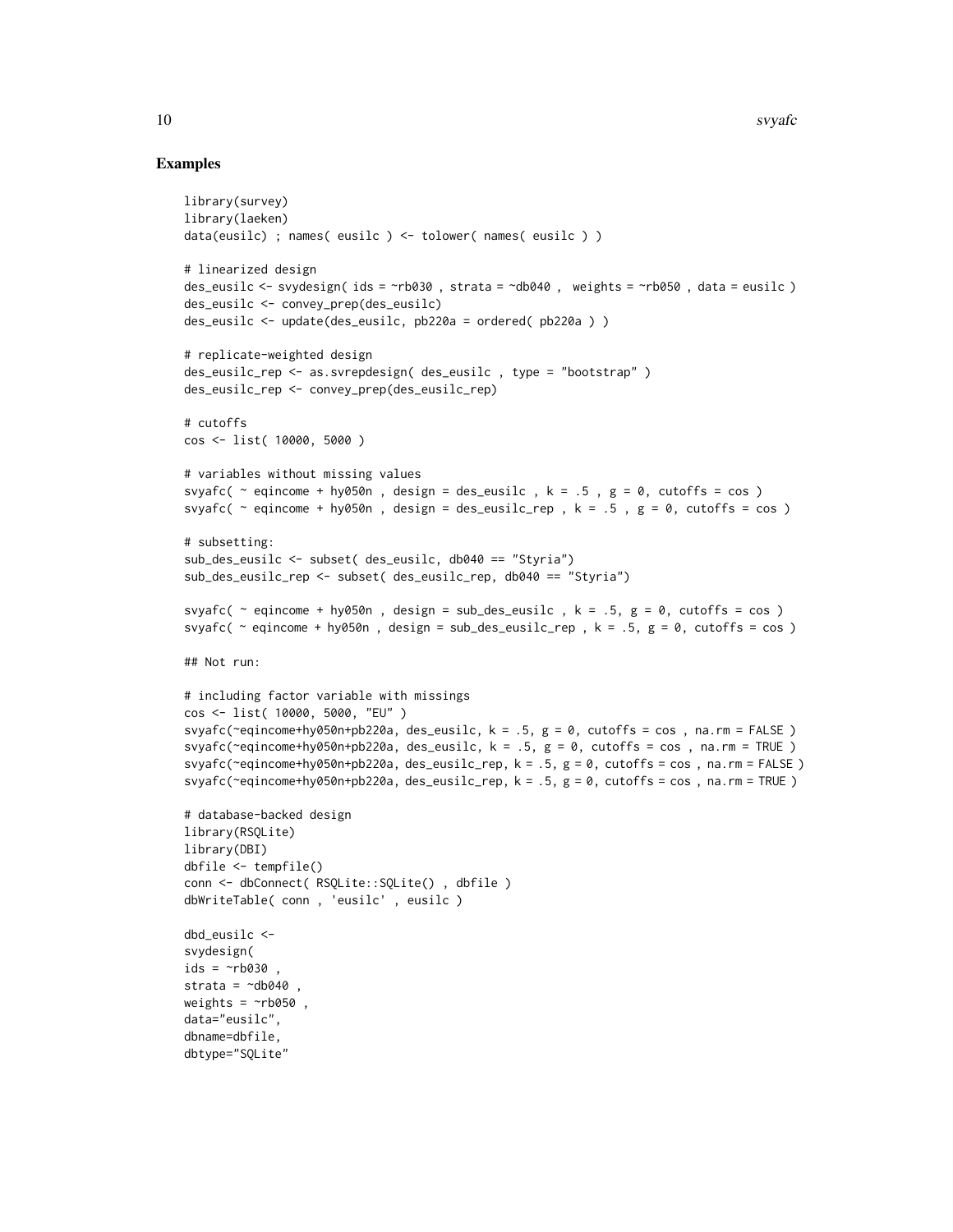#### <span id="page-10-0"></span>svyafcdec 11

```
\mathcal{L}dbd_eusilc <- convey_prep( dbd_eusilc )
dbd_eusilc <- update( dbd_eusilc, pb220a = ordered( pb220a ) )
# cutoffs
cos <- list( 10000 , 5000 )
# variables without missing values
svyafc(~eqincome+hy050n, design = dbd_eusilc, k = .5, g = 0, cutoffs = cos )
# subsetting:
sub_dbd_eusilc <- subset( dbd_eusilc, db040 == "Styria")
svyafc(~eqincome+hy050n, design = sub_dbd_eusilc, k = .5, g = 0, cutoffs = cos )
# cutoffs
cos <- list( 10000, 5000, "EU" )
# including factor variable with missings
svyafc(~eqincome+hy050n+pb220a, dbd_eusilc, k = .5, g = 0, cutoffs = cos, na.rm = FALSE)
svyafc(~eqincome+hy050n+pb220a, dbd_eusilc, k = .5, g = 0, cutoffs = cos, na.rm = TRUE)
dbRemoveTable( conn , 'eusilc' )
dbDisconnect( conn , shutdown = TRUE )
## End(Not run)
```
svyafcdec *Alkire-Foster multidimensional poverty decompostition*

#### Description

Decomposition of indices from the Alkire-Foster class

```
svyafcdec(formula, subgroup, design, ...)
## S3 method for class 'survey.design'
svyafcdec(
  formula,
  subgroup = -1,
 design,
  g,
  cutoffs,
 k,
```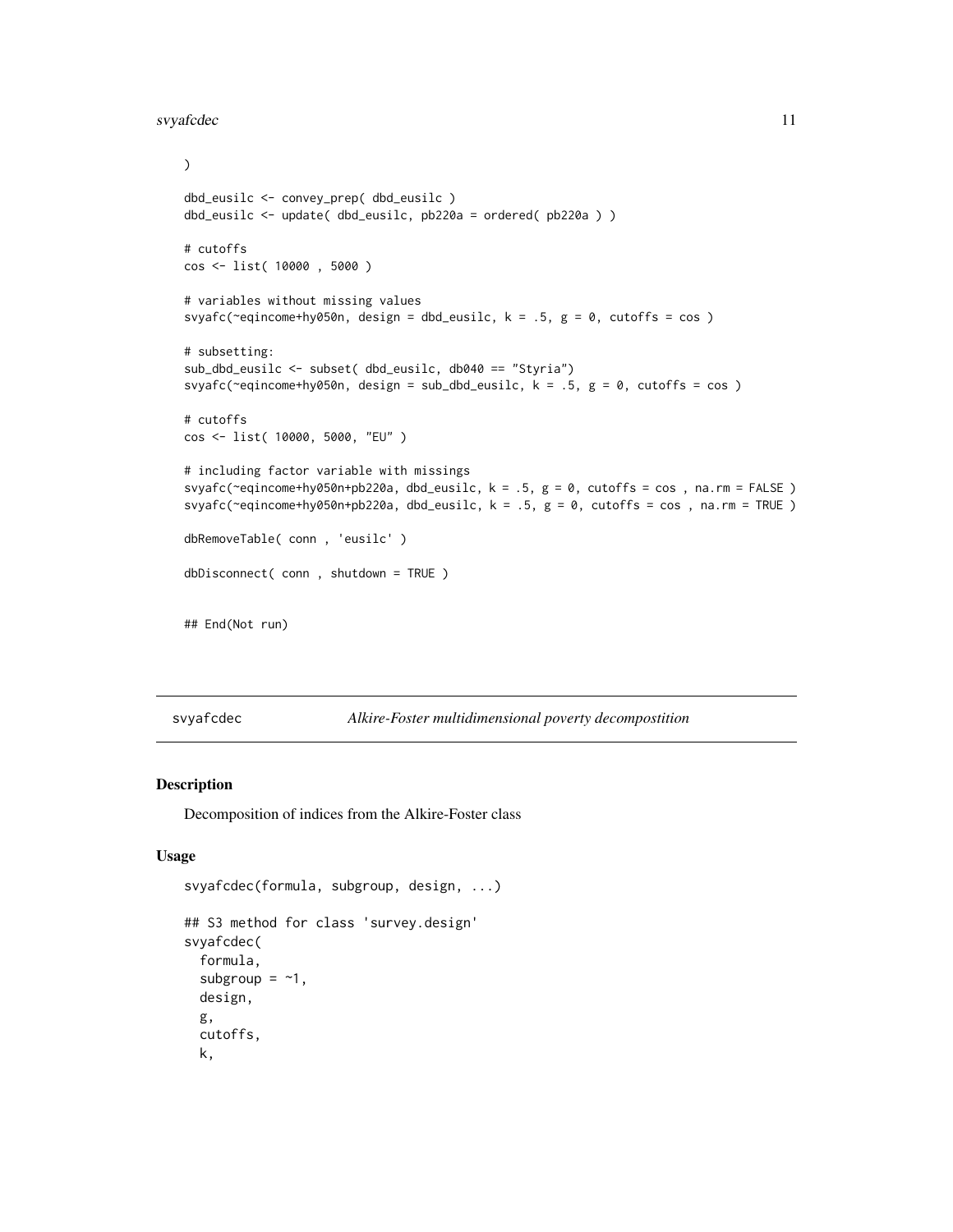```
dimw = NULL,
  na.rm = FALSE,
  ...
\lambda## S3 method for class 'svyrep.design'
svyafcdec(
  formula,
  subgroup = -1,
  design,
  g,
  cutoffs,
  k,
  dimw = NULL,na.rm = FALSE,
  ...
\mathcal{L}## S3 method for class 'DBIsvydesign'
```

```
svyafcdec(formula, subgroup = \sim1, design, ...)
```
## Arguments

| formula  | a formula specifying the variables. Variables can be numeric or ordered factors.            |
|----------|---------------------------------------------------------------------------------------------|
| subgroup | a formula defining the group variable for decomposition.                                    |
| design   | a design object of class survey. design or class svyrep. design from the survey<br>library. |
| $\cdot$  | future expansion                                                                            |
| g        | a scalar defining the exponent of the indicator.                                            |
| cutoffs  | a list defining each variable's deprivation limit.                                          |
| k        | a scalar defining the multidimensional cutoff.                                              |
| dimw     | a vector defining the weight of each dimension in the multidimensional depriva-             |
|          | tion sum.                                                                                   |
| na.rm    | Should cases with missing values be dropped?                                                |

## Details

you must run the convey\_prep function on your survey design object immediately after creating it with the svydesign or svrepdesign function.

#### Value

Object of class "cvystat", which are vectors with a "var" attribute giving the variance and a "statistic" attribute giving the name of the statistic.

## Author(s)

Guilherme Jacob, Djalma Pessoa and Anthony Damico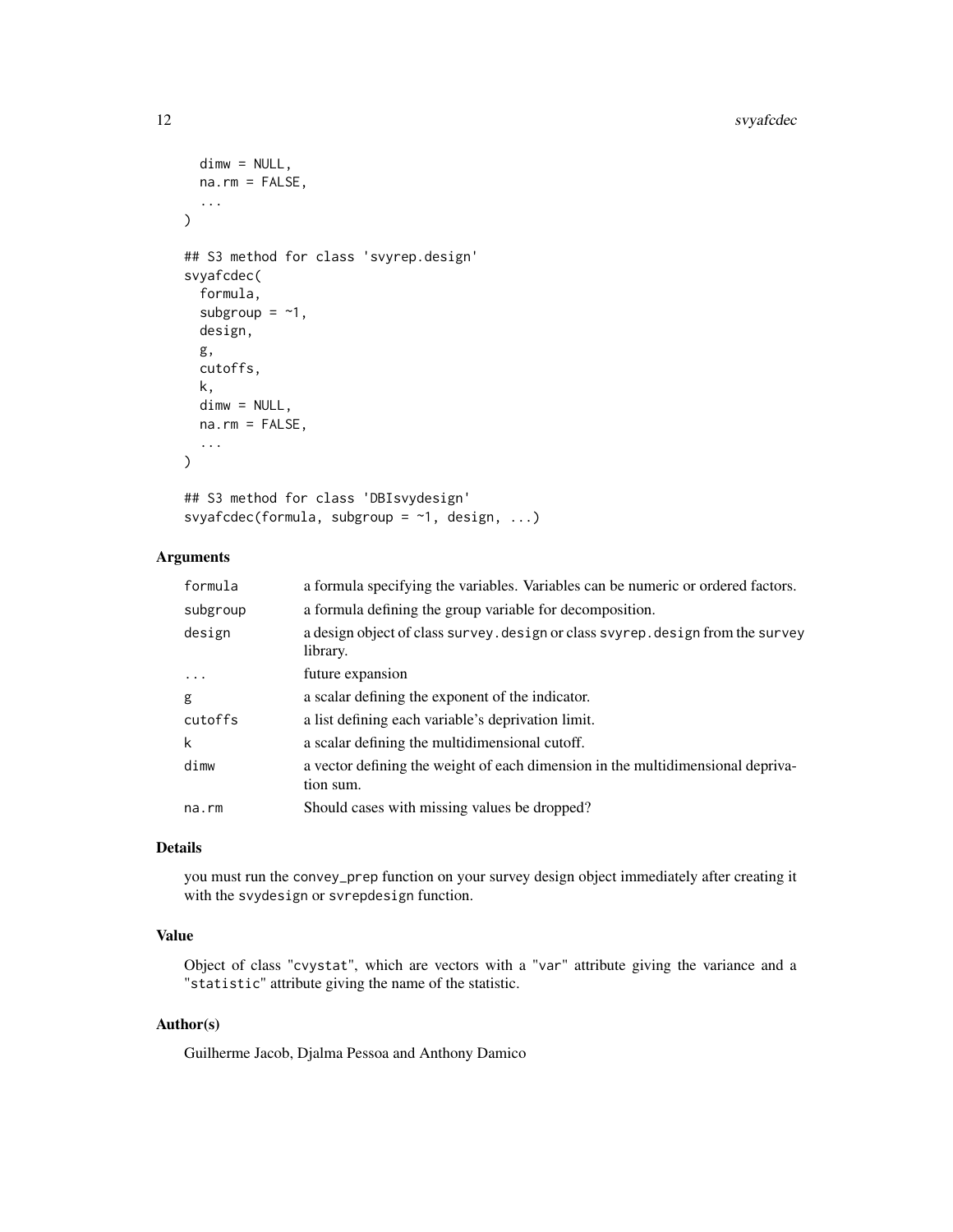#### svyafcdec 13

#### References

Sabina Alkire and James Foster (2011). Counting and multidimensional poverty measurement. Journal of Public Economics, v. 95, n. 7-8, August 2011, pp. 476-487, ISSN 0047-2727. URL <http://dx.doi.org/10.1016/j.jpubeco.2010.11.006>.

Alkire et al. (2015). Multidimensional Poverty Measurement and Analysis. Oxford University Press, 2015.

Daniele Pacifico and Felix Poege (2016). MPI: Stata module to compute the Alkire-Foster multidimensional poverty measures and their decomposition groups deprivation indicators and population sub-groups. URL <http://EconPapers.repec.org/RePEc:boc:bocode:s458120>.

#### See Also

[svyfgt](#page-34-1)

```
library(survey)
library(laeken)
data(eusilc) ; names( eusilc ) <- tolower( names( eusilc ) )
# linearized design
des_eusilc <- svydesign( ids = ~rb030 , strata = ~db040 , weights = ~rb050 , data = eusilc )
des_eusilc <- convey_prep(des_eusilc)
des_eusilc <- update(des_eusilc, pb220a = ordered( pb220a ) )
# replicate-weighted design
des_eusilc_rep <- as.svrepdesign( des_eusilc , type = "bootstrap" )
des_eusilc_rep <- convey_prep(des_eusilc_rep)
# cutoffs
cos <- list( 10000, 5000 )
# variables without missing values
svyafcdec( \sim eqincome + hy050n, \sim1, des_eusilc, k = .5, g = 0, cutoffs = cos)
svyafcdec( \sim eqincome + hy050n, \sim1, des_eusilc_rep, k = .5, g = 0, cutoffs = cos)
svyafcdec( \sim eqincome + hy050n, \simrb090, des_eusilc, k = .5, g = 0, cutoffs = cos)
svyafcdec( \sim eqincome + hy050n, \simrb090, des_eusilc_rep, k = .5, g = 0, cutoffs = cos)
# subsetting:
sub_des_eusilc <- subset( des_eusilc, db040 == "Styria")
sub_des_eusilc_rep <- subset( des_eusilc_rep, db040 == "Styria")
svyafcdec( \sim eqincome + hy050n, \sim1, sub_des_eusilc, k = .5, g = 0, cutoffs = cos)
svyafcdec( ~ eqincome + hy050n , ~1 , sub_des_eusilc_rep , k = .5 , g = 0, cutoffs = cos )
svyafcdec( ~ eqincome + hy050n , ~rb090 , sub_des_eusilc ,
k = .5, g = 0, cutoffs = cos )
svyafcdec( ~ eqincome + hy050n , ~rb090 , sub_des_eusilc_rep ,
k = .5, g = 0, cutoffs = cos )
```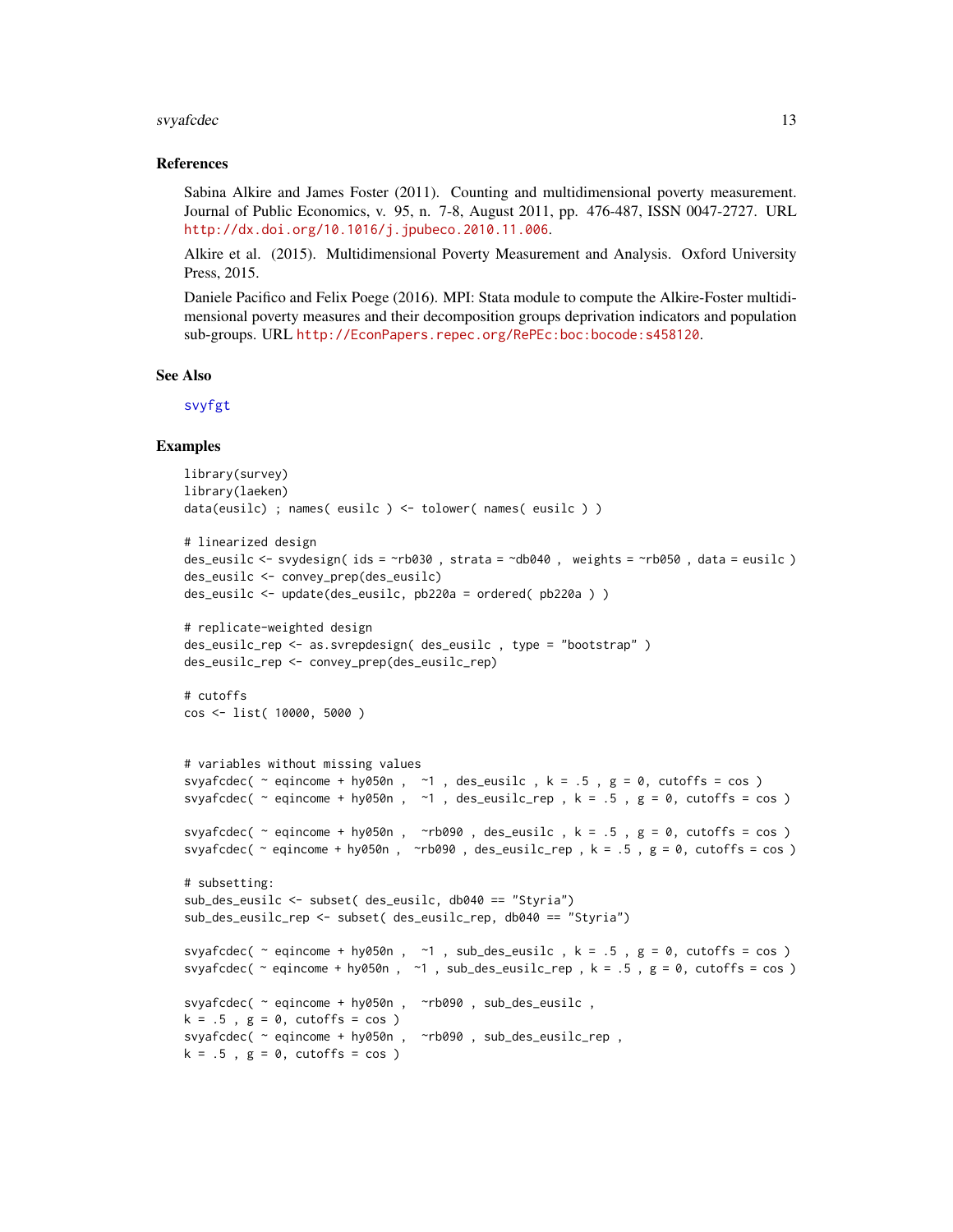## Not run:

```
# including factor variable with missings
cos <- list( 10000, 5000, "EU" )
svyafcdec(~eqincome+hy050n+pb220a, ~1 , des_eusilc,
k = .5, g = 0, cutoffs = cos, na.rm = FALSE)
svyafcdec(~eqincome+hy050n+pb220a, ~1 , des_eusilc,
k = .5, g = 0, cutoffs = cos, na.rm = TRUE)
svyafcdec(~eqincome+hy050n+pb220a, ~1 , des_eusilc_rep,
k = .5, g = 0, cutoffs = cos, na.rm = FALSE)
svyafcdec(~eqincome+hy050n+pb220a, ~1 , des_eusilc_rep,
k = .5, g = 0, cutoffs = cos, na.rm = TRUE)
svyafcdec(~eqincome+hy050n+pb220a, ~rb090 , des_eusilc,
k = .5, g = 0, cutoffs = cos, na.rm = FALSE)
svyafcdec(~eqincome+hy050n+pb220a, ~rb090 , des_eusilc,
k = .5, g = 0, cutoffs = cos, na.rm = TRUE)
svyafcdec(~eqincome+hy050n+pb220a, ~rb090 , des_eusilc_rep,
k = .5, g = 0, cutoffs = cos, na.rm = FALSE)
svyafcdec(~eqincome+hy050n+pb220a, ~rb090 , des_eusilc_rep,
k = .5, g = 0, cutoffs = cos, na.rm = TRUE)
# database-backed design
library(RSQLite)
library(DBI)
dbfile <- tempfile()
conn <- dbConnect( RSQLite::SQLite() , dbfile )
dbWriteTable( conn , 'eusilc' , eusilc )
dbd_eusilc <-
svydesign(
ids = \sim b030,
strata = \negdb040,
weights = \nightharpoonuprb050,
data="eusilc",
dbname=dbfile,
dbtype="SQLite"
)
dbd_eusilc <- convey_prep( dbd_eusilc )
dbd_eusilc <- update( dbd_eusilc, pb220a = ordered( pb220a ) )
# cutoffs
cos <- list( 10000 , 5000 )
# variables without missing values
svyafcdec( ~eqincome+hy050n , ~1 , des_eusilc ,
k = .5, g = 0, cutoffs = cos )
svyafcdec( ~eqincome+hy050n , ~rb090 , des_eusilc ,
k = .5, g = 0, cutoffs = cos )
# subsetting:
```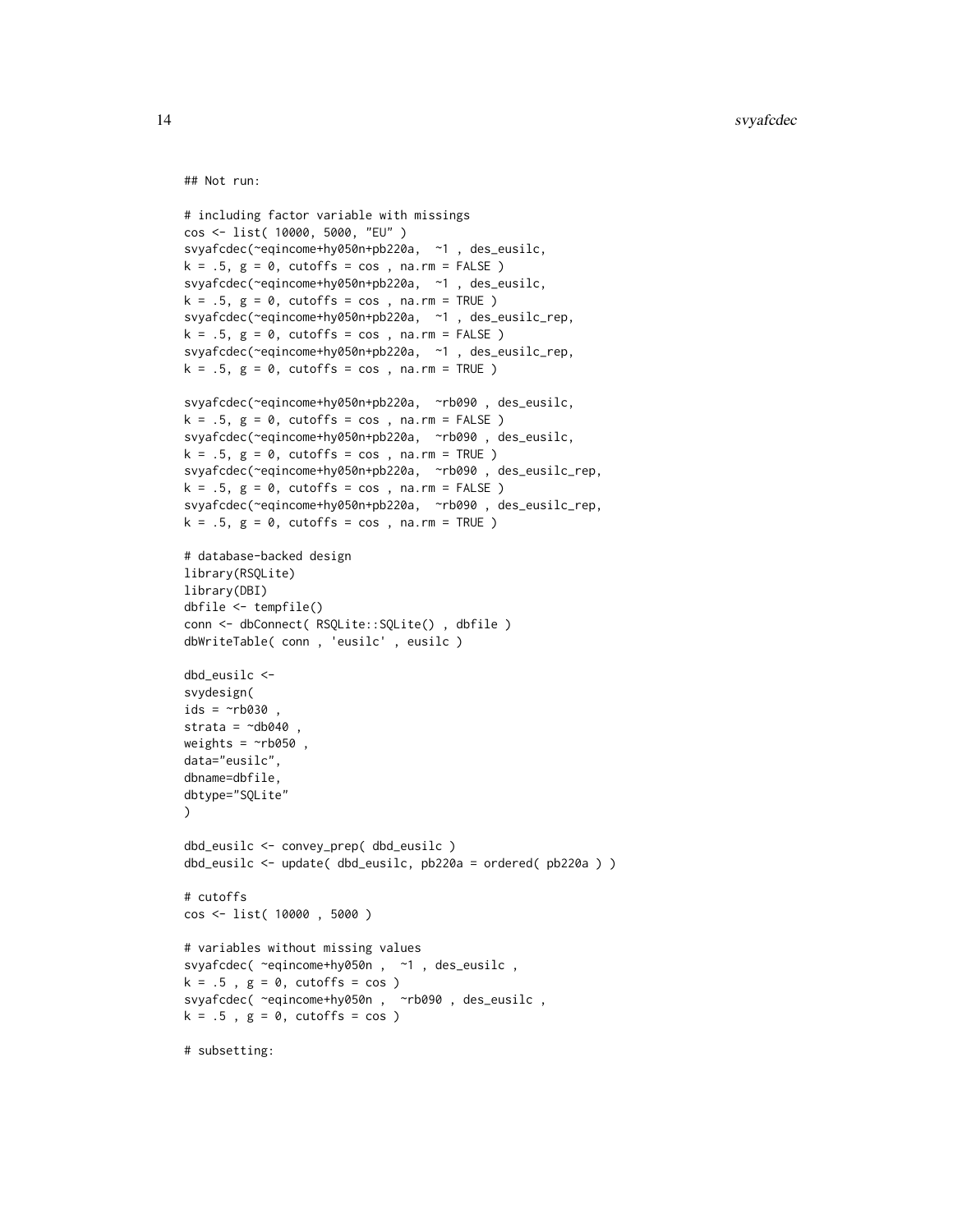#### <span id="page-14-0"></span>svyamato ili suomen kuningas kuningas kuningas kuningas kuningas kuningas kuningas kuningas kuningas kuningas k

```
sub_des_eusilc <- subset( des_eusilc, db040 == "Styria")
svyafcdec( ~ eqincome + hy050n , ~1 , sub_des_eusilc ,
k = .5, g = 0, cutoffs = cos)
svyafcdec( ~ eqincome + hy050n , ~rb090 , sub_des_eusilc ,
k = .5, g = 0, cutoffs = cos)
# including factor variable with missings
cos <- list( 10000, 5000, "EU" )
svyafcdec(~eqincome+hy050n+pb220a, ~1 , dbd_eusilc,
k = .5, g = 0, cutoffs = cos, na.rm = FALSE)
svyafcdec(~eqincome+hy050n+pb220a, ~1 , dbd_eusilc,
k = .5, g = 0, cutoffs = cos, na.rm = TRUE)
svyafcdec(~eqincome+hy050n+pb220a, ~rb090 , dbd_eusilc,
k = .5, g = 0, cutoffs = cos, na.rm = FALSE)
svyafcdec(~eqincome+hy050n+pb220a, ~rb090 , dbd_eusilc,
k = .5, g = 0, cutoffs = cos, na.rm = TRUE)
dbRemoveTable( conn , 'eusilc' )
dbDisconnect( conn , shutdown = TRUE )
```
## End(Not run)

#### svyamato *Amato index (EXPERIMENTAL)*

#### Description

Estimate the Amato index, a measure of inequality.

```
svyamato(formula, design, ...)
## S3 method for class 'survey.design'
svyamato(formula, design, standardized = FALSE, na.rm = FALSE, ...)
## S3 method for class 'svyrep.design'
svyamato(formula, design, standardized = FALSE, na.rm = FALSE, ...)
## S3 method for class 'DBIsvydesign'
svyamato(formula, design, ...)
```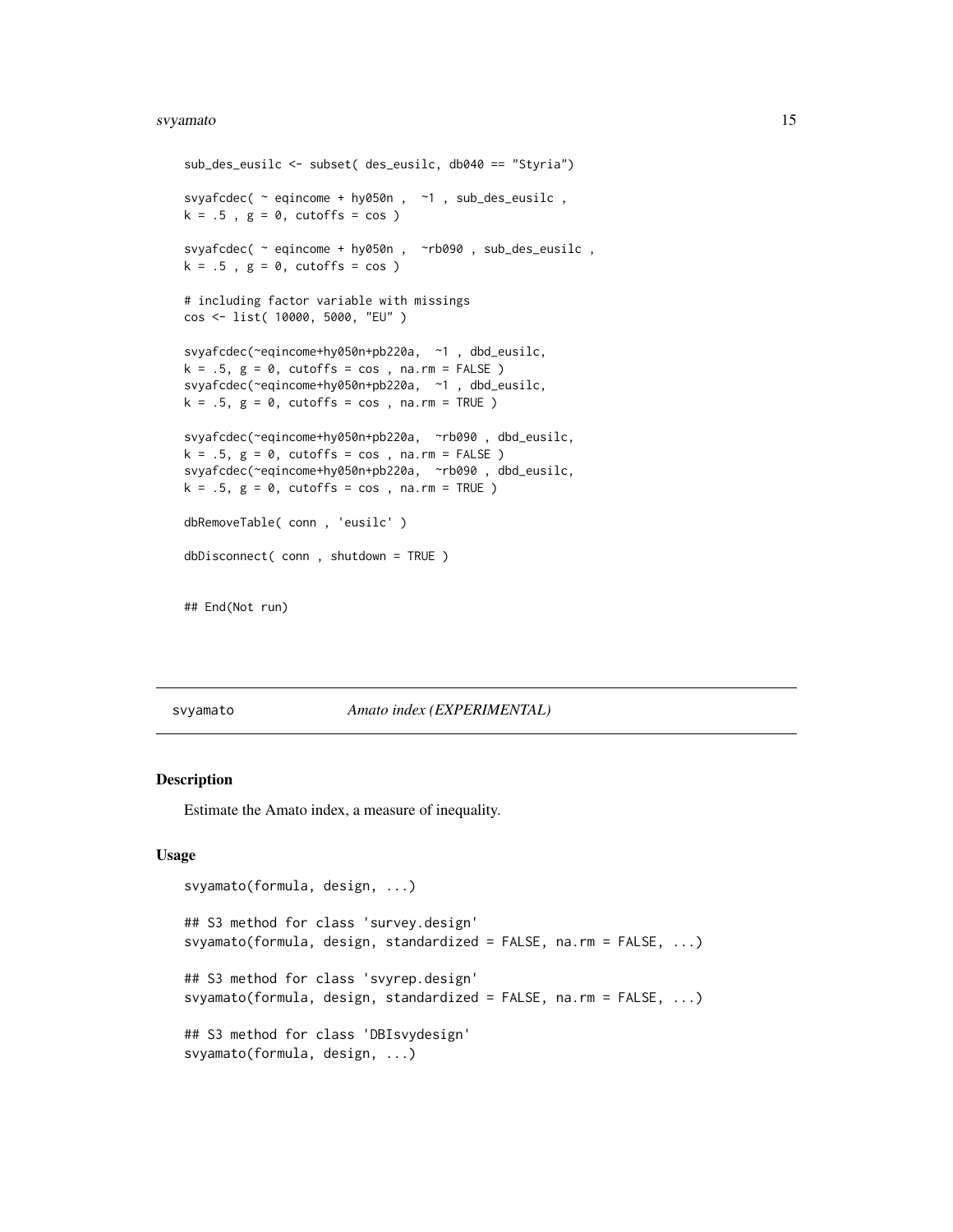### Arguments

| formula      | a formula specifying the income variable.                                                                         |
|--------------|-------------------------------------------------------------------------------------------------------------------|
| design       | a design object of class survey. design or class svyrep. design from the survey<br>library.                       |
| $\cdots$     | future expansion                                                                                                  |
| standardized | If standardized = TRUE, returns the standardized Amato index, i.e., a linear<br>tranformation of the amato index. |
| na.rm        | Should cases with missing values be dropped?                                                                      |

## Details

you must run the convey\_prep function on your survey design object immediately after creating it with the svydesign or svrepdesign function.

The Amato index is the length of the Lorenz curve.

#### Value

Object of class "cvystat", which are vectors with a "var" attribute giving the variance and a "statistic" attribute giving the name of the statistic.

#### Note

This function is experimental and is subject to change in later versions.

#### Author(s)

Guilherme Jacob, Djalma Pessoa and Anthony Damico

#### References

Lucio Barabesi, Giancarlo Diana and Pier Francesco Perri (2016). Linearization of inequality indexes in the design-based framework. Statistics. URL [http://www.tandfonline.com/doi/pdf/](http://www.tandfonline.com/doi/pdf/10.1080/02331888.2015.1135924) [10.1080/02331888.2015.1135924](http://www.tandfonline.com/doi/pdf/10.1080/02331888.2015.1135924).

Barry C. Arnold (2012). On the Amato inequality index. Statistics & Probability Letters, v. 82, n. 8, August 2012, pp. 1504-1506, ISSN 0167-7152. URL [http://dx.doi.org/10.1016/j.spl.](http://dx.doi.org/10.1016/j.spl.2012.04.020) [2012.04.020](http://dx.doi.org/10.1016/j.spl.2012.04.020).

#### See Also

[svygini](#page-47-1)

## Examples

```
library(survey)
library(laeken)
data(eusilc) ; names( eusilc ) <- tolower( names( eusilc ) )
```
# linearized design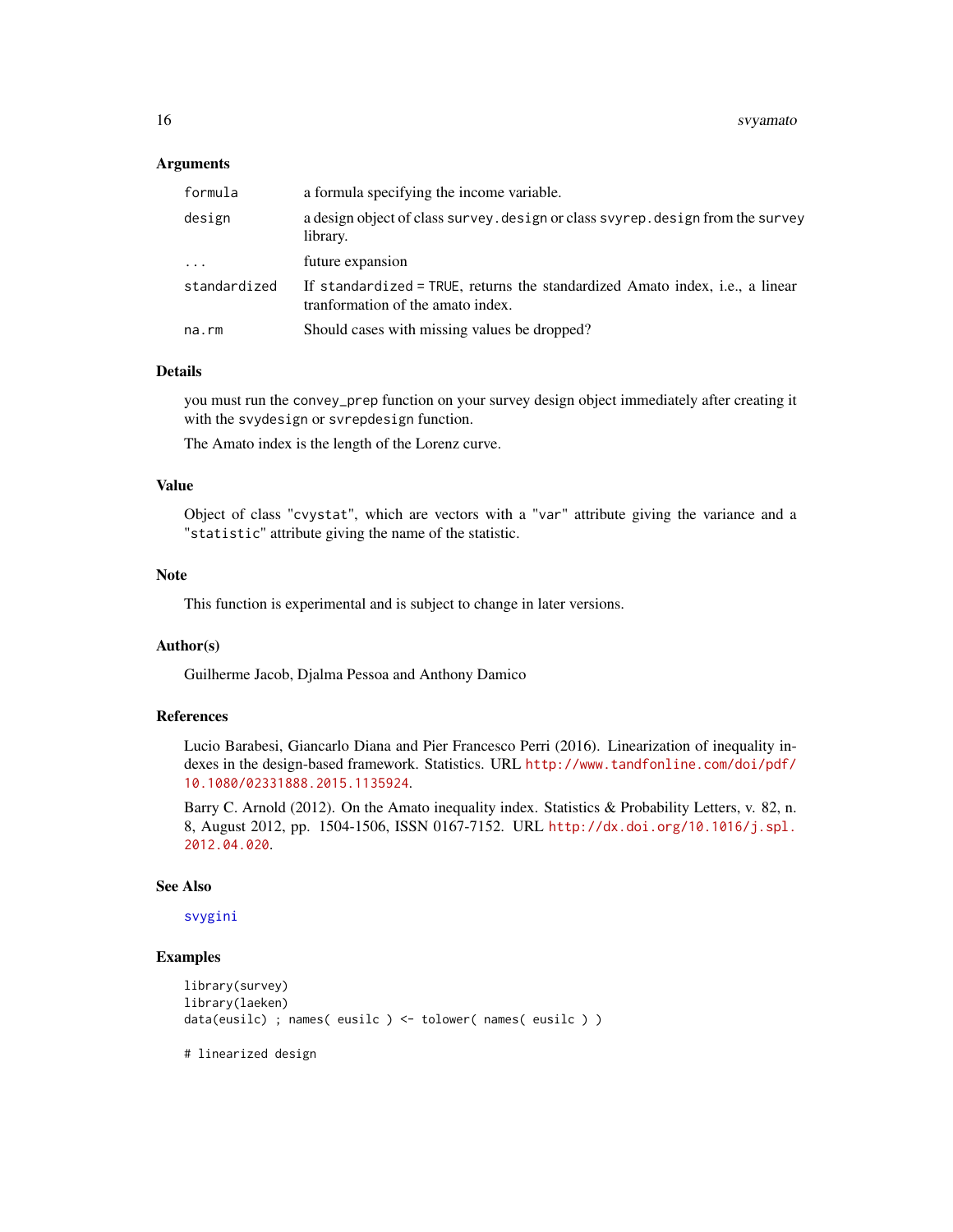#### svyamato ili ili suomen kuningas kuningas kuningas kuningas kuningas kuningas kuningas kuningas kuningas kuningas kuningas kuningas kuningas kuningas kuningas kuningas kuningas kuningas kuningas kuningas kuningas kuningas

```
des_eusilc <- svydesign( ids = ~rb030 , strata = ~db040 , weights = ~rb050 , data = eusilc )
des_eusilc <- convey_prep(des_eusilc)
# replicate-weighted design
des_eusilc_rep <- as.svrepdesign( des_eusilc , type = "bootstrap" )
des_eusilc_rep <- convey_prep(des_eusilc_rep)
# variable without missing values
svyamato(~eqincome, des_eusilc)
svyamato(~eqincome, des_eusilc_rep)
# subsetting:
svyamato(~eqincome, subset( des_eusilc, db040 == "Styria"))
svyamato(~eqincome, subset( des_eusilc_rep, db040 == "Styria"))
## Not run:
# variable with with missings
svyamato(~py010n, des_eusilc )
svyamato(~py010n, des_eusilc_rep )
svyamato(~py010n, des_eusilc, na.rm = TRUE )
svyamato(~py010n, des_eusilc_rep, na.rm = TRUE )
# database-backed design
library(RSQLite)
library(DBI)
dbfile <- tempfile()
conn <- dbConnect( RSQLite::SQLite() , dbfile )
dbWriteTable( conn , 'eusilc' , eusilc )
dbd_eusilc <-
svydesign(
ids = \sim b030,
strata = \negdb040,
weights = \nightharpoonuprb050,
data="eusilc",
dbname=dbfile,
dbtype="SQLite"
\lambdadbd_eusilc <- convey_prep( dbd_eusilc )
# variable without missing values
svyamato(~eqincome, dbd_eusilc)
# subsetting:
svyamato(~eqincome, subset( dbd_eusilc, db040 == "Styria"))
# variable with with missings
svyamato(~py010n, dbd_eusilc )
```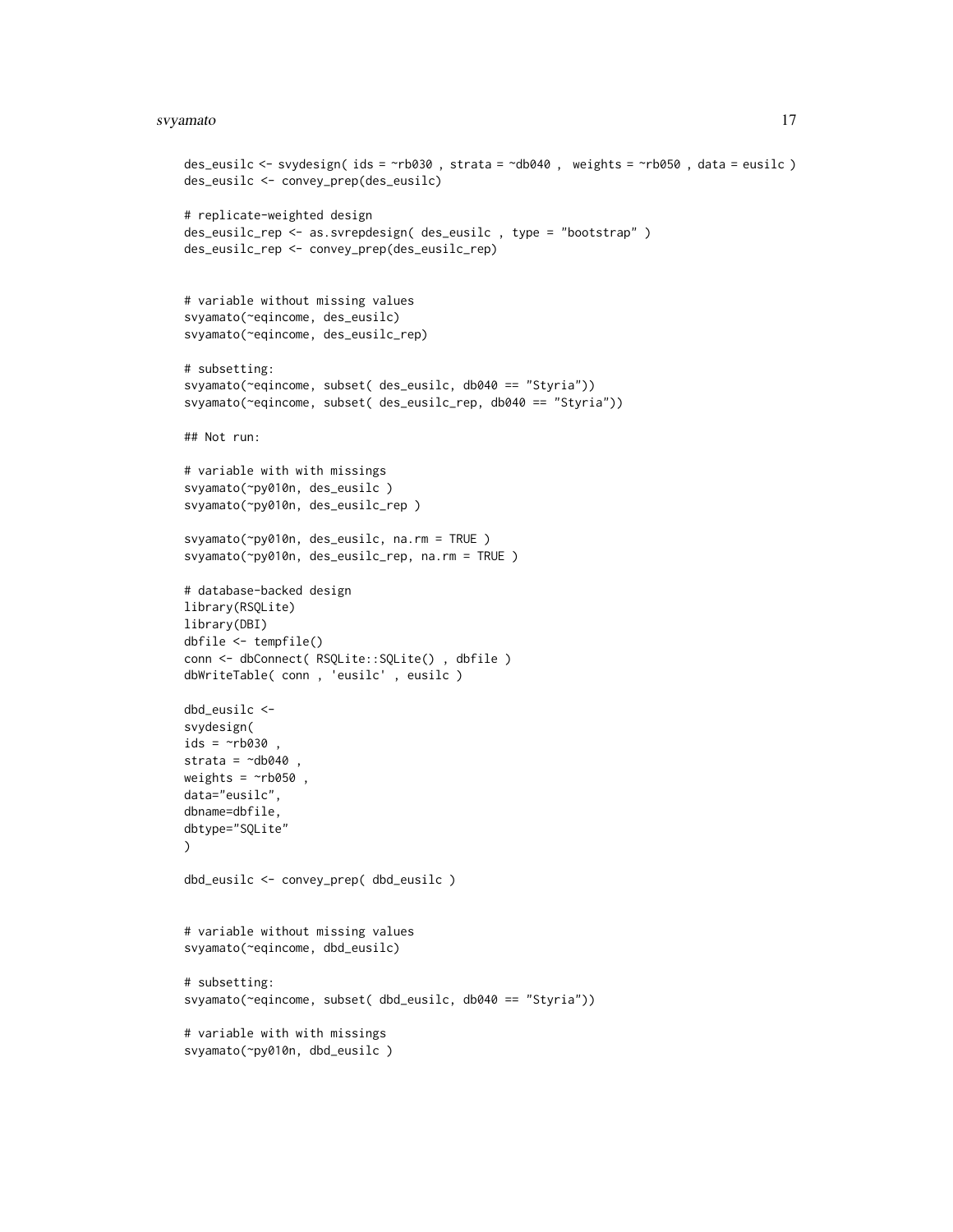#### <span id="page-17-0"></span>18 svyarpr

```
svyamato(~py010n, dbd_eusilc, na.rm = TRUE )
dbRemoveTable( conn , 'eusilc' )
dbDisconnect( conn , shutdown = TRUE )
## End(Not run)
```
## <span id="page-17-1"></span>svyarpr *At-risk-of-poverty rate*

## Description

Estimate the proportion of persons with income below the at-risk-of-poverty threshold.

#### Usage

```
svyarpr(formula, design, ...)
## S3 method for class 'survey.design'
svyarpr(formula, design, quantiles = 0.5, percent = 0.6, na.rm = FALSE, ...)
## S3 method for class 'svyrep.design'
svyarpr(formula, design, quantiles = 0.5, percent = 0.6, na.rm = FALSE, ...)
## S3 method for class 'DBIsvydesign'
svyarpr(formula, design, ...)
```
#### Arguments

| formula   | a formula specifying the income variable                                                    |
|-----------|---------------------------------------------------------------------------------------------|
| design    | a design object of class survey. design or class svyrep. design from the survey<br>library. |
| $\cdots$  | arguments passed on to 'syvarpt'                                                            |
| quantiles | income quantile, usually .50 (median)                                                       |
| percent   | fraction of the quantile, usually .60                                                       |
| na.rm     | Should cases with missing values be dropped?                                                |

#### Details

you must run the convey\_prep function on your survey design object immediately after creating it with the svydesign or svrepdesign function.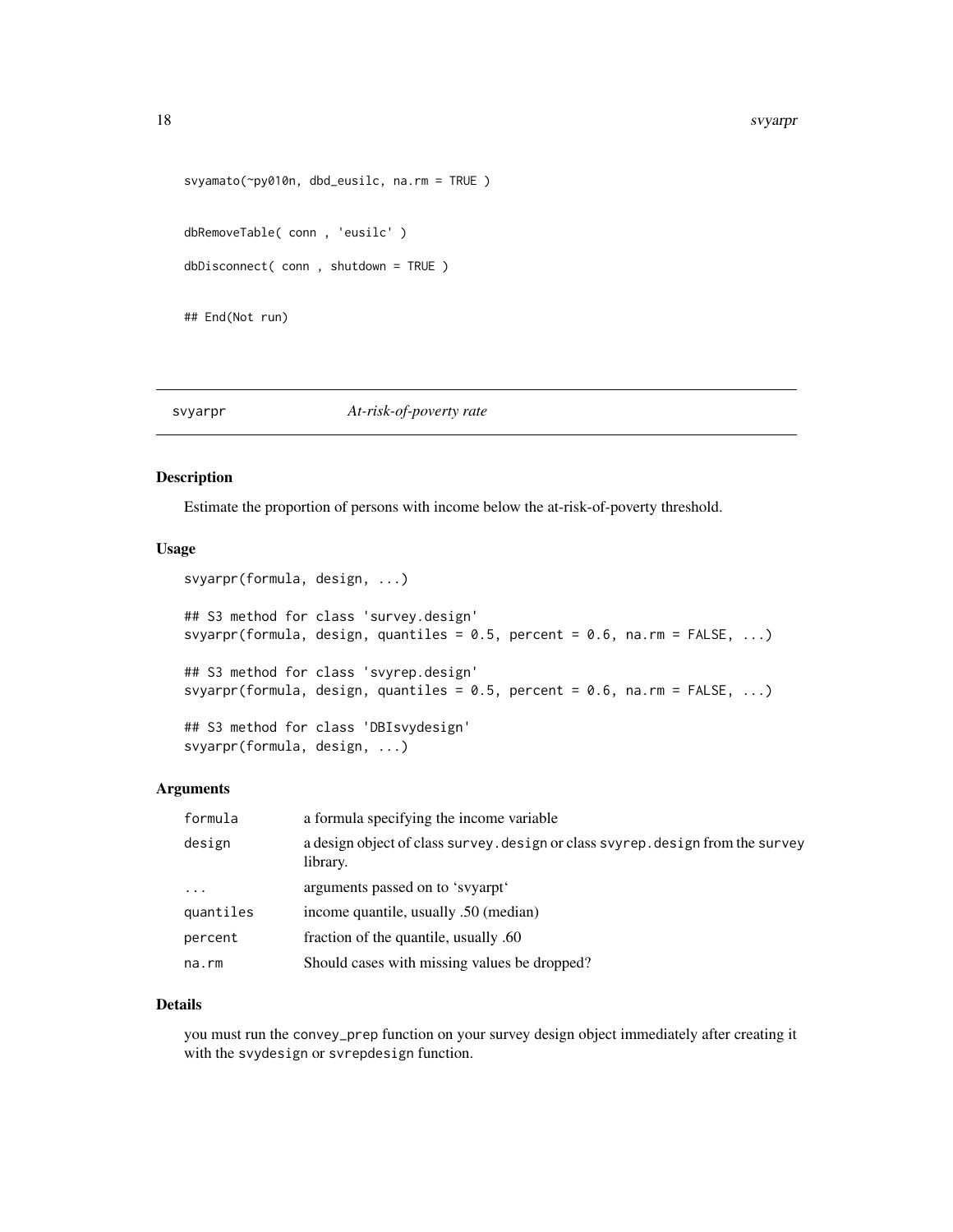#### svyarpr to the state of the state of the state of the state of the state of the state of the state of the state of the state of the state of the state of the state of the state of the state of the state of the state of the

#### Value

Object of class "cvystat", which are vectors with a "var" attribute giving the variance and a "statistic" attribute giving the name of the statistic.

#### Author(s)

Djalma Pessoa and Anthony Damico

#### References

Guillaume Osier (2009). Variance estimation for complex indicators of poverty and inequality. *Journal of the European Survey Research Association*, Vol.3, No.3, pp. 167-195, ISSN 1864-3361, URL <http://ojs.ub.uni-konstanz.de/srm/article/view/369>.

Jean-Claude Deville (1999). Variance estimation for complex statistics and estimators: linearization and residual techniques. Survey Methodology, 25, 193-203, URL [http://www5.statcan.gc.ca/](http://www5.statcan.gc.ca/bsolc/olc-cel/olc-cel?lang=eng&catno=12-001-X19990024882) [bsolc/olc-cel/olc-cel?lang=eng&catno=12-001-X19990024882](http://www5.statcan.gc.ca/bsolc/olc-cel/olc-cel?lang=eng&catno=12-001-X19990024882).

#### See Also

[svyarpt](#page-19-1)

```
library(survey)
library(laeken)
data(eusilc) ; names( eusilc ) <- tolower( names( eusilc ) )
# linearized design
des_eusilc <- svydesign( ids = ~rb030 , strata = ~db040 , weights = ~rb050 , data = eusilc )
des_eusilc <- convey_prep( des_eusilc )
svyarpr( ~eqincome , design = des_eusilc )
# replicate-weighted design
des_eusilc_rep <- as.svrepdesign( des_eusilc , type = "bootstrap" )
des_eusilc_rep <- convey_prep( des_eusilc_rep )
svyarpr( ~eqincome , design = des_eusilc_rep )
## Not run:
# linearized design using a variable with missings
svyarpr( ~ py010n , design = des_eusilc )
svyarpr( ~ py010n , design = des_eusilc , na.rm = TRUE )
# replicate-weighted design using a variable with missings
svyarpr( ~ py010n , design = des_eusilc_rep )
svyarpr( ~ py010n , design = des_eusilc_rep , na.rm = TRUE )
# database-backed design
library(RSQLite)
```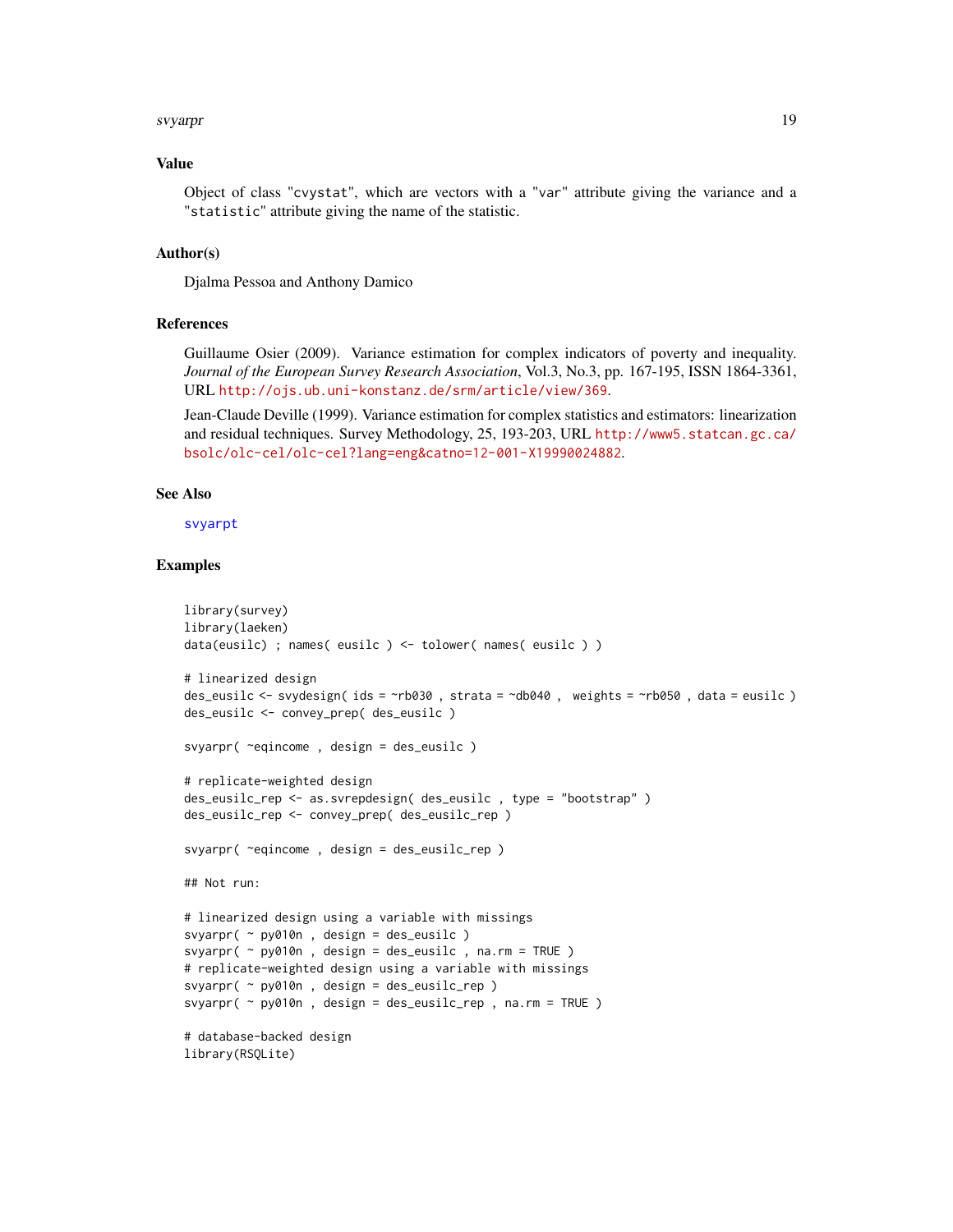#### 20 svyarpt states and the state of the state of the state of the state of the state of the state of the state of the state of the state of the state of the state of the state of the state of the state of the state of the s

```
library(DBI)
dbfile <- tempfile()
conn <- dbConnect( RSQLite::SQLite() , dbfile )
dbWriteTable( conn , 'eusilc' , eusilc )
dbd_eusilc <-
svydesign(
ids = \sim b030,
strata = \negdb040,
weights = \nightharpoonuprb050,
data="eusilc",
dbname=dbfile,
dbtype="SQLite"
)
dbd_eusilc <- convey_prep( dbd_eusilc )
svyarpr( ~ eqincome , design = dbd_eusilc )
dbRemoveTable( conn , 'eusilc' )
dbDisconnect( conn , shutdown = TRUE )
## End(Not run)
```
<span id="page-19-1"></span>svyarpt *At-risk-of-poverty threshold*

## Description

The standard definition is to use 60% of the median income.

```
svyarpt(formula, design, ...)
## S3 method for class 'survey.design'
svyarpt(formula, design, quantiles = 0.5, percent = 0.6, na.rm = FALSE, ...)
## S3 method for class 'svyrep.design'
svyarpt(formula, design, quantiles = 0.5, percent = 0.6, na.rm = FALSE, ...)
## S3 method for class 'DBIsvydesign'
svyarpt(formula, design, ...)
```
<span id="page-19-0"></span>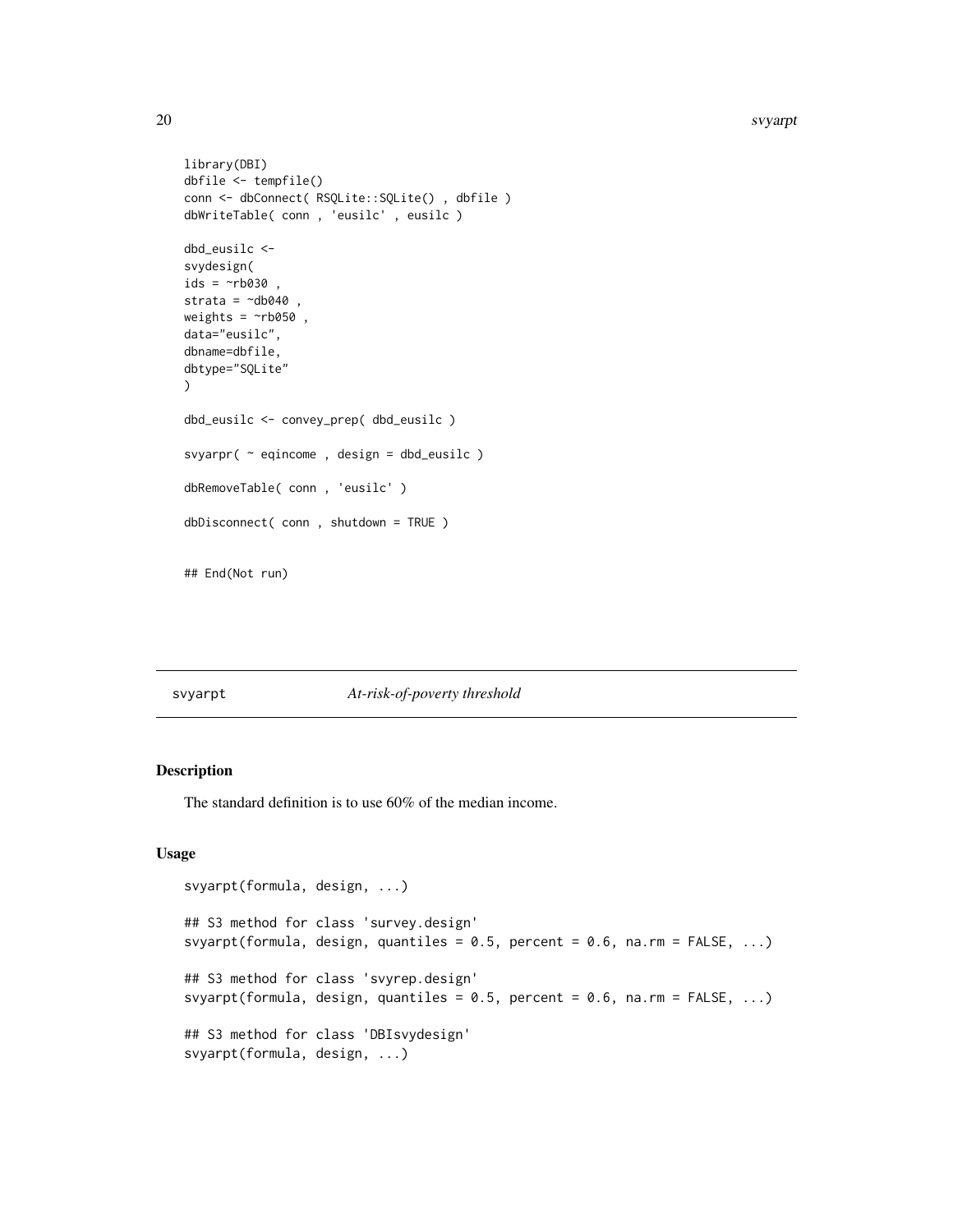#### svyarpt 21

#### Arguments

| formula   | a formula specifying the income variable                                                    |
|-----------|---------------------------------------------------------------------------------------------|
| design    | a design object of class survey. design or class svyrep. design from the survey<br>library. |
| $\ddotsc$ | arguments passed on to 'survey::svyquantile'                                                |
| quantiles | income quantile quantiles, usually .50 (median)                                             |
| percent   | fraction of the quantile, usually .60                                                       |
| na.rm     | Should cases with missing values be dropped?                                                |

## Details

you must run the convey\_prep function on your survey design object immediately after creating it with the svydesign or svrepdesign function.

#### Value

Object of class "cvystat", which are vectors with a "var" attribute giving the variance and a "statistic" attribute giving the name of the statistic.

#### Author(s)

Djalma Pessoa and Anthony Damico

## References

Guillaume Osier (2009). Variance estimation for complex indicators of poverty and inequality. *Journal of the European Survey Research Association*, Vol.3, No.3, pp. 167-195, ISSN 1864-3361, URL <http://ojs.ub.uni-konstanz.de/srm/article/view/369>.

Jean-Claude Deville (1999). Variance estimation for complex statistics and estimators: linearization and residual techniques. Survey Methodology, 25, 193-203, URL [http://www5.statcan.gc.ca/](http://www5.statcan.gc.ca/bsolc/olc-cel/olc-cel?lang=eng&catno=12-001-X19990024882) [bsolc/olc-cel/olc-cel?lang=eng&catno=12-001-X19990024882](http://www5.statcan.gc.ca/bsolc/olc-cel/olc-cel?lang=eng&catno=12-001-X19990024882).

#### See Also

[svyarpr](#page-17-1)

```
library(survey)
library(laeken)
data(eusilc) ; names( eusilc ) <- tolower( names( eusilc ) )
# linearized design
des_eusilc <- svydesign( ids = ~rb030 , strata = ~db040 , weights = ~rb050 , data = eusilc )
des_eusilc <- convey_prep( des_eusilc )
svyarpt( ~eqincome , design = des_eusilc )
```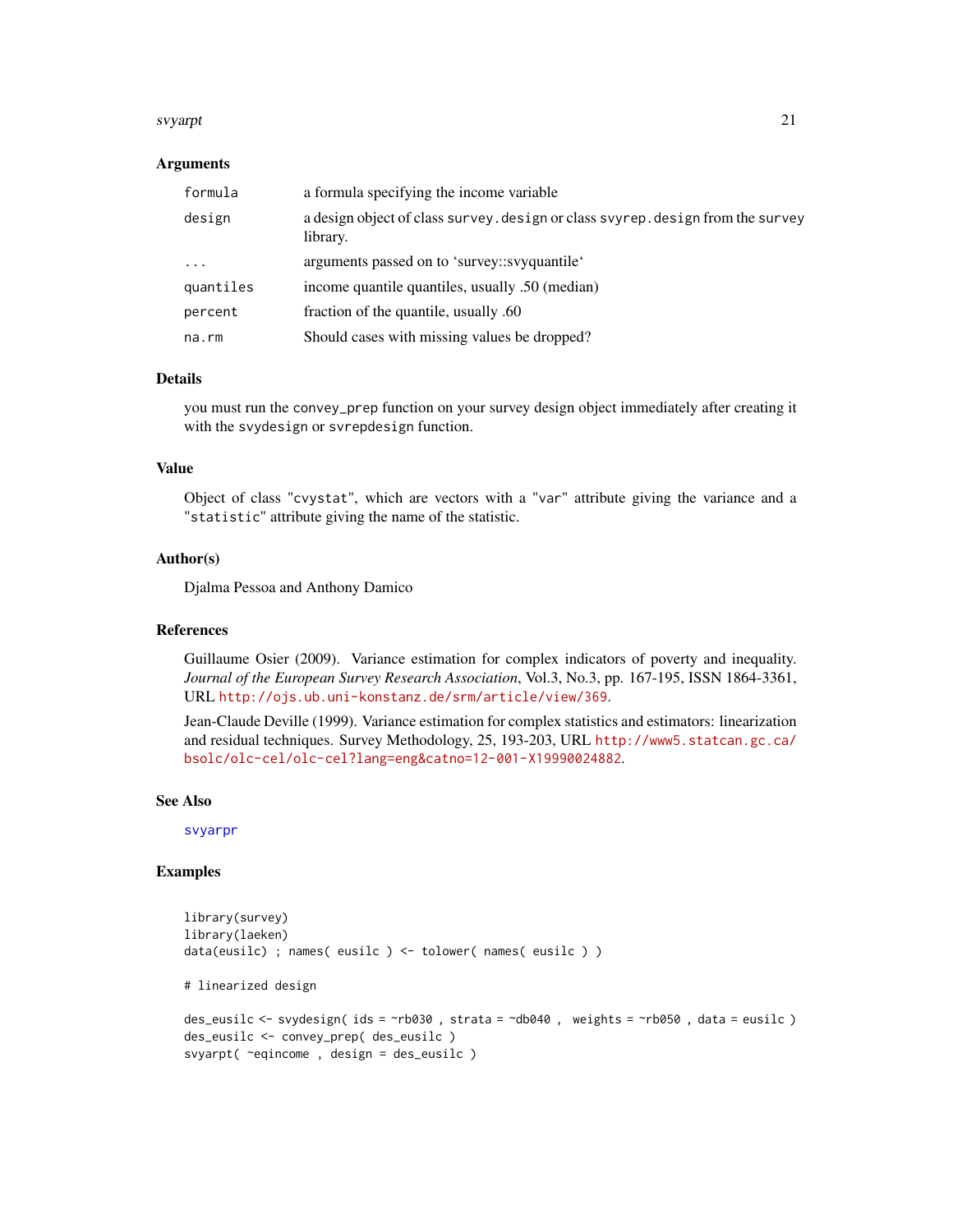#### 22 svyatk

```
# replicate-weighted design
des_eusilc_rep <- as.svrepdesign( des_eusilc , type = "bootstrap" )
des_eusilc_rep <- convey_prep( des_eusilc_rep )
svyarpt( ~eqincome , design = des_eusilc_rep )
## Not run:
# linearized design using a variable with missings
svyarpt( ~ py010n , design = des_eusilc )
svyarpt( ~ py010n , design = des_eusilc , na.rm = TRUE )
# replicate-weighted design using a variable with missings
svyarpt( ~ py010n , design = des_eusilc_rep )
svyarpt( ~ py010n , design = des_eusilc_rep , na.rm = TRUE )
# database-backed design
library(RSQLite)
library(DBI)
dbfile <- tempfile()
conn <- dbConnect( RSQLite::SQLite() , dbfile )
dbWriteTable( conn , 'eusilc' , eusilc )
dbd_eusilc <-
svydesign(
ids = \negrb030 ,
strata = \simdb040
weights = \nightharpoonuprb050,
data="eusilc",
dbname=dbfile,
dbtype="SQLite"
\mathcal{L}dbd_eusilc <- convey_prep( dbd_eusilc )
svyarpt( ~ eqincome , design = dbd_eusilc )
dbRemoveTable( conn , 'eusilc' )
dbDisconnect( conn , shutdown = TRUE )
## End(Not run)
```
svyatk *Atkinson index*

#### Description

Estimate the Atkinson index, a measure of inequality

<span id="page-21-0"></span>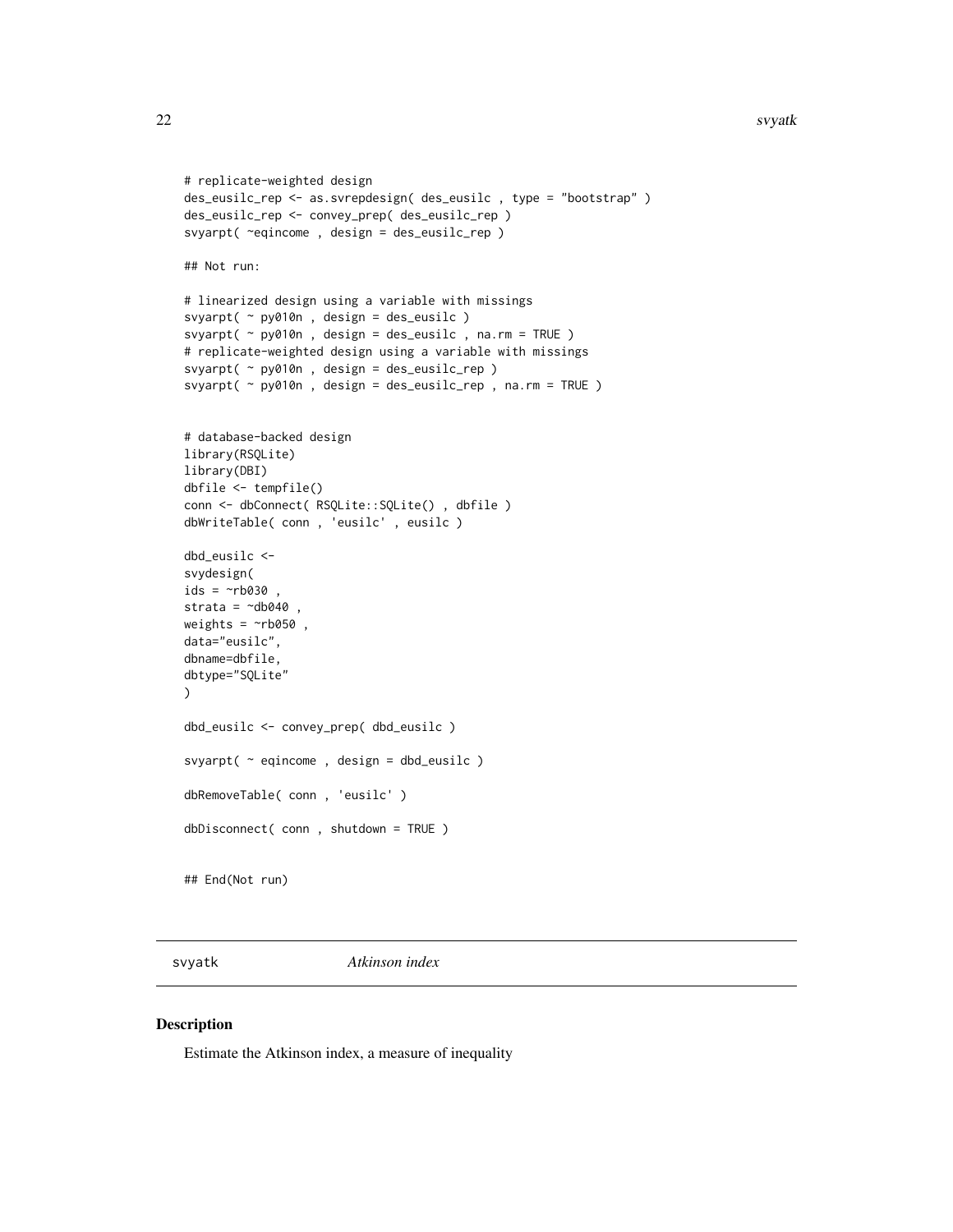#### svyatk 23

## Usage

```
svyatk(formula, design, ...)
## S3 method for class 'survey.design'
svyatk(formula, design, epsilon = 1, na.rm = FALSE, ...)
## S3 method for class 'svyrep.design'
svyatk(formula, design, epsilon = 1, na.rm = FALSE, ...)
## S3 method for class 'DBIsvydesign'
svyatk(formula, design, ...)
```
## Arguments

| formula  | a formula specifying the income variable                                                                                       |
|----------|--------------------------------------------------------------------------------------------------------------------------------|
| design   | a design object of class survey. design or class svyrep. design from the survey<br>library.                                    |
| $\cdots$ | future expansion                                                                                                               |
| epsilon  | a parameter that determines the sensivity towards inequality in the bottom of the<br>distribution. Defaults to epsilon $= 1$ . |
| na.rm    | Should cases with missing values be dropped?                                                                                   |

#### Details

you must run the convey\_prep function on your survey design object immediately after creating it with the svydesign or svrepdesign function.

#### Value

Object of class "cvystat", which are vectors with a "var" attribute giving the variance and a "statistic" attribute giving the name of the statistic.

## Author(s)

Guilherme Jacob, Djalma Pessoa and Anthony Damico

#### References

Matti Langel (2012). Measuring inequality in finite population sampling. PhD thesis: Universite de Neuchatel, URL <https://doc.rero.ch/record/29204/files/00002252.pdf>.

Martin Biewen and Stephen Jenkins (2002). Estimation of Generalized Entropy and Atkinson Inequality Indices from Complex Survey Data. *DIW Discussion Papers*, No.345, URL [https:](https://www.diw.de/documents/publikationen/73/diw_01.c.40394.de/dp345.pdf) [//www.diw.de/documents/publikationen/73/diw\\_01.c.40394.de/dp345.pdf](https://www.diw.de/documents/publikationen/73/diw_01.c.40394.de/dp345.pdf).

## See Also

[svygei](#page-41-1)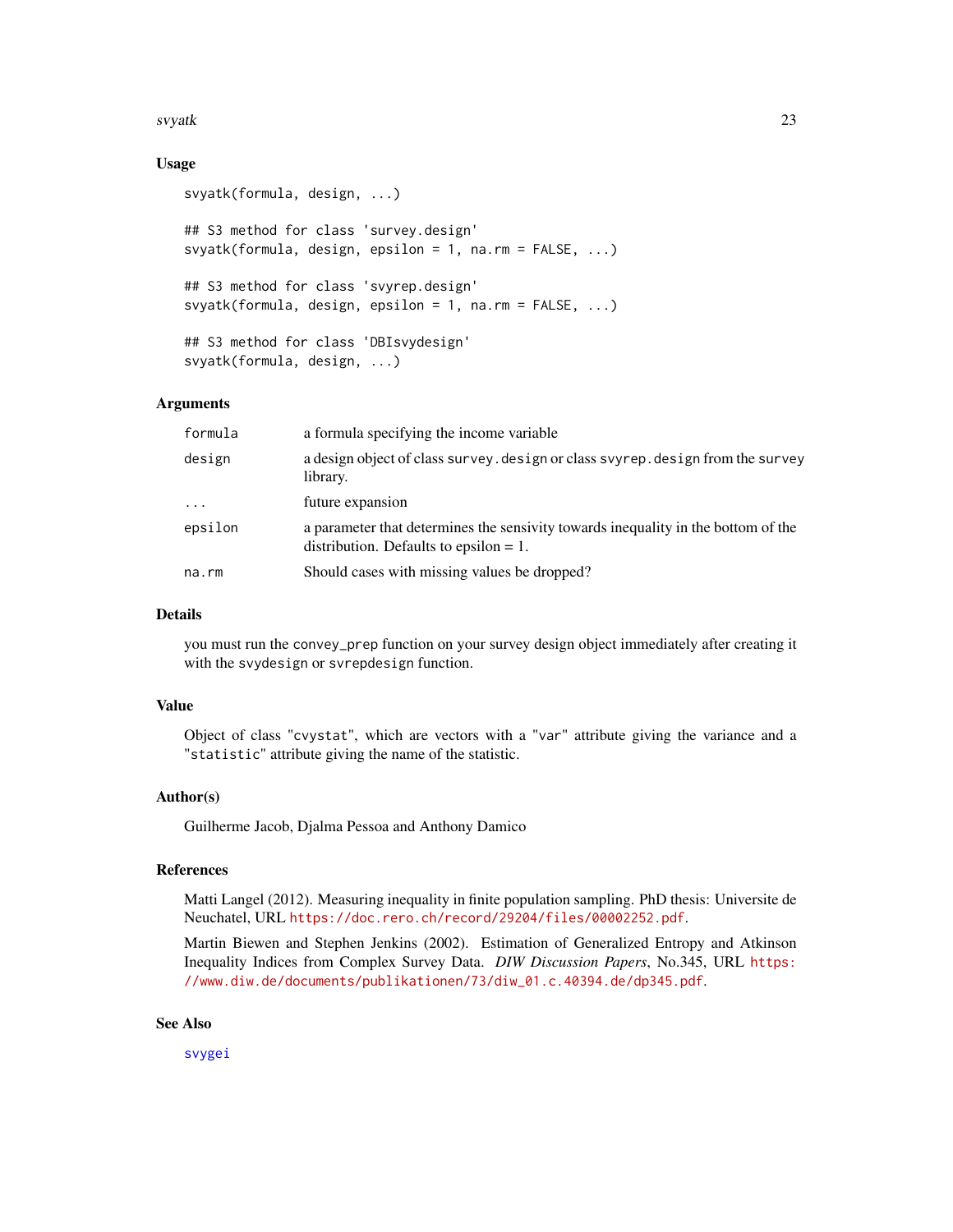#### Examples

```
library(survey)
library(laeken)
data(eusilc) ; names( eusilc ) <- tolower( names( eusilc ) )
# linearized design
des_eusilc <- svydesign( ids = ~rb030 , strata = ~db040 , weights = ~rb050 , data = eusilc )
des_eusilc <- convey_prep(des_eusilc)
# replicate-weighted design
des_eusilc_rep <- as.svrepdesign( des_eusilc , type = "bootstrap" )
des_eusilc_rep <- convey_prep(des_eusilc_rep)
# subset all designs to positive income and non-missing records only
des_eusilc_pos_inc <- subset( des_eusilc , eqincome > 0 )
des_eusilc_rep_pos_inc <- subset( des_eusilc_rep , eqincome > 0 )
# linearized design
svyatk( ~eqincome , des_eusilc_pos_inc, epsilon = .5 )
svyatk( ~eqincome , des_eusilc_pos_inc )
svyatk( ~eqincome , des_eusilc_pos_inc, epsilon = 2 )
# replicate-weighted design
svyatk( ~eqincome , des_eusilc_rep_pos_inc, epsilon = .5 )
svyatk( ~eqincome , des_eusilc_rep_pos_inc )
svyatk( ~eqincome , des_eusilc_rep_pos_inc, epsilon = 2 )
# subsetting
svyatk( ~eqincome , subset(des_eusilc_pos_inc, db040 == "Styria"), epsilon = .5 )
svyatk( ~eqincome , subset(des_eusilc_pos_inc, db040 == "Styria") )
svyatk( ~eqincome , subset(des_eusilc_pos_inc, db040 == "Styria"), epsilon = 2 )
svyatk( ~eqincome , subset(des_eusilc_rep_pos_inc, db040 == "Styria"), epsilon = .5 )
svyatk( ~eqincome , subset(des_eusilc_rep_pos_inc, db040 == "Styria") )
svyatk( ~eqincome , subset(des_eusilc_rep_pos_inc, db040 == "Styria"), epsilon = 2 )
## Not run:
# linearized design using a variable with missings (but subsetted to remove negatives)
```
svyatk( $\gamma$ y010n, subset(des\_eusilc, py010n > 0 | is.na(py010n)), epsilon = .5 ) svyatk( ~py010n , subset(des\_eusilc, py010n > 0 | is.na(py010n)), epsilon = .5 , na.rm=TRUE )

# replicate-weighted design using a variable with missings (but subsetted to remove negatives) svyatk( ~py010n , subset(des\_eusilc\_rep, py010n > 0 | is.na(py010n)), epsilon = .5 ) svyatk( ~py010n , subset(des\_eusilc\_rep, py010n > 0 | is.na(py010n)), epsilon = .5 , na.rm=TRUE )

# database-backed design library(RSQLite)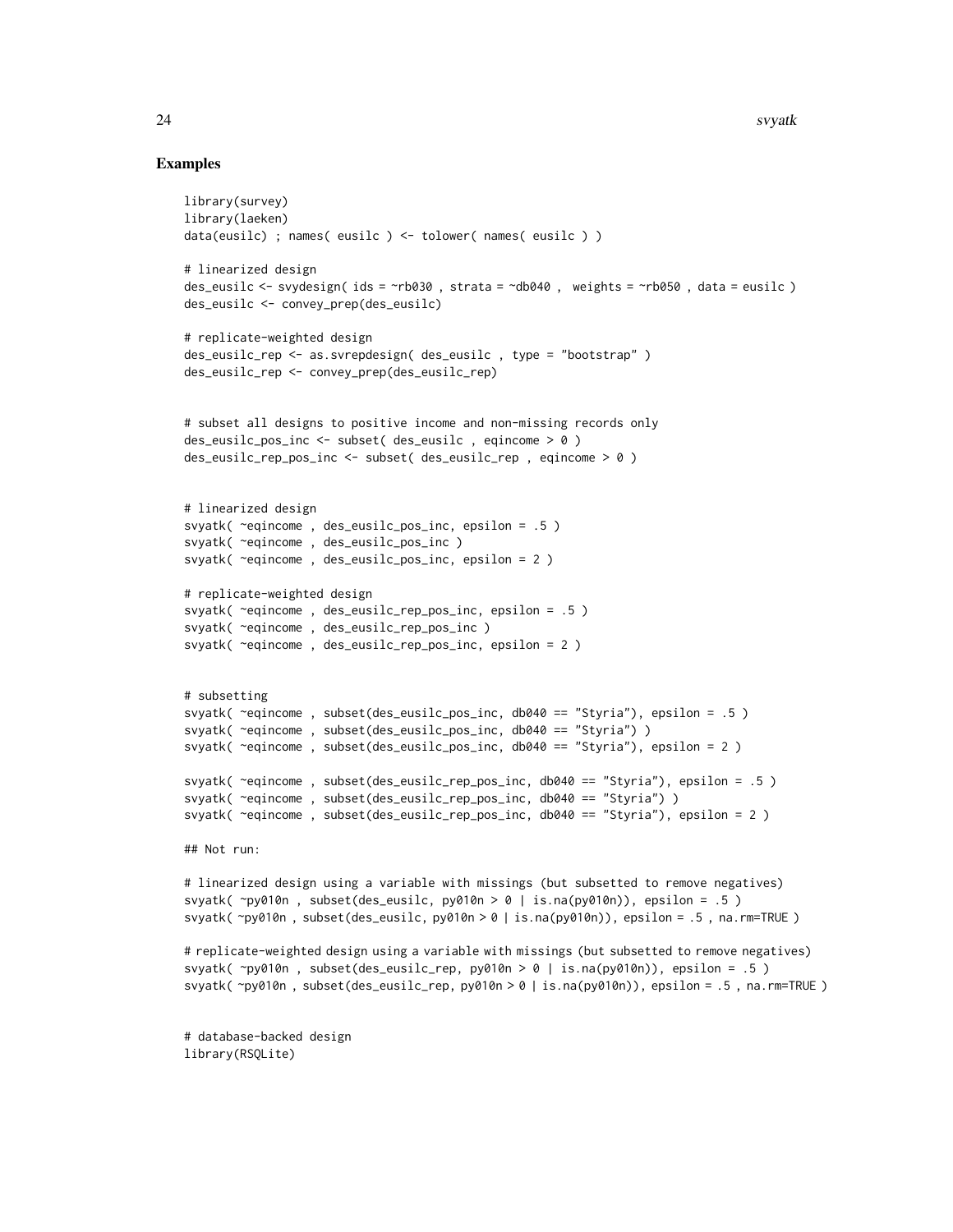#### <span id="page-24-0"></span>svybce 25

```
library(DBI)
dbfile <- tempfile()
conn <- dbConnect( RSQLite::SQLite() , dbfile )
dbWriteTable( conn , 'eusilc' , eusilc )
dbd_eusilc <-
svydesign(
ids = \sim b030,
strata = \simdb040,
weights = \nightharpoonuprb050,
data="eusilc",
dbname=dbfile,
dbtype="SQLite"
)
dbd_eusilc <- convey_prep( dbd_eusilc )
# subset all designs to positive income and non-missing records only
dbd_eusilc_pos_inc <- subset( dbd_eusilc , eqincome > 0 )
# database-backed linearized design
svyatk( ~eqincome , dbd_eusilc_pos_inc, epsilon = .5 )
svyatk( ~eqincome , dbd_eusilc_pos_inc )
svyatk( ~eqincome , dbd_eusilc_pos_inc, epsilon = 2 )
svyatk( ~eqincome , subset(dbd_eusilc_pos_inc, db040 == "Styria"), epsilon = .5 )
svyatk( ~eqincome , subset(dbd_eusilc_pos_inc, db040 == "Styria") )
svyatk( ~eqincome , subset(dbd_eusilc_pos_inc, db040 == "Styria"), epsilon = 2 )
# database-backed linearized design using a variable with missings
# (but subsetted to remove negatives)
svyatk(\gammay010n, subset(dbd_eusilc, py010n > 0 | is.na(py010n)), epsilon = .5 )
svyatk( ~py010n, subset(dbd_eusilc, py010n > 0 | is.na(py010n)), epsilon = .5, na.rm=TRUE)
dbRemoveTable( conn , 'eusilc' )
dbDisconnect( conn , shutdown = TRUE )
## End(Not run)
```
svybcc *Bourguignon-Chakravarty multidimensional poverty class (EXPERI-MENTAL)*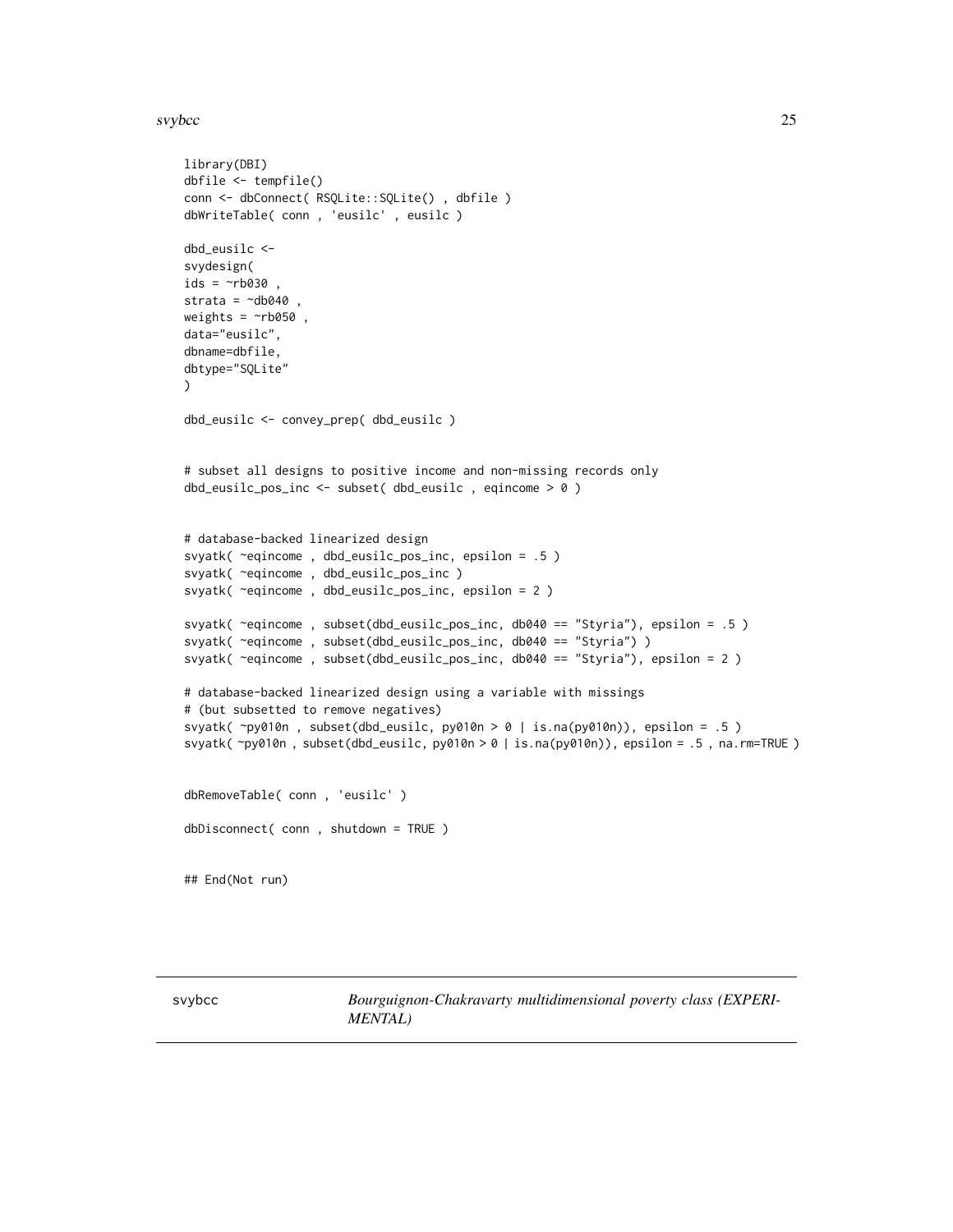## Description

Estimate indices from the Bourguignon-Chakravarty class, a class of poverty measures.

## Usage

```
svybcc(formula, design, ...)
## S3 method for class 'survey.design'
svybcc(
  formula,
 design,
  theta = 0.5,
 alpha = 0.5,
 cutoffs,
 dimw = NULL,
 na.rm = FALSE,
  ...
)
## S3 method for class 'svyrep.design'
svybcc(
 formula,
 design,
  theta = 0.5,
 alpha = 0.5,
 cutoffs,
 dimw = NULL,
 na.rm = FALSE,
  ...
\mathcal{L}
```
## S3 method for class 'DBIsvydesign' svybcc(formula, design, ...)

## Arguments

| formula  | a formula specifying the variables. Variables can be numeric or ordered factors.                   |
|----------|----------------------------------------------------------------------------------------------------|
| design   | a design object of class survey. design or class svyrep. design from the survey<br>library.        |
| $\cdots$ | future expansion                                                                                   |
| theta    | a scalar defining the elasticity of substitution between the normalized gaps of<br>the attributes. |
| alpha    | a scalar that can be interpreted as the society's aversion to poverty.                             |
| cutoffs  | a list defining each variable's deprivation limit.                                                 |
| dimw     | a vector defining the weight of each dimension in the multidimensional depriva-<br>tion sum.       |
| na.rm    | Should cases with missing values be dropped?                                                       |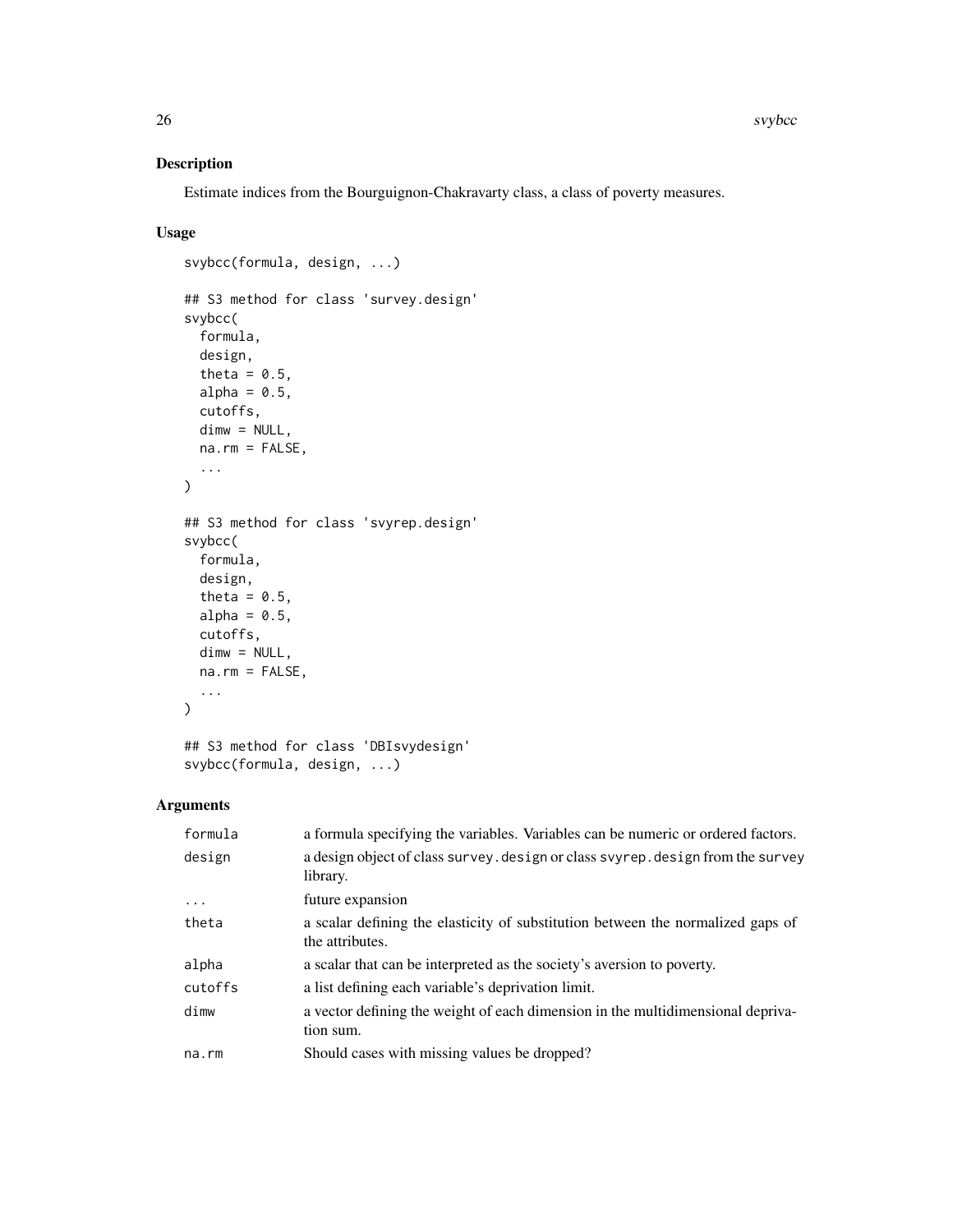#### svybcc 27

#### Details

you must run the convey\_prep function on your survey design object immediately after creating it with the svydesign or svrepdesign function.

## Value

Object of class "cvystat", which are vectors with a "var" attribute giving the variance and a "statistic" attribute giving the name of the statistic.

#### Note

This function is experimental and is subject to changes in later versions.

#### Author(s)

Guilherme Jacob, Djalma Pessoa and Anthony Damico

#### References

Francois Bourguignon and Satya R. Chakravarty (2003). The measurement of multidimensional poverty. Journal of Economic Inequality, v. 1, n. 1, April 2003, pp. 1-25. URL [http://dx.doi.](http://dx.doi.org/10.1023/A:1023913831342) [org/10.1023/A:1023913831342](http://dx.doi.org/10.1023/A:1023913831342).

Maria Casilda Lasso de la Vega, Ana Urrutia and Henar Diez (2009). The Bourguignon and Chakravarty multidimensional poverty family: a characterization. Working Papers 109, ECINEQ, Society for the Study of Economic Inequality.

#### See Also

[svyafc](#page-7-1)

```
library(survey)
library(laeken)
data(eusilc) ; names( eusilc ) <- tolower( names( eusilc ) )
# linearized design
des_eusilc <- svydesign( ids = ~rb030 , strata = ~db040 , weights = ~rb050 , data = eusilc )
des_eusilc <- convey_prep(des_eusilc)
des_eusilc <- update(des_eusilc, pb220a = ordered( pb220a ) )
# replicate-weighted design
des_eusilc_rep <- as.svrepdesign( des_eusilc , type = "bootstrap" )
des_eusilc_rep <- convey_prep(des_eusilc_rep)
# cutoffs
cos <- list( 10000, 5000 )
# variables without missing values
svybcc(\sim eqincome + hy050n, design = des_eusilc, cutoffs = cos)
```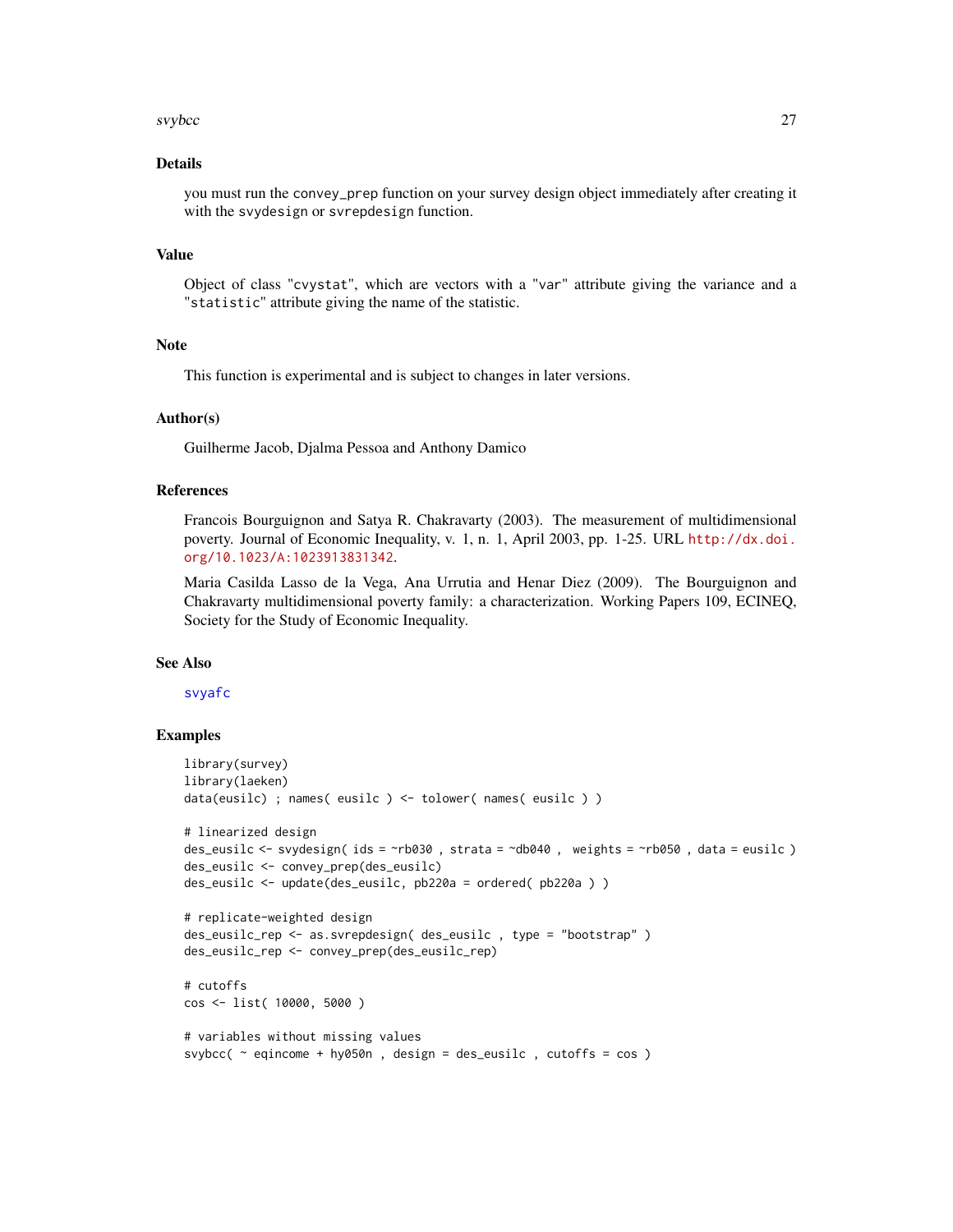```
svybcc( ~ eqincome + hy050n , design = des_eusilc_rep , cutoffs = cos )
# subsetting:
sub_des_eusilc <- subset( des_eusilc, db040 == "Styria")
sub_des_eusilc_rep <- subset( des_eusilc_rep, db040 == "Styria")
svybcc( ~ eqincome + hy050n , design = sub_des_eusilc , cutoffs = cos )
svybcc( ~ eqincome + hy050n , design = sub_des_eusilc_rep , cutoffs = cos )
## Not run:
# including factor variable with missings
cos <- list( 10000, 5000, "EU" )
svybcc(~eqincome+hy050n+pb220a, des_eusilc, cutoffs = cos, na.rm = FALSE )
svybcc(~eqincome+hy050n+pb220a, des_eusilc, cutoffs = cos, na.rm = TRUE )
svybcc(~eqincome+hy050n+pb220a, des_eusilc_rep, cutoffs = cos, na.rm = FALSE )
svybcc(~eqincome+hy050n+pb220a, des_eusilc_rep, cutoffs = cos, na.rm = TRUE )
# database-backed design
library(RSQLite)
library(DBI)
dbfile <- tempfile()
conn <- dbConnect( RSQLite::SQLite() , dbfile )
dbWriteTable( conn , 'eusilc' , eusilc )
dbd_eusilc <-
svydesign(
ids = \simrb030strata = \negdb040
weights = \negrb050,
data="eusilc",
dbname=dbfile,
dbtype="SQLite"
)
dbd_eusilc <- convey_prep( dbd_eusilc )
dbd_eusilc <- update( dbd_eusilc, pb220a = ordered( pb220a ) )
# cutoffs
cos <- list( 10000 , 5000 )
# variables without missing values
svybcc(~eqincome+hy050n, design = dbd_eusilc, cutoffs = cos )
# subsetting:
sub_dbd_eusilc <- subset( dbd_eusilc, db040 == "Styria")
svybcc(~eqincome+hy050n, design = sub_dbd_eusilc, cutoffs = cos )
# cutoffs
cos <- list( 10000, 5000, "EU" )
# including factor variable with missings
svybcc(~eqincome+hy050n+pb220a, dbd_eusilc, cutoffs = cos, na.rm = FALSE )
```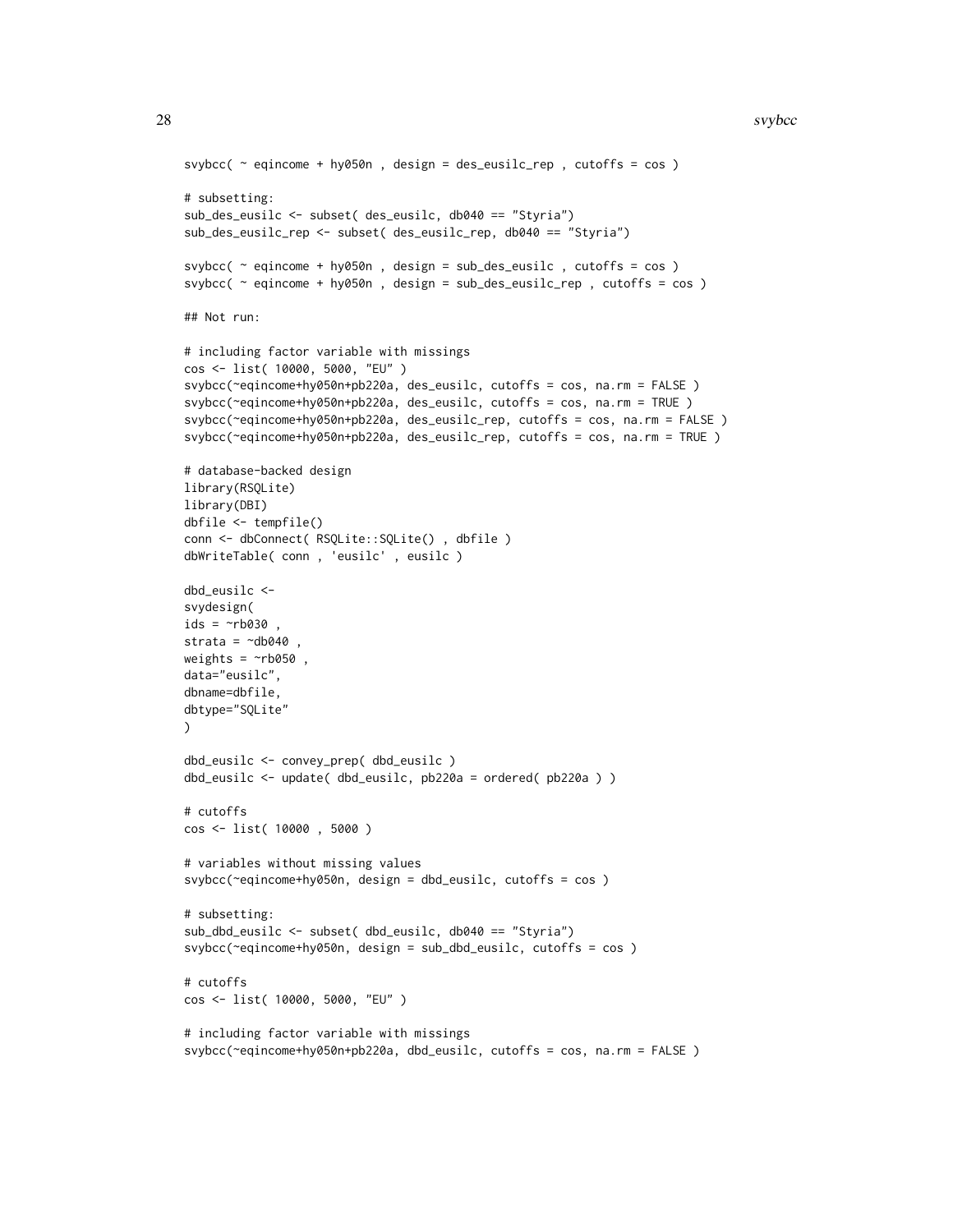#### <span id="page-28-0"></span>svybmi 29

```
svybcc(~eqincome+hy050n+pb220a, dbd_eusilc, cutoffs = cos, na.rm = TRUE )
dbRemoveTable( conn , 'eusilc' )
dbDisconnect( conn , shutdown = TRUE )
## End(Not run)
```
svybmi *Bourguignon (1999) multidimensional inequality indices (EXPERI-MENTAL)*

## Description

Estimate indices from the Bourguignon (1999) class, a class of multidimensional inequality measures.

```
svybmi(formula, design, ...)
## S3 method for class 'survey.design'
svybmi(
 formula,
 design,
 alpha = 0.5,
 beta = -2,
 dimw = NULL,
 na.rm = FALSE,
  ...
\mathcal{L}## S3 method for class 'svyrep.design'
svybmi(
 formula,
 design,
 alpha = 0.5,
 beta = -2,
 dimw = NULL,
 na.rm = FALSE,
  ...
)
## S3 method for class 'DBIsvydesign'
svybmi(formula, design, ...)
```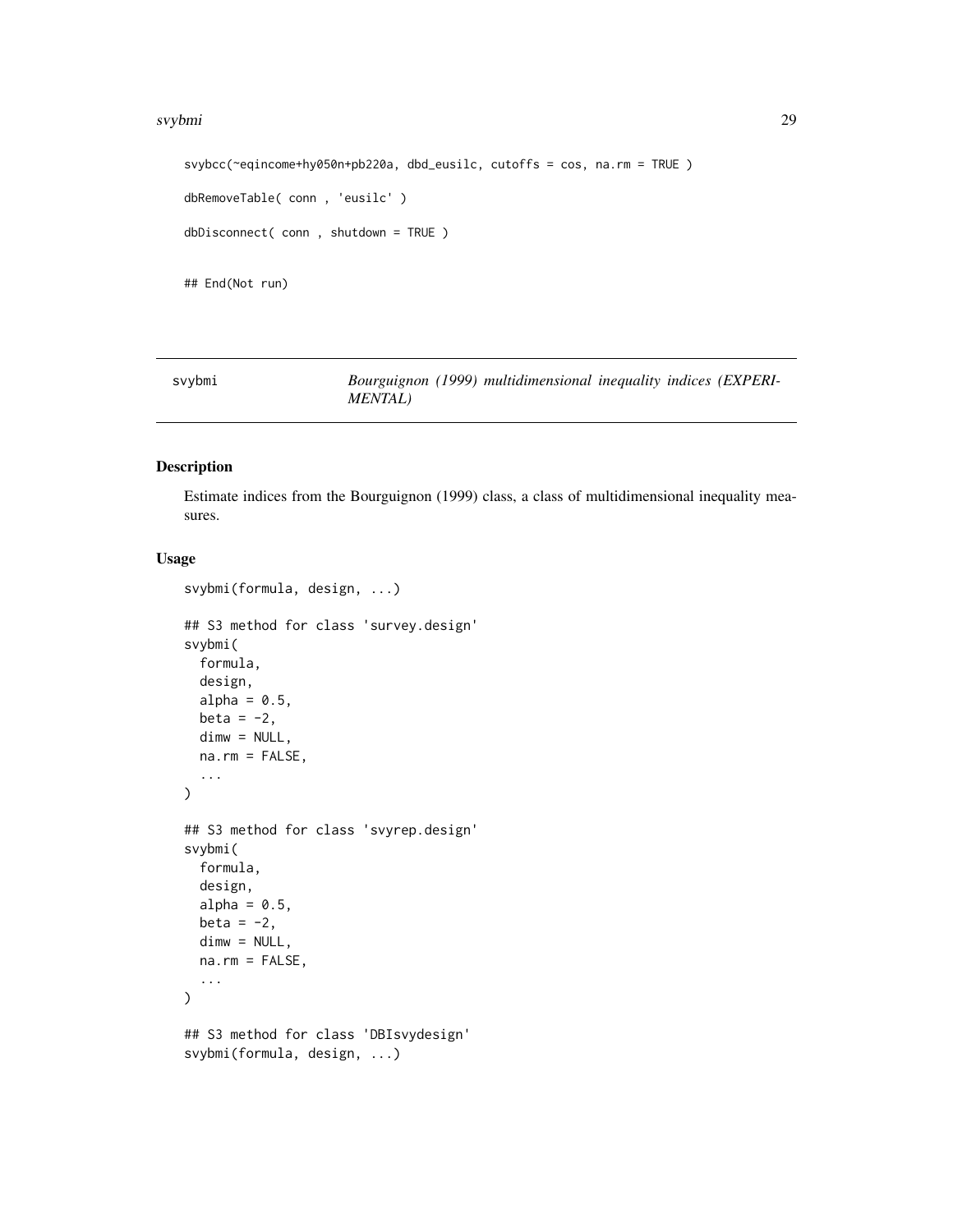#### Arguments

| formula     | a formula specifying the variables. Variables can be numeric or ordered factors.             |
|-------------|----------------------------------------------------------------------------------------------|
| design      | a design object of class survey. design or class svyrep. design from the survey<br>library.  |
| $\ddotsc$   | future expansion                                                                             |
| alpha       | a scalar defining the exponent of the indicator.                                             |
| beta        | a scalar defining the exponent of the indicator.                                             |
| dimw        | a vector defining the weight of each dimension in the multidimensional depriva-<br>tion sum. |
| $na$ . $rm$ | Should cases with missing values be dropped?                                                 |

#### Details

you must run the convey\_prep function on your survey design object immediately after creating it with the svydesign or svrepdesign function.

## Value

Object of class "cvystat", which are vectors with a "var" attribute giving the variance and a "statistic" attribute giving the name of the statistic.

#### **Note**

This function is experimental and is subject to change in later versions.

## Author(s)

Guilherme Jacob, Djalma Pessoa and Anthony Damico

## References

Francois Bourguignon (1999). Comment to 'Multidimensioned Approaches to Welfare Analysis' by Maasoumi, E. In: Handbook of income inequality measurement., ed. J. Silber, Boston, Dordrecht and London: Kluwer Academic, p. 477-484.

Maria Ana Lugo (2007). Comparing multidimensional indices of inequality: Methods and application. In: Research on Economic Inequality. Emerald, p. 213-236.

#### See Also

[svyfgt](#page-34-1)

## Examples

```
library(survey)
library(laeken)
data(eusilc) ; names( eusilc ) <- tolower( names( eusilc ) )
```
# linearized design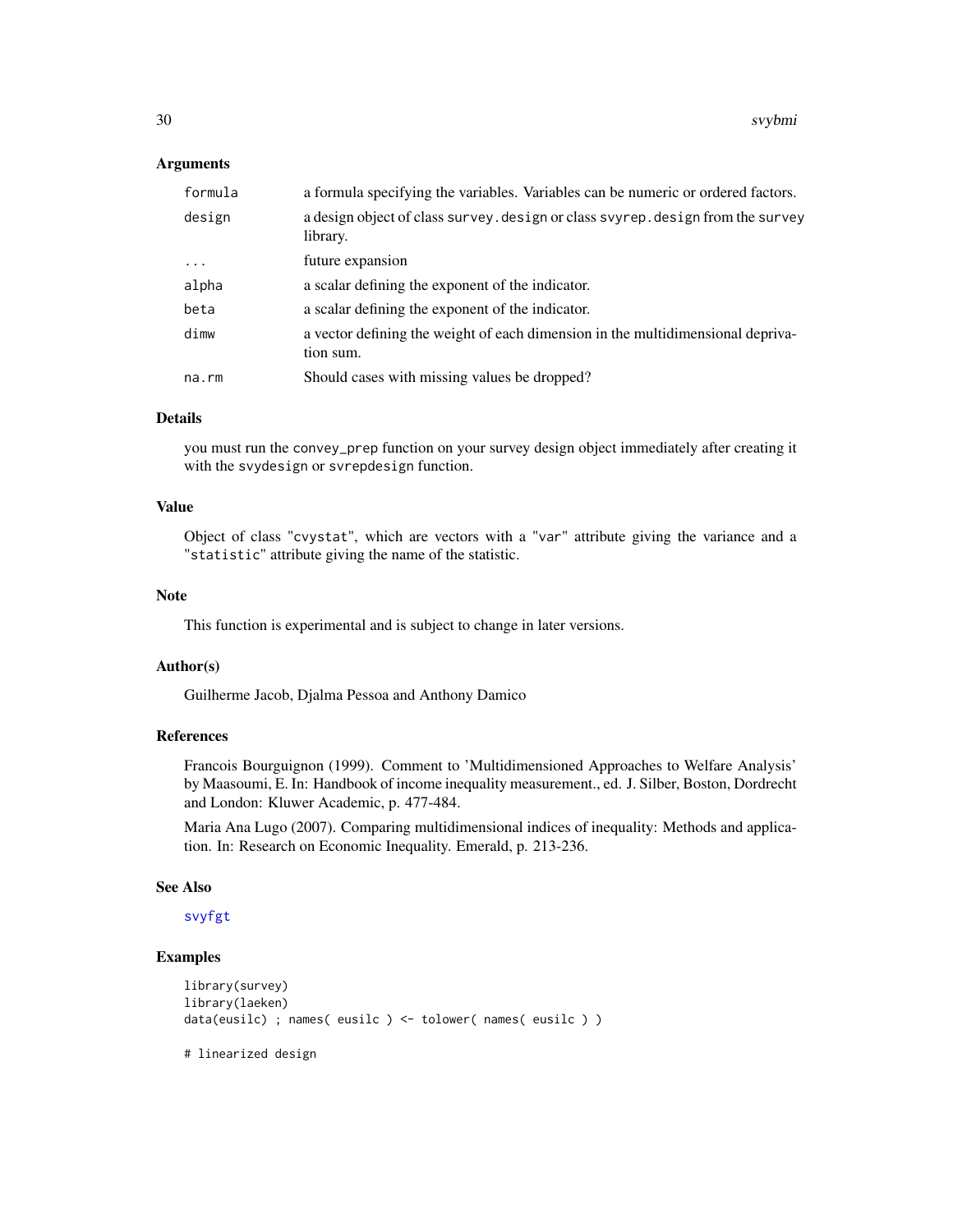#### svybmi 31

```
des_eusilc <- svydesign( ids = ~rb030 , strata = ~db040 , weights = ~rb050 , data = eusilc )
des_eusilc <- convey_prep(des_eusilc)
des_eusilc <- update(des_eusilc, pb220a = ordered( pb220a ) )
# replicate-weighted design
des_eusilc_rep <- as.svrepdesign( des_eusilc , type = "bootstrap", replicates = 50 )
des_eusilc_rep <- convey_prep(des_eusilc_rep)
# linearized
svybmi(~eqincome+hy050n, design = des_eusilc, alpha = .5, beta = .5, na.rm = FALSE )
svybmi(~eqincome+hy050n, design = des_eusilc, alpha = .5, beta = 0, na.rm = FALSE )
svybmi(~eqincome+hy050n, design = des_eusilc, alpha = .5, beta = -.5, na.rm = FALSE )
svybmi(~eqincome+hy050n, design = des_eusilc, alpha = .5, beta = -1, na.rm = FALSE )
svybmi(~eqincome+hy050n, design = des_eusilc, alpha = .5, beta = -2, na.rm = FALSE )
# replicate
svybmi(~eqincome+hy050n, design = des_eusilc_rep, alpha = .5, beta = .5, na.rm = FALSE )
svybmi(~eqincome+hy050n, design = des_eusilc_rep, alpha = .5, beta = 0, na.rm = FALSE )
svybmi(~eqincome+hy050n, design = des_eusilc_rep, alpha = .5, beta = -.5, na.rm = FALSE )
svybmi(~eqincome+hy050n, design = des_eusilc_rep, alpha = .5, beta = -1, na.rm = FALSE )
svybmi(~eqincome+hy050n, design = des_eusilc_rep, alpha = .5, beta = -2, na.rm = FALSE )
## Not run:
# database-backed design
library(RSQLite)
library(DBI)
dbfile <- tempfile()
conn <- dbConnect( RSQLite::SQLite() , dbfile )
dbWriteTable( conn , 'eusilc' , eusilc )
dbd_eusilc <-
svydesign(
ids = \nightharpoonuprb030
strata = \negdb040,
weights = \nightharpoonuprb050,
data="eusilc",
dbname=dbfile,
dbtype="SQLite"
)
dbd_eusilc <- convey_prep( dbd_eusilc )
# linearized
svybmi(~eqincome+hy050n, design = dbd_eusilc, alpha = .5, beta = .5, na.rm = FALSE )
svybmi(~eqincome+hy050n, design = dbd_eusilc, alpha = .5, beta = 0, na.rm = FALSE )
svybmi(~eqincome+hy050n, design = dbd_eusilc, alpha = .5, beta = -.5, na.rm = FALSE )
svybmi(~eqincome+hy050n, design = dbd_eusilc, alpha = .5, beta = -1, na.rm = FALSE )
svybmi(~eqincome+hy050n, design = dbd_eusilc, alpha = .5, beta = -2, na.rm = FALSE )
# subsetting:
sub_dbd_eusilc <- subset( dbd_eusilc, db040 == "Styria")
svybmi(~eqincome+hy050n, design = sub_dbd_eusilc, alpha = .5, beta = .5, na.rm = FALSE )
```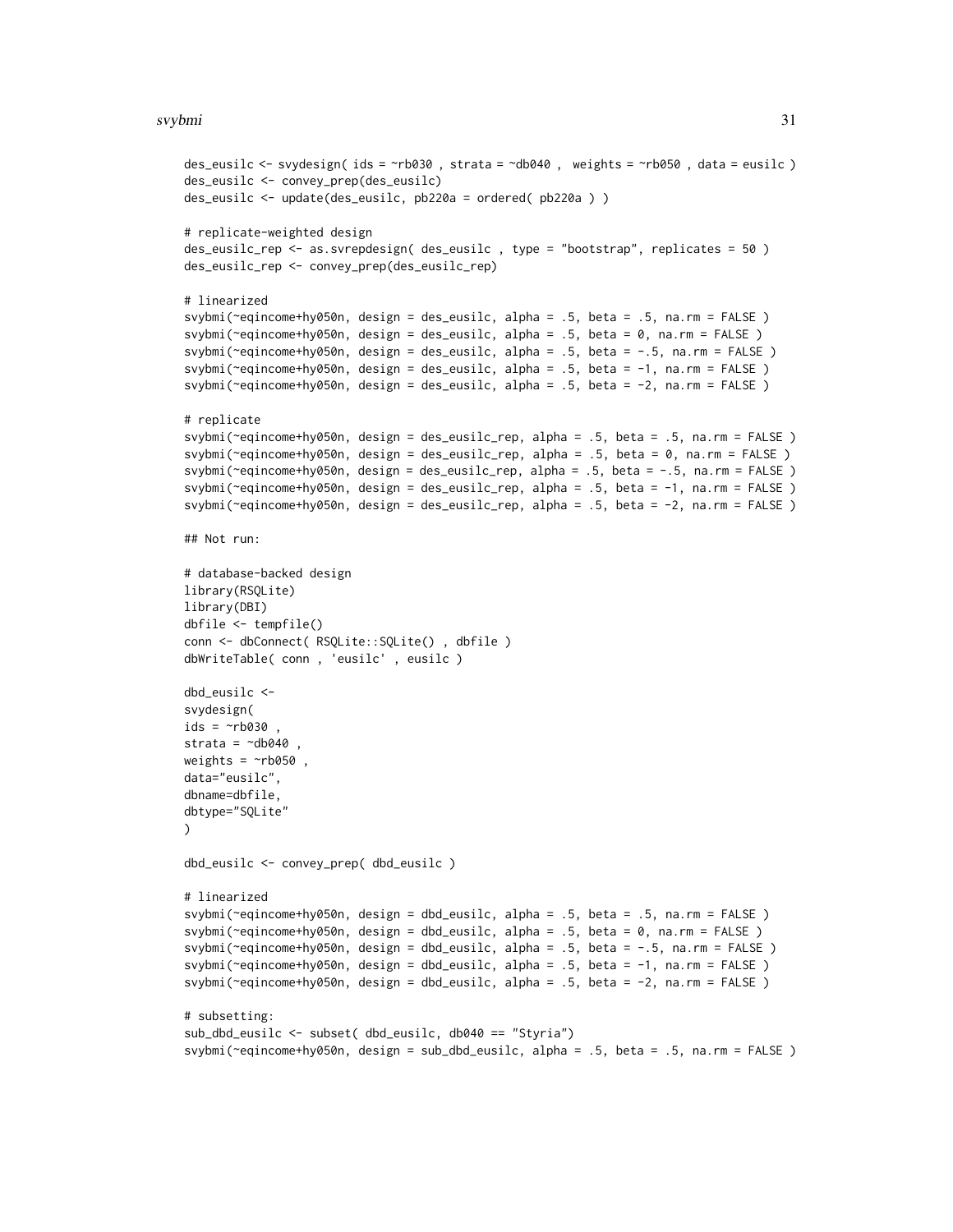```
dbRemoveTable( conn , 'eusilc' )
dbDisconnect( conn , shutdown = TRUE )
## End(Not run)
```
svychu *CHU class of poverty measures (EXPERIMENTAL)*

## Description

Estimate the Clark, Hemming and Ulph (1981) class of poverty measures

```
svychu(formula, design, ...)
## S3 method for class 'survey.design'
svychu(
 formula,
 design,
 g,
  type_thresh = "abs",
 abs_thresh = NULL,
 percent = 0.6,
 quantiles = 0.5,
 na.rm = FALSE,thresh = FALSE,
  ...
\mathcal{L}## S3 method for class 'svyrep.design'
svychu(
  formula,
 design,
 g,
  type_thresh = "abs",
  abs_thresh = NULL,
 percent = 0.6,
 quantiles = 0.5,
 na.rm = FALSE,
 thresh = FALSE,
  ...
)
```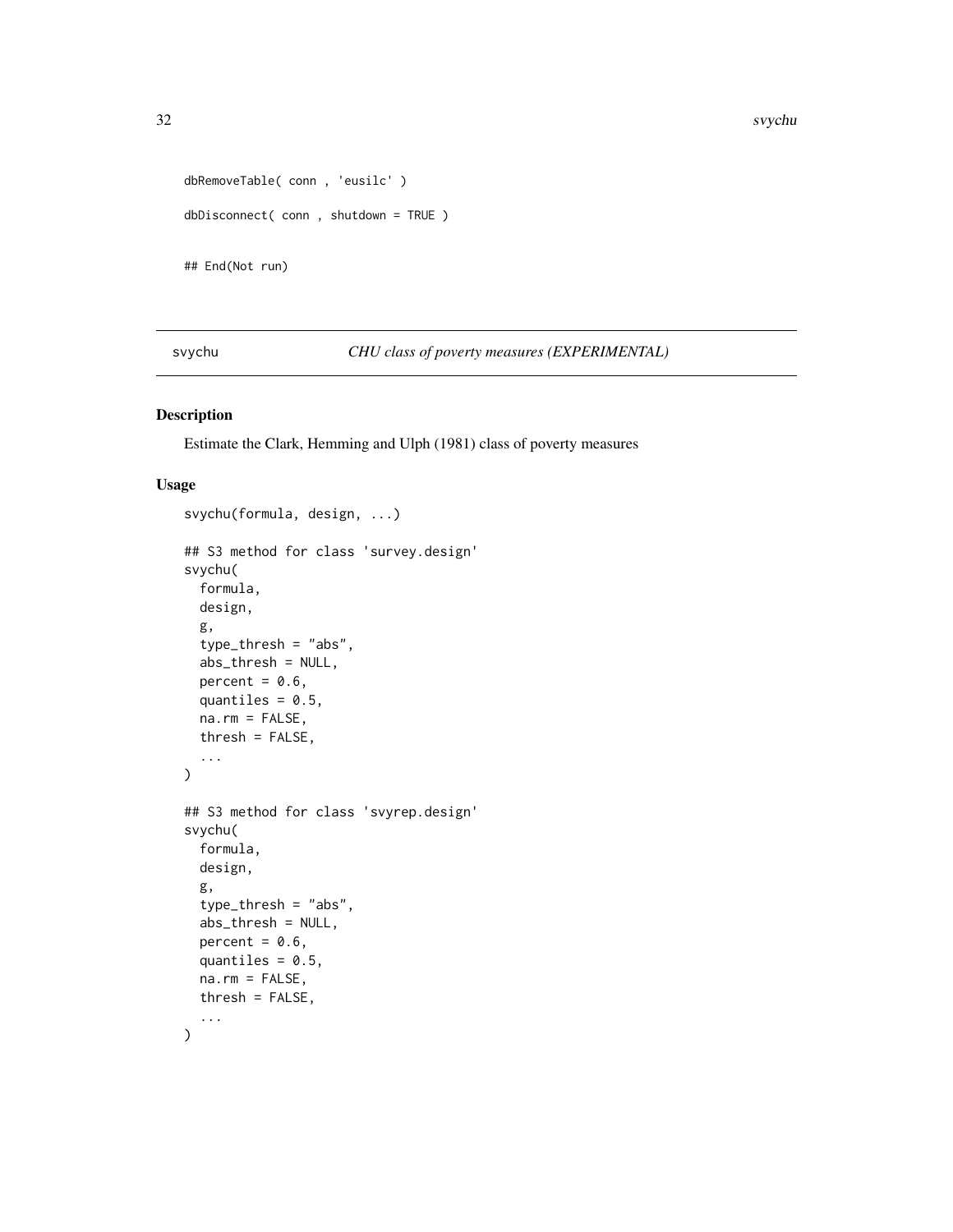#### svychu 33

```
## S3 method for class 'DBIsvydesign'
svychu(formula, design, ...)
```
#### Arguments

| formula     | a formula specifying the income variable                                                                                                                                                         |
|-------------|--------------------------------------------------------------------------------------------------------------------------------------------------------------------------------------------------|
| design      | a design object of class survey. design or class svyrep. design from the survey<br>library.                                                                                                      |
| $\cdots$    | passed to svyarpr and svyarpt                                                                                                                                                                    |
| g           | A parameter where $(1 - g)$ defines the inequality aversion among the poor. If $g =$<br>0, the CHU class becomes a monotonic transform of the Watts poverty measure.                             |
| type_thresh | type of poverty threshold. If "abs" the threshold is fixed and given the value<br>of abs_thresh; if "relq" it is given by percent times the quantile; if "relm" it is<br>percent times the mean. |
| abs_thresh  | poverty threshold value if type_thresh is "abs"                                                                                                                                                  |
| percent     | the multiple of the the quantile or mean used in the poverty threshold definition                                                                                                                |
| quantiles   | the quantile used used in the poverty threshold definition                                                                                                                                       |
| na.rm       | Should cases with missing values be dropped?                                                                                                                                                     |
| thresh      | return the poverty threshold value                                                                                                                                                               |

#### Details

you must run the convey\_prep function on your survey design object immediately after creating it with the svydesign or svrepdesign function.

#### Value

Object of class "cvystat", which are vectors with a "var" attribute giving the variance and a "statistic" attribute giving the name of the statistic.

#### Note

This function is experimental and is subject to change in later versions.

## Author(s)

Guilherme Jacob, Djalma Pessoa and Anthony Damico

### References

Vijay Verma and Gianni Betti (2011). Taylor linearization sampling errors and design effects for poverty measures and other complex statistics. *Journal Of Applied Statistics*, Vol.38, No.8, pp. 1549-1576, URL <http://dx.doi.org/10.1080/02664763.2010.515674>.

Anthony B. Atkinson (1987). On the measurement of poverty. *Econometrica*, Vol.55, No.4, (Jul., 1987), pp. 749-764, URL <http://www.jstor.org/stable/1911028>.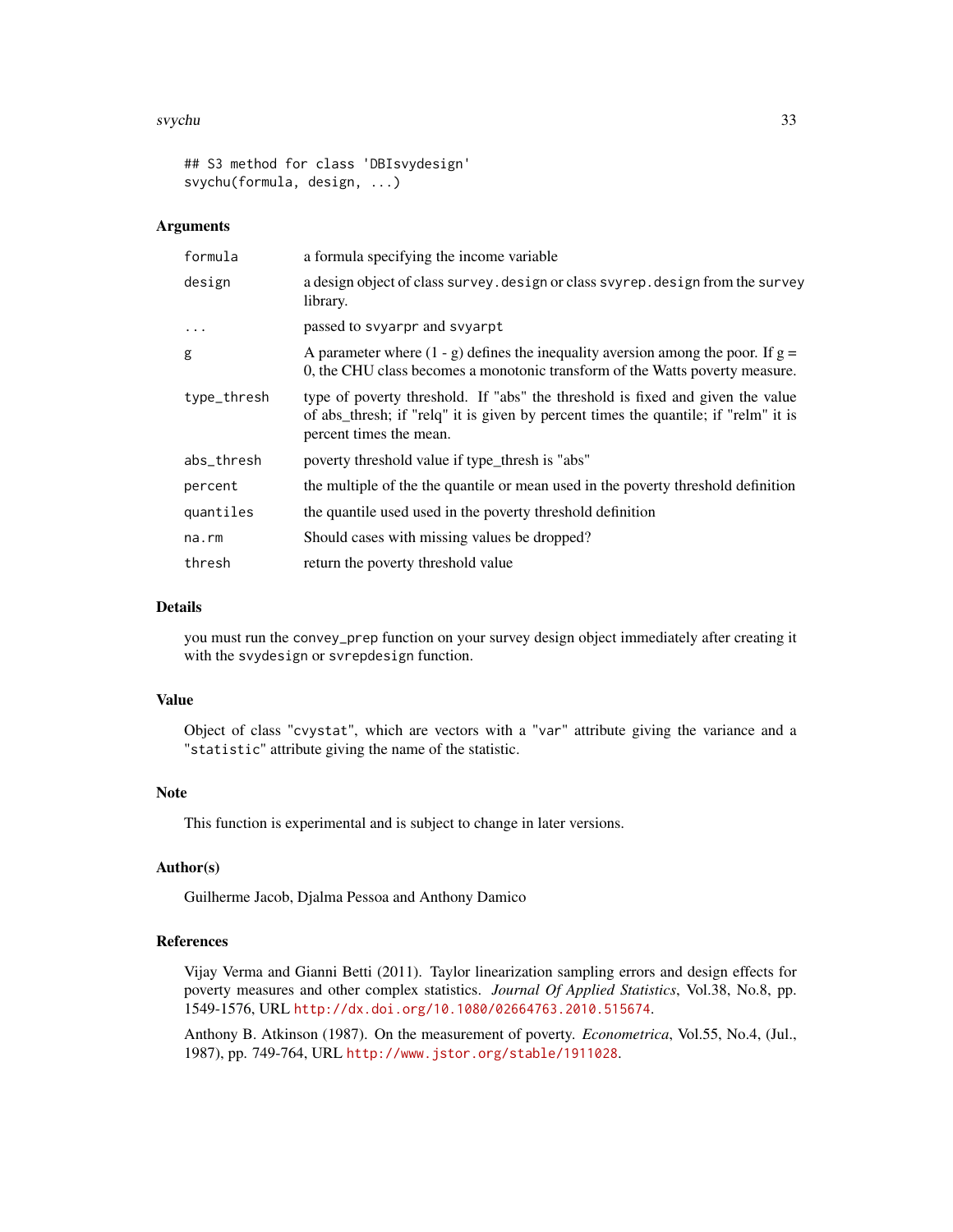Stephen Clark, Richard Hemming and David Ulph (1981). On Indices for the Measurement of Poverty. *The Economic Journal*, Vol.91, No.362, (Jun., 1981), pp. 515-526, URL [http://www.](http://www.jstor.org/stable/2232600) [jstor.org/stable/2232600](http://www.jstor.org/stable/2232600).

Guillaume Osier (2009). Variance estimation for complex indicators of poverty and inequality. *Journal of the European Survey Research Association*, Vol.3, No.3, pp. 167-195, ISSN 1864-3361, URL <http://ojs.ub.uni-konstanz.de/srm/article/view/369>.

### See Also

[svywatts](#page-86-1)

```
library(survey)
library(laeken)
data(eusilc) ; names( eusilc ) <- tolower( names( eusilc ) )
# linearized design
des_eusilc <- svydesign( ids = ~rb030 , strata = ~db040 , weights = ~rb050 , data = eusilc )
des_eusilc <- convey_prep( des_eusilc )
# replicate-weighted design
des_eusilc_rep <- as.svrepdesign( des_eusilc , type = "bootstrap" )
des_eusilc_rep <- convey_prep( des_eusilc_rep )
# absolute poverty threshold
svychu(~eqincome, des_eusilc, g=1, abs_thresh=10000)
# poverty threshold equal to arpt
svychu(~eqincome, des_eusilc, g=1, type_thresh= "relq" , thresh = TRUE)
# poverty threshold equal to 0.6 times the mean
svychu(~eqincome, des_eusilc, g=1, type_thresh= "relm" , thresh = TRUE)
# using svrep.design:
# absolute poverty threshold
svychu(~eqincome, des_eusilc_rep, g=1, abs_thresh=10000)
# poverty threshold equal to arpt
svychu(~eqincome, des_eusilc_rep, g=1, type_thresh= "relq" , thresh = TRUE)
# poverty threshold equal to 0.6 times the mean
svychu(~eqincome, des_eusilc_rep, g=1, type_thresh= "relm" , thresh = TRUE)
## Not run:
# database-backed design
library(RSQLite)
library(DBI)
dbfile <- tempfile()
conn <- dbConnect( RSQLite::SQLite() , dbfile )
dbWriteTable( conn , 'eusilc' , eusilc )
dbd_eusilc <-
svydesign(
```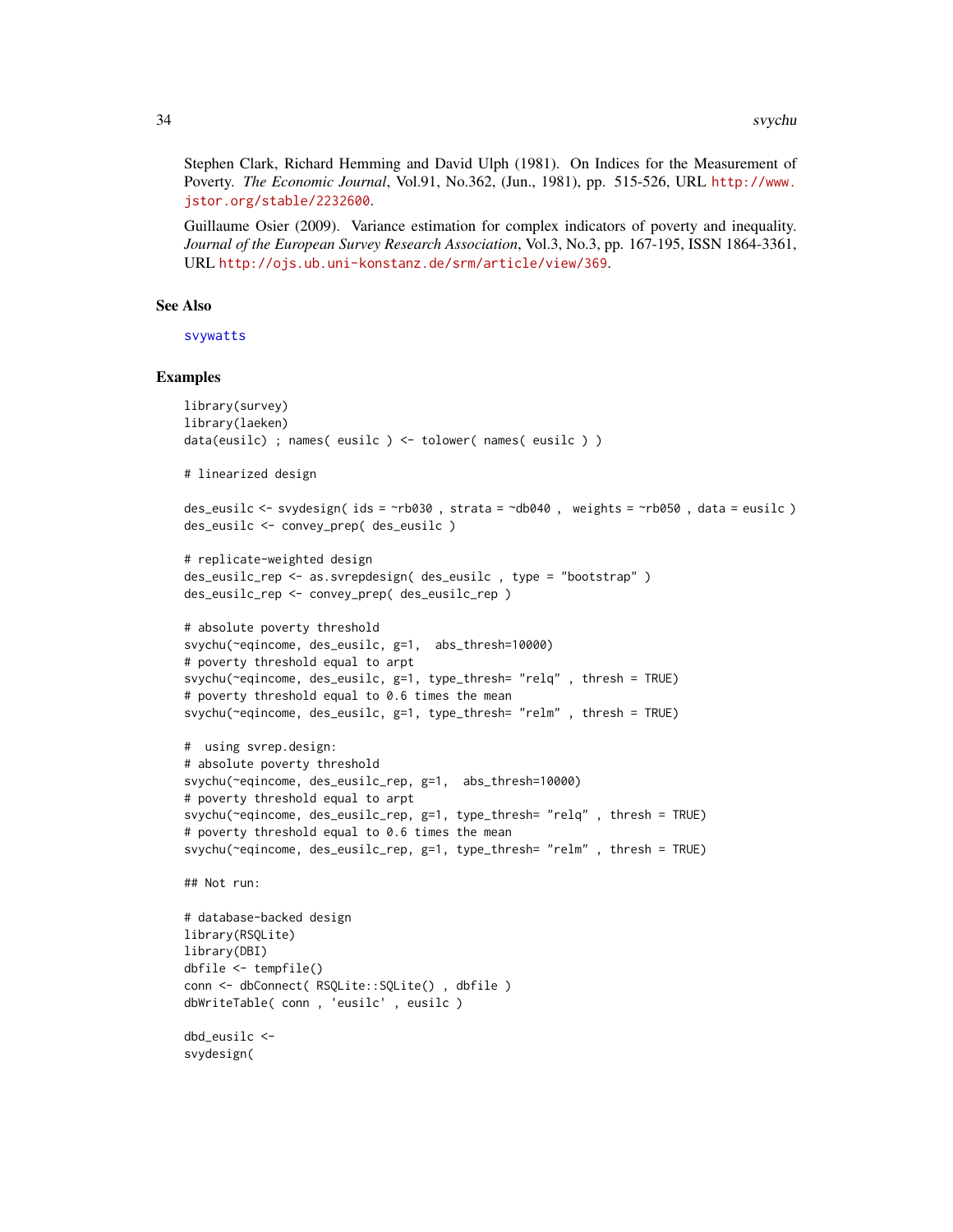<span id="page-34-0"></span>svyfgt 35

```
ids = \sim b030,
strata = \negdb040,
weights = \negrb050,
data="eusilc",
dbname=dbfile,
dbtype="SQLite"
\mathcal{L}dbd_eusilc <- convey_prep( dbd_eusilc )
# absolute poverty threshold
svychu(~eqincome, dbd_eusilc, g=1, abs_thresh=10000)
# poverty threshold equal to arpt
svychu(~eqincome, dbd_eusilc, g=1, type_thresh= "relq" , thresh = TRUE)
# poverty threshold equal to 0.6 times the mean
svychu(~eqincome, dbd_eusilc, g=1, type_thresh= "relm" , thresh = TRUE)
dbRemoveTable( conn , 'eusilc' )
dbDisconnect( conn , shutdown = TRUE )
```
## End(Not run)

<span id="page-34-1"></span>

svyfgt *FGT measure of poverty*

### Description

Estimate the FGT measure for the cases: alpha=0 headcount ratio and alpha=1 poverty gap index.

```
svyfgt(formula, design, ...)
## S3 method for class 'survey.design'
svyfgt(
  formula,
 design,
  g,
  type_thresh = "abs",
  abs_thresh = NULL,
 percent = 0.6,
  quantiles = 0.5,
  na.rm = FALSE,thresh = FALSE,
  ...
```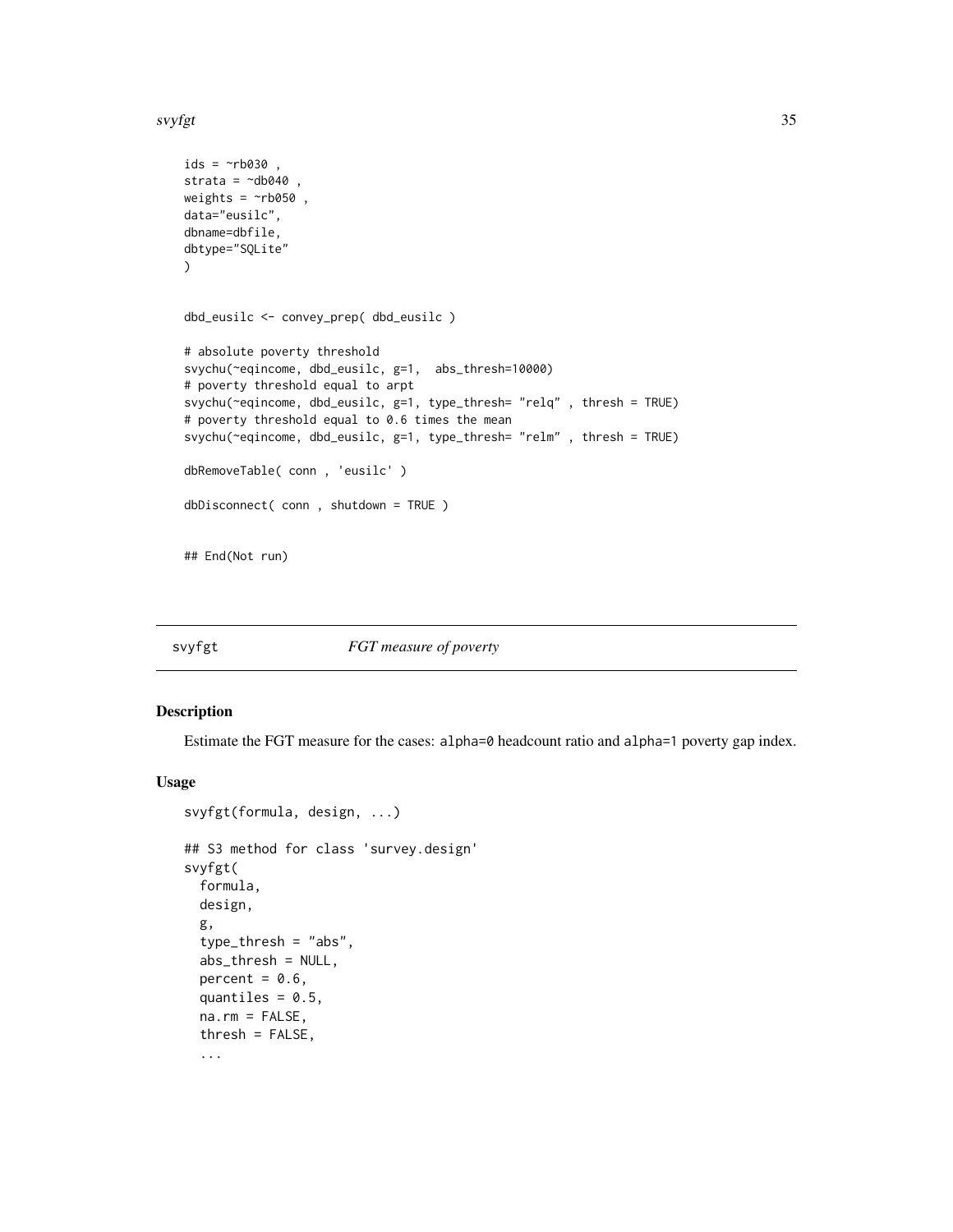```
## S3 method for class 'svyrep.design'
svyfgt(
  formula,
 design,
 g,
  type_thresh = "abs",
  abs_thresh = NULL,
 percent = 0.6,
 quantiles = 0.5,
 na.rm = FALSE,thresh = FALSE,...
)
```

```
## S3 method for class 'DBIsvydesign'
svyfgt(formula, design, ...)
```
## Arguments

| formula     | a formula specifying the income variable                                                                                                                                                         |
|-------------|--------------------------------------------------------------------------------------------------------------------------------------------------------------------------------------------------|
| design      | a design object of class survey. design or class svyrep. design from the survey<br>library.                                                                                                      |
| $\cdots$    | passed to svyarpr and svyarpt                                                                                                                                                                    |
| g           | If g=0 estimates the headcount ratio; If g=1 estimates the average normalised<br>poverty gap, and if g=2 estimates the average squared normalised poverty gap                                    |
| type_thresh | type of poverty threshold. If "abs" the threshold is fixed and given the value<br>of abs_thresh; if "relq" it is given by percent times the quantile; if "relm" it is<br>percent times the mean. |
| abs_thresh  | poverty threshold value if type_thresh is "abs"                                                                                                                                                  |
| percent     | the multiple of the the quantile or mean used in the poverty threshold definition                                                                                                                |
| quantiles   | the quantile used used in the poverty threshold definition                                                                                                                                       |
| na.rm       | Should cases with missing values be dropped?                                                                                                                                                     |
| thresh      | return the poverty threshold value                                                                                                                                                               |
|             |                                                                                                                                                                                                  |

## Details

you must run the convey\_prep function on your survey design object immediately after creating it with the svydesign or svrepdesign function.

## Value

Object of class "cvystat", which are vectors with a "var" attribute giving the variance and a "statistic" attribute giving the name of the statistic.

 $\mathcal{L}$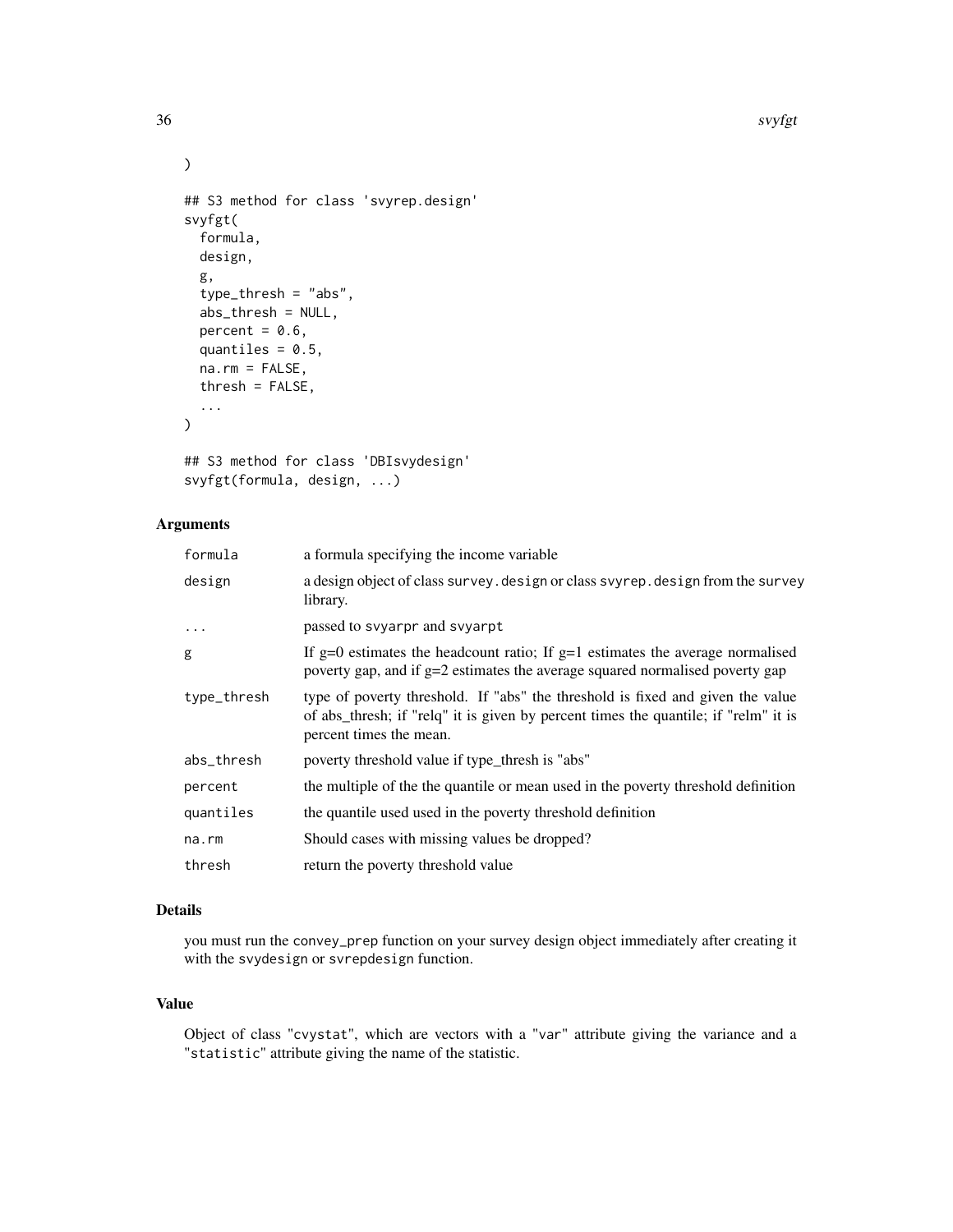#### svyfgt 37

## Author(s)

Djalma Pessoa and Anthony Damico

## References

James Foster, Joel Greer and Erik Thorbecke (1984). A class of decomposable poverty measures. *Econometrica*, Vol.52, No.3, pp. 761-766.

Guillaume Osier (2009). Variance estimation for complex indicators of poverty and inequality. *Journal of the European Survey Research Association*, Vol.3, No.3, pp. 167-195, ISSN 1864-3361, URL <http://ojs.ub.uni-konstanz.de/srm/article/view/369>.

Jean-Claude Deville (1999). Variance estimation for complex statistics and estimators: linearization and residual techniques. Survey Methodology, 25, 193-203, URL [http://www5.statcan.gc.ca/](http://www5.statcan.gc.ca/bsolc/olc-cel/olc-cel?lang=eng&catno=12-001-X19990024882) [bsolc/olc-cel/olc-cel?lang=eng&catno=12-001-X19990024882](http://www5.statcan.gc.ca/bsolc/olc-cel/olc-cel?lang=eng&catno=12-001-X19990024882).

# See Also

## [svyarpt](#page-19-0)

```
library(survey)
library(laeken)
data(eusilc) ; names( eusilc ) <- tolower( names( eusilc ) )
# linearized design
des_eusilc <- svydesign( ids = ~rb030 , strata = ~db040 , weights = ~rb050 , data = eusilc )
des_eusilc <- convey_prep( des_eusilc )
# replicate-weighted design
des_eusilc_rep <- as.svrepdesign( des_eusilc , type = "bootstrap" )
des_eusilc_rep <- convey_prep( des_eusilc_rep )
# headcount ratio, poverty threshold fixed
svyfgt(~eqincome, des_eusilc, g=0, abs_thresh=10000)
# poverty gap index, poverty threshold fixed
svyfgt(~eqincome, des_eusilc, g=1, abs_thresh=10000)
# headcount ratio, poverty threshold equal to arpt
svyfgt(~eqincome, des_eusilc, g=0, type_thresh= "relq" , thresh = TRUE)
# poverty gap index, poverty threshold equal to arpt
svyfgt(~eqincome, des_eusilc, g=1, type_thresh= "relq", thresh = TRUE)
# headcount ratio, poverty threshold equal to .6 times the mean
svyfgt(~eqincome, des_eusilc, g=0, type_thresh= "relm", thresh = TRUE)
# poverty gap index, poverty threshold equal to 0.6 times the mean
svyfgt(~eqincome, des_eusilc, g=1, type_thresh= "relm" , thresh = TRUE)
# using svrep.design:
# headcount ratio, poverty threshold fixed
svyfgt(~eqincome, des_eusilc_rep, g=0, abs_thresh=10000)
```

```
# poverty gap index, poverty threshold fixed
```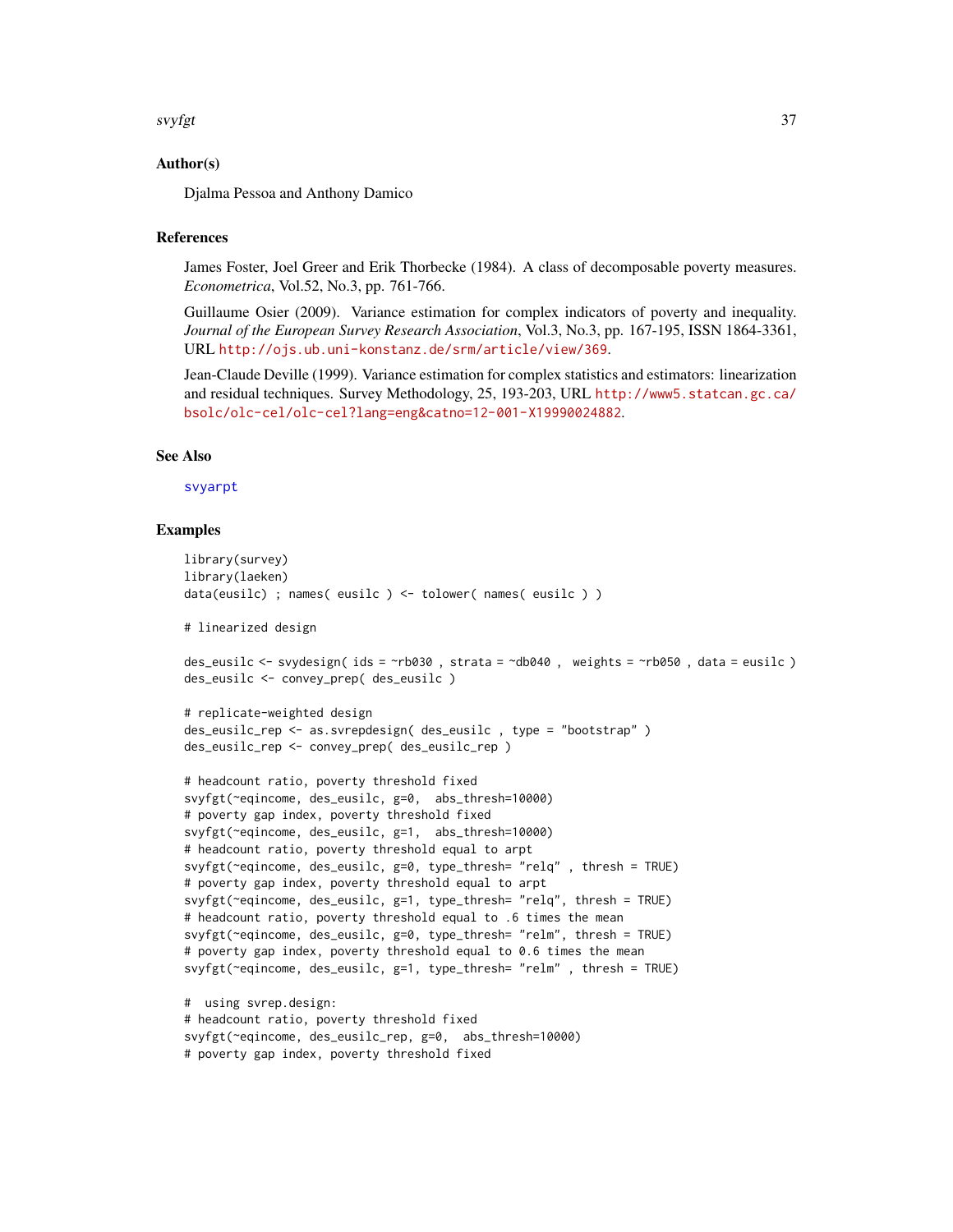```
svyfgt(~eqincome, des_eusilc, g=1, abs_thresh=10000)
# headcount ratio, poverty threshold equal to arpt
svyfgt(~eqincome, des_eusilc_rep, g=0, type_thresh= "relq" , thresh = TRUE)
# poverty gap index, poverty threshold equal to arpt
svyfgt(~eqincome, des_eusilc, g=1, type_thresh= "relq", thresh = TRUE)
# headcount ratio, poverty threshold equal to .6 times the mean
svyfgt(~eqincome, des_eusilc_rep, g=0, type_thresh= "relm" , thresh = TRUE)
# poverty gap index, poverty threshold equal to 0.6 times the mean
svyfgt(~eqincome, des_eusilc_rep, g=1, type_thresh= "relm", thresh = TRUE)
## Not run:
# database-backed design
library(RSQLite)
library(DBI)
dbfile <- tempfile()
conn <- dbConnect( RSQLite::SQLite() , dbfile )
dbWriteTable( conn , 'eusilc' , eusilc )
dbd_eusilc <-
svydesign(
ids = \negrb030,
strata = \negdb040,
weights = \negrb050,
data="eusilc",
dbname=dbfile,
dbtype="SQLite"
)
dbd_eusilc <- convey_prep( dbd_eusilc )
# headcount ratio, poverty threshold fixed
svyfgt(~eqincome, dbd_eusilc, g=0, abs_thresh=10000)
# poverty gap index, poverty threshold fixed
svyfgt(~eqincome, dbd_eusilc, g=1, abs_thresh=10000)
# headcount ratio, poverty threshold equal to arpt
svyfgt(~eqincome, dbd_eusilc, g=0, type_thresh= "relq", thresh = TRUE)
# poverty gap index, poverty threshold equal to arpt
svyfgt(~eqincome, dbd_eusilc, g=1, type_thresh= "relq")
# headcount ratio, poverty threshold equal to .6 times the mean
svyfgt(~eqincome, dbd_eusilc, g=0, type_thresh= "relm")
# poverty gap index, poverty threshold equal to 0.6 times the mean
svyfgt(~eqincome, dbd_eusilc, g=1, type_thresh= "relm")
dbRemoveTable( conn , 'eusilc' )
dbDisconnect( conn , shutdown = TRUE )
## End(Not run)
```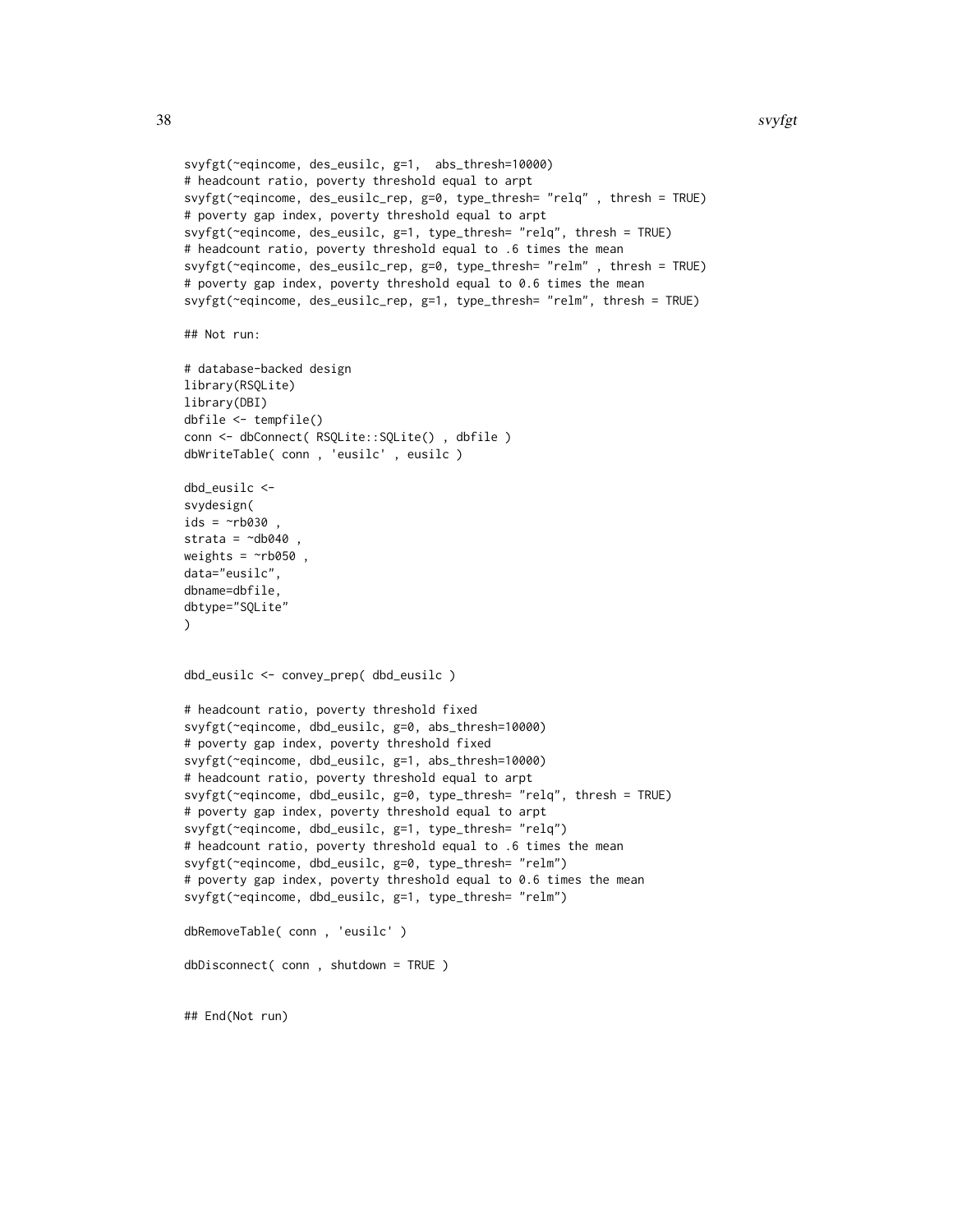# Description

Estimate the Foster et al. (1984) poverty class and its components

# Usage

```
svyfgtdec(formula, design, ...)
## S3 method for class 'survey.design'
svyfgtdec(
 formula,
 design,
 g,
 type_thresh = "abs",
 abs_thresh = NULL,
 percent = 0.6,
 quantiles = 0.5,
 na.rm = FALSE,thresh = FALSE,...
)
## S3 method for class 'svyrep.design'
svyfgtdec(
  formula,
 design,
 g,
  type_thresh = "abs",
 abs_thresh = NULL,
 percent = 0.6,
 quantiles = 0.5,
 na.rm = FALSE,
  thresh = FALSE,...
)
## S3 method for class 'DBIsvydesign'
```
svyfgtdec(formula, design, ...)

## Arguments

| formula | a formula specifying the income variable                                                    |
|---------|---------------------------------------------------------------------------------------------|
| design  | a design object of class survey, design or class syyrep, design from the survey<br>library. |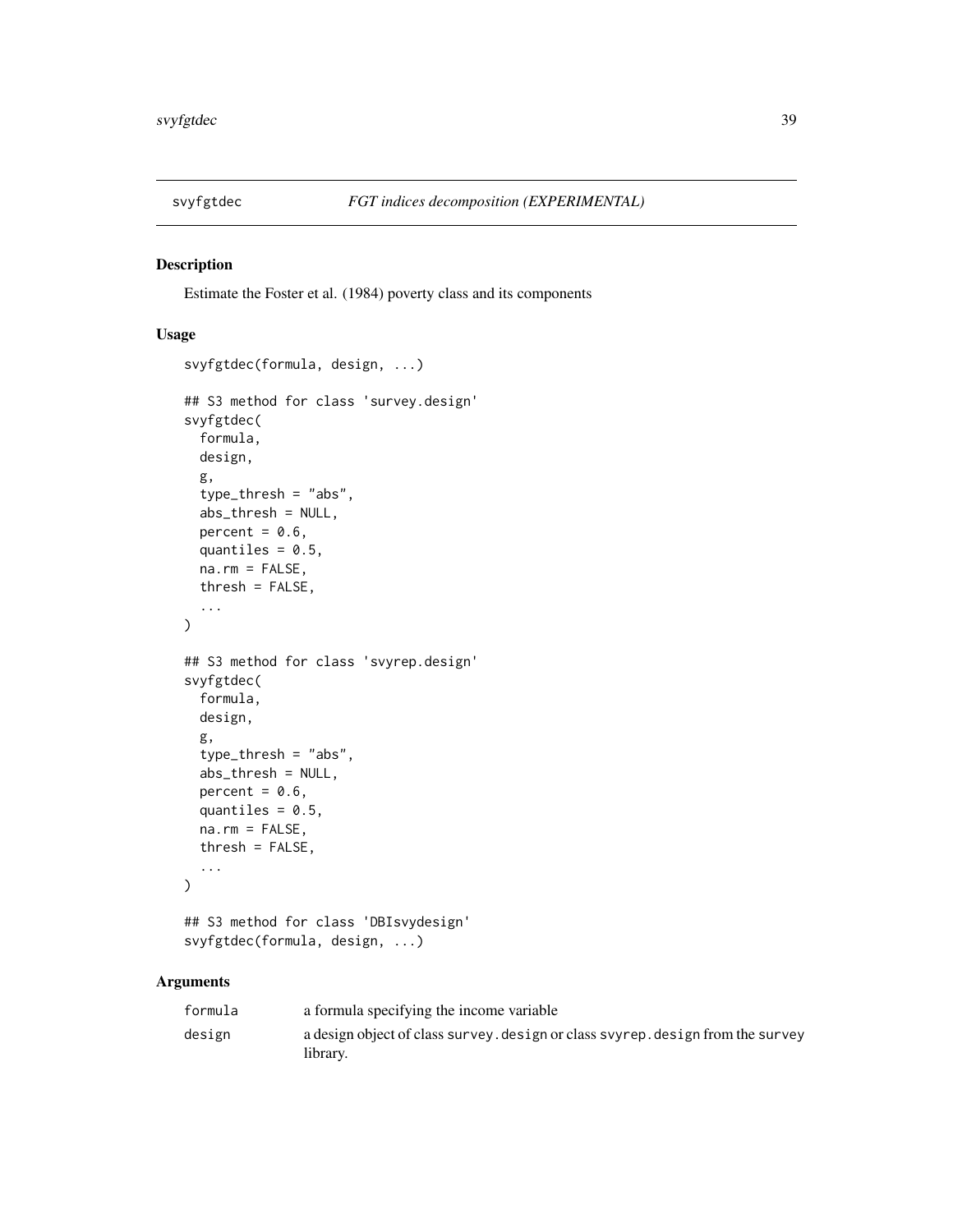| $\ddots$ .  | additional arguments. Currently not used.                                                                                                                                                        |
|-------------|--------------------------------------------------------------------------------------------------------------------------------------------------------------------------------------------------|
| g           | If $g=2$ estimates the average squared normalised poverty gap. This function is<br>defined for $g \ge 2$ only,                                                                                   |
| type_thresh | type of poverty threshold. If "abs" the threshold is fixed and given the value<br>of abs_thresh; if "relq" it is given by percent times the quantile; if "relm" it is<br>percent times the mean. |
| abs_thresh  | poverty threshold value if type_thresh is "abs"                                                                                                                                                  |
| percent     | the multiple of the the quantile or mean used in the poverty threshold definition                                                                                                                |
| quantiles   | the quantile used used in the poverty threshold definition                                                                                                                                       |
| na.rm       | Should cases with missing values be dropped?                                                                                                                                                     |
| thresh      | return the poverty threshold value                                                                                                                                                               |

# Details

you must run the convey\_prep function on your survey design object immediately after creating it with the svydesign or svrepdesign function.

## Value

Object of class "cvydstat", with estimates for the  $\text{FGT(g)}$ ,  $\text{FGT(0)}$ ,  $\text{FGT(1)}$ , income gap ratio and GEI(income gaps; epsilon = g) with a "var" attribute giving the variance-covariance matrix. A "statistic" attribute giving the name of the statistic.

## Note

This function is experimental and is subject to change in later versions.

## Author(s)

Guilherme Jacob, Djalma Pessoa and Anthony Damico

#### References

Oihana Aristondo, Cassilda Lasso De La vega and Ana Urrutia (2010). A new multiplicative decomposition for the Foster-Greer-Thorbecke poverty indices. *Bulletin of Economic Research*, Vol.62, No.3, pp. 259-267. University of Wisconsin. URL [http://dx.doi.org/10.1111/j.1467-8586.](http://dx.doi.org/10.1111/j.1467-8586.2009.00320.x) [2009.00320.x](http://dx.doi.org/10.1111/j.1467-8586.2009.00320.x).

James Foster, Joel Greer and Erik Thorbecke (1984). A class of decomposable poverty measures. *Econometrica*, Vol.52, No.3, pp. 761-766.

Guillaume Osier (2009). Variance estimation for complex indicators of poverty and inequality. *Journal of the European Survey Research Association*, Vol.3, No.3, pp. 167-195, ISSN 1864-3361, URL <http://ojs.ub.uni-konstanz.de/srm/article/view/369>.

Jean-Claude Deville (1999). Variance estimation for complex statistics and estimators: linearization and residual techniques. Survey Methodology, 25, 193-203, URL [http://www5.statcan.gc.ca/](http://www5.statcan.gc.ca/bsolc/olc-cel/olc-cel?lang=eng&catno=12-001-X19990024882) [bsolc/olc-cel/olc-cel?lang=eng&catno=12-001-X19990024882](http://www5.statcan.gc.ca/bsolc/olc-cel/olc-cel?lang=eng&catno=12-001-X19990024882).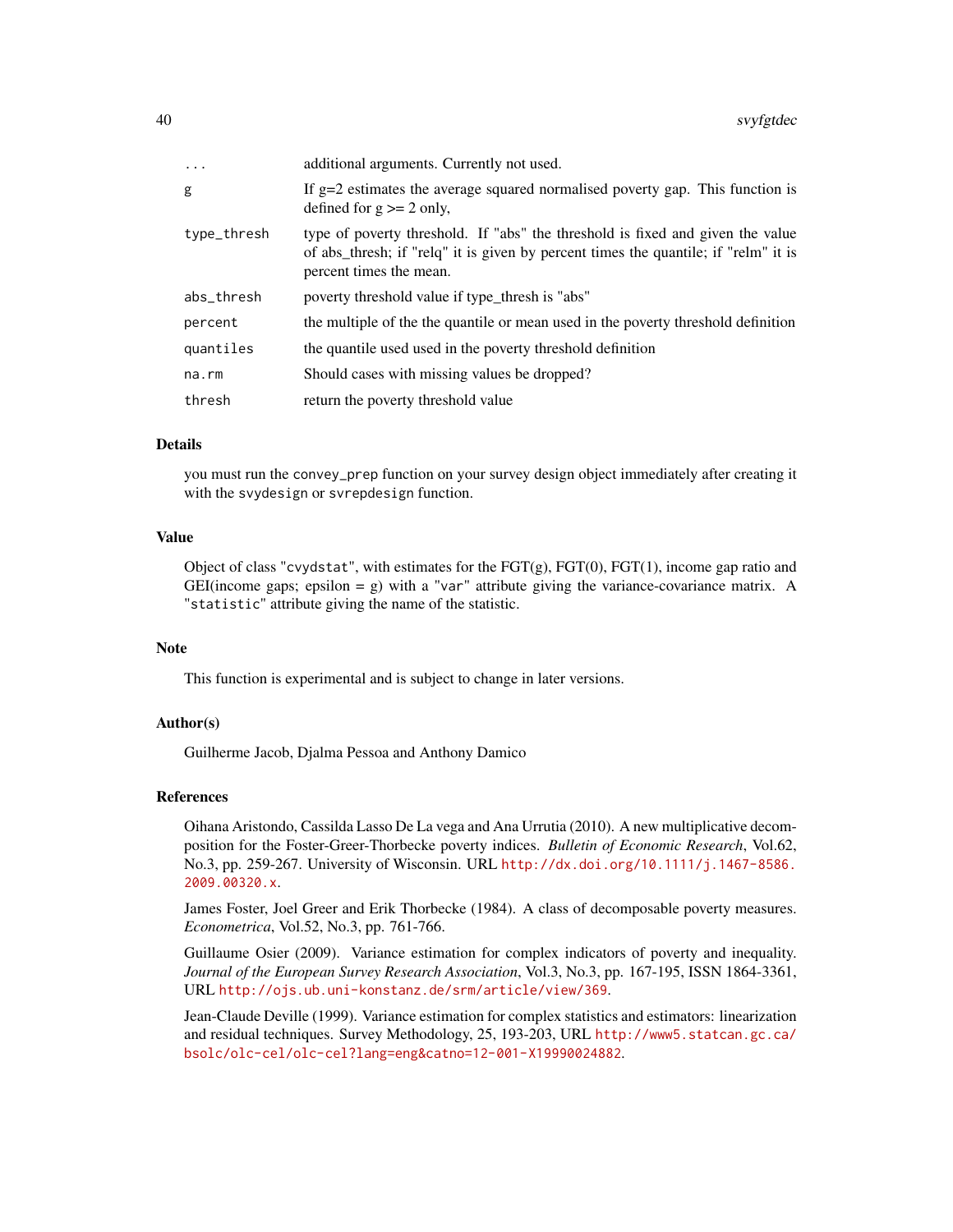#### svyfgtdec 41

# See Also

[svyfgt,svyfgt,svyfgt](#page-34-0)

```
library(survey)
library(laeken)
data(eusilc) ; names( eusilc ) <- tolower( names( eusilc ) )
# linearized design
des_eusilc <- svydesign( ids = ~rb030 , strata = ~db040 , weights = ~rb050 , data = eusilc )
des_eusilc <- convey_prep( des_eusilc )
# replicate-weighted design
des_eusilc_rep <- as.svrepdesign( des_eusilc , type = "bootstrap" )
des_eusilc_rep <- convey_prep( des_eusilc_rep )
# absolute poverty threshold
svyfgtdec(~eqincome, des_eusilc, g=2, abs_thresh=10000)
# poverty threshold equal to arpt
svywattsdec(~eqincome, des_eusilc, g=2, type_thresh= "relq" , thresh = TRUE)
# poverty threshold equal to 0.6 times the mean
svywattsdec(~eqincome, des_eusilc, g=2, type_thresh= "relm" , thresh = TRUE)
# using svrep.design:
# absolute poverty threshold
svyfgtdec(~eqincome, des_eusilc_rep, g=2, abs_thresh=10000)
# poverty threshold equal to arpt
svywattsdec(~eqincome, des_eusilc_rep, g=2, type_thresh= "relq" , thresh = TRUE)
# poverty threshold equal to 0.6 times the mean
svywattsdec(~eqincome, des_eusilc_rep, g=2, type_thresh= "relm" , thresh = TRUE)
## Not run:
# database-backed design
library(RSQLite)
library(DBI)
dbfile <- tempfile()
conn <- dbConnect( RSQLite::SQLite() , dbfile )
dbWriteTable( conn , 'eusilc' , eusilc )
dbd_eusilc <-
svydesign(
ids = \sim b030strata = \simdb040
weights = \nightharpoonuprb050,
data="eusilc",
dbname=dbfile,
dbtype="SQLite"
\lambda
```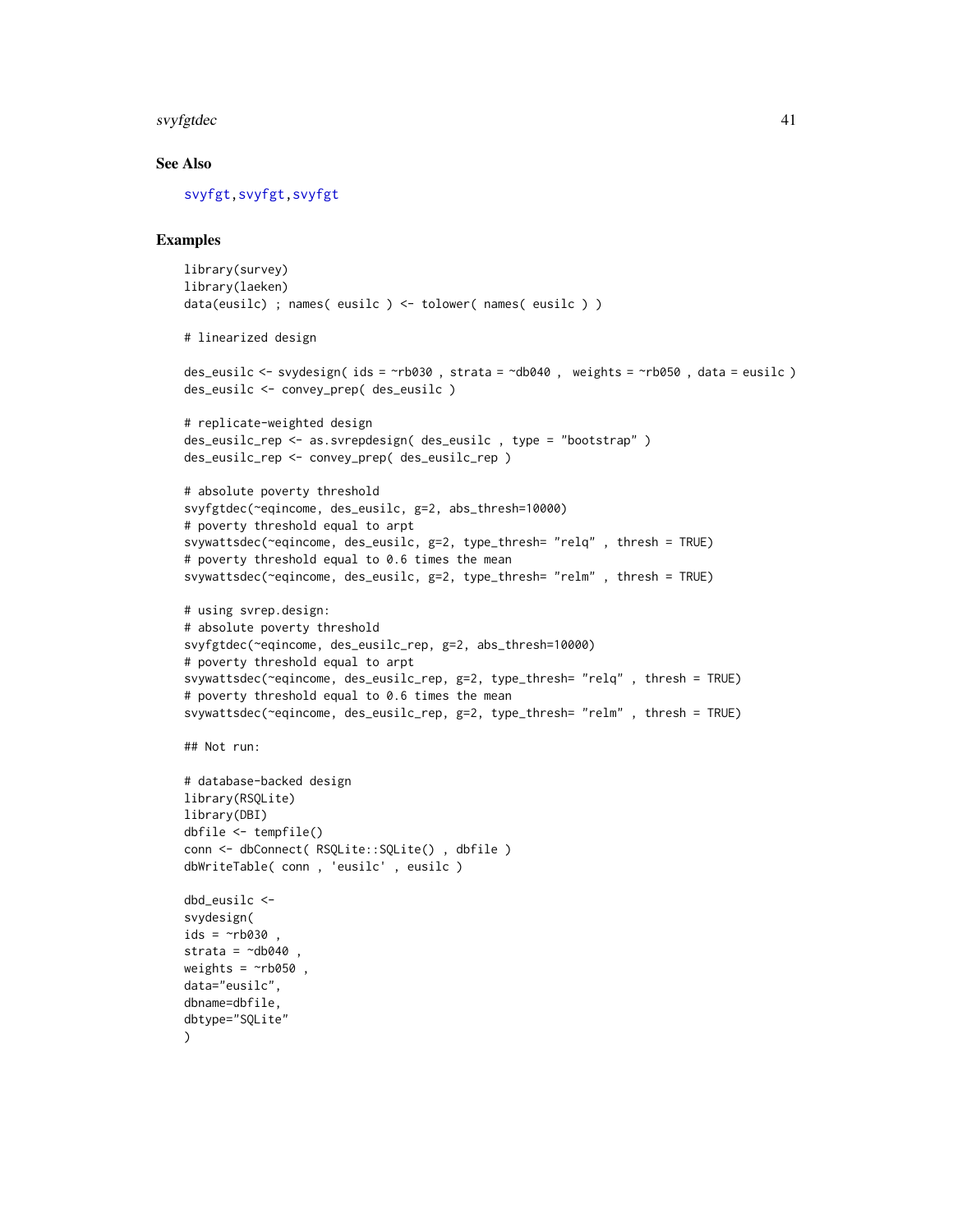```
dbd_eusilc <- convey_prep( dbd_eusilc )
# absolute poverty threshold
svyfgtdec(~eqincome, dbd_eusilc, g=2, abs_thresh=10000)
# poverty threshold equal to arpt
svywattsdec(~eqincome, dbd_eusilc, g=2, type_thresh= "relq" , thresh = TRUE)
# poverty threshold equal to 0.6 times the mean
svywattsdec(~eqincome, dbd_eusilc, g=2, type_thresh= "relm" , thresh = TRUE)
dbRemoveTable( conn , 'eusilc' )
dbDisconnect( conn , shutdown = TRUE )
## End(Not run)
```
<span id="page-41-0"></span>svygei *Generalized entropy index*

## Description

Estimate the generalized entropy index, a measure of inequality

# Usage

```
svygei(formula, design, ...)
## S3 method for class 'survey.design'
svygei(formula, design, epsilon = 1, na.rm = FALSE, ...)
## S3 method for class 'svyrep.design'
svygei(formula, design, epsilon = 1, na.rm = FALSE, ...)
## S3 method for class 'DBIsvydesign'
svygei(formula, design, ...)
```
## Arguments

| formula  | a formula specifying the income variable                                                                                    |
|----------|-----------------------------------------------------------------------------------------------------------------------------|
| design   | a design object of class survey. design or class svyrep. design from the survey<br>library.                                 |
| $\cdots$ | future expansion                                                                                                            |
| epsilon  | a parameter that determines the sensivity towards inequality in the top of the<br>distribution. Defaults to epsilon $= 1$ . |
| na.rm    | Should cases with missing values be dropped?                                                                                |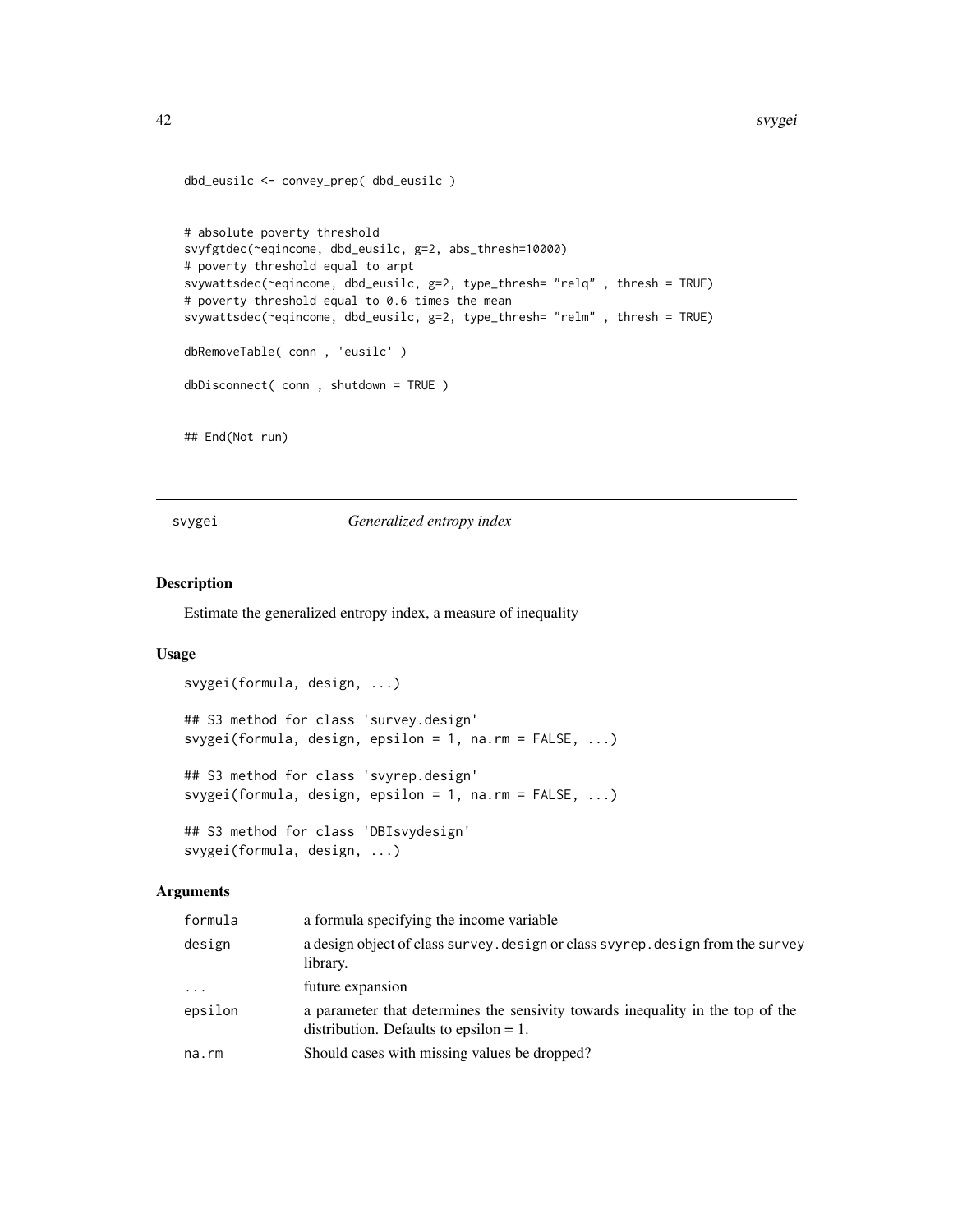#### svygei 43

### Details

you must run the convey\_prep function on your survey design object immediately after creating it with the svydesign or svrepdesign function.

This measure only allows for strictly positive variables.

### Value

Object of class "cvystat", which are vectors with a "var" attribute giving the variance and a "statistic" attribute giving the name of the statistic.

## Author(s)

Guilherme Jacob, Djalma Pessoa and Anthony Damico

## References

Matti Langel (2012). Measuring inequality in finite population sampling. PhD thesis: Universite de Neuchatel, URL <https://doc.rero.ch/record/29204/files/00002252.pdf>.

Martin Biewen and Stephen Jenkins (2002). Estimation of Generalized Entropy and Atkinson Inequality Indices from Complex Survey Data. *DIW Discussion Papers*, No.345, URL [https:](https://www.diw.de/documents/publikationen/73/diw_01.c.40394.de/dp345.pdf) [//www.diw.de/documents/publikationen/73/diw\\_01.c.40394.de/dp345.pdf](https://www.diw.de/documents/publikationen/73/diw_01.c.40394.de/dp345.pdf).

#### See Also

[svyatk](#page-21-0)

```
library(survey)
library(laeken)
data(eusilc) ; names( eusilc ) <- tolower( names( eusilc ) )
# linearized design
des_eusilc <- svydesign( ids = ~rb030 , strata = ~db040 , weights = ~rb050 , data = eusilc )
des_eusilc <- convey_prep(des_eusilc)
# replicate-weighted design
des_eusilc_rep <- as.svrepdesign( des_eusilc , type = "bootstrap" )
des_eusilc_rep <- convey_prep(des_eusilc_rep)
# linearized design
svygei( ~eqincome, subset(des_eusilc, eqincome > 0), epsilon = 0)
svygei( ~eqincome , subset(des_eusilc, eqincome > 0), epsilon = .5 )
svygei( ~eqincome , subset(des_eusilc, eqincome > 0), epsilon = 1 )
svygei( ~eqincome , subset(des_eusilc, eqincome > 0), epsilon = 2 )
# replicate-weighted design
svygei( ~eqincome , subset(des_eusilc_rep, eqincome > 0), epsilon = 0 )
svygei( ~eqincome , subset(des_eusilc_rep, eqincome > 0), epsilon = .5 )
svygei( ~eqincome , subset(des_eusilc_rep, eqincome > 0), epsilon = 1 )
```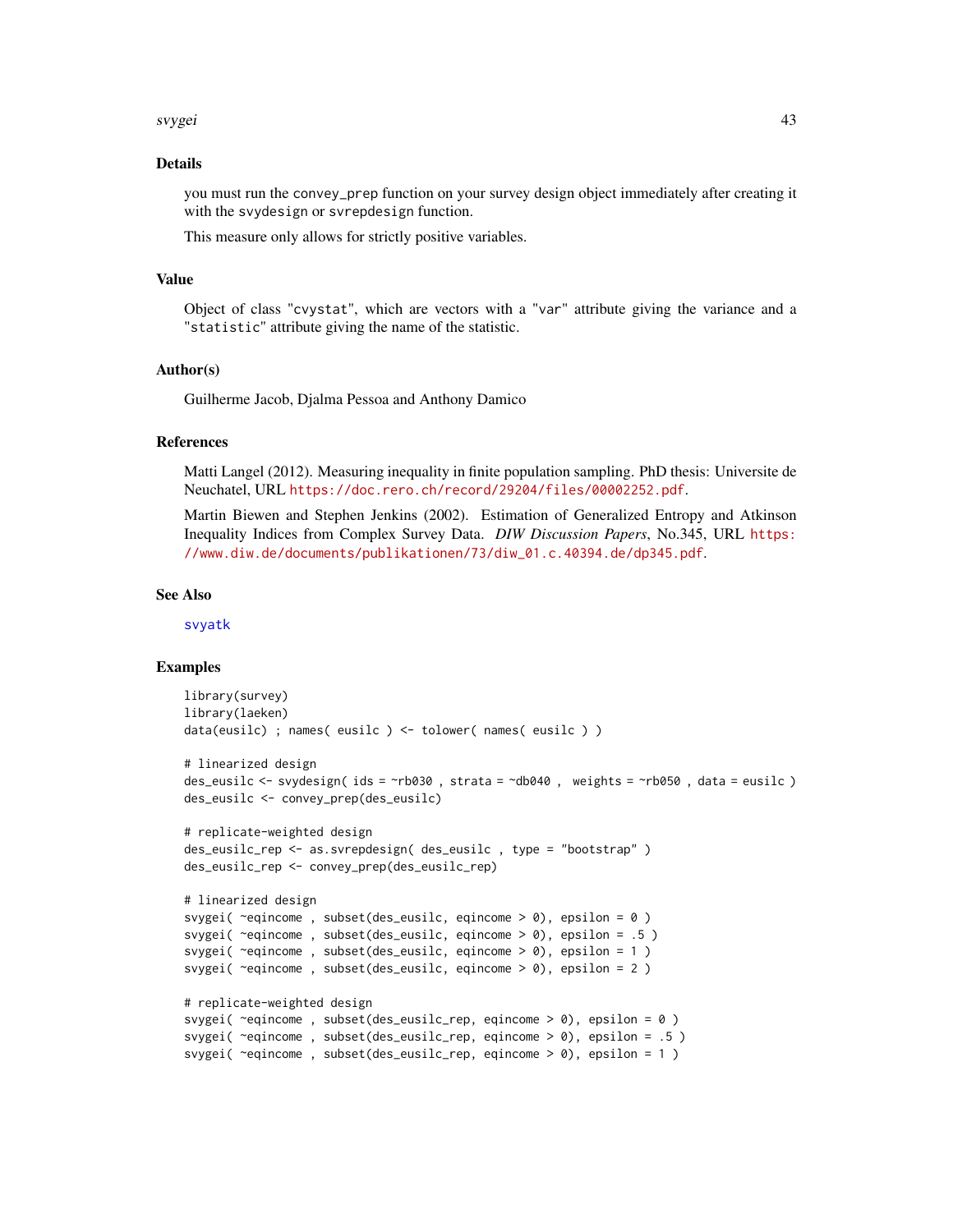```
svygei( ~eqincome , subset(des_eusilc_rep, eqincome > 0), epsilon = 2 )
## Not run:
# linearized design using a variable with missings
svygei( ~py010n , subset(des_eusilc, py010n > 0 | is.na(py010n) ), epsilon = 0 )
svygei( ~py010n , subset(des_eusilc, py010n > 0 | is.na(py010n) ), epsilon = 0, na.rm = TRUE )
svygei( ~py010n , subset(des_eusilc, py010n > 0 | is.na(py010n) ), epsilon = .5 )
svygei( ~py010n , subset(des_eusilc, py010n > 0 | is.na(py010n) ), epsilon = .5, na.rm = TRUE )
svygei( ~py010n , subset(des_eusilc, py010n > 0 | is.na(py010n) ), epsilon = 1 )
svygei( ~py010n , subset(des_eusilc, py010n > 0 | is.na(py010n) ), epsilon = 1, na.rm = TRUE )
svygei( ~py010n , subset(des_eusilc, py010n > 0 | is.na(py010n) ), epsilon = 2 )
svygei( ~py010n , subset(des_eusilc, py010n > 0 | is.na(py010n) ), epsilon = 2, na.rm = TRUE )
# replicate-weighted design using a variable with missings
svygei( ~py010n , subset(des_eusilc_rep, py010n > 0 | is.na(py010n) ), epsilon = 0 )
svygei( ~py010n , subset(des_eusilc_rep, py010n > 0 | is.na(py010n) ), epsilon = 0, na.rm = TRUE )
svygei( ~py010n , subset(des_eusilc_rep, py010n > 0 | is.na(py010n) ), epsilon = .5 )
svygei( ~py010n , subset(des_eusilc_rep, py010n > 0 | is.na(py010n) ), epsilon = .5, na.rm = TRUE )
svygei( ~py010n , subset(des_eusilc_rep, py010n > 0 | is.na(py010n) ), epsilon = 1 )
svygei( ~py010n , subset(des_eusilc_rep, py010n > 0 | is.na(py010n) ), epsilon = 1, na.rm = TRUE )
svygei( ~py010n , subset(des_eusilc_rep, py010n > 0 | is.na(py010n) ), epsilon = 2 )
svygei( ~py010n , subset(des_eusilc_rep, py010n > 0 | is.na(py010n) ), epsilon = 2, na.rm = TRUE )
# database-backed design
library(RSQLite)
library(DBI)
dbfile <- tempfile()
conn <- dbConnect( RSQLite::SQLite() , dbfile )
dbWriteTable( conn , 'eusilc' , eusilc )
dbd_eusilc <-
svydesign(
ids = \nightharpoonuprb030
strata = \negdb040,
weights = \nightharpoonuprb050,
data="eusilc",
dbname=dbfile,
dbtype="SQLite"
)
dbd_eusilc <- convey_prep( dbd_eusilc )
# database-backed linearized design
svygei( ~eqincome , subset(dbd_eusilc, eqincome > 0), epsilon = 0 )
svygei( ~eqincome , dbd_eusilc, epsilon = .5 )
svygei( ~eqincome , subset(dbd_eusilc, eqincome > 0), epsilon = 1 )
svygei( ~eqincome , dbd_eusilc, epsilon = 2 )
# database-backed linearized design using a variable with missings
svygei( ~py010n , subset(dbd_eusilc, py010n > 0 | is.na(py010n) ), epsilon = 0 )
svygei( ~py010n , subset(dbd_eusilc, py010n > 0 | is.na(py010n) ), epsilon = 0, na.rm = TRUE )
```

```
svygei( ~py010n , dbd_eusilc, epsilon = .5 )
```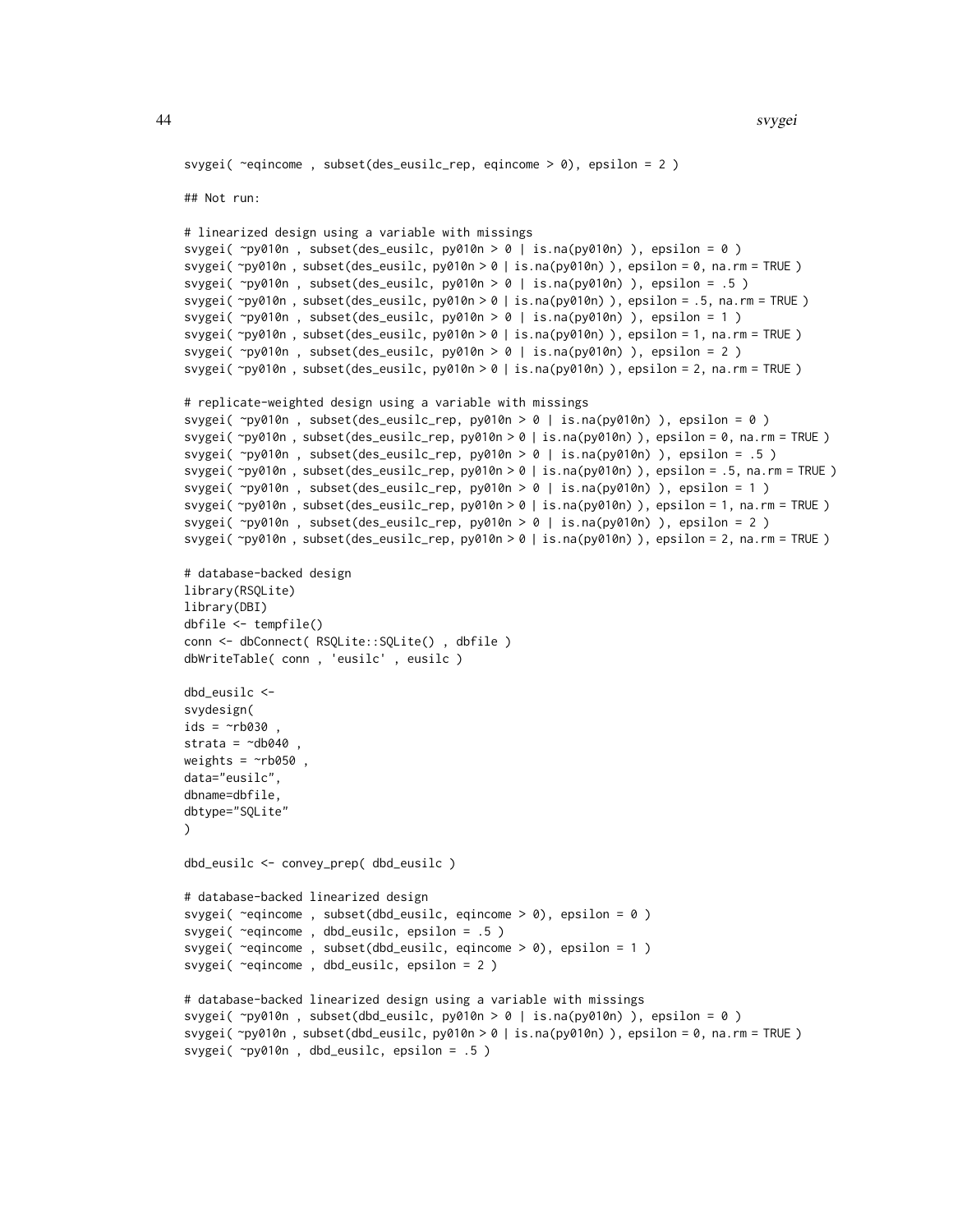#### svygeidec the contract of the contract of the contract of the contract of the contract of the contract of the contract of the contract of the contract of the contract of the contract of the contract of the contract of the

```
svygei( ~py010n , dbd_eusilc, epsilon = .5, na.rm = TRUE )
svygei( ~py010n , subset(dbd_eusilc, py010n > 0 | is.na(py010n) ), epsilon = 1 )
svygei( ~py010n , subset(dbd_eusilc, py010n > 0 | is.na(py010n) ), epsilon = 1, na.rm = TRUE )
svygei( ~py010n , dbd_eusilc, epsilon = 2 )
svygei( ~py010n , dbd_eusilc, epsilon = 2, na.rm = TRUE )
dbRemoveTable( conn , 'eusilc' )
dbDisconnect( conn , shutdown = TRUE )
## End(Not run)
```
### svygeidec *Generalized entropy index Decomposition*

## **Description**

Estimates the group decomposition of the generalized entropy index

svygeidec(formula, subgroup, design, ...)

### Usage

```
svygeidec(formula, subgroup, design, ...)
## S3 method for class 'survey.design'
svygeidec(formula, subgroup, design, epsilon = 1, na.rm = FALSE, ...)
## S3 method for class 'svyrep.design'
svygeidec(formula, subgroup, design, epsilon = 1, na.rm = FALSE, ...)
## S3 method for class 'DBIsvydesign'
```
## Arguments

| formula     | a formula specifying the income variable                                                                                             |
|-------------|--------------------------------------------------------------------------------------------------------------------------------------|
| subgroup    | a formula specifying the group variable                                                                                              |
| design      | a design object of class survey. design or class svyrep. design from the survey<br>library.                                          |
| $\ddots$ .  | future expansion                                                                                                                     |
| epsilon     | a parameter that determines the sensivity towards inequality in the top of the<br>distribution. Defaults to epsilon $= 1$ .          |
| $na$ . $rm$ | Should cases with missing values be dropped? Observations containing missing<br>values in income or group variables will be dropped. |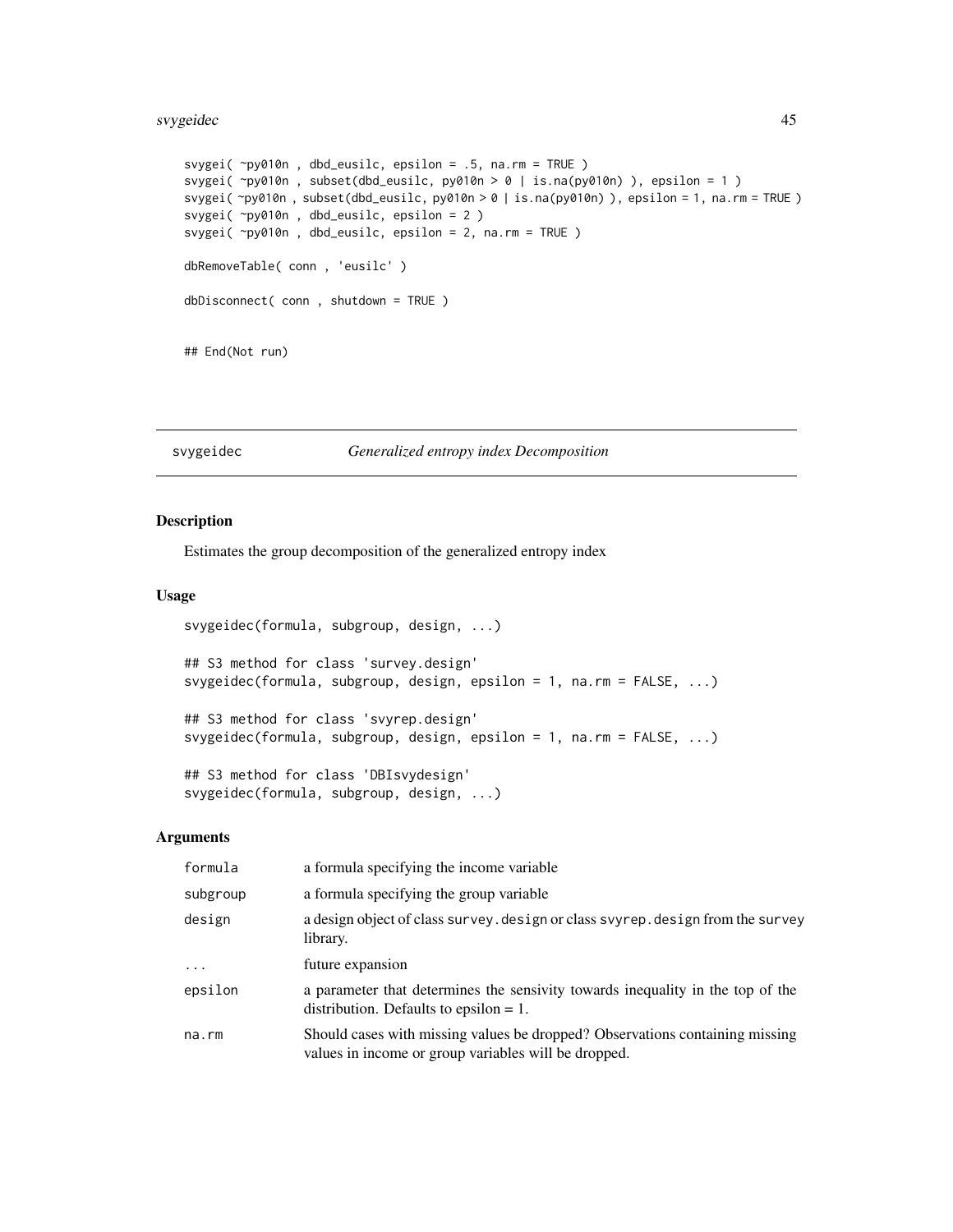#### Details

you must run the convey\_prep function on your survey design object immediately after creating it with the svydesign or svrepdesign function.

This measure only allows for strictly positive variables.

### Value

Object of class "cvydstat", which are vectors with a "var" attribute giving the variance-covariance matrix and a "statistic" attribute giving the name of the statistic.

## Author(s)

Guilherme Jacob, Djalma Pessoa and Anthony Damico

## References

Anthony F. Shorrocks (1984). Inequality decomposition groups population subgroups. *Econometrica*, v. 52, n. 6, 1984, pp. 1369-1385. URL <http://www.jstor.org/stable/1913511>.

Martin Biewen and Stephen Jenkins (2002). Estimation of Generalized Entropy and Atkinson Inequality Indices from Complex Survey Data. *DIW Discussion Papers*, No.345, URL [https:](https://www.diw.de/documents/publikationen/73/diw_01.c.40394.de/dp345.pdf) [//www.diw.de/documents/publikationen/73/diw\\_01.c.40394.de/dp345.pdf](https://www.diw.de/documents/publikationen/73/diw_01.c.40394.de/dp345.pdf).

#### See Also

[svygei](#page-41-0)

```
library(survey)
library(laeken)
data(eusilc) ; names( eusilc ) <- tolower( names( eusilc ) )
# linearized design
des_eusilc <- svydesign( ids = ~rb030 , strata = ~db040 , weights = ~rb050 , data = eusilc )
des_eusilc <- convey_prep(des_eusilc)
# replicate-weighted design
des_eusilc_rep <- as.svrepdesign( des_eusilc , type = "bootstrap" )
des_eusilc_rep <- convey_prep(des_eusilc_rep)
# linearized design
svygeidec( ~eqincome , ~rb090 , subset( des_eusilc, eqincome > 0 ) , epsilon = 0 )
svygeidec( ~eqincome , ~rb090 , subset( des_eusilc, eqincome > 0 ) , epsilon = .5 )
svygeidec( ~eqincome , ~rb090 , subset( des_eusilc, eqincome > 0 ) , epsilon = 1 )
svygeidec( ~eqincome , ~rb090 , subset( des_eusilc, eqincome > 0 ) , epsilon = 2 )
# replicate-weighted design
svygeidec( ~eqincome , ~rb090 , subset( des_eusilc_rep, eqincome > 0 ) , epsilon = 0 )
svygeidec( ~eqincome , ~rb090 , subset( des_eusilc_rep, eqincome > 0 ) , epsilon = .5 )
svygeidec( ~eqincome , ~rb090 , subset( des_eusilc_rep, eqincome > 0 ) , epsilon = 1 )
```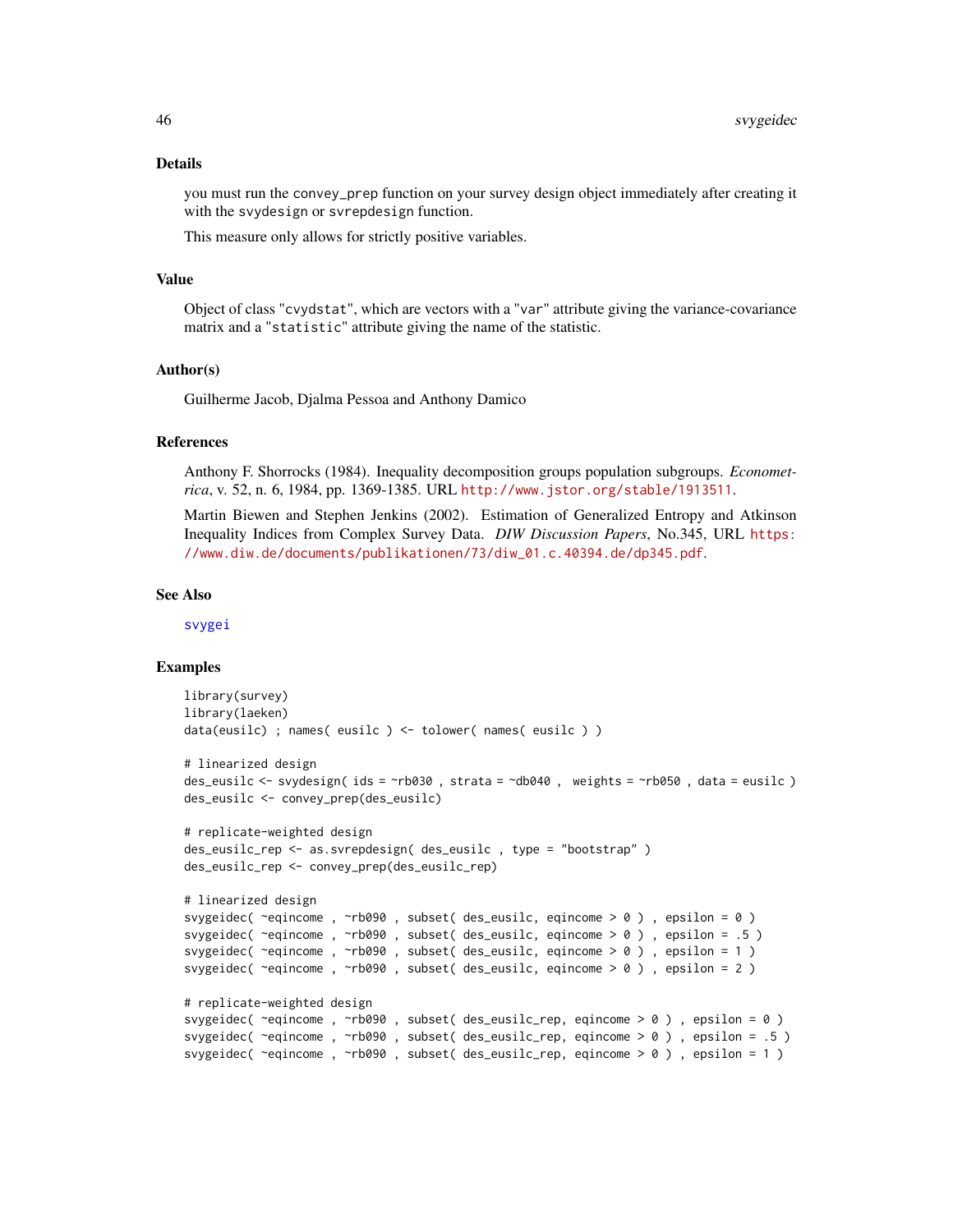```
svygeidec( ~eqincome , ~rb090 , subset( des_eusilc_rep, eqincome > 0 ) , epsilon = 2 )
## Not run:
# linearized design using a variable with missings
sub_des_eusilc <- subset(des_eusilc, py010n > 0 | is.na(py010n) )
svygeidec( ~py010n , ~rb090 , sub_des_eusilc , epsilon = 0 )
svygeidec( ~py010n , ~rb090 , sub_des_eusilc , epsilon = 0, na.rm = TRUE )
svygeidec( ~py010n , ~rb090 , sub_des_eusilc , epsilon = 1 )
svygeidec( ~py010n , ~rb090 , sub_des_eusilc , epsilon = 1, na.rm = TRUE )
# replicate-weighted design using a variable with missings
sub_des_eusilc_rep <- subset(des_eusilc_rep, py010n > 0 | is.na(py010n) )
svygeidec( ~py010n , ~rb090 , sub_des_eusilc_rep , epsilon = 0 )
svygeidec( ~py010n , ~rb090 , sub_des_eusilc_rep , epsilon = 0, na.rm = TRUE )
svygeidec( ~py010n , ~rb090 , sub_des_eusilc_rep , epsilon = 1 )
svygeidec( ~py010n , ~rb090 , sub_des_eusilc_rep , epsilon = 1, na.rm = TRUE )
# database-backed design
library(RSQLite)
library(DBI)
dbfile <- tempfile()
conn <- dbConnect( RSQLite::SQLite() , dbfile )
dbWriteTable( conn , 'eusilc' , eusilc )
dbd_eusilc <-
svydesign(
ids = \neg rb030 ,
strata = \negdb040
weights = \nightharpoonuprb050,
data="eusilc",
dbname=dbfile,
dbtype="SQLite"
\mathcal{L}dbd_eusilc <- convey_prep( dbd_eusilc )
# database-backed linearized design
svygeidec( ~eqincome , ~rb090 , subset(dbd_eusilc, eqincome > 0) , epsilon = 0 )
svygeidec( ~eqincome , ~rb090 , subset(dbd_eusilc, eqincome > 0) , epsilon = .5 )
svygeidec( ~eqincome , ~rb090 , subset(dbd_eusilc, eqincome > 0) , epsilon = 1 )
svygeidec( ~eqincome , ~rb090 , subset(dbd_eusilc, eqincome > 0) , epsilon = 2 )
# database-backed linearized design using a variable with missings
sub_dbd_eusilc <- subset(dbd_eusilc, py010n > 0 | is.na(py010n) )
svygeidec( ~py010n , ~rb090 , sub_dbd_eusilc , epsilon = 0 )
svygeidec( ~py010n , ~rb090 , sub_dbd_eusilc , epsilon = 0, na.rm = TRUE )
svygeidec( ~py010n , ~rb090 , sub_dbd_eusilc , epsilon = .5 )
svygeidec( ~py010n , ~rb090 , sub_dbd_eusilc , epsilon = .5, na.rm = TRUE )
svygeidec( ~py010n , ~rb090 , sub_dbd_eusilc , epsilon = 1 )
svygeidec( ~py010n , ~rb090 , sub_dbd_eusilc , epsilon = 1, na.rm = TRUE )
svygeidec( ~py010n , ~rb090 , sub_dbd_eusilc , epsilon = 2 )
svygeidec( ~py010n , ~rb090 , sub_dbd_eusilc , epsilon = 2, na.rm = TRUE )
```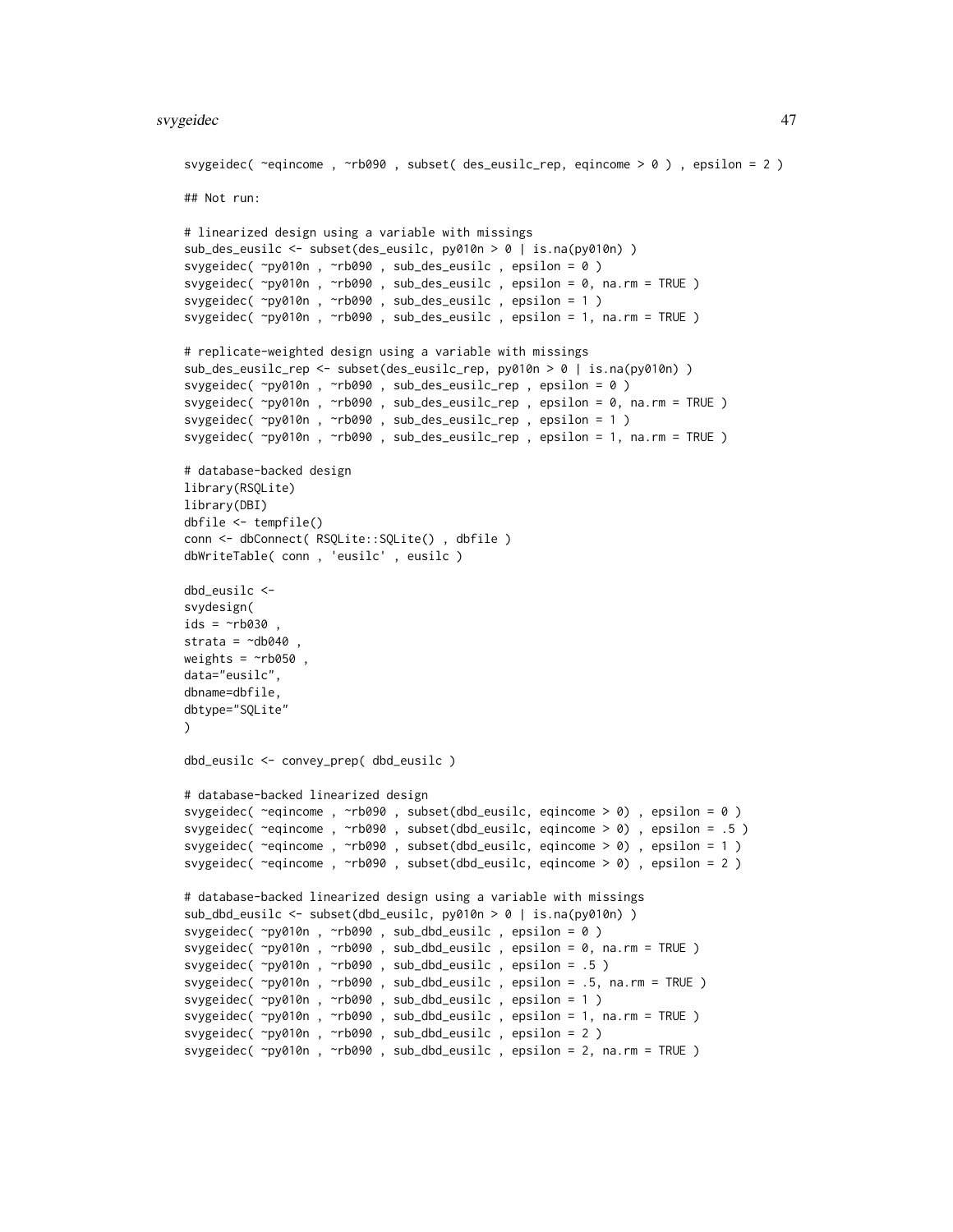```
dbRemoveTable( conn , 'eusilc' )
dbDisconnect( conn , shutdown = TRUE )
## End(Not run)
```
svygini *Gini coefficient*

#### Description

Estimate the Gini coefficient, a measure of inequalty

# Usage

```
svygini(formula, design, ...)
## S3 method for class 'survey.design'
svygini(formula, design, na.rm = FALSE, ...)
## S3 method for class 'svyrep.design'
svygini(formula, design, na.rm = FALSE, ...)
## S3 method for class 'DBIsvydesign'
svygini(formula, design, ...)
```
# Arguments

| formula  | a formula specifying the income variable                                                    |
|----------|---------------------------------------------------------------------------------------------|
| design   | a design object of class survey, design or class svyrep, design from the survey<br>library. |
| $\ddots$ | future expansion                                                                            |
| na.rm    | Should cases with missing values be dropped?                                                |

# Details

you must run the convey\_prep function on your survey design object immediately after creating it with the svydesign or svrepdesign function.

## Value

Object of class "cvystat", which are vectors with a "var" attribute giving the variance and a "statistic" attribute giving the name of the statistic.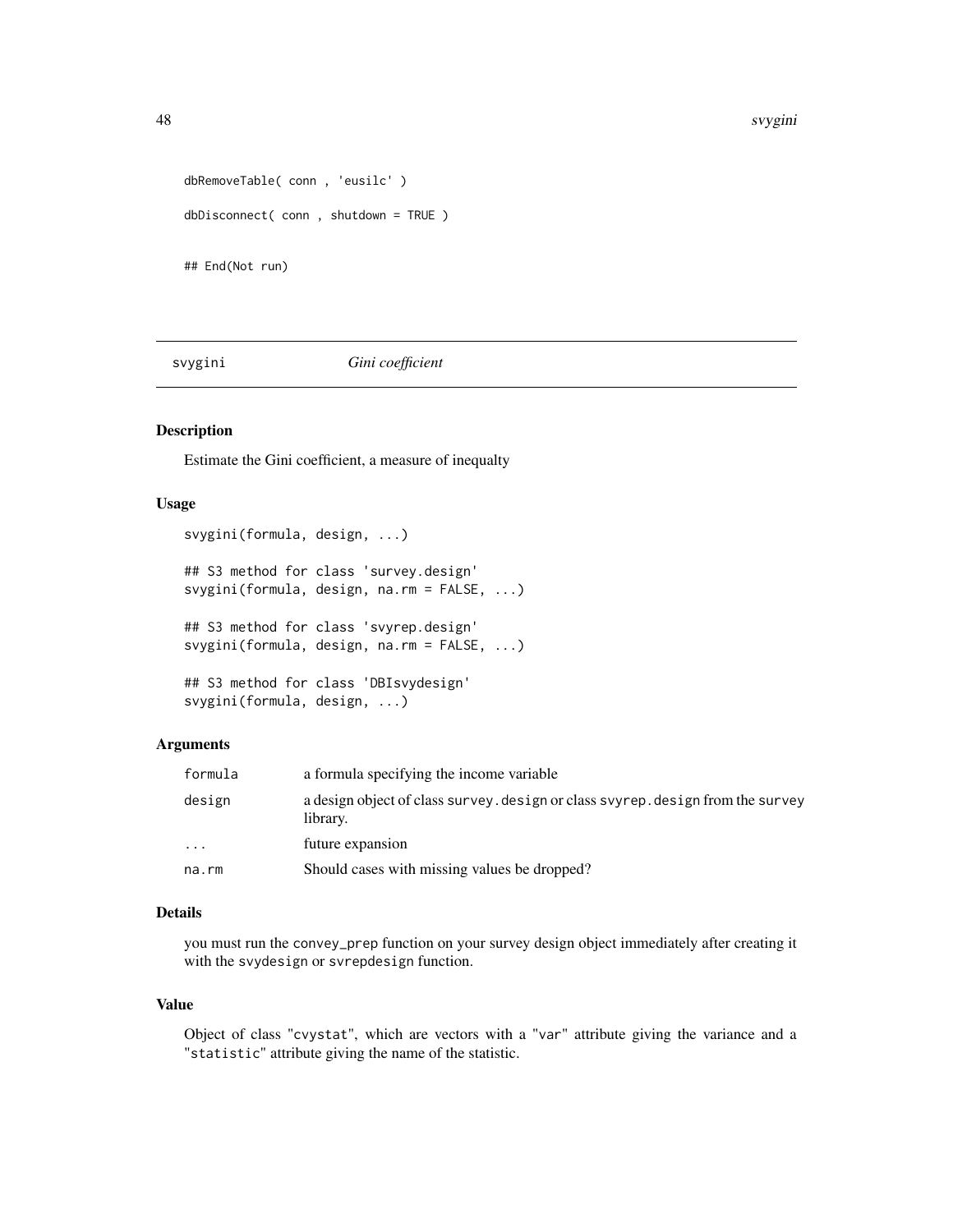#### svygini 49

## Author(s)

Djalma Pessoa and Anthony Damico

#### **References**

Guillaume Osier (2009). Variance estimation for complex indicators of poverty and inequality. *Journal of the European Survey Research Association*, Vol.3, No.3, pp. 167-195, ISSN 1864-3361, URL <http://ojs.ub.uni-konstanz.de/srm/article/view/369>.

Jean-Claude Deville (1999). Variance estimation for complex statistics and estimators: linearization and residual techniques. Survey Methodology, 25, 193-203, URL [http://www5.statcan.gc.ca/](http://www5.statcan.gc.ca/bsolc/olc-cel/olc-cel?lang=eng&catno=12-001-X19990024882) [bsolc/olc-cel/olc-cel?lang=eng&catno=12-001-X19990024882](http://www5.statcan.gc.ca/bsolc/olc-cel/olc-cel?lang=eng&catno=12-001-X19990024882).

### See Also

[svyarpr](#page-17-0)

```
library(survey)
library(laeken)
data(eusilc) ; names( eusilc ) <- tolower( names( eusilc ) )
# linearized design
des_eusilc \le svydesign( ids = \simrb030, strata = \simdb040, weights = \simrb050, data = eusilc)
des_eusilc <- convey_prep(des_eusilc)
svygini( ~eqincome , design = des_eusilc )
# replicate-weighted design
des_eusilc_rep <- as.svrepdesign( des_eusilc , type = "bootstrap" )
des_eusilc_rep <- convey_prep(des_eusilc_rep)
svygini( ~eqincome , design = des_eusilc_rep )
## Not run:
# linearized design using a variable with missings
svygini( ~ py010n , design = des_eusilc )
svygini( \sim py010n, design = des_eusilc, na.rm = TRUE )
# replicate-weighted design using a variable with missings
svygini( ~ py010n , design = des_eusilc_rep )
svygini( ~ py010n , design = des_eusilc_rep , na.rm = TRUE )
# database-backed design
library(RSQLite)
library(DBI)
dbfile <- tempfile()
conn <- dbConnect( RSQLite::SQLite() , dbfile )
dbWriteTable( conn , 'eusilc' , eusilc )
dbd_eusilc <-
```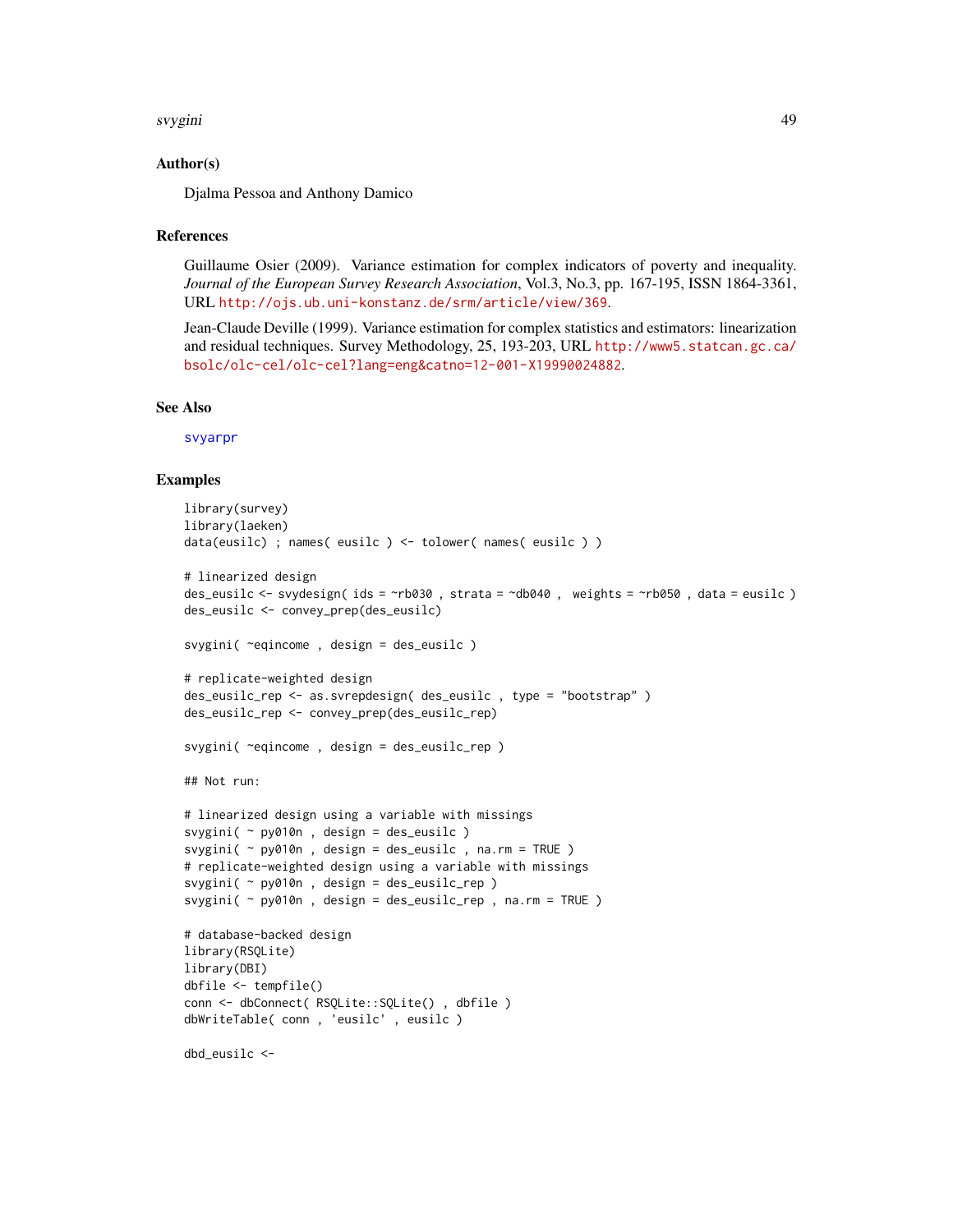```
svydesign(
ids = \simnb030,
strata = \simdb040,
weights = \negrb050,
data="eusilc",
dbname=dbfile,
dbtype="SQLite"
\mathcal{L}dbd_eusilc <- convey_prep( dbd_eusilc )
svygini( ~ eqincome , design = dbd_eusilc )
dbRemoveTable( conn , 'eusilc' )
dbDisconnect( conn , shutdown = TRUE )
## End(Not run)
```
svygpg *Linearization of the gender pay (wage) gap*

#### Description

Estimate the difference between the average gross hourly earnings of men and women expressed as a percentage of the average gross hourly earnings of men.

# Usage

```
svygpg(formula, design, ...)
## S3 method for class 'survey.design'
svygpg(formula, design, sex, na.rm = FALSE, ...)
## S3 method for class 'svyrep.design'
svygpg(formula, design, sex, na.rm = FALSE, ...)
## S3 method for class 'DBIsvydesign'
svygpg(formula, design, sex, ...)
```
# Arguments

| formula                 | a formula specifying the gross hourly earnings variable                                     |
|-------------------------|---------------------------------------------------------------------------------------------|
| design                  | a design object of class survey, design or class svyrep, design from the survey<br>library. |
| $\cdot$ $\cdot$ $\cdot$ | future expansion                                                                            |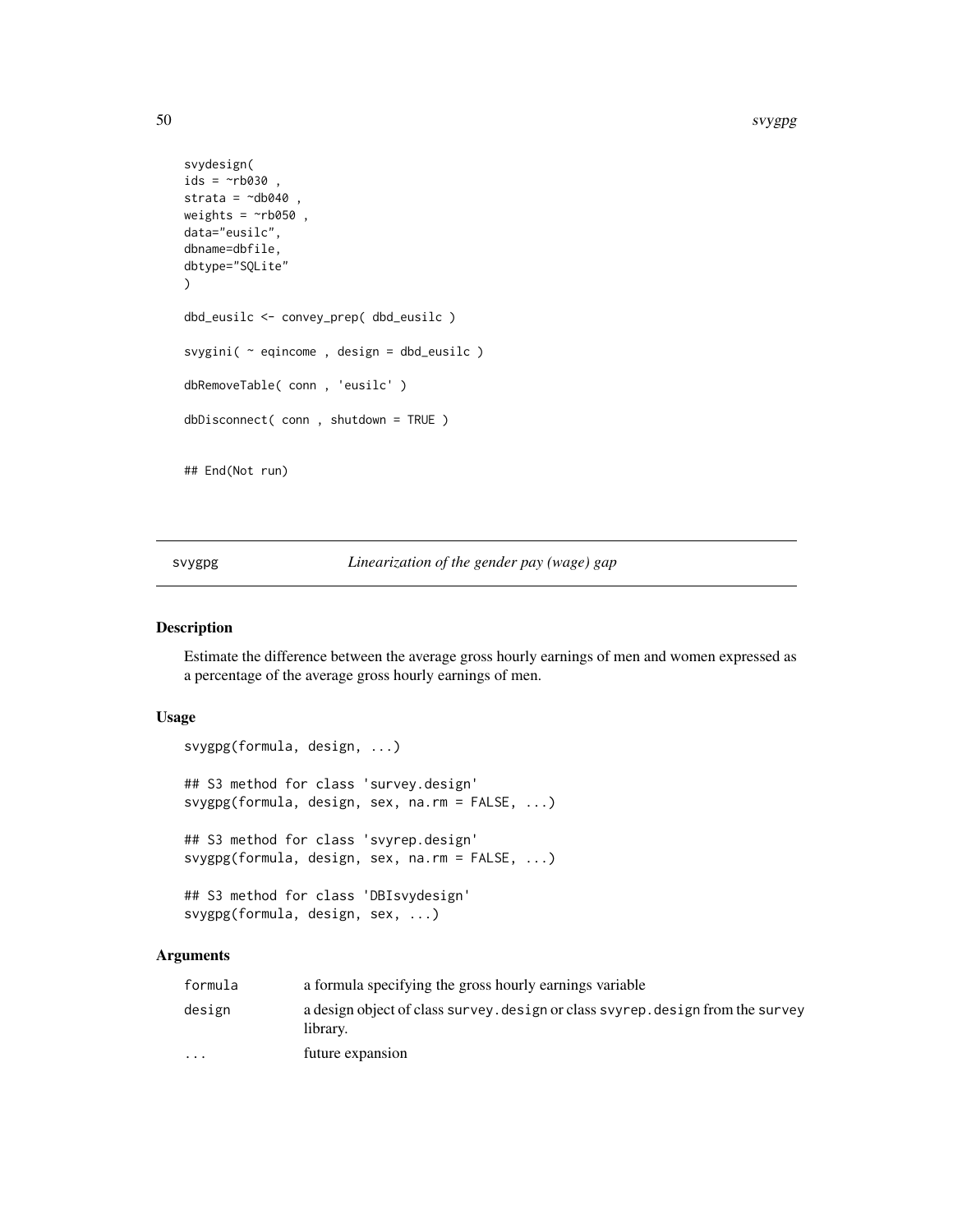#### svygpg 51

| sex   | formula with a factor with labels 'male' and 'female' |
|-------|-------------------------------------------------------|
| na.rm | Should cases with missing values be dropped?          |

#### Details

you must run the convey\_prep function on your survey design object immediately after creating it with the svydesign or svrepdesign function.

#### Value

Object of class "cvystat", which are vectors with a "var" attribute giving the variance and a "statistic" attribute giving the name of the statistic.

# Author(s)

Djalma Pessoa and Anthony Damico

# References

Guillaume Osier (2009). Variance estimation for complex indicators of poverty and inequality. *Journal of the European Survey Research Association*, Vol.3, No.3, pp. 167-195, ISSN 1864-3361, URL <http://ojs.ub.uni-konstanz.de/srm/article/view/369>.

Jean-Claude Deville (1999). Variance estimation for complex statistics and estimators: linearization and residual techniques. Survey Methodology, 25, 193-203, URL [http://www5.statcan.gc.ca/](http://www5.statcan.gc.ca/bsolc/olc-cel/olc-cel?lang=eng&catno=12-001-X19990024882) [bsolc/olc-cel/olc-cel?lang=eng&catno=12-001-X19990024882](http://www5.statcan.gc.ca/bsolc/olc-cel/olc-cel?lang=eng&catno=12-001-X19990024882).

#### See Also

[svyarpt](#page-19-0)

```
library(laeken)
library(survey)
data(ses)
names( ses ) <- gsub( "size", "size_", tolower( names( ses ) ) )
des_ses <- svydesign(id=~1, weights=~weights, data=ses)
des_ses <- convey_prep(des_ses)
# linearized design
svygpg(~earningshour, des_ses, ~sex)
# replicate-weighted design
des_ses_rep <- as.svrepdesign( des_ses , type = "bootstrap" )
des_ses_rep <- convey_prep(des_ses_rep)
svygpg(~earningshour, des_ses_rep, ~sex)
## Not run:
# database-backed design
library(RSQLite)
```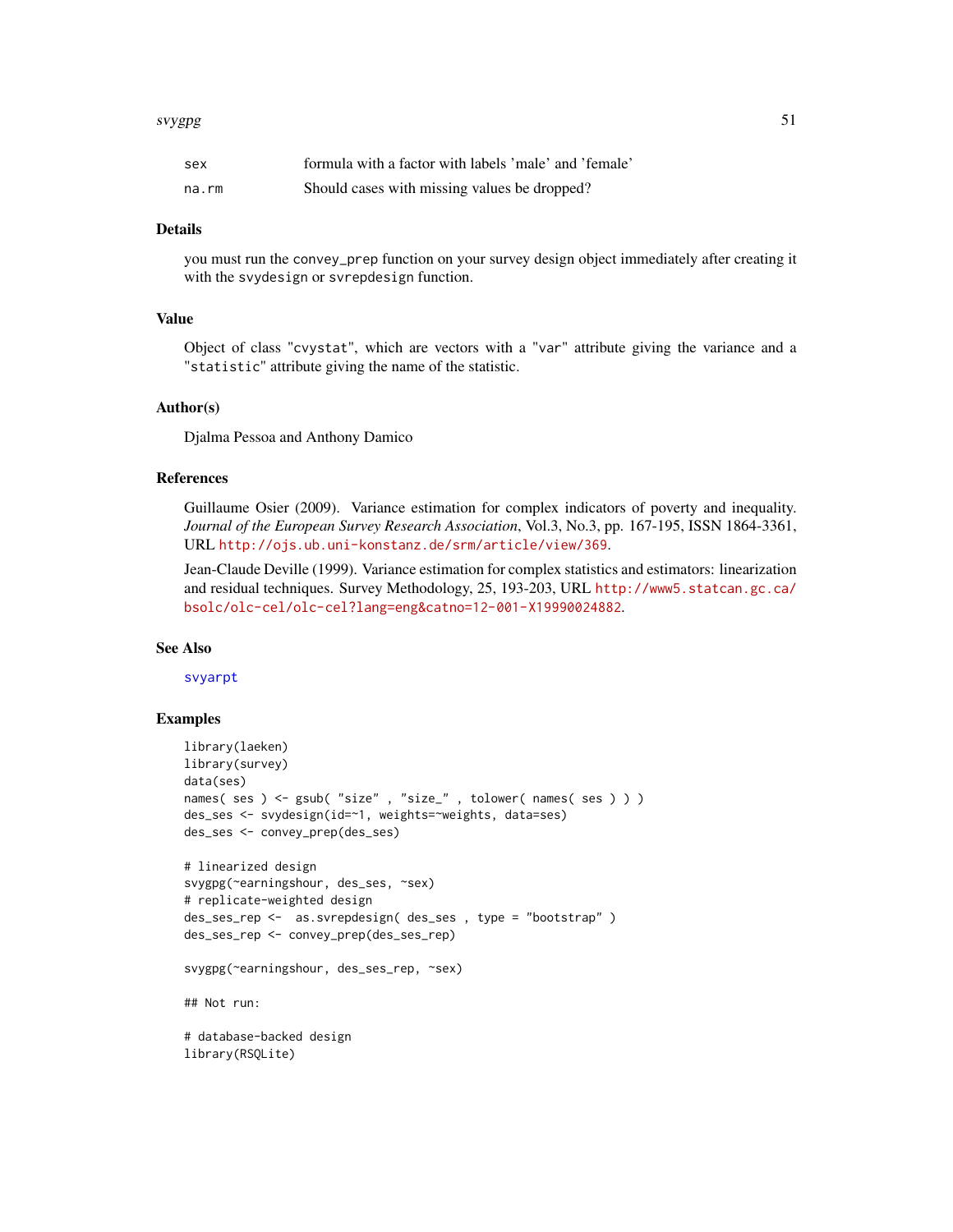```
library(DBI)
dbfile <- tempfile()
conn <- dbConnect( RSQLite::SQLite() , dbfile )
dbWriteTable( conn , 'ses' , ses )
dbd_ses <- svydesign(id=~1, weights=~weights, data="ses", dbname=dbfile, dbtype="SQLite")
dbd_ses <- convey_prep( dbd_ses )
svygpg(formula=~earningshour, design=dbd_ses, sex= ~sex)
dbRemoveTable( conn , 'ses' )
## End(Not run)
```
svyiqalpha *Linearization of a variable quantile*

### Description

Computes the linearized variable of a quantile of variable.

svyiqalpha(formula, design, ...)

### Usage

```
svyiqalpha(formula, design, ...)
## S3 method for class 'survey.design'
svyiqalpha(formula, design, alpha, na.rm = FALSE, ...)
## S3 method for class 'svyrep.design'
svyiqalpha(formula, design, alpha, na.rm = FALSE, ...)
## S3 method for class 'DBIsvydesign'
```
# Arguments

| formula                 | a formula specifying the income variable                                                    |
|-------------------------|---------------------------------------------------------------------------------------------|
| design                  | a design object of class survey. design or class svyrep. design from the survey<br>library. |
| $\cdot$ $\cdot$ $\cdot$ | arguments passed on to 'survey::svyquantile'                                                |
| alpha                   | the order of the quantile                                                                   |
| na.rm                   | Should cases with missing values be dropped?                                                |

#### Details

you must run the convey\_prep function on your survey design object immediately after creating it with the svydesign or svrepdesign function.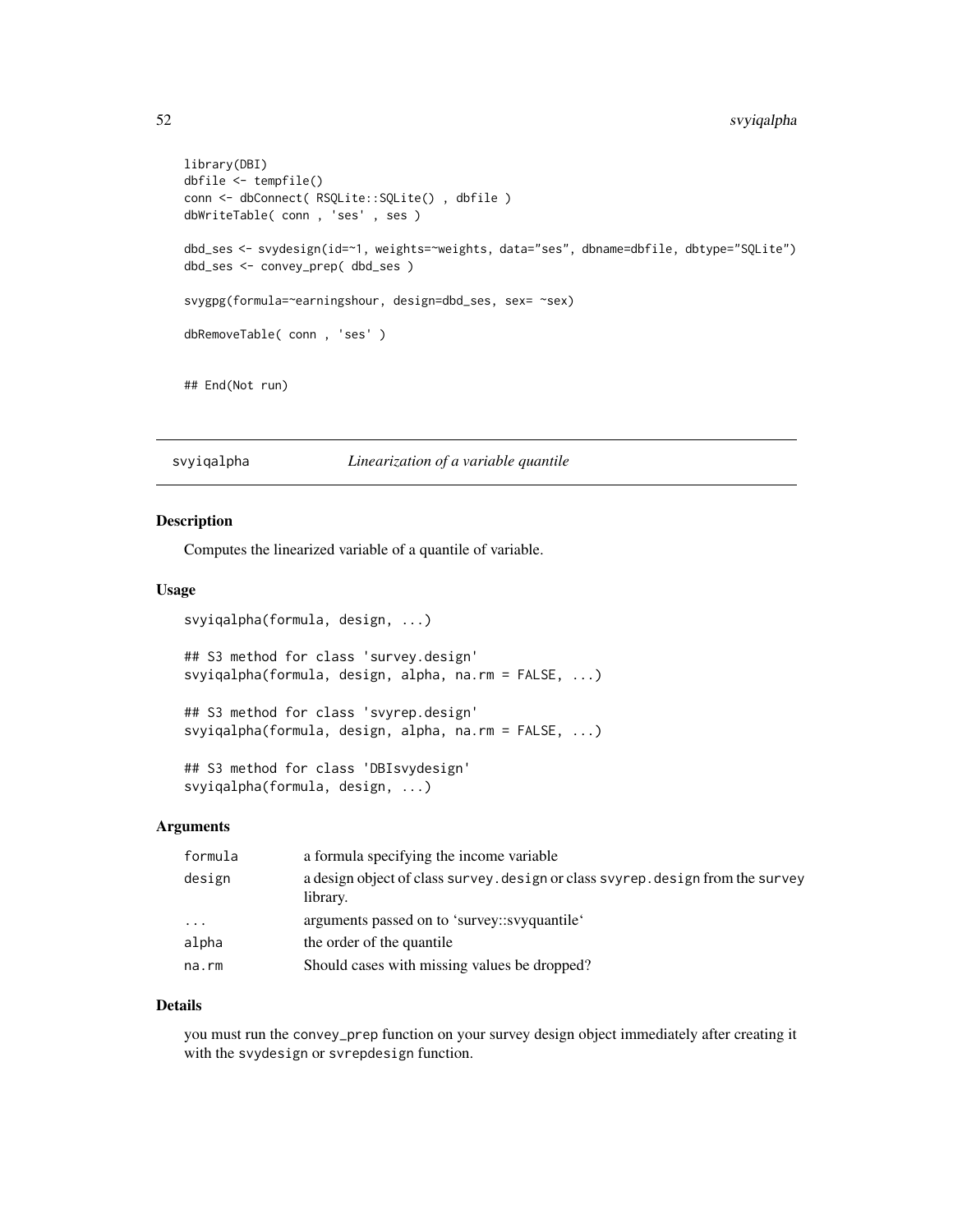# svyiqalpha 53

# Value

Object of class "cvystat", which are vectors with a "var" attribute giving the variance and a "statistic" attribute giving the name of the statistic.

#### Author(s)

Djalma Pessoa and Anthony Damico

## References

Guillaume Osier (2009). Variance estimation for complex indicators of poverty and inequality. *Journal of the European Survey Research Association*, Vol.3, No.3, pp. 167-195, ISSN 1864-3361, URL <http://ojs.ub.uni-konstanz.de/srm/article/view/369>.

Jean-Claude Deville (1999). Variance estimation for complex statistics and estimators: linearization and residual techniques. Survey Methodology, 25, 193-203, URL [http://www5.statcan.gc.ca/](http://www5.statcan.gc.ca/bsolc/olc-cel/olc-cel?lang=eng&catno=12-001-X19990024882) [bsolc/olc-cel/olc-cel?lang=eng&catno=12-001-X19990024882](http://www5.statcan.gc.ca/bsolc/olc-cel/olc-cel?lang=eng&catno=12-001-X19990024882).

### See Also

[svyarpr](#page-17-0)

```
library(laeken)
data(eusilc) ; names( eusilc ) <- tolower( names( eusilc ) )
library(survey)
# linearized design
des_eusilc <- svydesign( ids = ~rb030 , strata = ~db040 , weights = ~rb050 , data = eusilc )
des_eusilc <- convey_prep(des_eusilc)
svyiqalpha( ~eqincome , design = des_eusilc, .50 )
# replicate-weighted design
des_eusilc_rep <- as.svrepdesign( des_eusilc , type = "bootstrap" )
des_eusilc_rep <- convey_prep(des_eusilc_rep)
svyiqalpha( ~eqincome , design = des_eusilc_rep, .50 )
## Not run:
# linearized design using a variable with missings
svyiqalpha( ~ py010n , design = des_eusilc, .50 )
svyiqalpha( ~ py010n , design = des_eusilc , .50, na.rm = TRUE )
# replicate-weighted design using a variable with missings
svyiqalpha( ~ py010n , design = des_eusilc_rep, .50 )
svyiqalpha( ~ py010n , design = des_eusilc_rep ,.50, na.rm = TRUE )
# database-backed design
library(RSQLite)
library(DBI)
```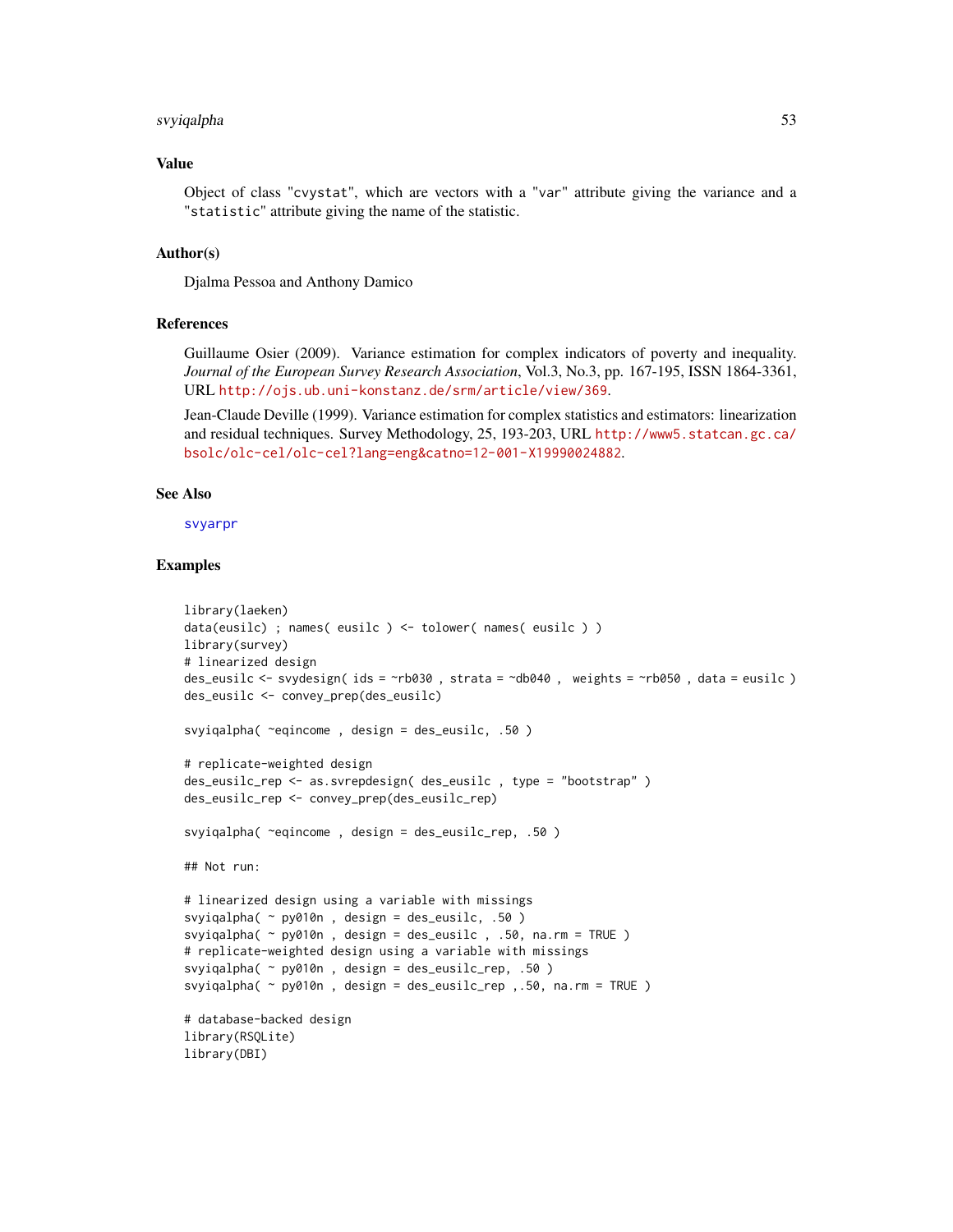#### 54 svyisq

```
dbfile <- tempfile()
conn <- dbConnect( RSQLite::SQLite() , dbfile )
dbWriteTable( conn , 'eusilc' , eusilc )
dbd_eusilc <-
svydesign(
ids = \sim b030,
strata = \negdb040,
weights = \nightharpoonuprb050,
data="eusilc",
dbname=dbfile,
dbtype="SQLite"
)
dbd_eusilc <- convey_prep( dbd_eusilc )
svyiqalpha( ~ eqincome , design = dbd_eusilc, .50 )
dbRemoveTable( conn , 'eusilc' )
dbDisconnect( conn , shutdown = TRUE )
## End(Not run)
```
#### svyisq *Linearization of the total below a quantile*

#### Description

Computes the linearized variable of the total in the lower tail of the distribution of a variable.

#### Usage

```
svyisq(formula, design, ...)
## S3 method for class 'survey.design'
svyisq(formula, design, alpha, quantile = FALSE, na.rm = FALSE, ...)
## S3 method for class 'svyrep.design'
svyisq(formula, design, alpha, quantile = FALSE, na.rm = FALSE, ...)
## S3 method for class 'DBIsvydesign'
svyisq(formula, design, ...)
```
# Arguments

formula a formula specifying the income variable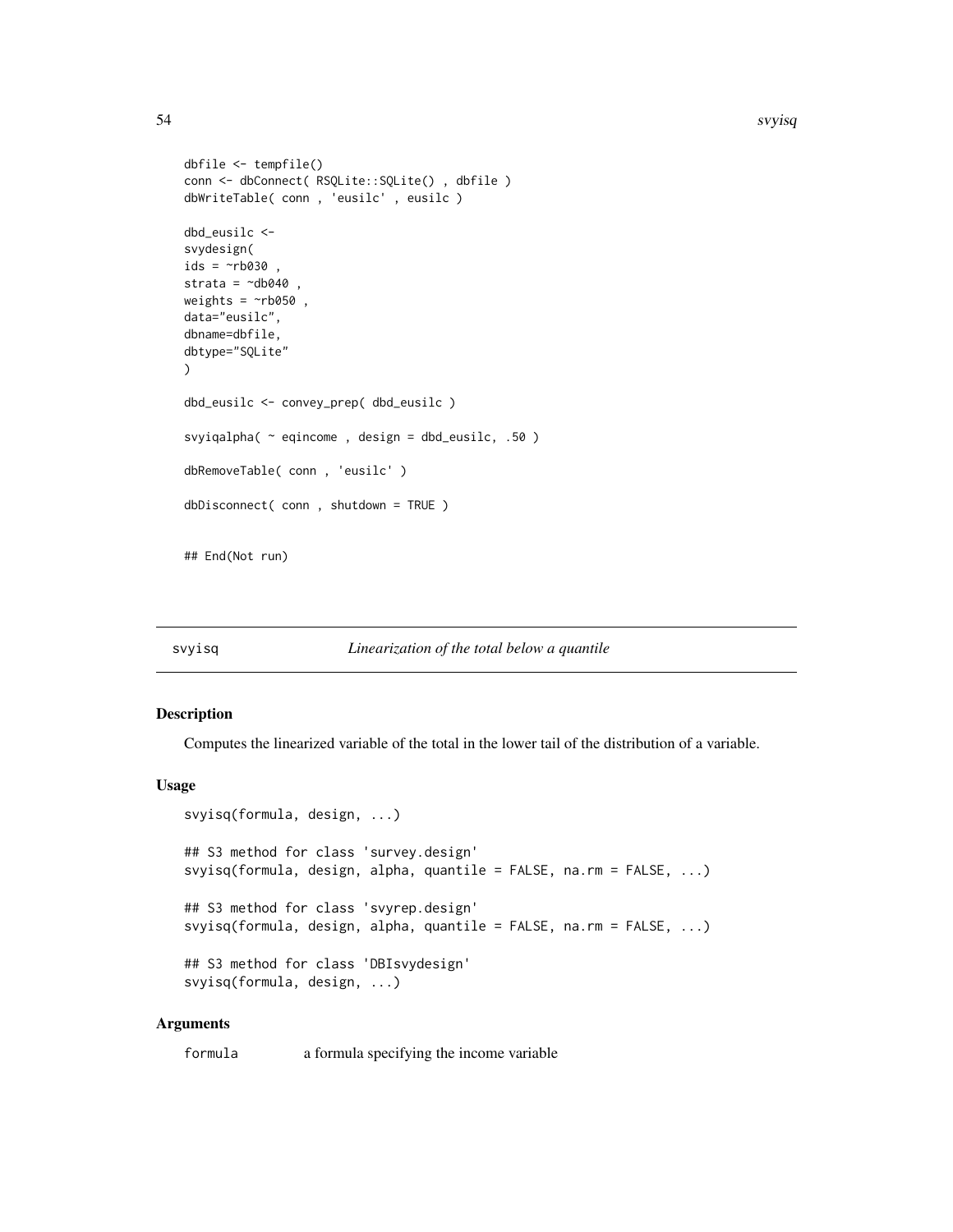#### svyisq 55

| design   | a design object of class survey. design or class svyrep. design from the survey<br>library. |
|----------|---------------------------------------------------------------------------------------------|
| $\cdots$ | arguments passed on to 'survey::svyquantile'                                                |
| alpha    | the order of the quantile                                                                   |
| quantile | return the upper bound of the lower tail                                                    |
| na.rm    | Should cases with missing values be dropped?                                                |

# Details

you must run the convey\_prep function on your survey design object immediately after creating it with the svydesign or svrepdesign function.

## Value

Object of class "cvystat", which are vectors with a "var" attribute giving the variance and a "statistic" attribute giving the name of the statistic.

# Author(s)

Djalma Pessoa and Anthony Damico

# References

Guillaume Osier (2009). Variance estimation for complex indicators of poverty and inequality. *Journal of the European Survey Research Association*, Vol.3, No.3, pp. 167-195, ISSN 1864-3361, URL <http://ojs.ub.uni-konstanz.de/srm/article/view/369>.

Jean-Claude Deville (1999). Variance estimation for complex statistics and estimators: linearization and residual techniques. Survey Methodology, 25, 193-203, URL [http://www5.statcan.gc.ca/](http://www5.statcan.gc.ca/bsolc/olc-cel/olc-cel?lang=eng&catno=12-001-X19990024882) [bsolc/olc-cel/olc-cel?lang=eng&catno=12-001-X19990024882](http://www5.statcan.gc.ca/bsolc/olc-cel/olc-cel?lang=eng&catno=12-001-X19990024882).

### See Also

[svyarpr](#page-17-0)

#### Examples

```
library(laeken)
data(eusilc) ; names( eusilc ) <- tolower( names( eusilc ) )
library(survey)
des_eusilc <- svydesign(ids = ~rb030, strata =~db040, weights = ~rb050, data = eusilc)
des_eusilc <- convey_prep(des_eusilc)
svyisq(~eqincome, design=des_eusilc,.20 , quantile = TRUE)
# replicate-weighted design
```

```
des_eusilc_rep <- as.svrepdesign( des_eusilc , type = "bootstrap" )
des_eusilc_rep <- convey_prep(des_eusilc_rep)
```
svyisq( ~eqincome , design = des\_eusilc\_rep, .20 , quantile = TRUE )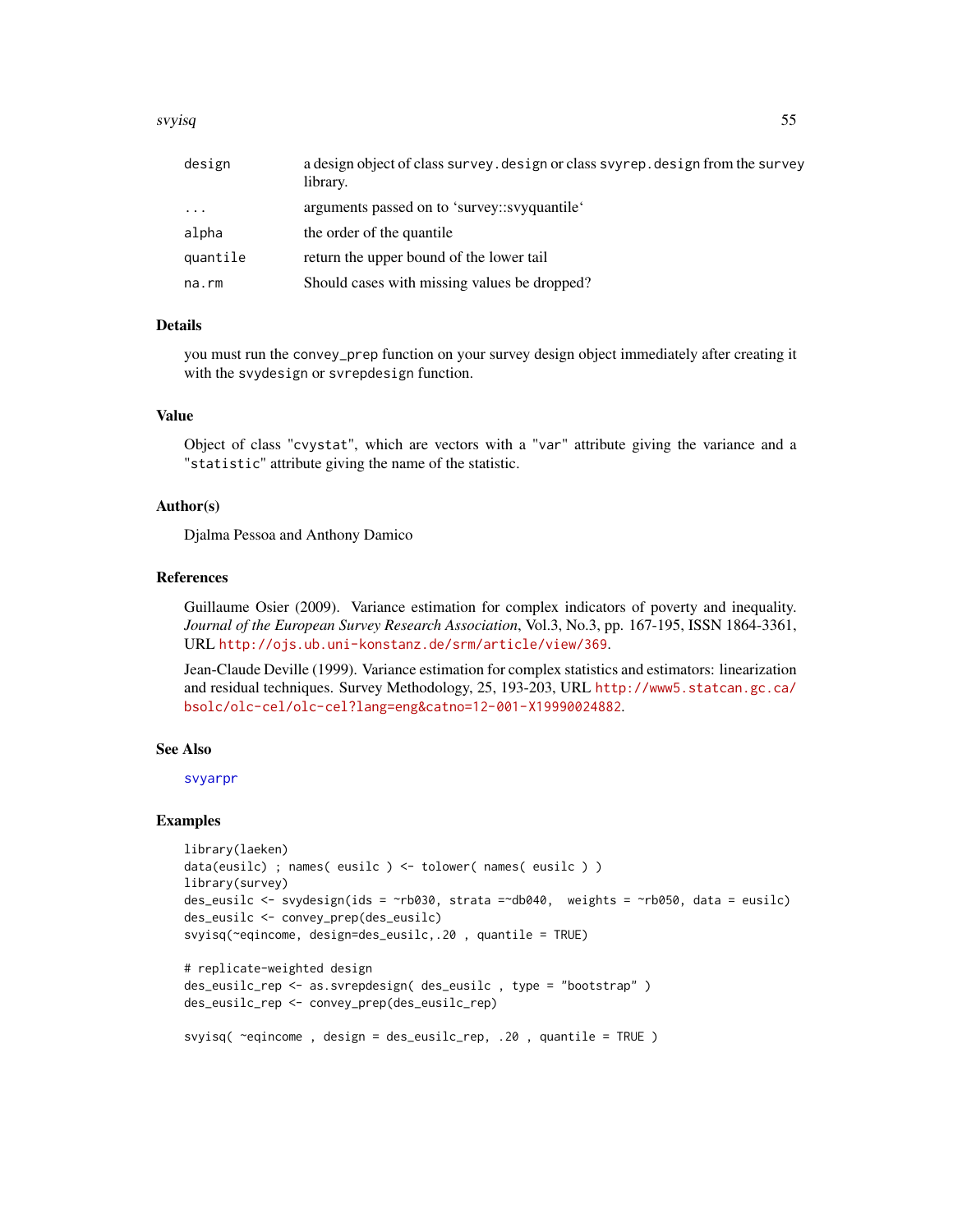```
## Not run:
```

```
# linearized design using a variable with missings
svyisq( ~ py010n , design = des_eusilc, .20 )
svyisq( \sim py010n, design = des_eusilc, .20, na.rm = TRUE )
# replicate-weighted design using a variable with missings
svyisq( ~ py010n , design = des_eusilc_rep, .20 )
svyisq( ~ py010n , design = des_eusilc_rep , .20, na.rm = TRUE )
# database-backed design
library(RSQLite)
library(DBI)
dbfile <- tempfile()
conn <- dbConnect( RSQLite::SQLite() , dbfile )
dbWriteTable( conn , 'eusilc' , eusilc )
dbd_eusilc <-
svydesign(
ids = \nightharpoonuprb030 ,
strata = \negdb040
weights = ~\simrb050,
data="eusilc",
dbname=dbfile,
dbtype="SQLite"
)
dbd_eusilc <- convey_prep( dbd_eusilc )
svyisq( ~ eqincome , design = dbd_eusilc, .20 )
dbRemoveTable( conn , 'eusilc' )
dbDisconnect( conn , shutdown = TRUE )
## End(Not run)
```
<span id="page-55-0"></span>svyjdiv *J-divergence measure (EXPERIMENTAL)*

# Description

Estimate the j-divergence measure, an entropy-based measure of inequality

## Usage

```
svyjdiv(formula, design, ...)
## S3 method for class 'survey.design'
```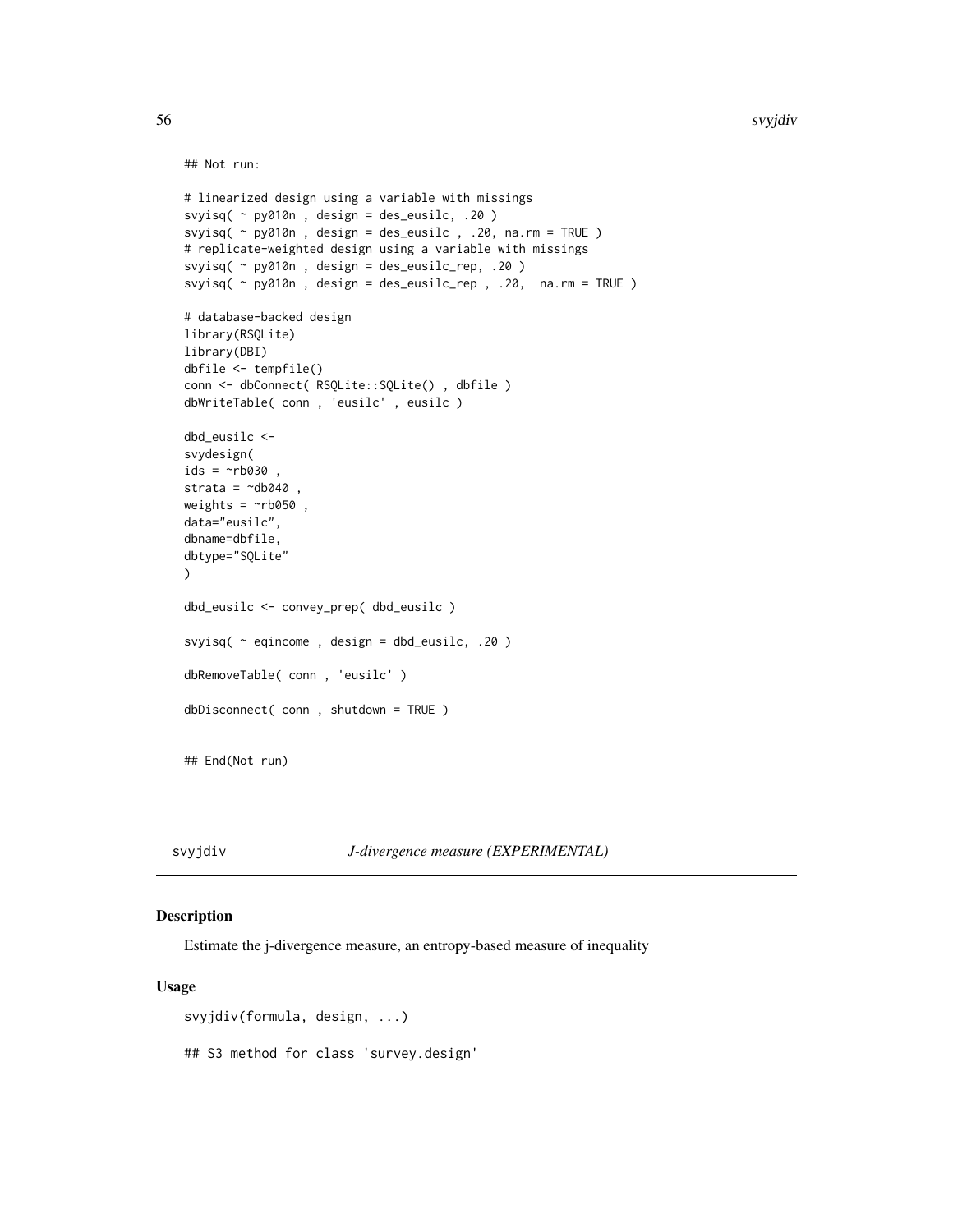#### svyjdiv 57 stoletju i 1999. godine 1999. godine 1999. godine 1999. godine 1999. godine 1999. godine 1999. godine 19

```
svyjdiv(formula, design, na.rm = FALSE, ...)
## S3 method for class 'svyrep.design'
svyjdiv(formula, design, na.rm = FALSE, ...)
## S3 method for class 'DBIsvydesign'
svyjdiv(formula, design, ...)
```
## Arguments

| a design object of class survey, design or class svyrep, design from the survey<br>design<br>library. |  |
|-------------------------------------------------------------------------------------------------------|--|
| future expansion<br>$\ddotsc$                                                                         |  |
| Should cases with missing values be dropped?<br>na.rm                                                 |  |

# Details

you must run the convey\_prep function on your survey design object immediately after creating it with the svydesign or svrepdesign function.

This measure only allows for strictly positive variables.

## Value

Object of class "cvystat", which are vectors with a "var" attribute giving the variance and a "statistic" attribute giving the name of the statistic.

# Note

This function is experimental and is subject to change in later versions.

## Author(s)

Guilherme Jacob

### References

Nicholas Rohde (2016). J-divergence measurements of economic inequality. J. R. Statist. Soc. A, v. 179, Part 3 (2016), pp. 847-870. URL [http://onlinelibrary.wiley.com/doi/10.1111/](http://onlinelibrary.wiley.com/doi/10.1111/rssa.12153/abstract) [rssa.12153/abstract](http://onlinelibrary.wiley.com/doi/10.1111/rssa.12153/abstract).

Martin Biewen and Stephen Jenkins (2002). Estimation of Generalized Entropy and Atkinson Inequality Indices from Complex Survey Data. *DIW Discussion Papers*, No.345, URL [https:](https://www.diw.de/documents/publikationen/73/diw_01.c.40394.de/dp345.pdf) [//www.diw.de/documents/publikationen/73/diw\\_01.c.40394.de/dp345.pdf](https://www.diw.de/documents/publikationen/73/diw_01.c.40394.de/dp345.pdf).

#### See Also

[svygei](#page-41-0)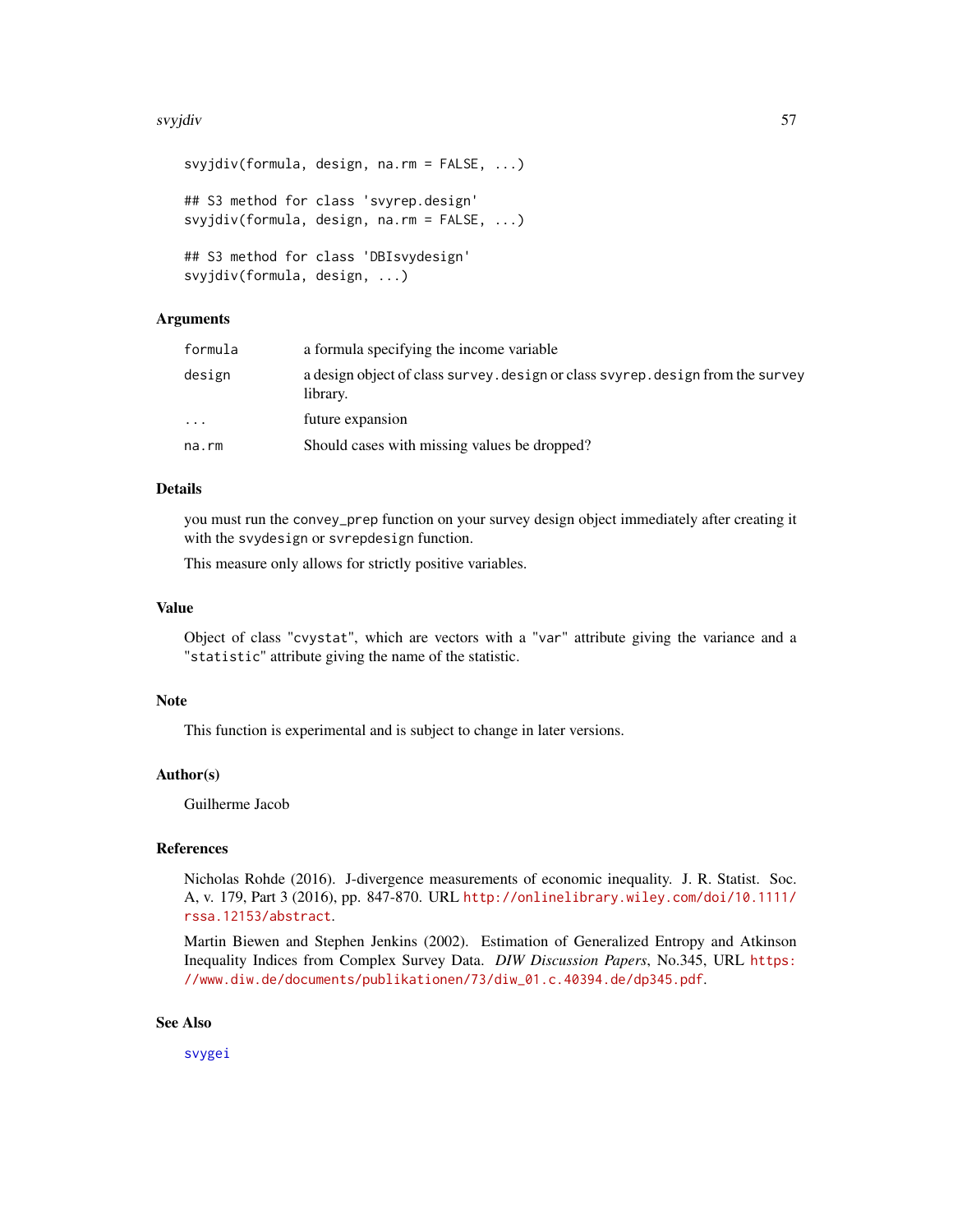```
library(survey)
library(laeken)
data(eusilc) ; names( eusilc ) <- tolower( names( eusilc ) )
# linearized design
des_eusilc <- svydesign( ids = ~rb030 , strata = ~db040 , weights = ~rb050 , data = eusilc )
des_eusilc <- convey_prep(des_eusilc)
svyjdiv( \epsiloneqincome, design = subset( des_eusilc, eqincome > 0 ) )
# replicate-weighted design
des_eusilc_rep <- as.svrepdesign( des_eusilc , type = "bootstrap" )
des_eusilc_rep <- convey_prep(des_eusilc_rep)
svyjdiv( ~eqincome , design = subset( des_eusilc_rep , eqincome > 0 ) )
## Not run:
# linearized design using a variable with missings
svyjdiv( ~py010n , design = subset( des_eusilc , py010n > 0 | is.na( py010n ) ) )
svyjdiv( ~py010n , design = subset( des_eusilc , py010n > 0 | is.na( py010n ) ), na.rm = TRUE )
# replicate-weighted design using a variable with missings
svyjdiv( ~py010n , design = subset( des_eusilc_rep , py010n > 0 | is.na( py010n ) ) )
svyjdiv( ~py010n , design = subset( des_eusilc_rep , py010n > 0 | is.na( py010n ) ) , na.rm = TRUE )
# database-backed design
library(RSQLite)
library(DBI)
dbfile <- tempfile()
conn <- dbConnect( RSQLite::SQLite() , dbfile )
dbWriteTable( conn , 'eusilc' , eusilc )
dbd_eusilc <-
svydesign(
ids = \sim b030strata = \simdb040
weights = \negrb050,
data="eusilc",
dbname=dbfile,
dbtype="SQLite"
\lambdadbd_eusilc <- convey_prep( dbd_eusilc )
svyjdiv( ~eqincome , design = subset( dbd_eusilc , eqincome > 0 ) )
dbRemoveTable( conn , 'eusilc' )
dbDisconnect( conn , shutdown = TRUE )
```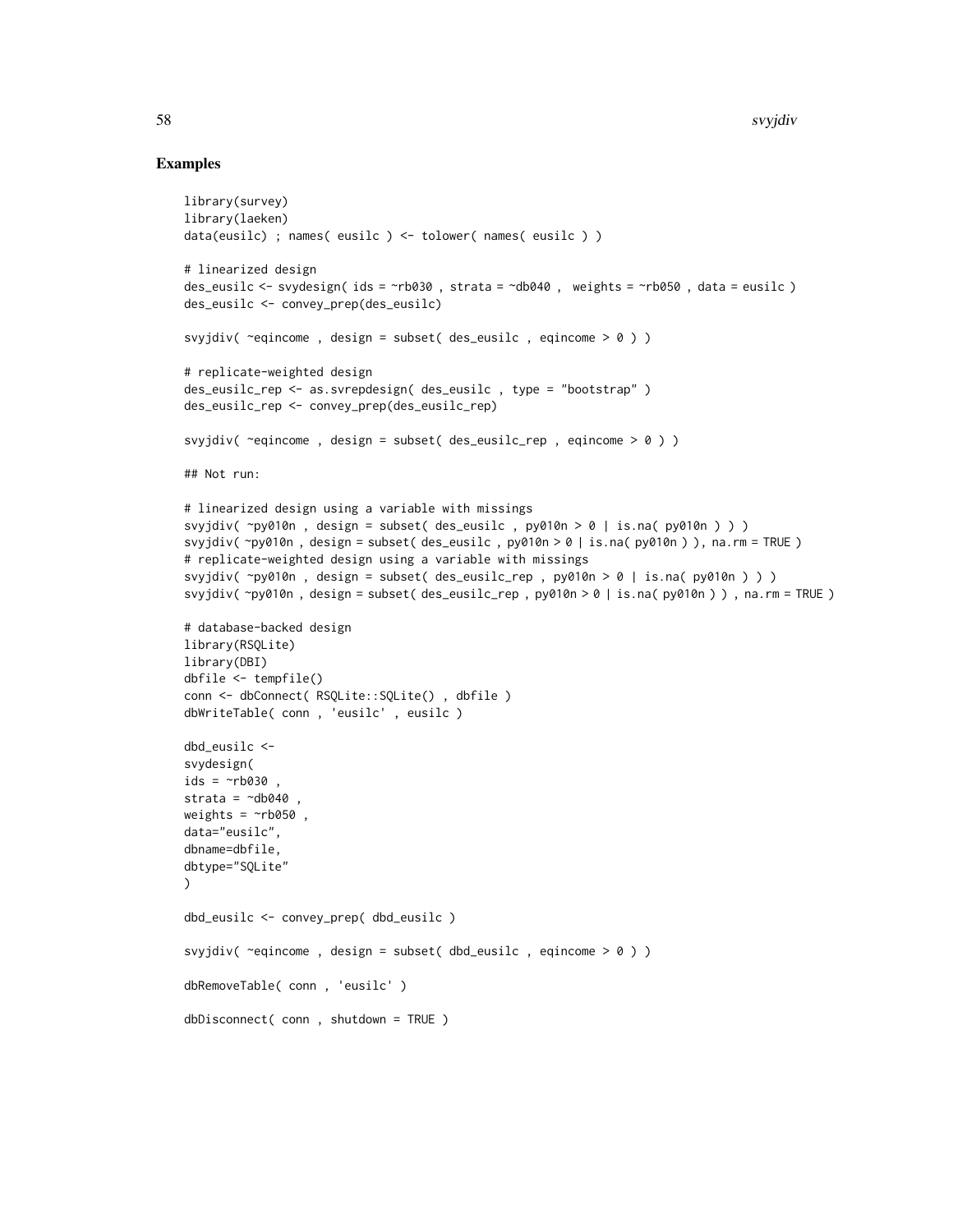# svyjdivdec 59

## End(Not run)

svyjdivdec *J-Divergence Decomposition (EXPERIMENTAL)*

# Description

Estimates the group decomposition of the generalized entropy index

# Usage

```
svyjdivdec(formula, subgroup, design, ...)
## S3 method for class 'survey.design'
svyjdivdec(formula, subgroup, design, na.rm = FALSE, ...)
## S3 method for class 'svyrep.design'
svyjdivdec(formula, subgroup, design, na.rm = FALSE, ...)
## S3 method for class 'DBIsvydesign'
svyjdivdec(formula, subgroup, design, ...)
```
# Arguments

| formula  | a formula specifying the income variable                                                                                             |
|----------|--------------------------------------------------------------------------------------------------------------------------------------|
| subgroup | a formula specifying the group variable                                                                                              |
| design   | a design object of class survey. design or class svyrep. design from the survey<br>library.                                          |
| $\ddots$ | future expansion                                                                                                                     |
| na.rm    | Should cases with missing values be dropped? Observations containing missing<br>values in income or group variables will be dropped. |

## Details

you must run the convey\_prep function on your survey design object immediately after creating it with the svydesign or svrepdesign function.

This measure only allows for strictly positive variables.

# Value

Object of class "cvydstat", which are vectors with a "var" attribute giving the variance-covariance matrix and a "statistic" attribute giving the name of the statistic.

### Note

This function is experimental and is subject to change in later versions.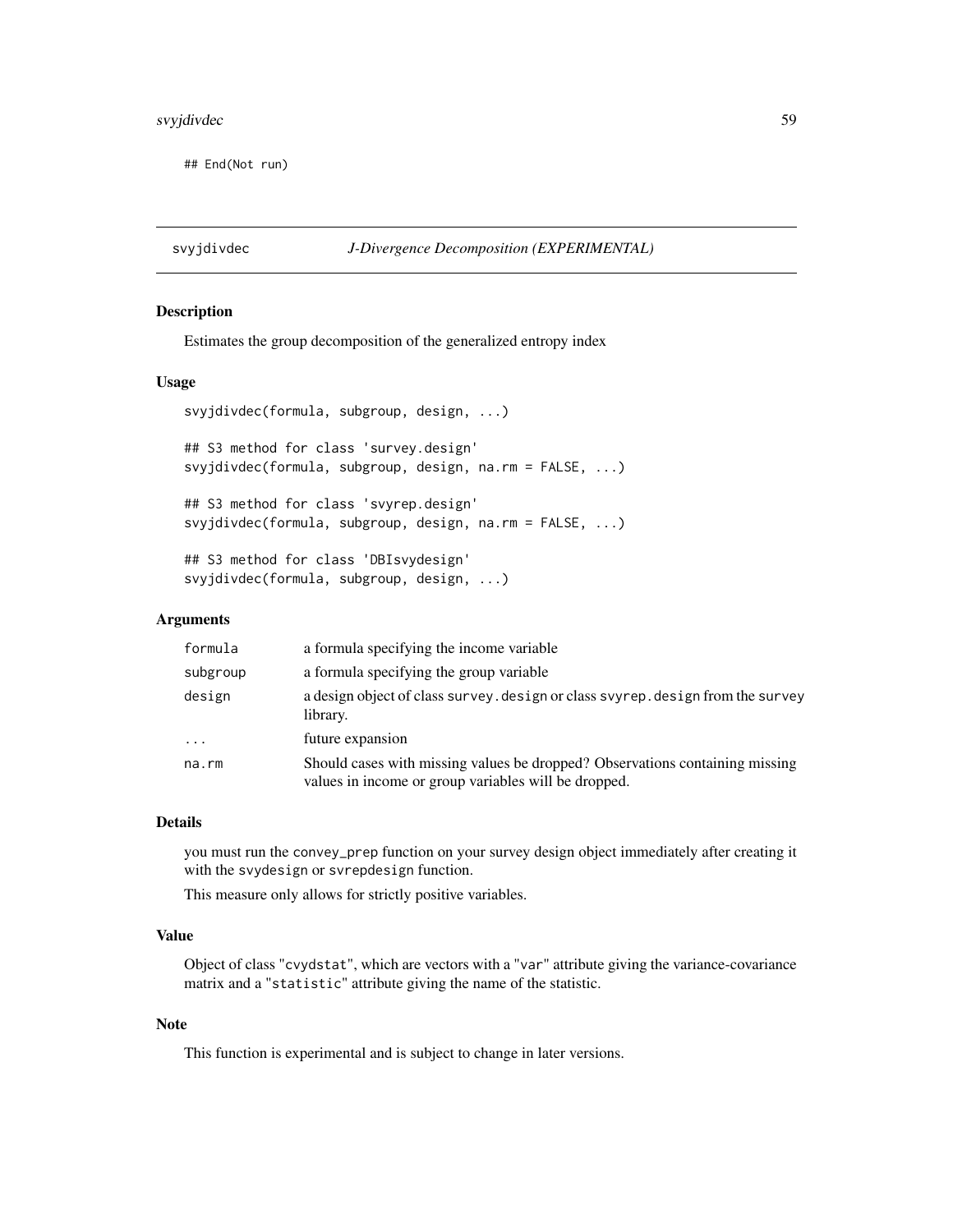#### Author(s)

Guilherme Jacob, Djalma Pessoa and Anthony Damico

### References

Anthony F. Shorrocks (1984). Inequality decomposition by population subgroups. *Econometrica*, v. 52, n. 6, 1984, pp. 1369-1385. URL <http://www.jstor.org/stable/1913511>.

Nicholas Rohde (2016). J-divergence measurements of economic inequality. J. R. Statist. Soc. A, v. 179, Part 3 (2016), pp. 847-870. URL [http://onlinelibrary.wiley.com/doi/10.1111/](http://onlinelibrary.wiley.com/doi/10.1111/rssa.12153/abstract) [rssa.12153/abstract](http://onlinelibrary.wiley.com/doi/10.1111/rssa.12153/abstract).

Martin Biewen and Stephen Jenkins (2002). Estimation of Generalized Entropy and Atkinson Inequality Indices from Complex Survey Data. *DIW Discussion Papers*, No.345, URL [https:](https://www.diw.de/documents/publikationen/73/diw_01.c.40394.de/dp345.pdf) [//www.diw.de/documents/publikationen/73/diw\\_01.c.40394.de/dp345.pdf](https://www.diw.de/documents/publikationen/73/diw_01.c.40394.de/dp345.pdf).

# See Also

## [svyjdiv](#page-55-0)

```
library(survey)
library(laeken)
data(eusilc) ; names( eusilc ) <- tolower( names( eusilc ) )
# linearized design
des_eusilc <- svydesign( ids = ~rb030 , strata = ~db040 , weights = ~rb050 , data = eusilc )
des_eusilc <- convey_prep(des_eusilc)
# replicate-weighted design
des_eusilc_rep <- as.svrepdesign( des_eusilc , type = "bootstrap" )
des_eusilc_rep <- convey_prep(des_eusilc_rep)
# linearized design
svyjdivdec( ~eqincome , ~rb090 , subset(des_eusilc, eqincome > 0) )
# replicate-weighted design
svyjdivdec( ~eqincome , ~rb090 , subset(des_eusilc_rep, eqincome > 0) )
## Not run:
# linearized design using a variable with missings
sub_des_eusilc <- subset(des_eusilc, py010n > 0 | is.na(py010n) )
svyjdivdec( ~py010n , ~rb090 , sub_des_eusilc )
svyjdivdec( ~py010n , ~rb090 , sub_des_eusilc , na.rm = TRUE )
# replicate-weighted design using a variable with missings
sub_des_eusilc_rep <- subset(des_eusilc_rep, py010n > 0 | is.na(py010n) )
svyjdivdec( ~py010n , ~rb090 , sub_des_eusilc_rep )
svyjdivdec( ~py010n , ~rb090 , sub_des_eusilc_rep , na.rm = TRUE )
```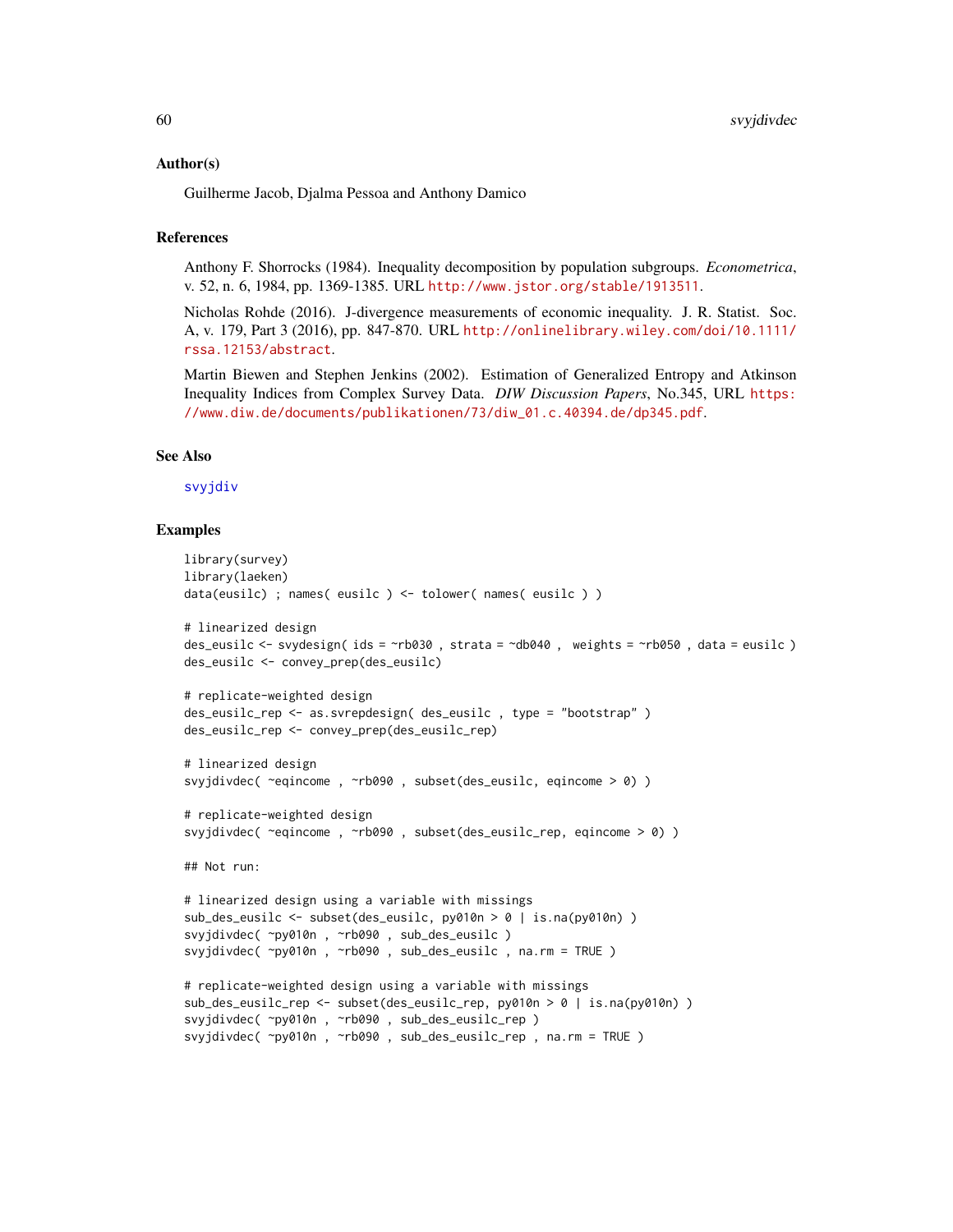svylorenz 61

```
# database-backed design
library(RSQLite)
library(DBI)
dbfile <- tempfile()
conn <- dbConnect( RSQLite::SQLite() , dbfile )
dbWriteTable( conn , 'eusilc' , eusilc )
dbd_eusilc <-
svydesign(
ids = \simrb030,
strata = \negdb040
weights = \negrb050,
data="eusilc",
dbname=dbfile,
dbtype="SQLite"
)
dbd_eusilc <- convey_prep( dbd_eusilc )
# database-backed linearized design
svyjdivdec( ~eqincome , ~rb090 , subset(dbd_eusilc, eqincome > 0) )
# database-backed linearized design using a variable with missings
sub_dbd_eusilc <- subset(dbd_eusilc, py010n > 0 | is.na(py010n) )
svyjdivdec( ~py010n , ~rb090 , sub_dbd_eusilc )
svyjdivdec( ~py010n , ~rb090 , sub_dbd_eusilc , na.rm = TRUE )
dbRemoveTable( conn , 'eusilc' )
dbDisconnect( conn , shutdown = TRUE )
## End(Not run)
```
svylorenz *Lorenz curve*

#### Description

Estimate the Lorenz curve, an inequality graph

# Usage

```
svylorenz(formula, design, ...)
## S3 method for class 'survey.design'
svylorenz(
  formula,
  design,
```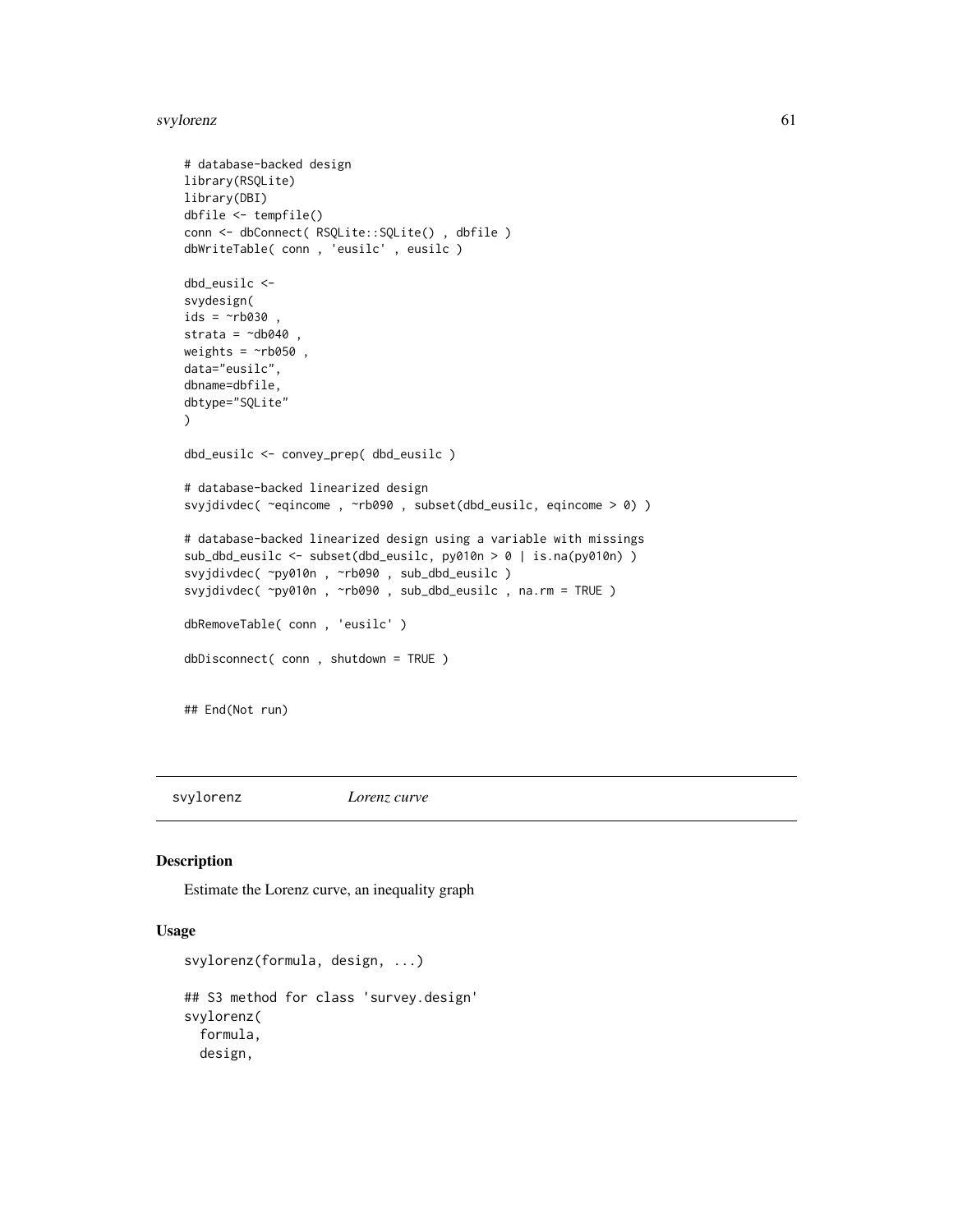```
quantiles = seq(0, 1, 0.1),
  empirical = FALSE,
 plot = TRUE,
 add = FALSE,
  curve.col = "red",ci = TRUE,alpha = 0.05,
 na.rm = FALSE,
  ...
\mathcal{L}## S3 method for class 'svyrep.design'
svylorenz(
 formula,
 design,
  quantiles = seq(0, 1, 0.1),
  empirical = FALSE,
 plot = TRUE,
 add = FALSE,curve.col = "red",ci = TRUE,alpha = 0.05,
 na.rm = FALSE,
  ...
\mathcal{L}
```

```
## S3 method for class 'DBIsvydesign'
svylorenz(formula, design, ...)
```
# Arguments

| formula   | a formula specifying the income variable                                                    |
|-----------|---------------------------------------------------------------------------------------------|
| design    | a design object of class survey. design or class svyrep. design from the survey<br>library. |
| $\ddots$  | additional arguments passed to plot methods                                                 |
| quantiles | a sequence of probabilities that defines the quantiles sum to be calculated                 |
| empirical | Should an empirical Lorenz curve be estimated as well? Defaults to FALSE.                   |
| plot      | Should the Lorenz curve be plotted? Defaults to TRUE.                                       |
| add       | Should a new curve be plotted on the current graph?                                         |
| curve.col | a string defining the color of the curve.                                                   |
| сi        | Should the confidence interval be plotted? Defaults to TRUE.                                |
| alpha     | a number that especifies de confidence level for the graph.                                 |
| na.rm     | Should cases with missing values be dropped? Defaults to FALSE.                             |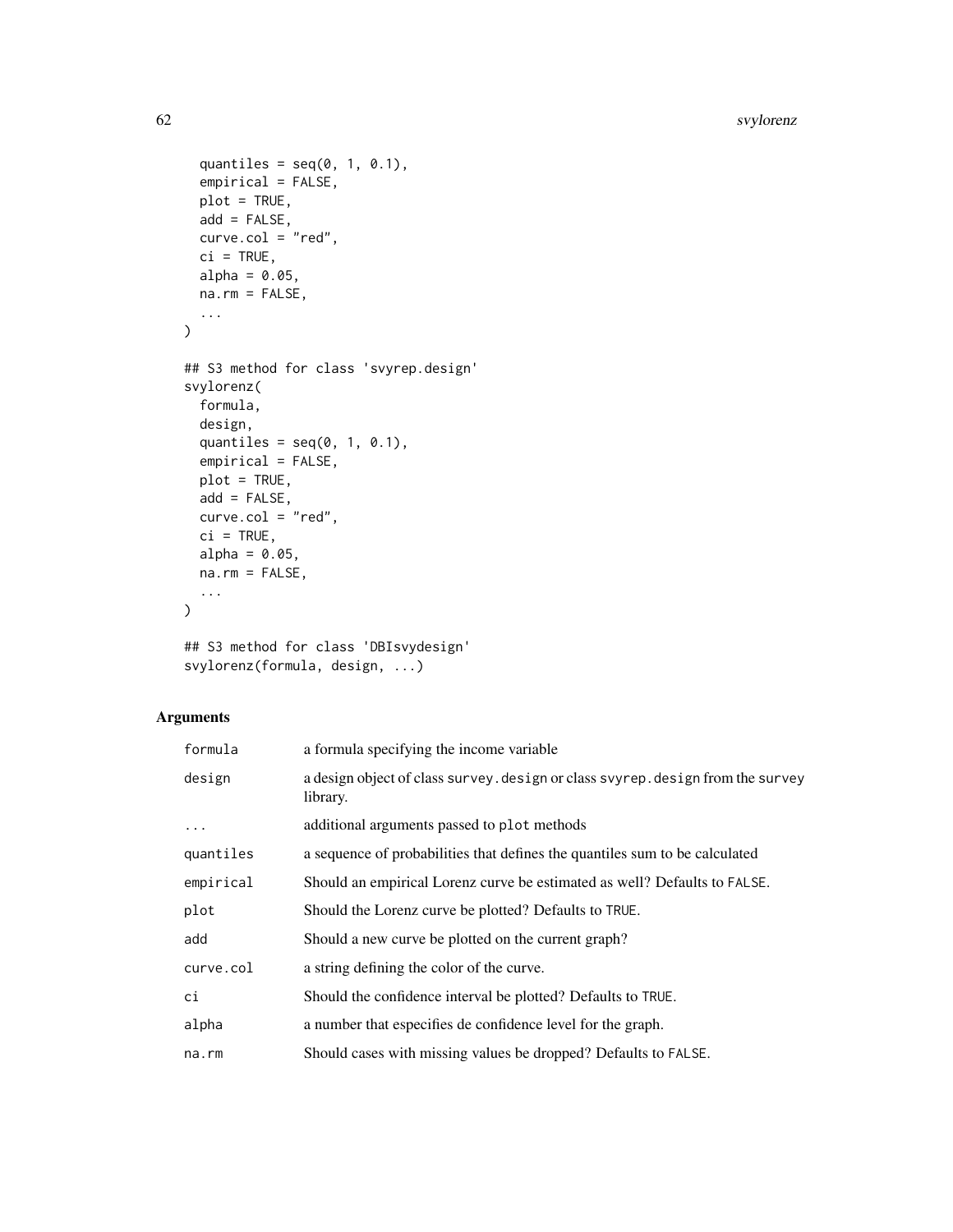#### svylorenz 63

#### Details

you must run the convey\_prep function on your survey design object immediately after creating it with the svydesign or svrepdesign function.

Notice that the 'empirical' curve is observation-based and is the one actually used to calculate the Gini index. On the other hand, the quantile-based curve is used to estimate the shares, SEs and confidence intervals.

This way, as the number of quantiles of the quantile-based function increases, the quantile-based curve approacches the observation-based curve.

# Value

Object of class "svyquantile", which are vectors with a "quantiles" attribute giving the proportion of income below that quantile, and a "SE" attribute giving the standard errors of the estimates.

# Author(s)

Guilherme Jacob, Djalma Pessoa and Anthony Damico

### References

Milorad Kovacevic and David Binder (1997). Variance Estimation for Measures of Income Inequality and Polarization - The Estimating Equations Approach. *Journal of Official Statistics*, Vol.13, No.1, 1997. pp. 41 58. URL [https://www.scb.se/contentassets/ca21efb41fee47d293bbee5b](https://www.scb.se/contentassets/ca21efb41fee47d293bbee5bf7be7fb3/variance-estimation-for-measures-of-income-inequality-and-polarization---the-estimating-equations-approach.pdf)f7be7fb3/ [variance-estimation-for-measures-of-income-inequality-and-polarization---the-es](https://www.scb.se/contentassets/ca21efb41fee47d293bbee5bf7be7fb3/variance-estimation-for-measures-of-income-inequality-and-polarization---the-estimating-equations-approach.pdf)timating-equations[pdf](https://www.scb.se/contentassets/ca21efb41fee47d293bbee5bf7be7fb3/variance-estimation-for-measures-of-income-inequality-and-polarization---the-estimating-equations-approach.pdf).

Shlomo Yitzhaki and Robert Lerman (1989). Improving the accuracy of estimates of Gini coefficients. *Journal of Econometrics*, Vol.42(1), pp. 43-47, September.

Matti Langel (2012). *Measuring inequality in finite population sampling*. PhD thesis. URL [http:](http://doc.rero.ch/record/29204) [//doc.rero.ch/record/29204](http://doc.rero.ch/record/29204).

## See Also

[svyquantile](#page-0-0)

```
library(survey)
library(laeken)
data(eusilc) ; names( eusilc ) <- tolower( names( eusilc ) )
# linearized design
des_eusilc <- svydesign( ids = ~rb030 , strata = ~db040 , weights = ~rb050 , data = eusilc )
des_eusilc <- convey_prep( des_eusilc )
svylorenz( ~eqincome , des_eusilc, seq(0,1,.05), alpha = .01 )
# replicate-weighted design
des_eusilc_rep <- as.svrepdesign( des_eusilc , type = "bootstrap" )
```

```
des_eusilc_rep <- convey_prep( des_eusilc_rep )
```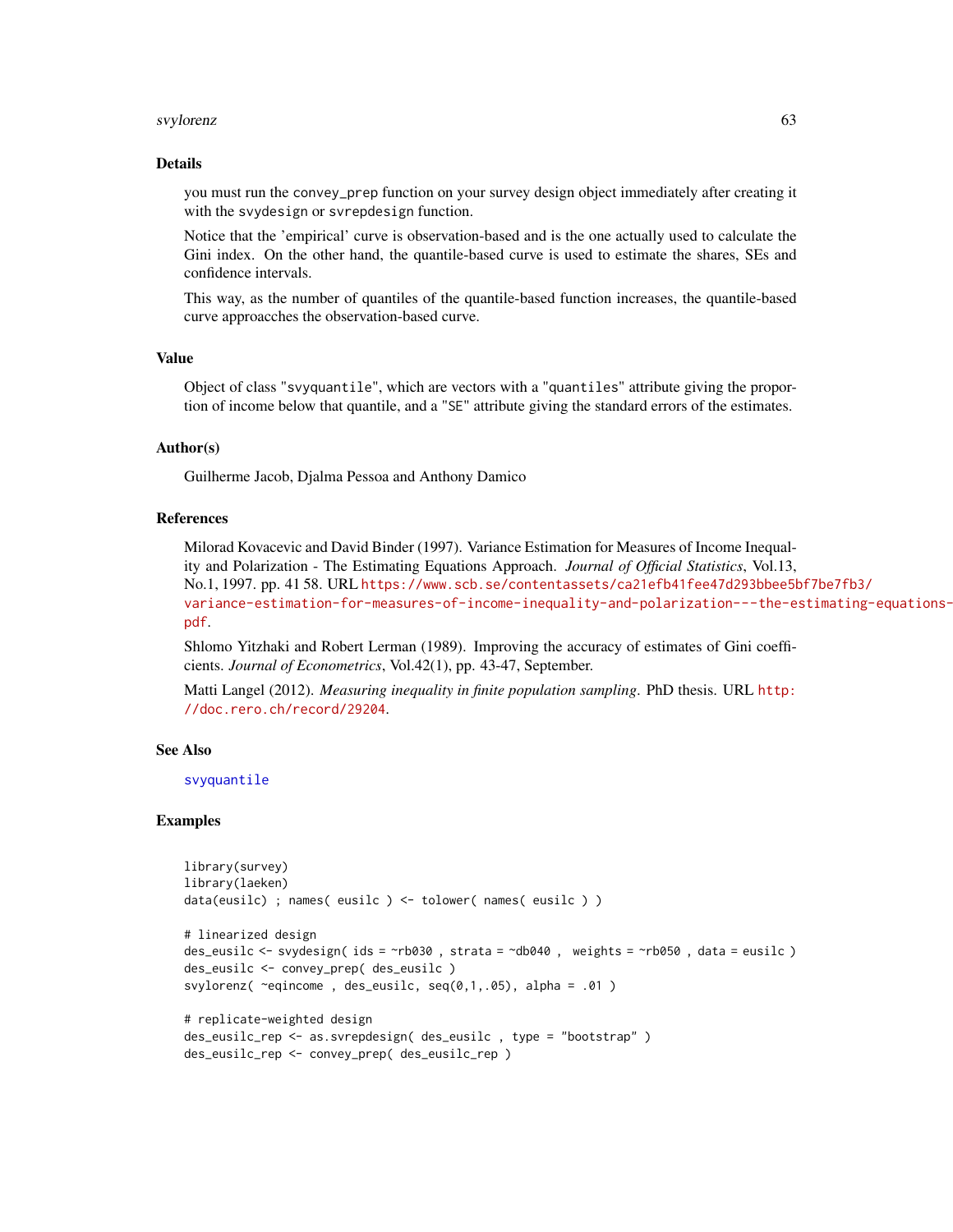```
svylorenz(\text{`equicome}, des_eusilc_rep, \text{seq}(0,1,.05), alpha = .01)
## Not run:
# linearized design using a variable with missings
svylorenz(\negpy010n, des_eusilc, seq(0,1,.05), alpha = .01)
svylorenz( ~py010n , des_eusilc, seq(0,1,.05), alpha = .01, na.rm = TRUE )
# demonstration of `curve.col=` and `add=` parameters
svylorenz( ~eqincome , des_eusilc, seq(0,1,.05), alpha = .05 , add = TRUE , curve.col = 'green' )
# replicate-weighted design using a variable with missings
svylorenz( ~py010n , des_eusilc_rep, seq(0,1,.05), alpha = .01 )
svylorenz(\gammapy010n, des_eusilc_rep, seq(0,1,.05), alpha = .01, na.rm = TRUE)
# database-backed design
library(RSQLite)
library(DBI)
dbfile <- tempfile()
conn <- dbConnect( RSQLite::SQLite() , dbfile )
dbWriteTable( conn , 'eusilc' , eusilc )
dbd_eusilc <-
svydesign(
ids = \negrb030 ,
strata = \simdb040
weights = \nightharpoonuprb050,
data="eusilc",
dbname=dbfile,
dbtype="SQLite"
\lambdadbd_eusilc <- convey_prep( dbd_eusilc )
svylorenz( ~eqincome , dbd_eusilc, seq(0,1,.05), alpha = .01 )
# highlithing the difference between the quantile-based curve and the empirical version:
svylorenz(\text{``equicome}, \text{dbd\_eusilc}, \text{seq}(0,1,.5), \text{empirical} = \text{TRUE}, \text{ci} = \text{FALSE}, \text{curve}.\text{col} = \text{''green''})svylorenz( \text{`equicome}, dbd_eusilc, \text{seq}(0,1,.5), alpha = .01, add = TRUE )
legend( "topleft", c("Quantile-based", "Empirical"), lwd = c(1,1), col = c("red", "green"))
# as the number of quantiles increases, the difference between the curves gets smaller
svylorenz( ~eqincome , dbd_eusilc, seq(0,1,.01), empirical = TRUE, ci = FALSE, curve.col = "green" )
svylorenz( ~eqincome , dbd_eusilc, seq(0,1,.01), alpha = .01, add = TRUE )
legend( "topleft", c("Quantile-based", "Empirical"), lwd = c(1,1), col = c("red", "green"))
dbRemoveTable( conn , 'eusilc' )
dbDisconnect( conn , shutdown = TRUE )
```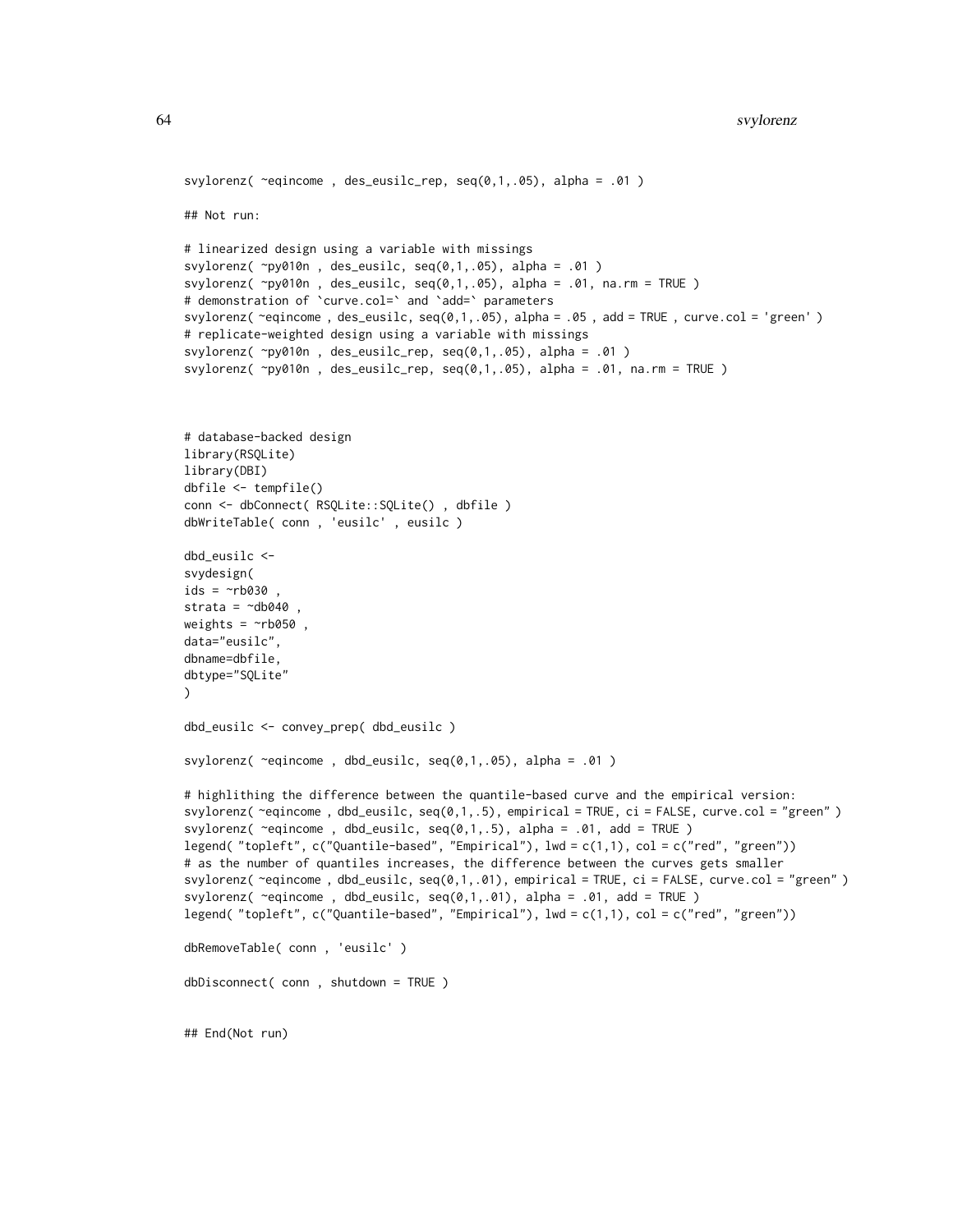## Description

Estimate the median of incomes less than the at-risk-of-poverty threshold (arpt).

# Usage

```
svypoormed(formula, design, ...)
## S3 method for class 'survey.design'
svypoormed(formula, design, quantiles = 0.5, percent = 0.6, na.rm = FALSE, ...)
## S3 method for class 'svyrep.design'
svypoormed(formula, design, quantiles = 0.5, percent = 0.6, na.rm = FALSE, ...)
## S3 method for class 'DBIsvydesign'
svypoormed(formula, design, ...)
```
# Arguments

| formula   | a formula specifying the income variable                                                    |
|-----------|---------------------------------------------------------------------------------------------|
| design    | a design object of class survey. design or class svyrep. design from the survey<br>library. |
| $\cdots$  | arguments passed on to 'survey::svyquantile'                                                |
| quantiles | income quantile, usually .5 (median)                                                        |
| percent   | fraction of the quantile, usually .60                                                       |
| na.rm     | Should cases with missing values be dropped?                                                |
|           |                                                                                             |

# Details

you must run the convey\_prep function on your survey design object immediately after creating it with the svydesign or svrepdesign function.

# Value

Object of class "cvystat", which are vectors with a "var" attribute giving the variance and a "statistic" attribute giving the name of the statistic.

# Author(s)

Djalma Pessoa and Anthony Damico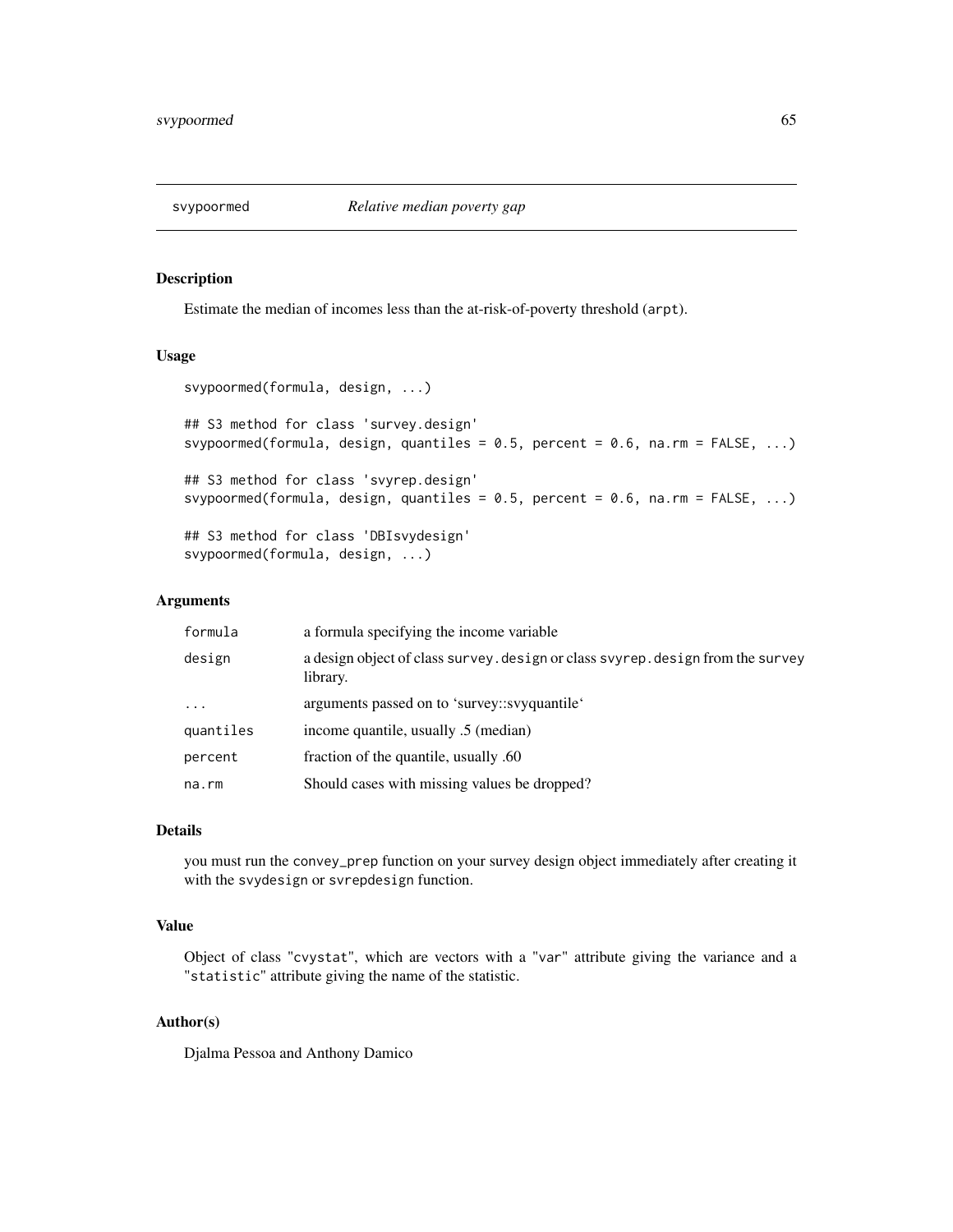## References

Guillaume Osier (2009). Variance estimation for complex indicators of poverty and inequality. *Journal of the European Survey Research Association*, Vol.3, No.3, pp. 167-195, ISSN 1864-3361, URL <http://ojs.ub.uni-konstanz.de/srm/article/view/369>.

Jean-Claude Deville (1999). Variance estimation for complex statistics and estimators: linearization and residual techniques. Survey Methodology, 25, 193-203, URL [http://www5.statcan.gc.ca/](http://www5.statcan.gc.ca/bsolc/olc-cel/olc-cel?lang=eng&catno=12-001-X19990024882) [bsolc/olc-cel/olc-cel?lang=eng&catno=12-001-X19990024882](http://www5.statcan.gc.ca/bsolc/olc-cel/olc-cel?lang=eng&catno=12-001-X19990024882).

### See Also

[svyarpt](#page-19-0)

```
library(survey)
library(laeken)
data(eusilc) ; names( eusilc ) <- tolower( names( eusilc ) )
# linearized design
des_eusilc <- svydesign( ids = ~rb030 , strata = ~db040 , weights = ~rb050 , data = eusilc )
des_eusilc <- convey_prep( des_eusilc )
svypoormed( ~eqincome , design = des_eusilc )
# replicate-weighted design
des_eusilc_rep <- as.svrepdesign( des_eusilc , type = "bootstrap" )
des_eusilc_rep <- convey_prep( des_eusilc_rep )
svypoormed( ~eqincome , design = des_eusilc_rep )
## Not run:
# linearized design using a variable with missings
svypoormed( ~ py010n , design = des_eusilc )
svypoormed( ~ py010n , design = des_eusilc , na.rm = TRUE )
# replicate-weighted design using a variable with missings
svypoormed( ~ py010n , design = des_eusilc_rep )
svypoormed(\sim py010n, design = des_eusilc_rep, na.rm = TRUE)
# database-backed design
library(RSQLite)
library(DBI)
dbfile <- tempfile()
conn <- dbConnect( RSQLite::SQLite() , dbfile )
dbWriteTable( conn , 'eusilc' , eusilc )
dbd_eusilc <-
svydesign(
ids = \negrb030
strata = \simdb040,
```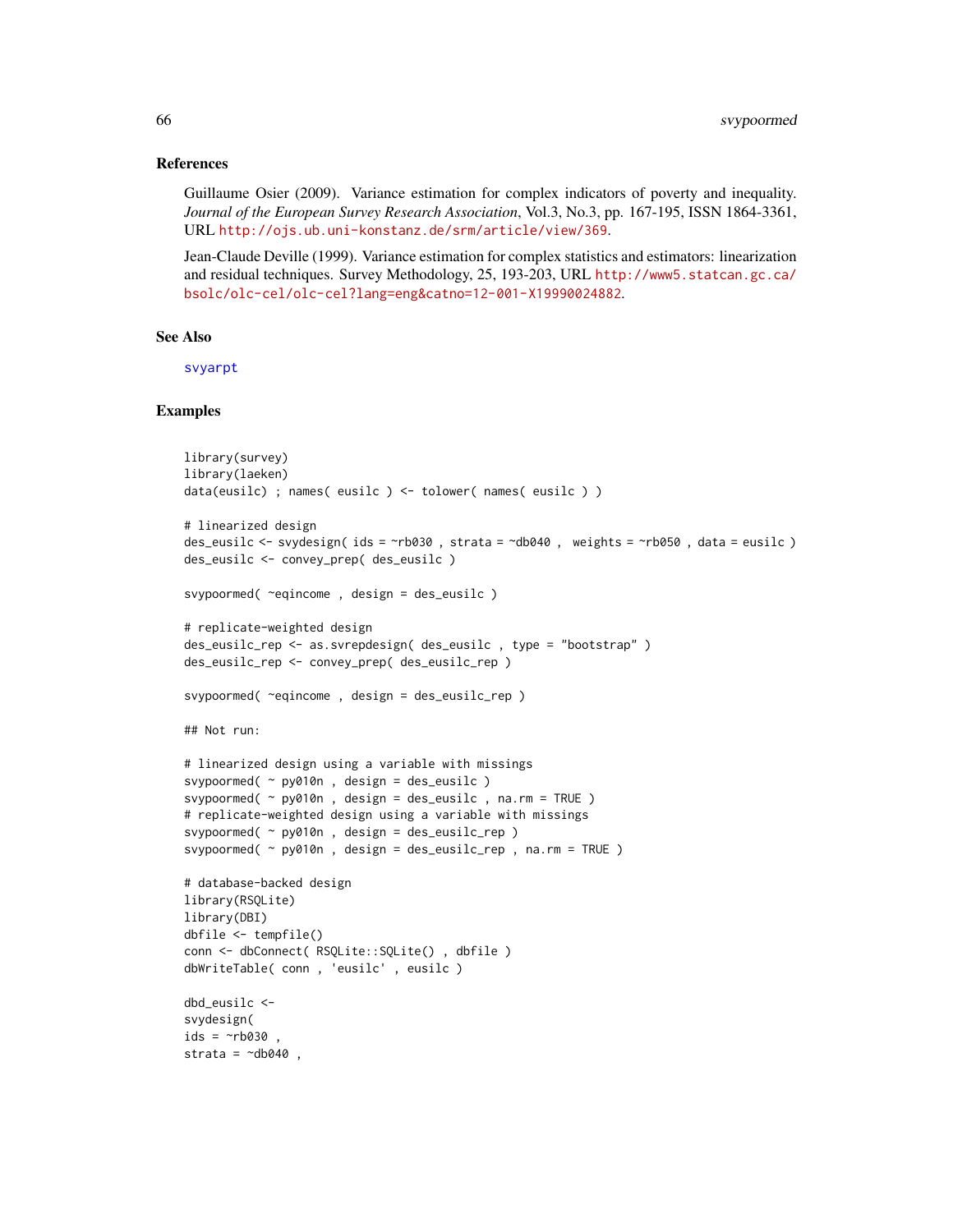#### svyqsr 67 metals of the state of the state of the state of the state of the state of the state of the state of the state of the state of the state of the state of the state of the state of the state of the state of the sta

```
weights = \negrb050,
data="eusilc",
dbname=dbfile,
dbtype="SQLite"
)
dbd_eusilc <- convey_prep( dbd_eusilc )
svypoormed( ~ eqincome , design = dbd_eusilc )
dbRemoveTable( conn , 'eusilc' )
dbDisconnect( conn , shutdown = TRUE )
## End(Not run)
```
svyqsr *Quintile Share Ratio*

## Description

Estimate ratio of the total income received by the highest earners to the total income received by lowest earners, defaulting to 20

# Usage

```
svyqsr(formula, design, ...)
## S3 method for class 'survey.design'
svyqsr(
  formula,
 design,
  alpha1 = 0.2,
  alpha2 = (1 - alpha1),
 na.rm = FALSE,upper_quant = FALSE,
  lower_quant = FALSE,
 upper_tot = FALSE,
  lower_tot = FALSE,
  ...
\mathcal{L}## S3 method for class 'svyrep.design'
svyqsr(
  formula,
 design,
```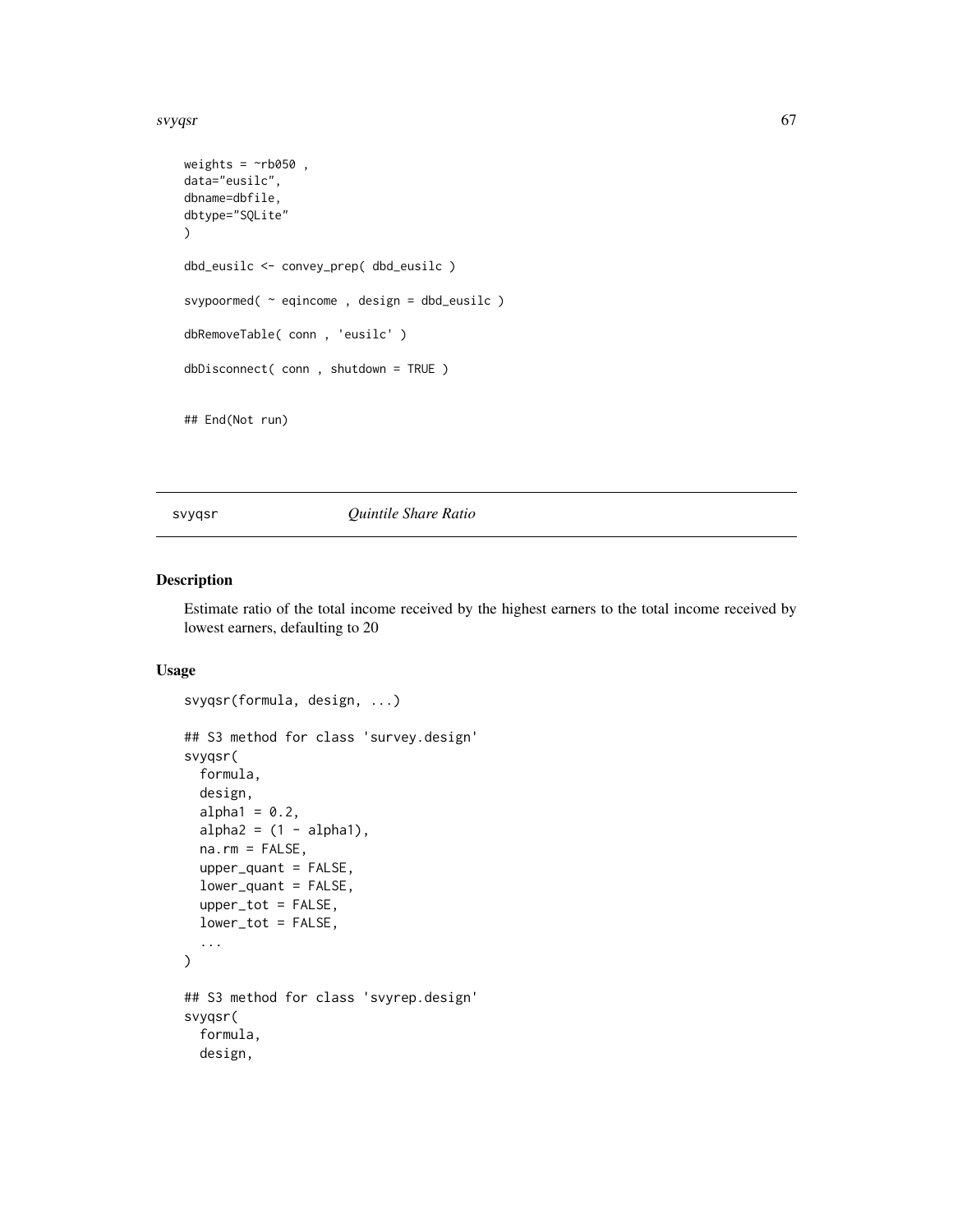```
alpha1 = 0.2,
  alpha2 = (1 - alpha1),
 na.rm = FALSE,
  upper_quant = FALSE,
  lower_quant = FALSE,
  upper_tot = FALSE,
  lower_tot = FALSE,
  ...
)
```

```
## S3 method for class 'DBIsvydesign'
svyqsr(formula, design, ...)
```
# Arguments

| formula     | a formula specifying the income variable                                                    |
|-------------|---------------------------------------------------------------------------------------------|
| design      | a design object of class survey. design or class svyrep. design from the survey<br>library. |
| $\cdot$     | future expansion                                                                            |
| alpha1      | order of the lower quintile.                                                                |
| alpha2      | order of the upper quintile.                                                                |
| $na$ . $rm$ | Should cases with missing values be dropped?                                                |
| upper_quant | return the lower bound of highest earners                                                   |
| lower_quant | return the upper bound of lowest earners                                                    |
| upper_tot   | return the highest earners total                                                            |
| lower tot   | return the lowest earners total                                                             |

## Details

you must run the convey\_prep function on your survey design object immediately after creating it with the svydesign or svrepdesign function.

# Value

Object of class "cvystat", which are vectors with a "var" attribute giving the variance and a "statistic" attribute giving the name of the statistic.

# Author(s)

Djalma Pessoa and Anthony Damico

# References

Guillaume Osier (2009). Variance estimation for complex indicators of poverty and inequality. *Journal of the European Survey Research Association*, Vol.3, No.3, pp. 167-195, ISSN 1864-3361, URL <http://ojs.ub.uni-konstanz.de/srm/article/view/369>.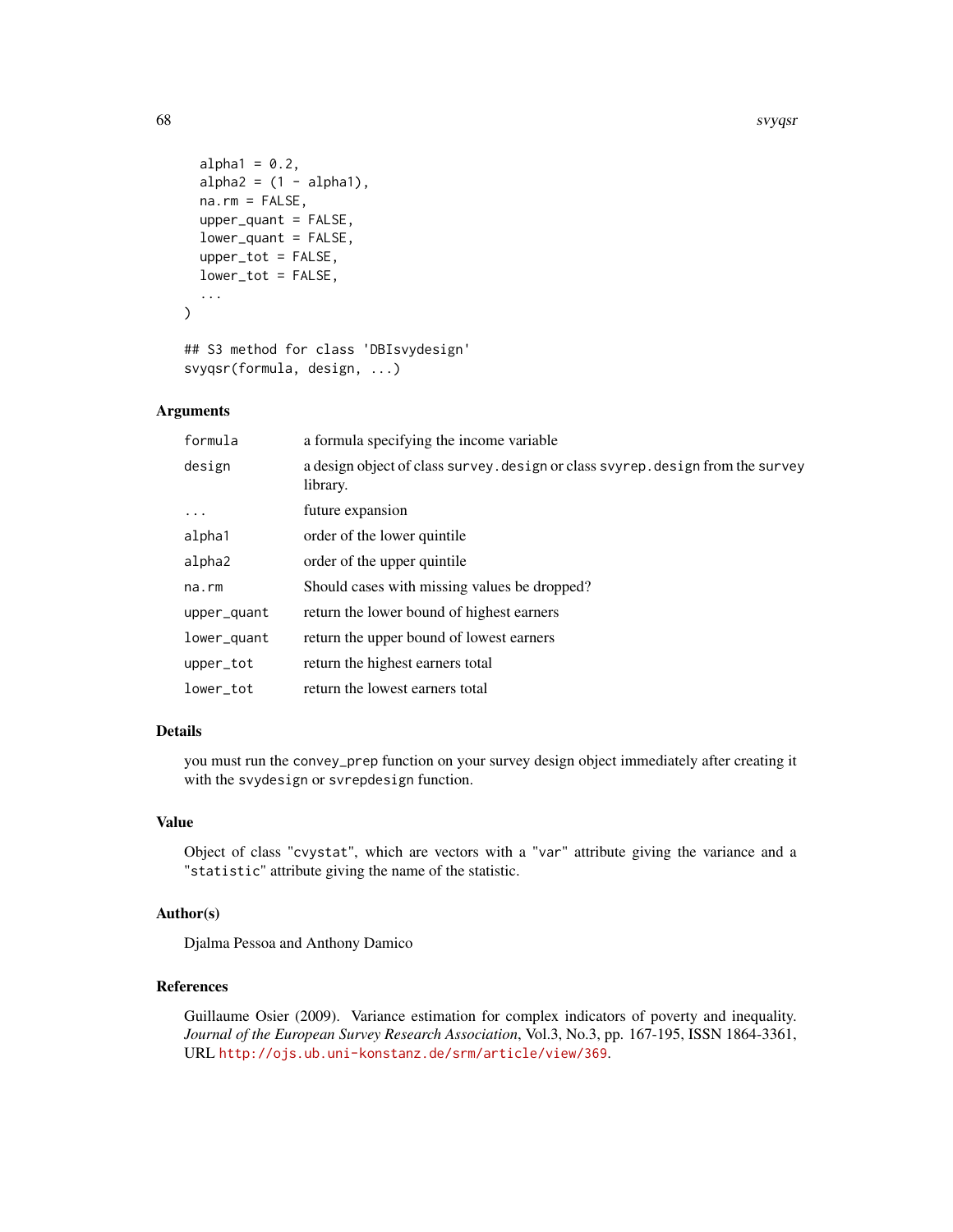#### svyqsr 69

Jean-Claude Deville (1999). Variance estimation for complex statistics and estimators: linearization and residual techniques. Survey Methodology, 25, 193-203, URL [http://www5.statcan.gc.ca/](http://www5.statcan.gc.ca/bsolc/olc-cel/olc-cel?lang=eng&catno=12-001-X19990024882) [bsolc/olc-cel/olc-cel?lang=eng&catno=12-001-X19990024882](http://www5.statcan.gc.ca/bsolc/olc-cel/olc-cel?lang=eng&catno=12-001-X19990024882).

# See Also

[svyarpt](#page-19-0)

```
library(survey)
library(laeken)
data(eusilc) ; names( eusilc ) <- tolower( names( eusilc ) )
# linearized design
des_eusilc <- svydesign( ids = ~rb030 , strata = ~db040 , weights = ~rb050 , data = eusilc )
des_eusilc <- convey_prep( des_eusilc )
svyqsr( ~eqincome , design = des_eusilc, upper_tot = TRUE, lower_tot = TRUE )
# replicate-weighted design
des_eusilc_rep <- as.svrepdesign( des_eusilc , type = "bootstrap" )
des_eusilc_rep <- convey_prep( des_eusilc_rep )
svyqsr( ~eqincome , design = des_eusilc_rep, upper_tot = TRUE, lower_tot = TRUE )
## Not run:
# linearized design using a variable with missings
svyqsr( ~ db090 , design = des_eusilc )
svyqsr( ~ db090 , design = des_eusilc , na.rm = TRUE )
# replicate-weighted design using a variable with missings
svyqsr( ~ db090 , design = des_eusilc_rep )
svyqsr( ~ db090 , design = des_eusilc_rep , na.rm = TRUE )
# database-backed design
library(RSQLite)
library(DBI)
dbfile <- tempfile()
conn <- dbConnect( RSQLite::SQLite() , dbfile )
dbWriteTable( conn , 'eusilc' , eusilc )
dbd_eusilc <-
svydesign(
ids = \negrb030
strata = \simdb040
weights = \nightharpoonuprb050,
data="eusilc",
dbname=dbfile,
dbtype="SQLite"
)
```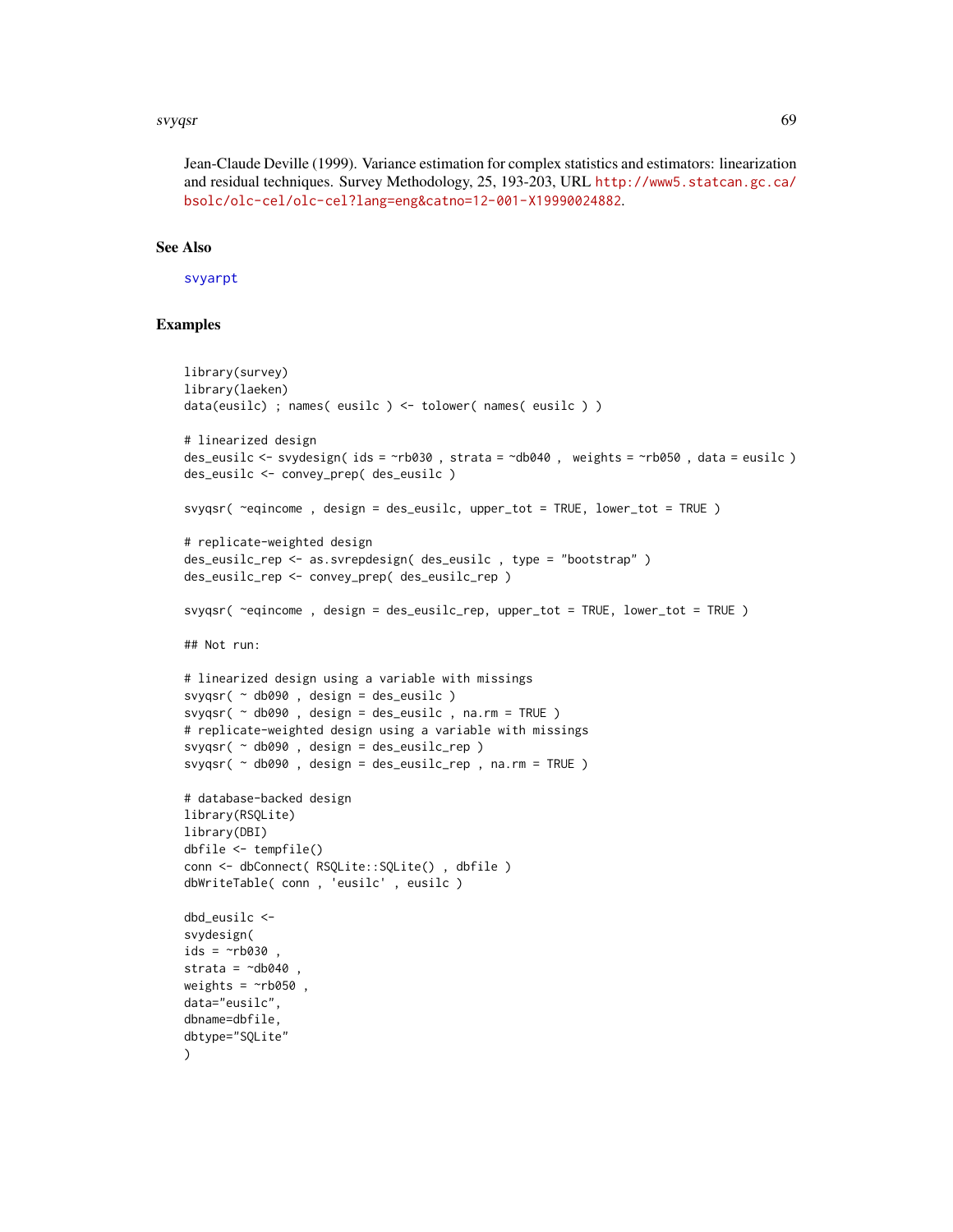```
dbd_eusilc <- convey_prep( dbd_eusilc )
svyqsr( ~ eqincome , design = dbd_eusilc )
dbRemoveTable( conn , 'eusilc' )
dbDisconnect( conn , shutdown = TRUE )
```
## End(Not run)

svyrenyi *Renyi divergence measure (EXPERIMENTAL)*

#### Description

Estimate the Renyi divergence measure, a measure of inequality

## Usage

```
svyrenyi(formula, design, ...)
## S3 method for class 'survey.design'
svyrenyi(formula, design, epsilon = 1, na.rm = FALSE, ...)
## S3 method for class 'svyrep.design'
svyrenyi(formula, design, epsilon = 1, na.rm = FALSE, ...)
## S3 method for class 'DBIsvydesign'
svyrenyi(formula, design, ...)
```
# Arguments

| formula   | a formula specifying the income variable                                                                                    |
|-----------|-----------------------------------------------------------------------------------------------------------------------------|
| design    | a design object of class survey. design or class svyrep. design from the survey<br>library.                                 |
| $\ddotsc$ | future expansion                                                                                                            |
| epsilon   | a parameter that determines the sensivity towards inequality on the top of the<br>distribution. Defaults to epsilon $= 1$ . |
| na.rm     | Should cases with missing values be dropped?                                                                                |

## Details

you must run the convey\_prep function on your survey design object immediately after creating it with the svydesign or svrepdesign function.

If epsilon  $== 1$ , the result matches svygei with epsilon  $== 1$ . As in the generalized entropy index, when epsilon == 1, the logarithm in the function only allows for strictly positive variables.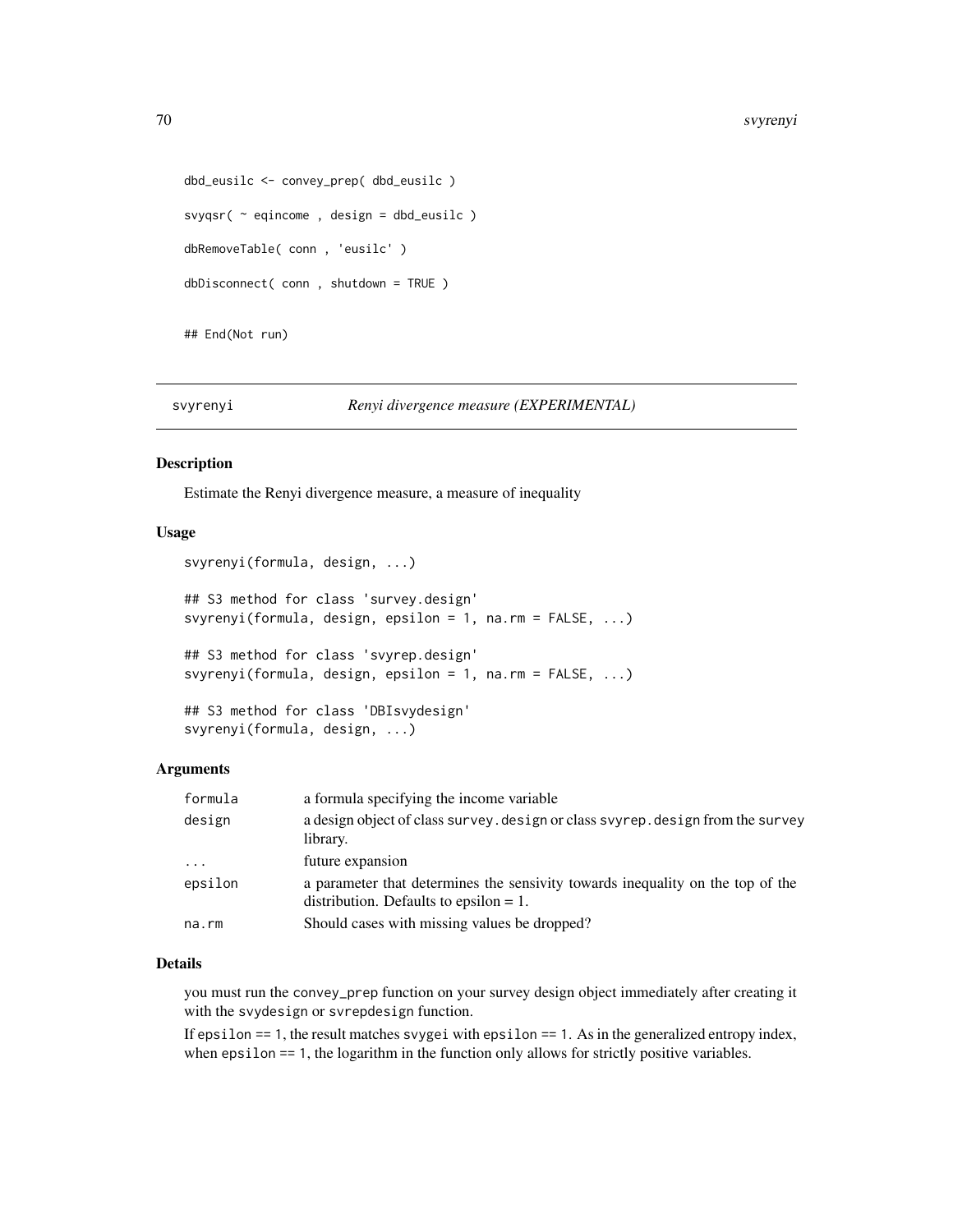#### svyrenyi 71

# Value

Object of class "cvystat", which are vectors with a "var" attribute giving the variance and a "statistic" attribute giving the name of the statistic.

# Note

This function is experimental and is subject to change in later versions.

#### Author(s)

Guilherme Jacob, Djalma Pessoa and Anthony Damico

# References

Matti Langel (2012). Measuring inequality in finite population sampling. PhD thesis: Universite de Neuchatel, URL <https://doc.rero.ch/record/29204/files/00002252.pdf>.

#### See Also

[svygei](#page-41-0)

```
library(survey)
library(laeken)
data(eusilc) ; names( eusilc ) <- tolower( names( eusilc ) )
# linearized design
des_eusilc <- svydesign( ids = ~rb030 , strata = ~db040 , weights = ~rb050 , data = eusilc )
des_eusilc <- convey_prep(des_eusilc)
svyrenyi( ~eqincome , design = des_eusilc, epsilon = .5 )
# replicate-weighted design
des_eusilc_rep <- as.svrepdesign( des_eusilc , type = "bootstrap" )
des_eusilc_rep <- convey_prep(des_eusilc_rep)
svyrenyi( ~eqincome , design = des_eusilc_rep, epsilon = .5 )
## Not run:
# linearized design using a variable with missings
svyrenyi( ~py010n , design = des_eusilc, epsilon = .5 )
svyrenyi( ~py010n , design = des_eusilc, epsilon = .5, na.rm = TRUE )
# replicate-weighted design using a variable with missings
svyrenyi( ~py010n , design = des_eusilc_rep, epsilon = .5 )
svyrenyi( ~py010n , design = des_eusilc_rep, epsilon = .5, na.rm = TRUE )
# database-backed design
library(RSQLite)
library(DBI)
```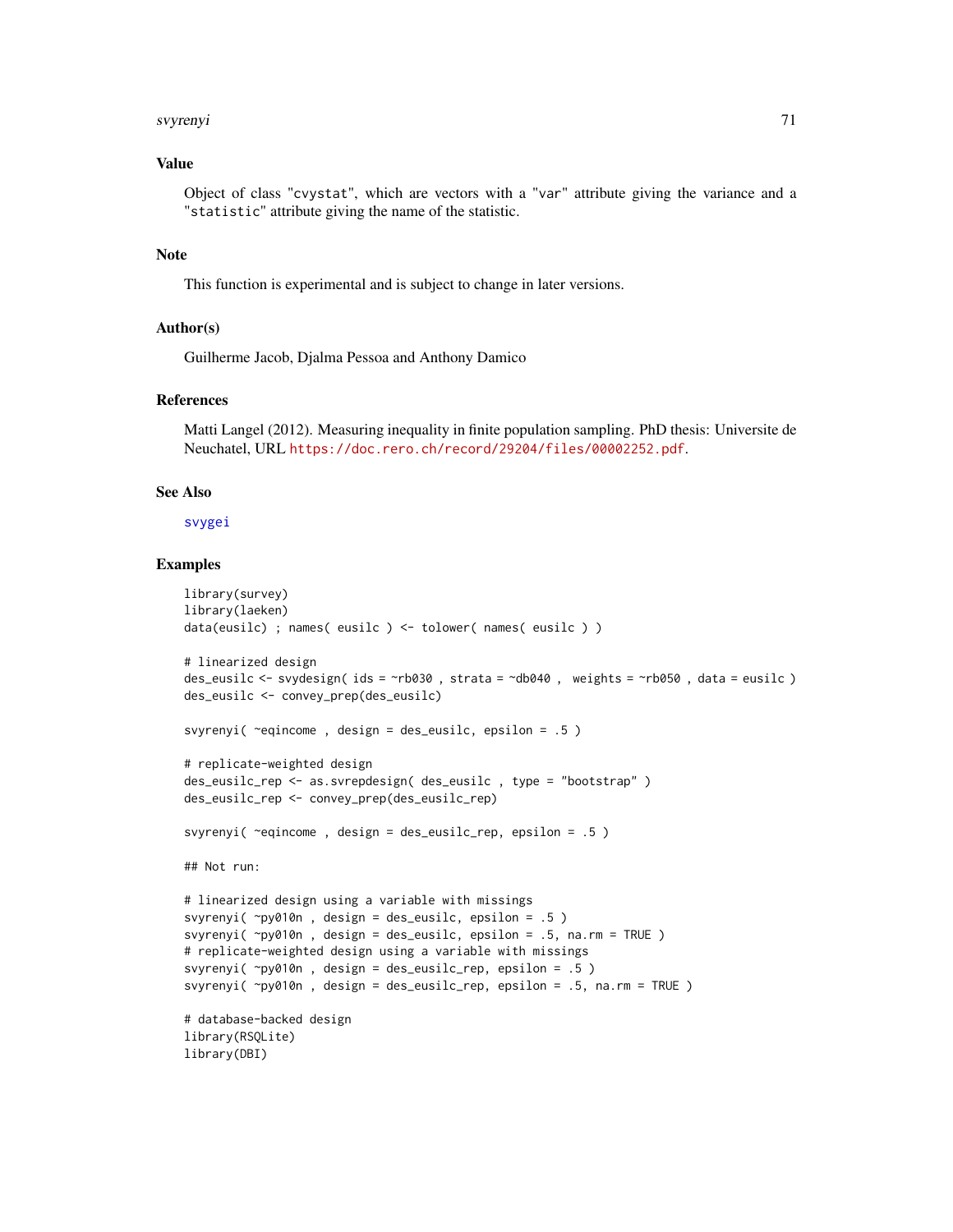#### 72 svyrich

```
dbfile <- tempfile()
conn <- dbConnect( RSQLite::SQLite() , dbfile )
dbWriteTable( conn , 'eusilc' , eusilc )
dbd_eusilc <-
svydesign(
ids = \sim b030,
strata = \simdb040,
weights = \nightharpoonuprb050,
data="eusilc",
dbname=dbfile,
dbtype="SQLite"
)
dbd_eusilc <- convey_prep( dbd_eusilc )
svyrenyi( ~eqincome , design = dbd_eusilc, epsilon = .5 )
# Testing if Renyi and GEI match when epsilon == 1:
svyrenyi( ~eqincome , design = subset(dbd_eusilc, eqincome > 0 ), epsilon = 1 )
svygei( ~eqincome , design = subset(dbd_eusilc, eqincome > 0 ), epsilon = 1 )
dbRemoveTable( conn , 'eusilc' )
dbDisconnect( conn , shutdown = TRUE )
## End(Not run)
```
# svyrich *Richness measures (EXPERIMENTAL)*

## Description

Estimate Peichl, Schaefer and Scheicher (2010) richness measures.

# Usage

```
svyrich(formula, design, ...)
## S3 method for class 'survey.design'
svyrich(
  formula,
 design,
  type_measure,
  g,
  type_thresh = "abs",
  abs_thresh = NULL,
```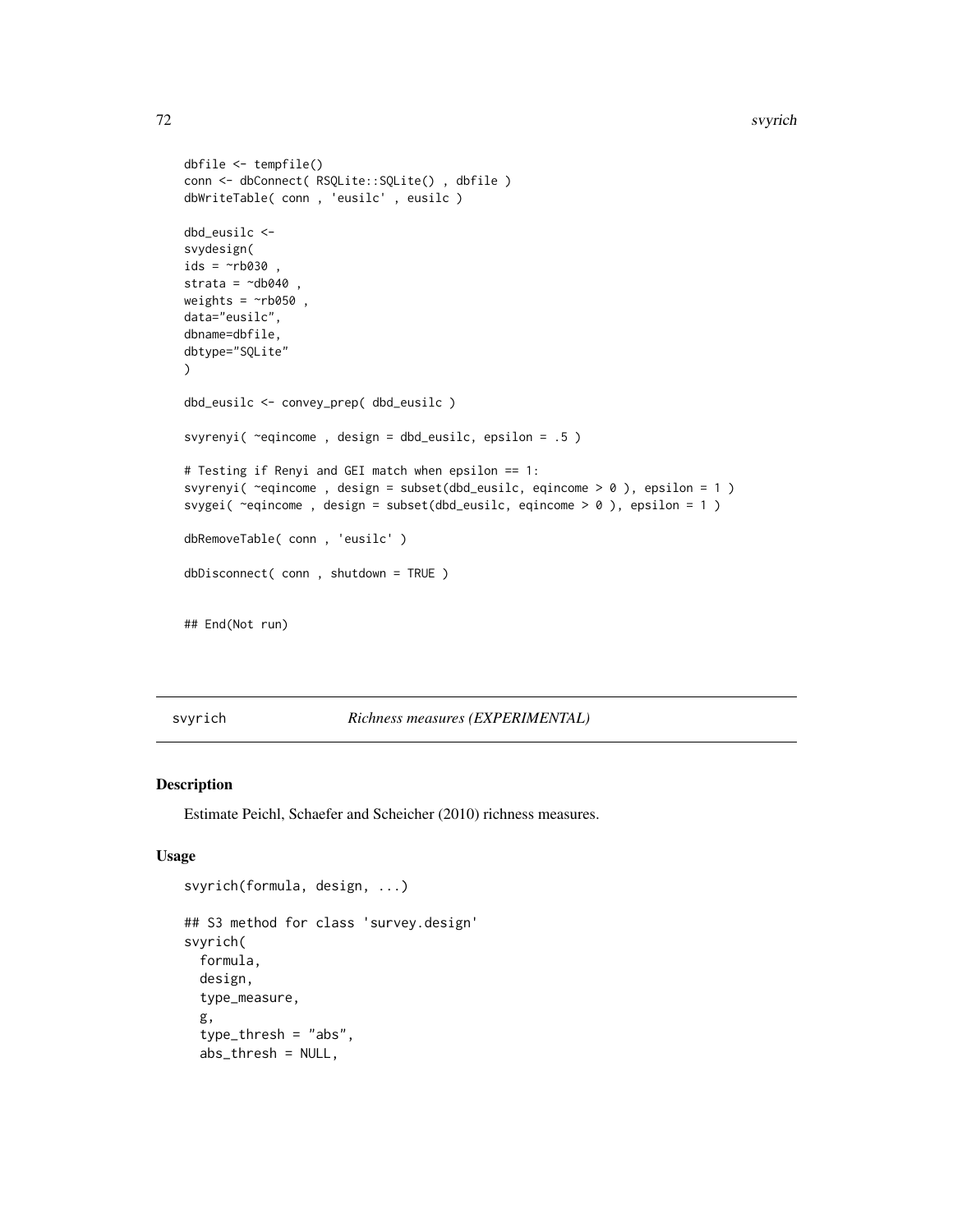#### svyrich 73

```
times = 1,
 quantiles = 0.5,
 na.rm = FALSE,thresh = FALSE,
  ...
)
## S3 method for class 'svyrep.design'
svyrich(
 formula,
 design,
  type_measure,
 g,
  type_thresh = "abs",
 abs_thresh = NULL,
 times = 1,
 quantiles = 0.5,
 na.rm = FALSE,thresh = FALSE,
  ...
\mathcal{L}
```

```
## S3 method for class 'DBIsvydesign'
svyrich(formula, design, ...)
```
# Arguments

| formula      | a formula specifying the income variable                                                                                                                                                      |
|--------------|-----------------------------------------------------------------------------------------------------------------------------------------------------------------------------------------------|
| design       | a design object of class survey. design or class svyrep. design from the survey<br>library.                                                                                                   |
| $\cdots$     | passed to svyarpt                                                                                                                                                                             |
| type_measure | A string "Cha", "FGTT1" or "FGTT2" defining the richness measure.                                                                                                                             |
| g            | Richness preference parameter.                                                                                                                                                                |
| type_thresh  | type of richness threshold. If "abs" the threshold is fixed and given the value of<br>abs_thresh; if "relq" it is given by times times the quantile; if "relm" it is times<br>times the mean. |
| abs_thresh   | richness threshold value if type_thresh is "abs"                                                                                                                                              |
| times        | the multiple of the quantile or mean used in the richness threshold definition                                                                                                                |
| quantiles    | the quantile used used in the richness threshold definition                                                                                                                                   |
| na.rm        | Should cases with missing values be dropped?                                                                                                                                                  |
| thresh       | return the richness threshold value                                                                                                                                                           |

# Details

you must run the convey\_prep function on your survey design object immediately after creating it with the svydesign or svrepdesign function.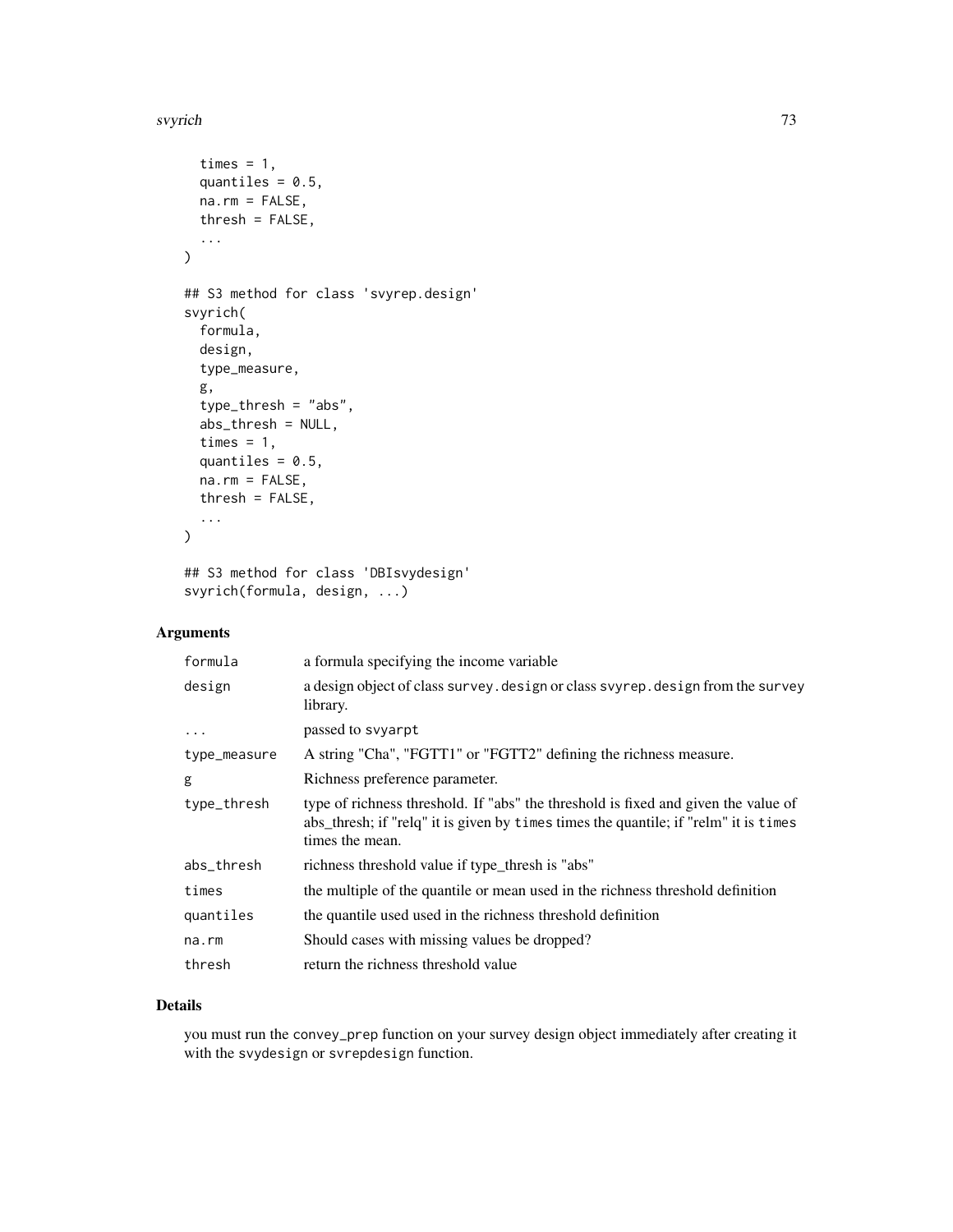#### <span id="page-73-0"></span>Value

Object of class "cvystat", which are vectors with a "var" attribute giving the variance and a "statistic" attribute giving the name of the statistic.

# **Note**

This function is experimental and is subject to change in later versions.

# Author(s)

Guilherme Jacob, Djalma Pessoa and Anthony Damico

#### References

Michal Brzezinski (2014). Statistical Inference for Richness Measures. *Applied Economics*, Vol. 46, No. 14, pp. 1599-1608, URL <http://dx.doi.org/10.1080/00036846.2014.880106>.

Andreas Peichl, Thilo Schaefer, and Christoph Scheicher (2010). Measuring richness and poverty: A micro data application to Europe and Germany. *Review of Income and Wealth*, Vol. 56, No.3, pp. 597-619.

Guillaume Osier (2009). Variance estimation for complex indicators of poverty and inequality. *Journal of the European Survey Research Association*, Vol.3, No.3, pp. 167-195, ISSN 1864-3361, URL <http://ojs.ub.uni-konstanz.de/srm/article/view/369>.

#### See Also

[svyfgt](#page-34-0)

```
library(survey)
library(laeken)
data(eusilc) ; names( eusilc ) <- tolower( names( eusilc ) )
# linearized design
des_eusilc <- svydesign( ids = ~rb030 , strata = ~db040 , weights = ~rb050 , data = eusilc )
des_eusilc <- convey_prep( des_eusilc )
# replicate-weighted design
des_eusilc_rep <- as.svrepdesign( des_eusilc , type = "bootstrap" )
des_eusilc_rep <- convey_prep( des_eusilc_rep )
# concave FGT-like richness measure
# headcount ratio, richness threshold fixed
svyrich(~eqincome, des_eusilc, type_measure = "FGTT1" , g=0, abs_thresh=30000)
# richness gap index, richness threshold fixed
svyrich(~eqincome, des_eusilc, type_measure = "FGTT1" , g=1, abs_thresh=30000)
# headcount ratio, richness threshold equal to the median
svyrich(~eqincome, des_eusilc, type_measure = "FGTT1" , g=0, type_thresh= "relq" )
# richness gap index, richness threshold equal to the median
```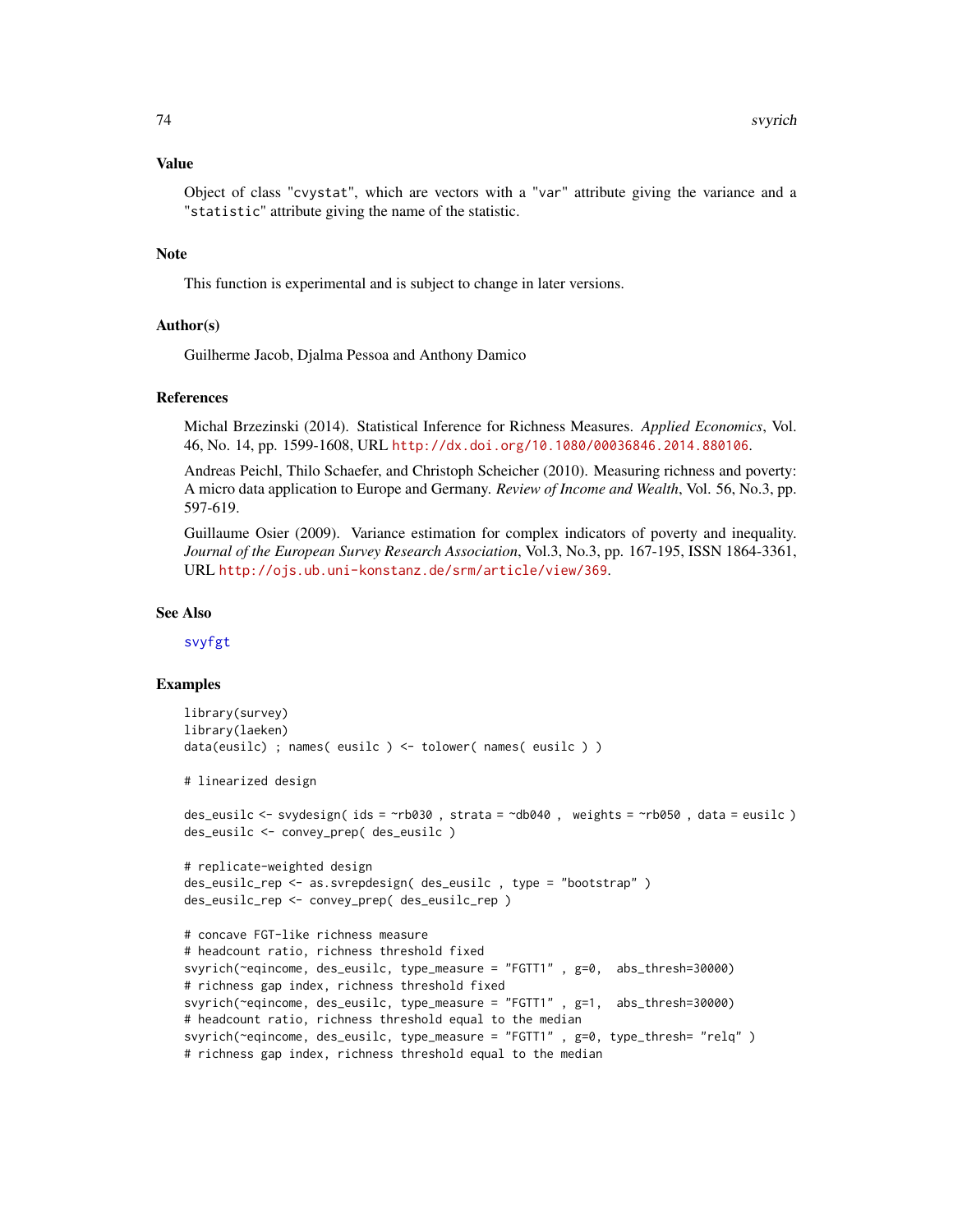#### svyrich 75

```
svyrich(~eqincome, des_eusilc, type_measure = "FGTT1" , g=1, type_thresh= "relq" )
# headcount ratio, richness threshold equal to the mean
svyrich(~eqincome, des_eusilc, type_measure = "FGTT1" , g=0, type_thresh= "relm" )
# richness gap index, richness threshold equal to the mean
svyrich(~eqincome, des_eusilc, type_measure = "FGTT1" , g=1, type_thresh= "relm" )
# using svrep.design:
# headcount ratio, richness threshold fixed
svyrich(~eqincome, des_eusilc_rep, type_measure = "FGTT1" , g=0, abs_thresh=30000 )
# richness gap index, richness threshold fixed
svyrich(~eqincome, des_eusilc_rep, type_measure = "FGTT1" , g=1, abs_thresh=30000 )
# headcount ratio, richness threshold equal to the median
svyrich(~eqincome, des_eusilc_rep, type_measure = "FGTT1" , g=0, type_thresh= "relq" )
# richness gap index, richness threshold equal to the median
svyrich(~eqincome, des_eusilc_rep, type_measure = "FGTT1" , g=1, type_thresh= "relq" )
# headcount ratio, richness threshold equal to the mean
svyrich(~eqincome, des_eusilc_rep, type_measure = "FGTT1" , g=0, type_thresh= "relm" )
# richness gap index, richness threshold equal to the mean
svyrich(~eqincome, des_eusilc_rep, type_measure = "FGTT1" , g=1, type_thresh= "relm" )
## Not run:
# database-backed design
library(RSQLite)
library(DBI)
dbfile <- tempfile()
conn <- dbConnect( RSQLite::SQLite() , dbfile )
dbWriteTable( conn , 'eusilc' , eusilc )
dbd_eusilc <-
svydesign(
ids = \nightharpoonuprb030
strata = \negdb040,
weights = ~\simrb050,
data="eusilc",
dbname=dbfile,
dbtype="SQLite"
)
dbd_eusilc <- convey_prep( dbd_eusilc )
# headcount ratio, richness threshold fixed
svyrich(~eqincome, dbd_eusilc, type_measure = "FGTT1" , g=0, abs_thresh=30000 )
# richness gap index, richness threshold fixed
svyrich(~eqincome, dbd_eusilc, type_measure = "FGTT1" , g=1, abs_thresh=30000 )
# headcount ratio, richness threshold equal to the median
svyrich(~eqincome, dbd_eusilc, type_measure = "FGTT1" , g=0, type_thresh= "relq" )
# richness gap index, richness threshold equal to the median
svyrich(~eqincome, dbd_eusilc, type_measure = "FGTT1" , g=1, type_thresh= "relq" )
# headcount ratio, richness threshold equal to the mean
svyrich(~eqincome, dbd_eusilc, type_measure = "FGTT1" , g=0, type_thresh= "relm" )
# richness gap index, richness threshold equal to the mean
```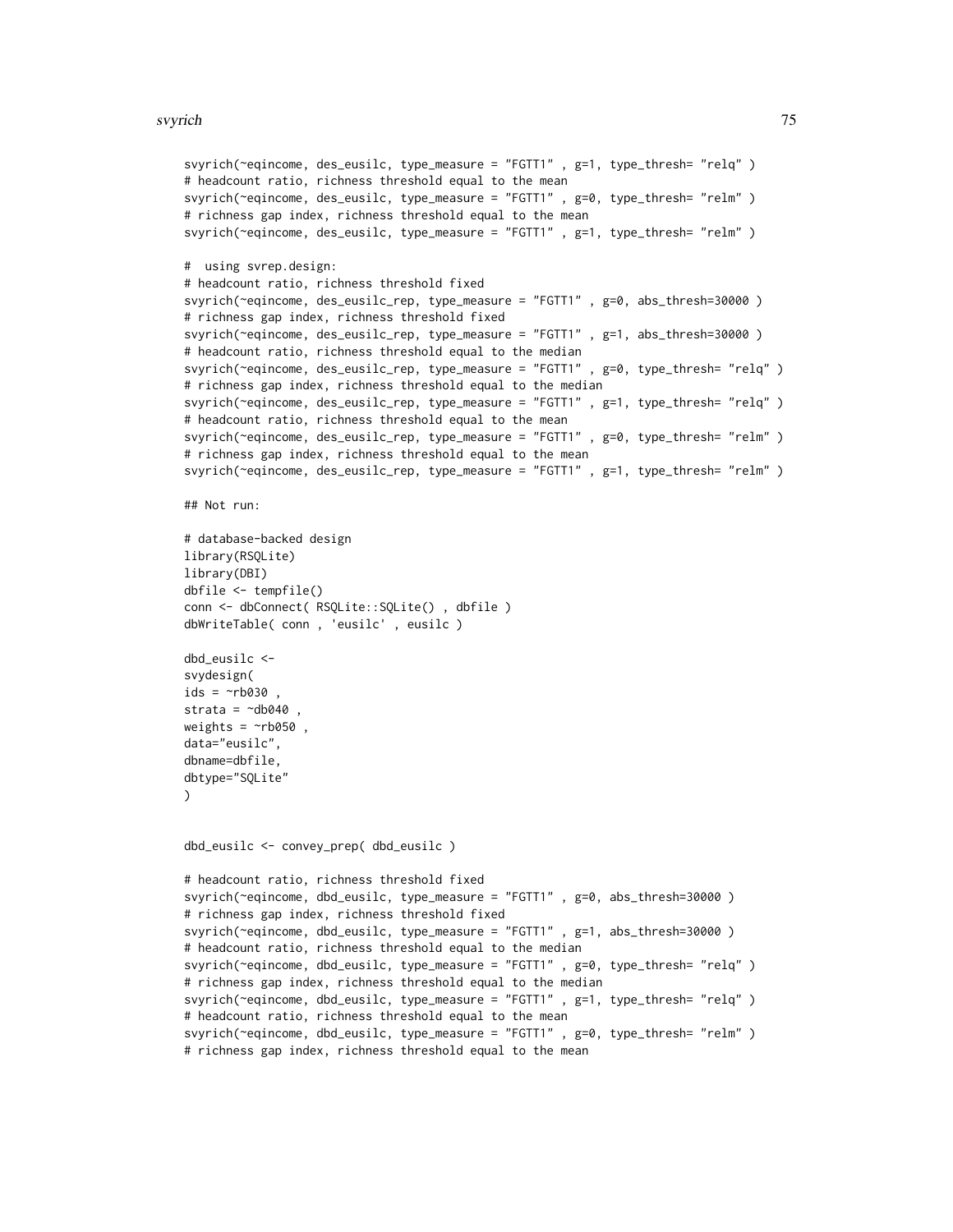#### 76 svyrmir

```
svyrich(~eqincome, dbd_eusilc, type_measure = "FGTT1" , g=1, type_thresh= "relm" )
dbRemoveTable( conn , 'eusilc' )
dbDisconnect( conn , shutdown = TRUE )
## End(Not run)
```
# svyrmir *Relative median income ratio*

# Description

Estimate the ratio between the median income of people with age above 65 and the median income of people with age below 65.

```
svyrmir(formula, design, ...)
## S3 method for class 'survey.design'
svyrmir(
 formula,
 design,
  age,
  agelim = 65,quantiles = 0.5,
 na.rm = FALSE,med_old = FALSE,
 med_young = FALSE,
  ...
\mathcal{L}## S3 method for class 'svyrep.design'
svyrmir(
 formula,
 design,
  age,
  agelim = 65,quantiles = 0.5,
 na.rm = FALSE,
 med_old = FALSE,
 med_young = FALSE,
  ...
)
```
<span id="page-75-0"></span>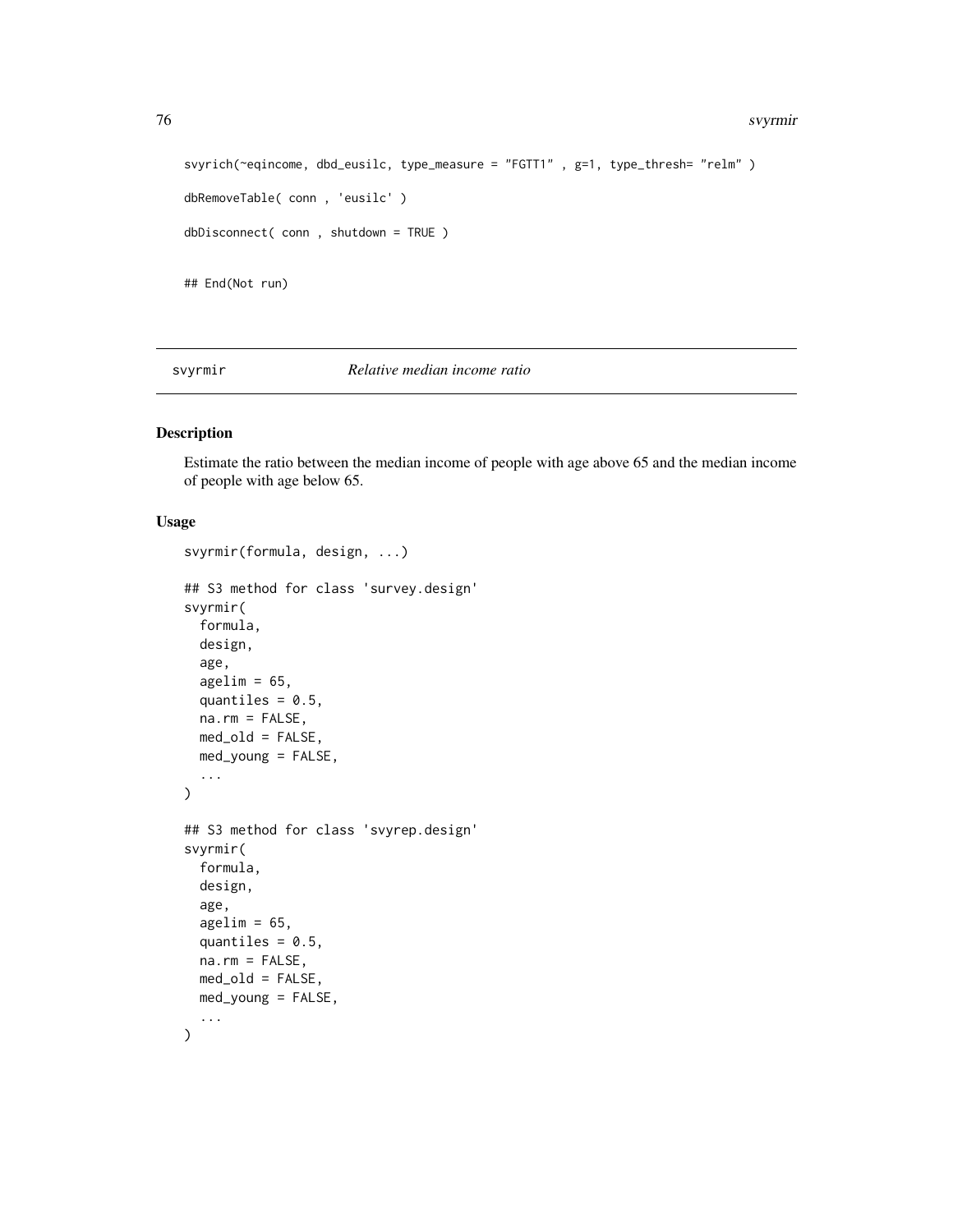#### <span id="page-76-0"></span>svyrmir 77

```
## S3 method for class 'DBIsvydesign'
svyrmir(formula, design, age, ...)
```
#### Arguments

| formula   | a formula specifying the income variable                                                    |
|-----------|---------------------------------------------------------------------------------------------|
| design    | a design object of class survey. design or class svyrep. design from the survey<br>library. |
| $\cdots$  | arguments passed on to 'survey::svyquantile'                                                |
| age       | formula defining the variable age.                                                          |
| agelim    | the age cutpoint, the default is 65                                                         |
| quantiles | income quantile, usually .5 (median)                                                        |
| na.rm     | Should cases with missing values be dropped?                                                |
| med_old   | return the median income of people older than agelim                                        |
| med_young | return the median income of people younger than agelim                                      |

# Details

you must run the convey\_prep function on your survey design object immediately after creating it with the svydesign or svrepdesign function.

# Value

Object of class "cvystat", which are vectors with a "var" attribute giving the variance and a "statistic" attribute giving the name of the statistic.

#### Author(s)

Djalma Pessoa and Anthony Damico

# References

Guillaume Osier (2009). Variance estimation for complex indicators of poverty and inequality. *Journal of the European Survey Research Association*, Vol.3, No.3, pp. 167-195, ISSN 1864-3361, URL <http://ojs.ub.uni-konstanz.de/srm/article/view/369>.

Jean-Claude Deville (1999). Variance estimation for complex statistics and estimators: linearization and residual techniques. Survey Methodology, 25, 193-203, URL [http://www5.statcan.gc.ca/](http://www5.statcan.gc.ca/bsolc/olc-cel/olc-cel?lang=eng&catno=12-001-X19990024882) [bsolc/olc-cel/olc-cel?lang=eng&catno=12-001-X19990024882](http://www5.statcan.gc.ca/bsolc/olc-cel/olc-cel?lang=eng&catno=12-001-X19990024882).

#### See Also

[svyarpt](#page-19-0)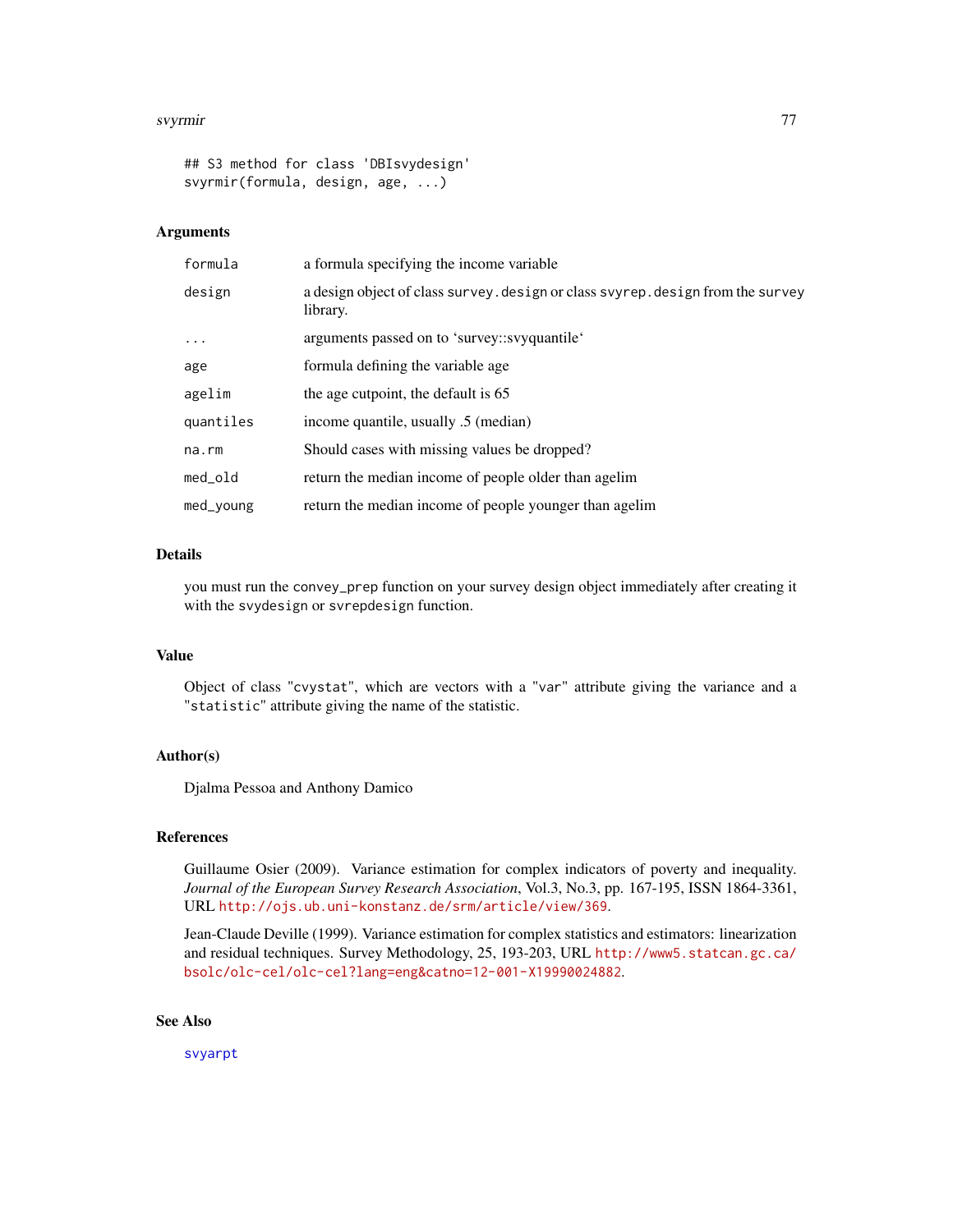```
library(survey)
library(laeken)
data(eusilc) ; names( eusilc ) <- tolower( names( eusilc ) )
# missing completely at random, missingness rate = .20
ind_miss <- rbinom(nrow(eusilc), 1, .20 )
eusilc$eqincome_miss <- eusilc$eqincome
is.na(eusilc$eqincome_miss)<- ind_miss==1
# linearized design
des_eusilc <- svydesign( ids = ~rb030 , strata = ~db040 , weights = ~rb050 , data = eusilc )
des_eusilc <- convey_prep(des_eusilc)
svyrmir( \simeqincome, design = des_eusilc, age = \simage, med_old = TRUE)
# replicate-weighted design
des_eusilc_rep <- as.svrepdesign( des_eusilc , type = "bootstrap" )
des_eusilc_rep <- convey_prep(des_eusilc_rep)
svyrmir( ~eqincome , design = des_eusilc_rep, age= ~age, med_old = TRUE )
## Not run:
# linearized design using a variable with missings
svyrmir( ~ eqincome_miss , design = des_eusilc,age= ~age)
svyrmir( \sim eqincome_miss, design = des_eusilc, age= \simage, na.rm = TRUE)
# replicate-weighted design using a variable with missings
svyrmir( ~ eqincome_miss , design = des_eusilc_rep,age= ~age )
svyrmir( ~ eqincome_miss , design = des_eusilc_rep ,age= ~age, na.rm = TRUE )
# database-backed design
library(RSQLite)
library(DBI)
dbfile <- tempfile()
conn <- dbConnect( RSQLite::SQLite() , dbfile )
dbWriteTable( conn , 'eusilc' , eusilc )
dbd_eusilc <-
svydesign(
ids = \sim b030,
strata = \negdb040,
weights = \negrb050,
data="eusilc",
dbname=dbfile,
dbtype="SQLite"
)
dbd_eusilc <- convey_prep( dbd_eusilc )
svyrmir( ~eqincome , design = dbd_eusilc , age = ~age )
```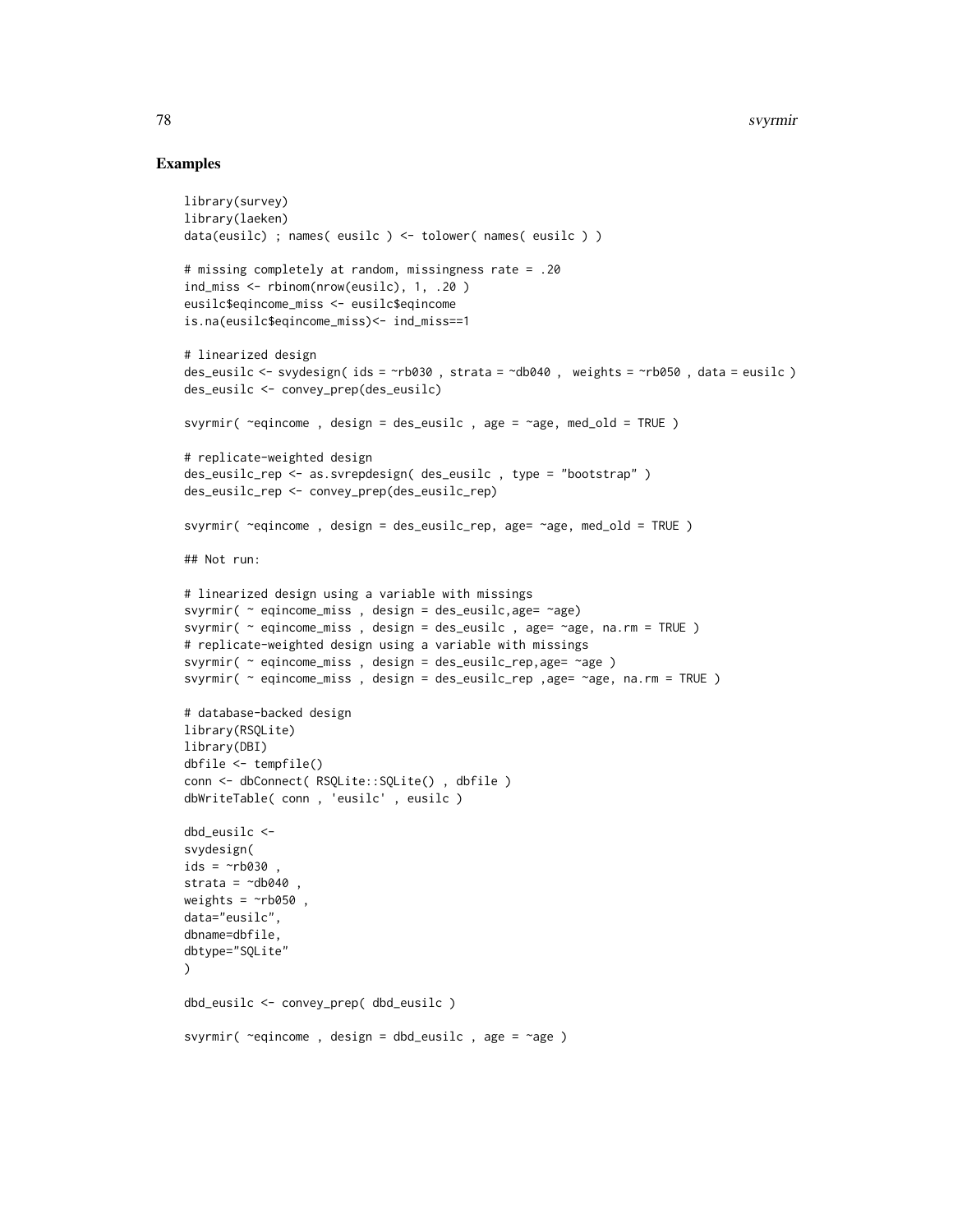#### <span id="page-78-0"></span>svyrmpg and the state of the state of the state of the state of the state of the state of the state of the state of the state of the state of the state of the state of the state of the state of the state of the state of th

```
dbRemoveTable( conn , 'eusilc' )
dbDisconnect( conn , shutdown = TRUE )
## End(Not run)
```
# svyrmpg *Relative median poverty gap*

# Description

Estimate the difference between the at-risk-of-poverty threshold (arpt) and the median of incomes less than the arpt relative to the arpt.

```
svyrmpg(formula, design, ...)
## S3 method for class 'survey.design'
svyrmpg(
 formula,
 design,
 quantiles = 0.5,
 percent = 0.6,
 na.rm = FALSE,
 thresh = FALSE,poor_median = FALSE,
  ...
)
## S3 method for class 'svyrep.design'
svyrmpg(
 formula,
 design,
  quantiles = 0.5,
 percent = 0.6,
 na.rm = FALSE,thresh = FALSE,
 poor_median = FALSE,
  ...
\lambda## S3 method for class 'DBIsvydesign'
svyrmpg(formula, design, ...)
```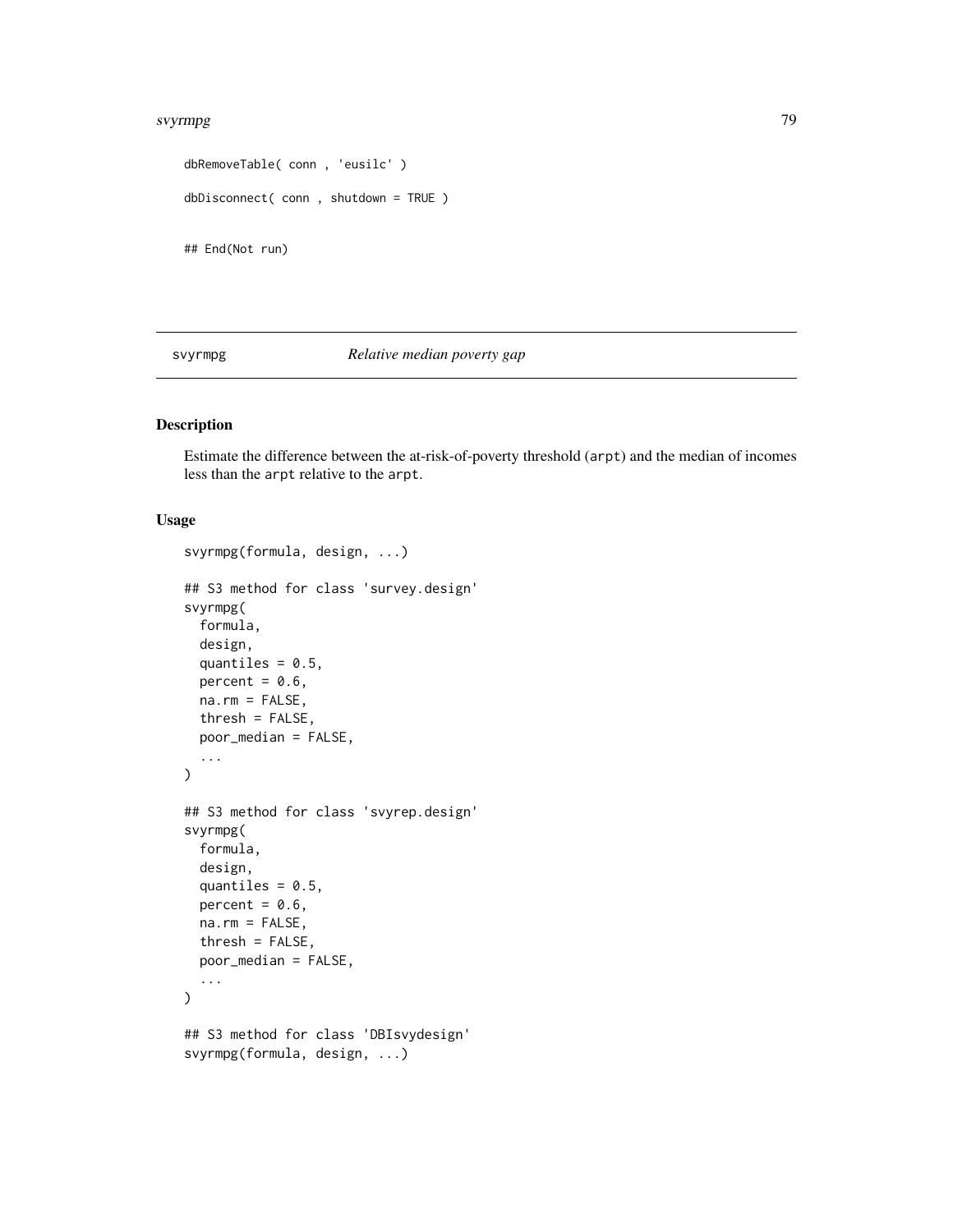# Arguments

| formula     | a formula specifying the income variable                                                    |
|-------------|---------------------------------------------------------------------------------------------|
| design      | a design object of class survey. design or class svyrep. design from the survey<br>library. |
| $\ddots$ .  | future expansion                                                                            |
| quantiles   | income quantile, usually .5 (median)                                                        |
| percent     | fraction of the quantile, usually .60                                                       |
| $na$ . $rm$ | Should cases with missing values be dropped?                                                |
| thresh      | return the poverty poverty threshold                                                        |
| poor_median | return the median income of poor people                                                     |

# Details

you must run the convey\_prep function on your survey design object immediately after creating it with the svydesign or svrepdesign function.

# Value

Object of class "cvystat", which are vectors with a "var" attribute giving the variance and a "statistic" attribute giving the name of the statistic.

# Author(s)

Djalma Pessoa and Anthony Damico

#### References

Guillaume Osier (2009). Variance estimation for complex indicators of poverty and inequality. *Journal of the European Survey Research Association*, Vol.3, No.3, pp. 167-195, ISSN 1864-3361, URL <http://ojs.ub.uni-konstanz.de/srm/article/view/369>.

Jean-Claude Deville (1999). Variance estimation for complex statistics and estimators: linearization and residual techniques. Survey Methodology, 25, 193-203, URL [http://www5.statcan.gc.ca/](http://www5.statcan.gc.ca/bsolc/olc-cel/olc-cel?lang=eng&catno=12-001-X19990024882) [bsolc/olc-cel/olc-cel?lang=eng&catno=12-001-X19990024882](http://www5.statcan.gc.ca/bsolc/olc-cel/olc-cel?lang=eng&catno=12-001-X19990024882).

#### See Also

[svyarpt](#page-19-0)

```
library(survey)
library(laeken)
data(eusilc) ; names( eusilc ) <- tolower( names( eusilc ) )
# linearized design
des_eusilc <- svydesign( ids = ~rb030 , strata = ~db040 , weights = ~rb050 , data = eusilc )
```
<span id="page-79-0"></span>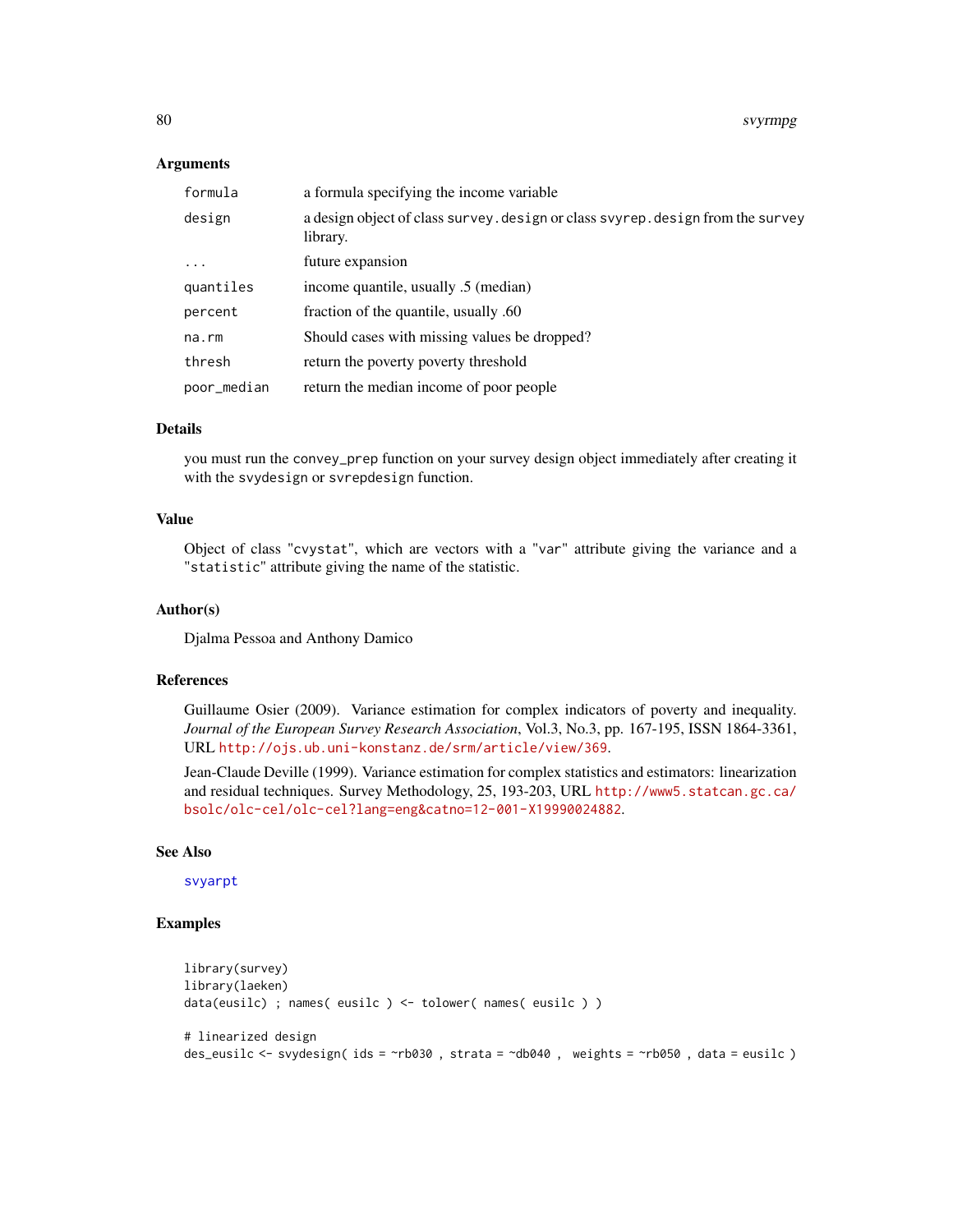#### <span id="page-80-1"></span>svysen 81 augustus 1989. September 2008 september 2008 september 2008 september 2008 september 2008 september 2008 september 2008 september 2008 september 2008 september 2008 september 2008 september 2008 september 2008 se

```
des_eusilc <- convey_prep( des_eusilc )
svyrmpg( ~eqincome , design = des_eusilc, thresh = TRUE )
# replicate-weighted design
des_eusilc_rep <- as.svrepdesign( des_eusilc , type = "bootstrap" )
des_eusilc_rep <- convey_prep( des_eusilc_rep )
svyrmpg( ~eqincome , design = des_eusilc_rep, thresh = TRUE )
## Not run:
# linearized design using a variable with missings
svyrmpg( ~ py010n , design = des_eusilc )
svyrmpg( ~ py010n , design = des_eusilc , na.rm = TRUE )
# replicate-weighted design using a variable with missings
svyrmpg( ~ py010n , design = des_eusilc_rep )
svyrmpg( ~ py010n , design = des_eusilc_rep , na.rm = TRUE )
# database-backed design
library(RSQLite)
library(DBI)
dbfile <- tempfile()
conn <- dbConnect( RSQLite::SQLite() , dbfile )
dbWriteTable( conn , 'eusilc' , eusilc )
dbd_eusilc <-
svydesign(
ids = \simnb030,
strata = \simdb040
weights = \nightharpoonuprb050,
data="eusilc",
dbname=dbfile,
dbtype="SQLite"
\lambdadbd_eusilc <- convey_prep( dbd_eusilc )
svyrmpg( ~ eqincome , design = dbd_eusilc )
dbRemoveTable( conn , 'eusilc' )
dbDisconnect( conn , shutdown = TRUE )
## End(Not run)
```
<span id="page-80-0"></span>svysen *Sen (1976) poverty index (EXPERIMENTAL)*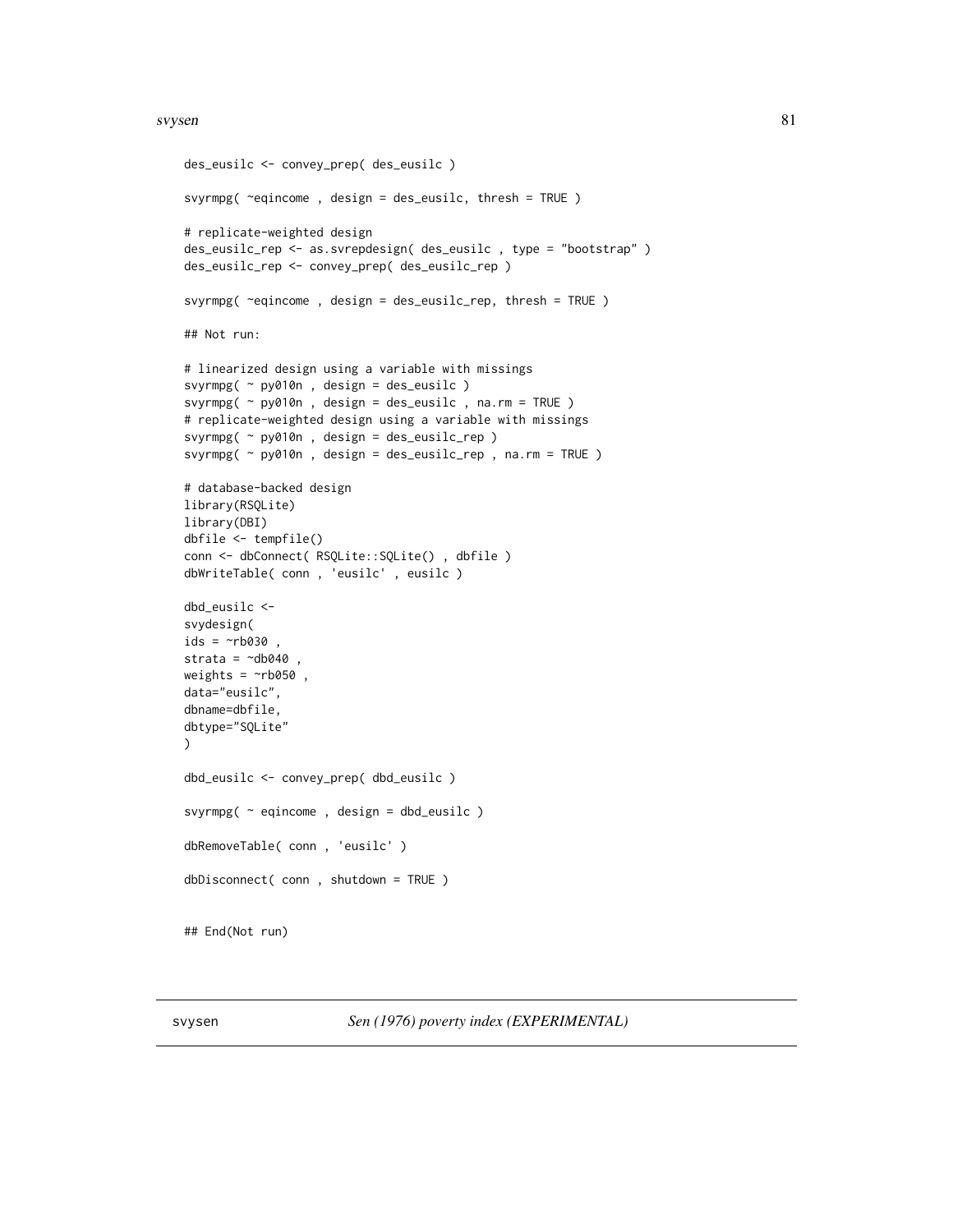# Description

Estimate the Sen (1976) poverty measure.

# Usage

```
svysen(formula, design, ...)
## S3 method for class 'survey.design'
svysen(
 formula,
 design,
 abs_thresh = NULL,
 na.rm = FALSE,
 components = FALSE,
  ...
\mathcal{L}## S3 method for class 'svyrep.design'
svysen(
 formula,
 design,
 abs_thresh = NULL,
 na.rm = FALSE,components = FALSE,
  ...
\mathcal{L}## S3 method for class 'DBIsvydesign'
```
svysen(formula, design, ...)

# Arguments

| formula    | a formula specifying the income variable                                                    |
|------------|---------------------------------------------------------------------------------------------|
| design     | a design object of class survey. design or class svyrep. design from the survey<br>library. |
| $\ddots$   | future expansion                                                                            |
| abs_thresh | poverty threshold value                                                                     |
| na.rm      | Should cases with missing values be dropped?                                                |
| components | Keep estimates of $FGT(0)$ , $FGT(1)$ , Gini index of poor incomes.                         |

# Details

you must run the convey\_prep function on your survey design object immediately after creating it with the svydesign or svrepdesign function.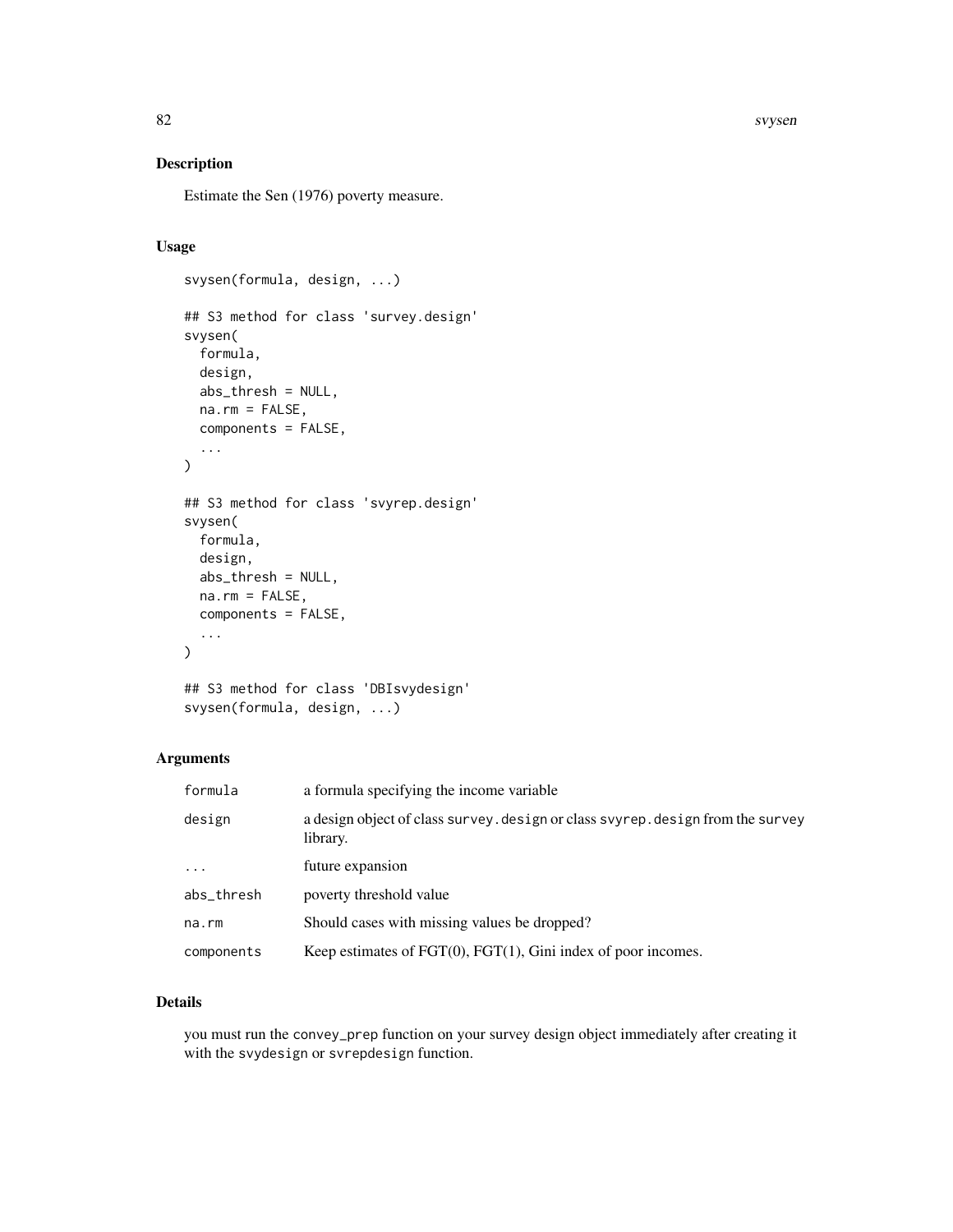#### <span id="page-82-0"></span>svysen assetting the state of the state of the state of the state of the state of the state of the state of the state of the state of the state of the state of the state of the state of the state of the state of the state

# Value

Object of class "cvystat", which are vectors with a "var" attribute giving the variance and a "statistic" attribute giving the name of the statistic.

# Note

This function is experimental and is subject to change in later versions.

#### Author(s)

Guilherme Jacob, Djalma Pessoa and Anthony Damico

# References

Amartya K. Sen (1976). Poverty: An Ordinal Approach to Measurement. *Econometrica*, v. 44, n. 3, pp. 219-231. URL <http://www.jstor.org/stable/1912718>.

#### See Also

[svysst](#page-83-0), [svyfgt](#page-34-0), [svygini](#page-47-0).

```
library(survey)
library(laeken)
data(eusilc) ; names( eusilc ) <- tolower( names( eusilc ) )
# linearized design
des_eusilc <- svydesign( ids = ~rb030 , strata = ~db040 , weights = ~rb050 , data = eusilc )
des_eusilc <- convey_prep( des_eusilc )
# replicate-weighted design
des_eusilc_rep <- as.svrepdesign( des_eusilc , type = "bootstrap" )
des_eusilc_rep <- convey_prep( des_eusilc_rep )
# using linearized design
svysen( ~eqincome, des_eusilc, abs_thresh=10000 )
# using replicate design:
svysen( ~eqincome, des_eusilc_rep, abs_thresh = 10000 )
## Not run:
# database-backed design
library(RSQLite)
library(DBI)
dbfile <- tempfile()
```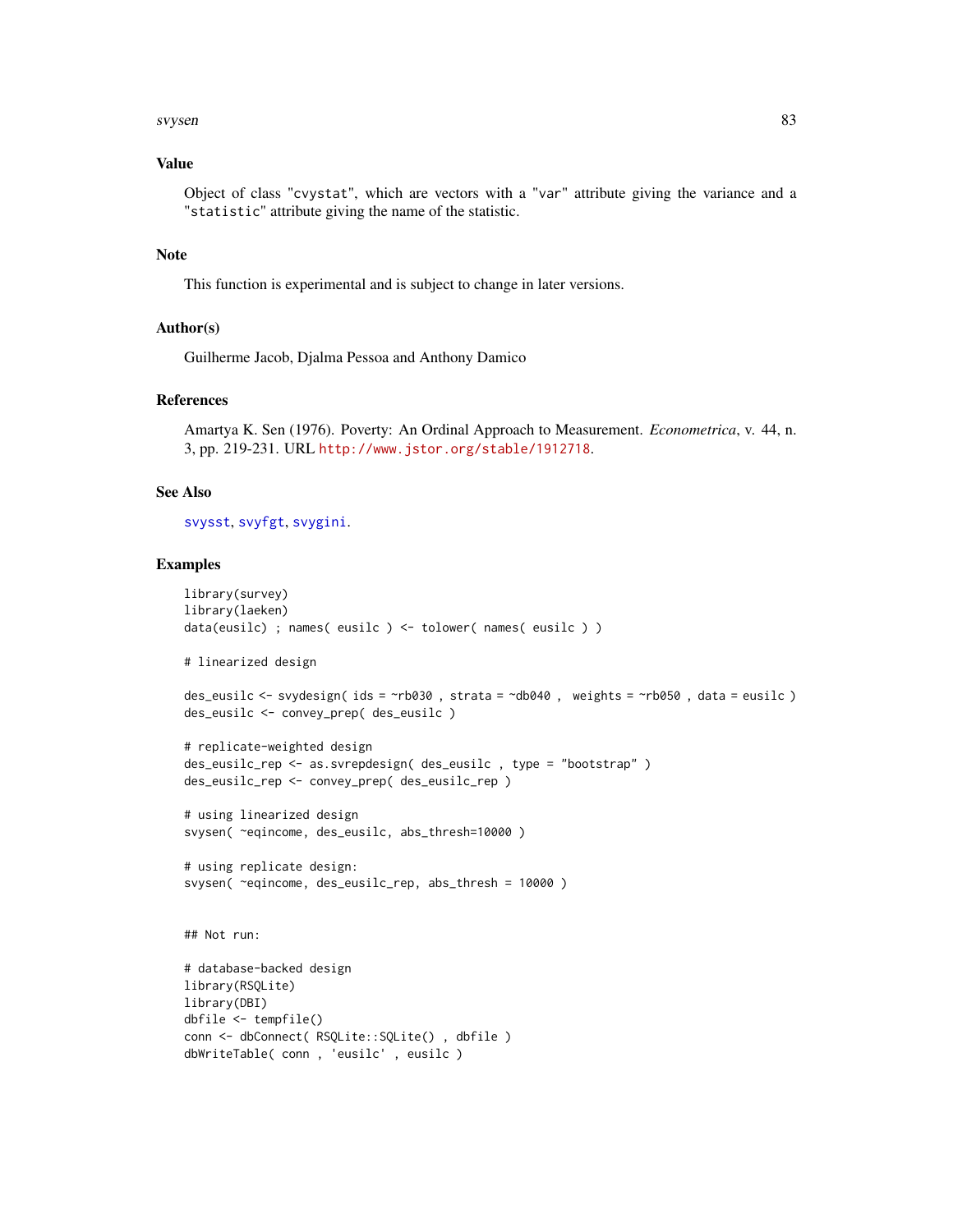```
dbd_eusilc <-
svydesign(
ids = ~rb030,
strata = \negdb040,
weights = \negrb050,
data="eusilc",
dbname=dbfile,
dbtype="SQLite"
\mathcal{L}dbd_eusilc <- convey_prep( dbd_eusilc )
# linearized SE:
svysen(~eqincome, dbd_eusilc, abs_thresh=10000)
dbRemoveTable( conn , 'eusilc' )
dbDisconnect( conn , shutdown = TRUE )
## End(Not run)
```
# <span id="page-83-0"></span>svysst *Sen-Shorrocks-Thon poverty index (EXPERIMENTAL)*

# Description

Estimate the Sen-Shorrocks-Thon poverty measure.

```
svysst(formula, design, ...)
## S3 method for class 'survey.design'
svysst(
 formula,
  design,
 abs_thresh = NULL,
 na.rm = FALSE,components = FALSE,
  ...
\mathcal{L}## S3 method for class 'svyrep.design'
svysst(
  formula,
```
<span id="page-83-1"></span>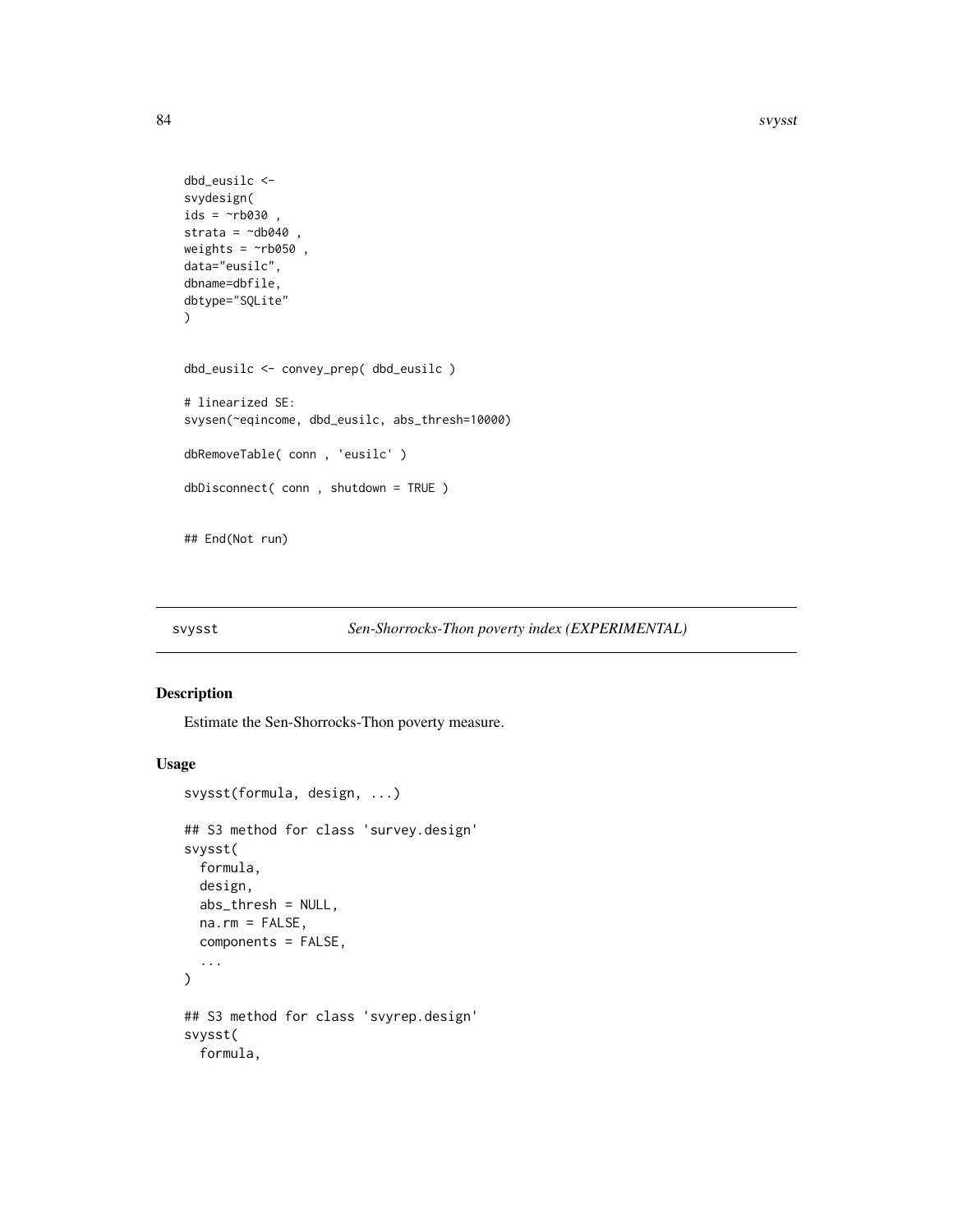#### svysst 35 april 2008 i 1990 i 1990 i 1990 i 1990 i 1990 i 1990 i 1990 i 1990 i 1990 i 1990 i 1990 i 1990 i 19

```
design,
  abs_thresh = NULL,
 na.rm = FALSE,components = FALSE,
  ...
)
## S3 method for class 'DBIsvydesign'
```
svysst(formula, design, ...)

#### Arguments

| formula    | a formula specifying the income variable                                                    |
|------------|---------------------------------------------------------------------------------------------|
| design     | a design object of class survey. design or class svyrep. design from the survey<br>library. |
| $\cdot$    | future expansion                                                                            |
| abs_thresh | poverty threshold value                                                                     |
| na.rm      | Should cases with missing values be dropped?                                                |
| components | Keep estimates of $FGT(0)$ , $FGT(1)$ , Gini index of poverty gap ratios.                   |

#### Details

you must run the convey\_prep function on your survey design object immediately after creating it with the svydesign or svrepdesign function.

# Value

Object of class "cvystat", which are vectors with a "var" attribute giving the variance and a "statistic" attribute giving the name of the statistic.

# Note

This function is experimental and is subject to change in later versions.

#### Author(s)

Guilherme Jacob, Djalma Pessoa and Anthony Damico

# References

Anthony F. Shorrocks (1995). Revisiting the Sen Poverty Index. *Econometrica*, v. 63, n. 5, pp. 1225-230. URL <http://www.jstor.org/stable/2171728>.

Dominique Thon (1979). On measuring poverty. *Review of Income and Wealth*, v. 25, n. 4, pp. 429-439. URL <http://dx.doi.org/10.1111/j.1475-4991.1979.tb00117.x>.

Amartya K. Sen (1976). Poverty: An Ordinal Approach to Measurement. *Econometrica*, v. 44, n. 3, pp. 219-231. URL <http://www.jstor.org/stable/1912718>.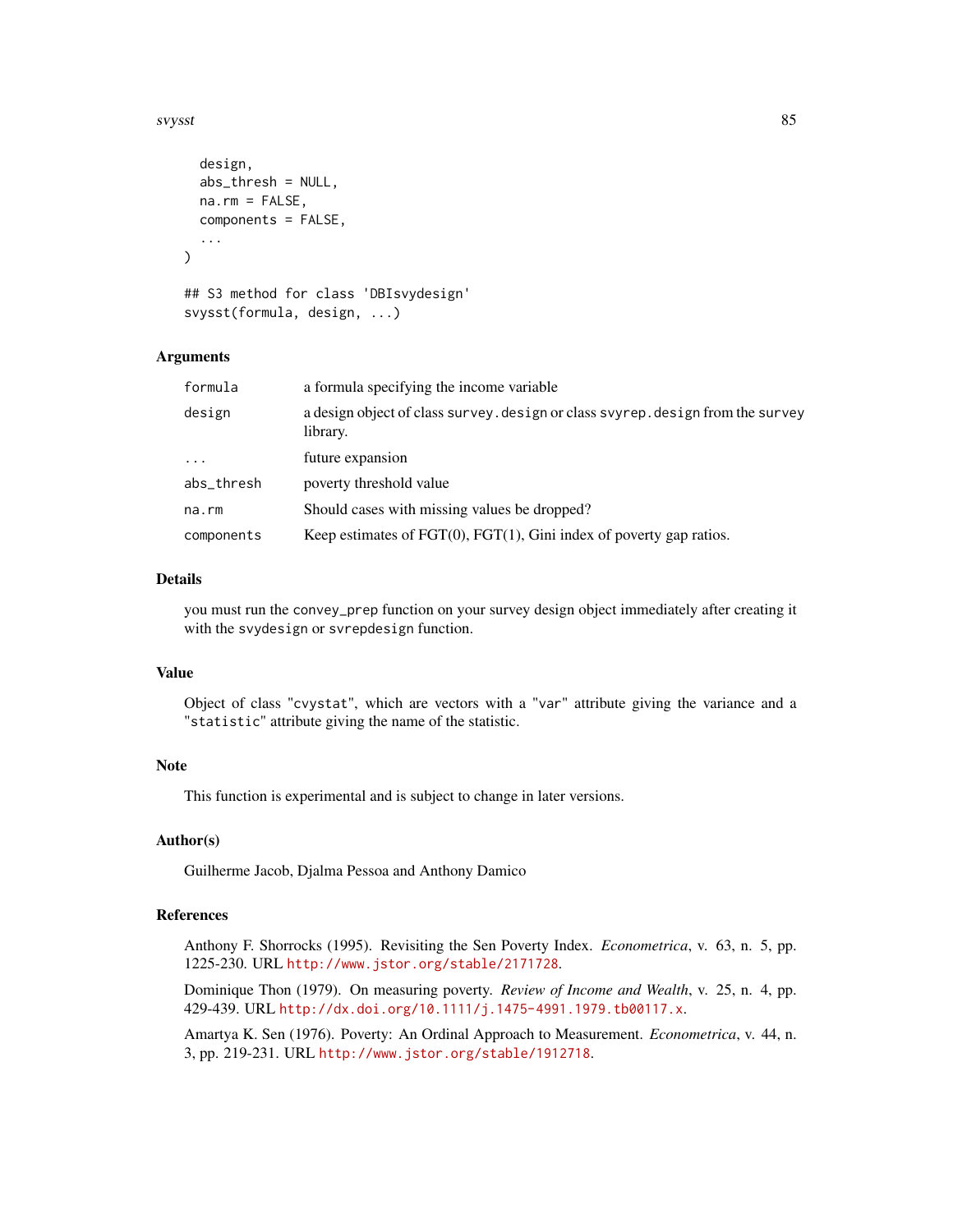# See Also

[svysen](#page-80-0), [svyfgt](#page-34-0), [svygini](#page-47-0).

```
library(survey)
library(laeken)
data(eusilc) ; names( eusilc ) <- tolower( names( eusilc ) )
# linearized design
des_eusilc <- svydesign( ids = ~rb030 , strata = ~db040 , weights = ~rb050 , data = eusilc )
des_eusilc <- convey_prep( des_eusilc )
# replicate-weighted design
des_eusilc_rep <- as.svrepdesign( des_eusilc , type = "bootstrap" )
des_eusilc_rep <- convey_prep( des_eusilc_rep )
# using linearized design
svysst( ~eqincome, des_eusilc, abs_thresh=10000 )
# using replicate design:
svysst( ~eqincome, des_eusilc_rep, abs_thresh = 10000 )
## Not run:
# database-backed design
library(RSQLite)
library(DBI)
dbfile <- tempfile()
conn <- dbConnect( RSQLite::SQLite() , dbfile )
dbWriteTable( conn , 'eusilc' , eusilc )
dbd_eusilc <-
svydesign(
ids = \negrb030,
strata = \negdb040
weights = \negrb050,
data="eusilc",
dbname=dbfile,
dbtype="SQLite"
\mathcal{L}dbd_eusilc <- convey_prep( dbd_eusilc )
# linearized SE:
svysst(~eqincome, dbd_eusilc, abs_thresh=10000)
dbRemoveTable( conn , 'eusilc' )
```
<span id="page-85-0"></span>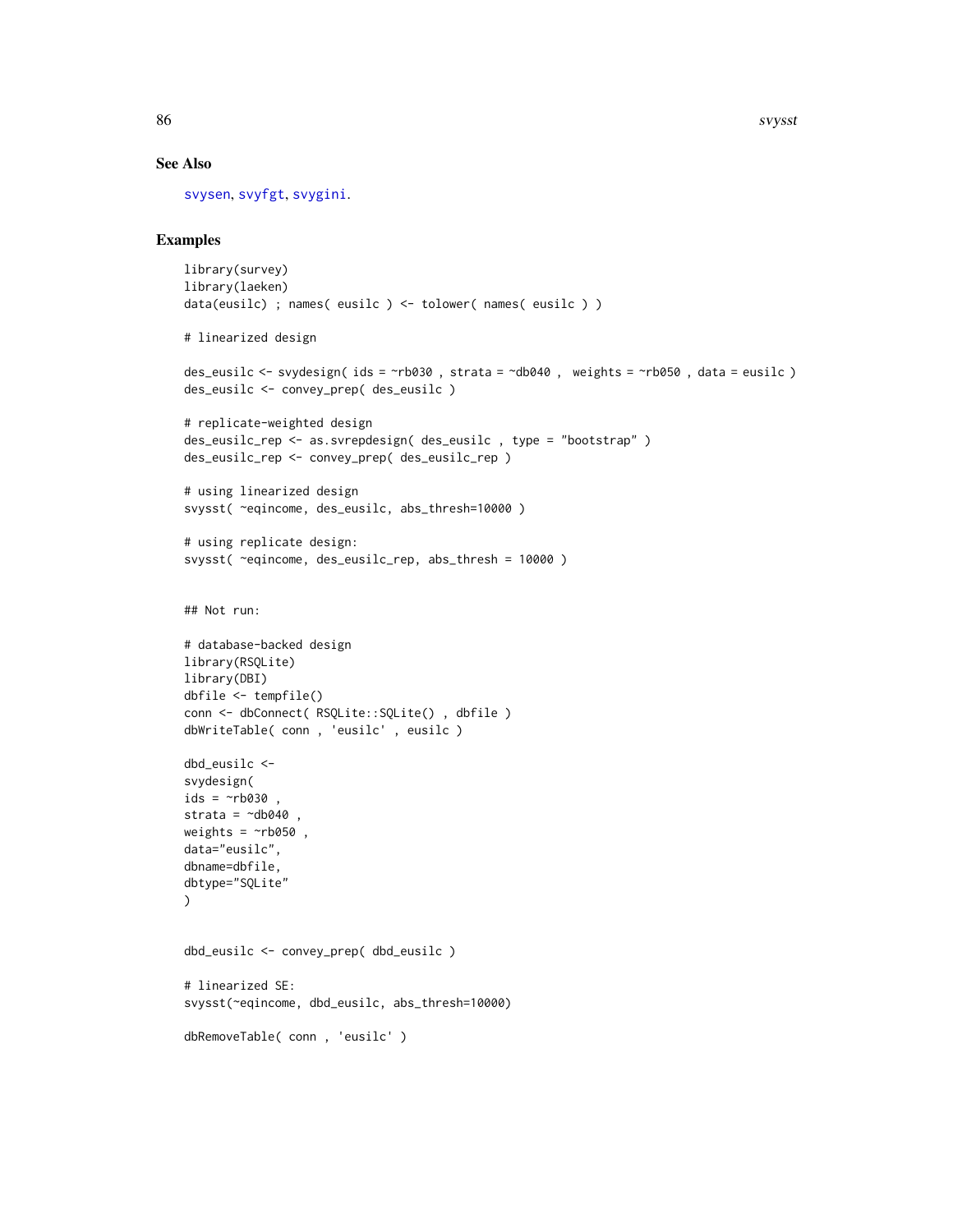#### <span id="page-86-1"></span>svywatts and the state of the state of the state of the state of the state of the state of the state of the state of the state of the state of the state of the state of the state of the state of the state of the state of t

```
dbDisconnect( conn , shutdown = TRUE )
```
## End(Not run)

# <span id="page-86-0"></span>svywatts *Watts poverty index (EXPERIMENTAL)*

# Description

Estimate the Watts (1968) poverty measure

```
svywatts(formula, design, ...)
## S3 method for class 'survey.design'
svywatts(
 formula,
 design,
  type_thresh = "abs",
 abs_thresh = NULL,
 percent = 0.6,
 quantiles = 0.5,
 na.rm = FALSE,
 thresh = FALSE,...
)
## S3 method for class 'svyrep.design'
svywatts(
 formula,
 design,
  type_thresh = "abs",
  abs_thresh = NULL,
 percent = 0.6,
 quantiles = 0.5,
 na.rm = FALSE,
  thresh = FALSE,
  ...
)
## S3 method for class 'DBIsvydesign'
svywatts(formula, design, ...)
```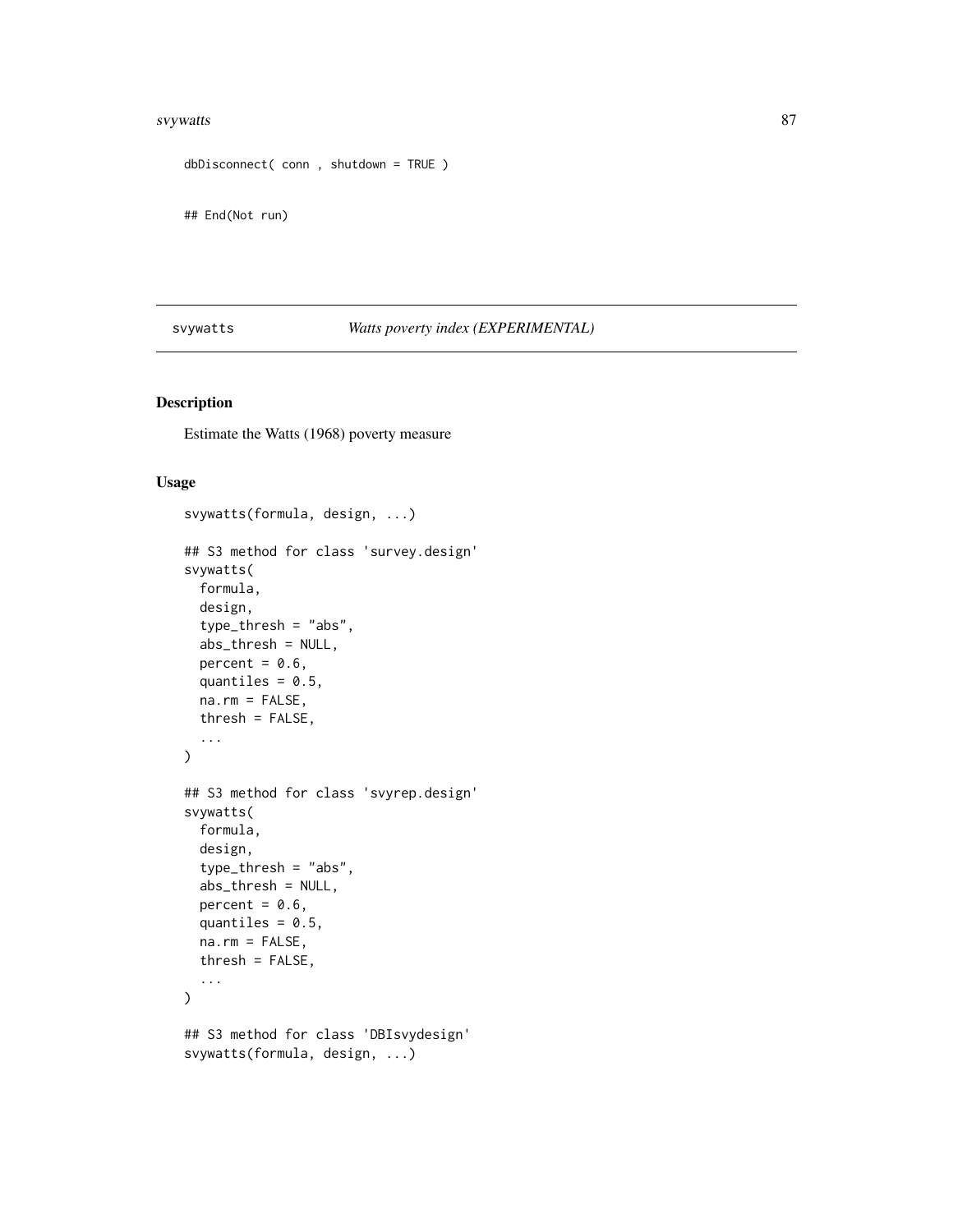# <span id="page-87-0"></span>Arguments

| formula     | a formula specifying the income variable                                                                                                                                                         |
|-------------|--------------------------------------------------------------------------------------------------------------------------------------------------------------------------------------------------|
| design      | a design object of class survey. design or class svyrep. design from the survey<br>library.                                                                                                      |
| $\cdots$    | passed to syyarpr and syyarpt                                                                                                                                                                    |
| type_thresh | type of poverty threshold. If "abs" the threshold is fixed and given the value<br>of abs_thresh; if "relq" it is given by percent times the quantile; if "relm" it is<br>percent times the mean. |
| abs_thresh  | poverty threshold value if type_thresh is "abs"                                                                                                                                                  |
| percent     | the multiple of the the quantile or mean used in the poverty threshold definition                                                                                                                |
| quantiles   | the quantile used used in the poverty threshold definition                                                                                                                                       |
| na.rm       | Should cases with missing values be dropped?                                                                                                                                                     |
| thresh      | return the poverty threshold value                                                                                                                                                               |

# Details

you must run the convey\_prep function on your survey design object immediately after creating it with the svydesign or svrepdesign function.

#### Value

Object of class "cvystat", which are vectors with a "var" attribute giving the variance and a "statistic" attribute giving the name of the statistic.

#### Note

This function is experimental and is subject to change in later versions.

# Author(s)

Guilherme Jacob, Djalma Pessoa and Anthony Damico

# References

Harold W. Watts (1968). An economic definition of poverty. *Institute For Research on Poverty Discussion Papers*, n.5. University of Wisconsin. URL [https://www.irp.wisc.edu/publications/](https://www.irp.wisc.edu/publications/dps/pdfs/dp568.pdf) [dps/pdfs/dp568.pdf](https://www.irp.wisc.edu/publications/dps/pdfs/dp568.pdf).

Guillaume Osier (2009). Variance estimation for complex indicators of poverty and inequality. *Journal of the European Survey Research Association*, Vol.3, No.3, pp. 167-195, ISSN 1864-3361, URL <http://ojs.ub.uni-konstanz.de/srm/article/view/369>.

Jean-Claude Deville (1999). Variance estimation for complex statistics and estimators: linearization and residual techniques. Survey Methodology, 25, 193-203, URL [http://www5.statcan.gc.ca/](http://www5.statcan.gc.ca/bsolc/olc-cel/olc-cel?lang=eng&catno=12-001-X19990024882) [bsolc/olc-cel/olc-cel?lang=eng&catno=12-001-X19990024882](http://www5.statcan.gc.ca/bsolc/olc-cel/olc-cel?lang=eng&catno=12-001-X19990024882).

#### See Also

[svyarpt](#page-19-0)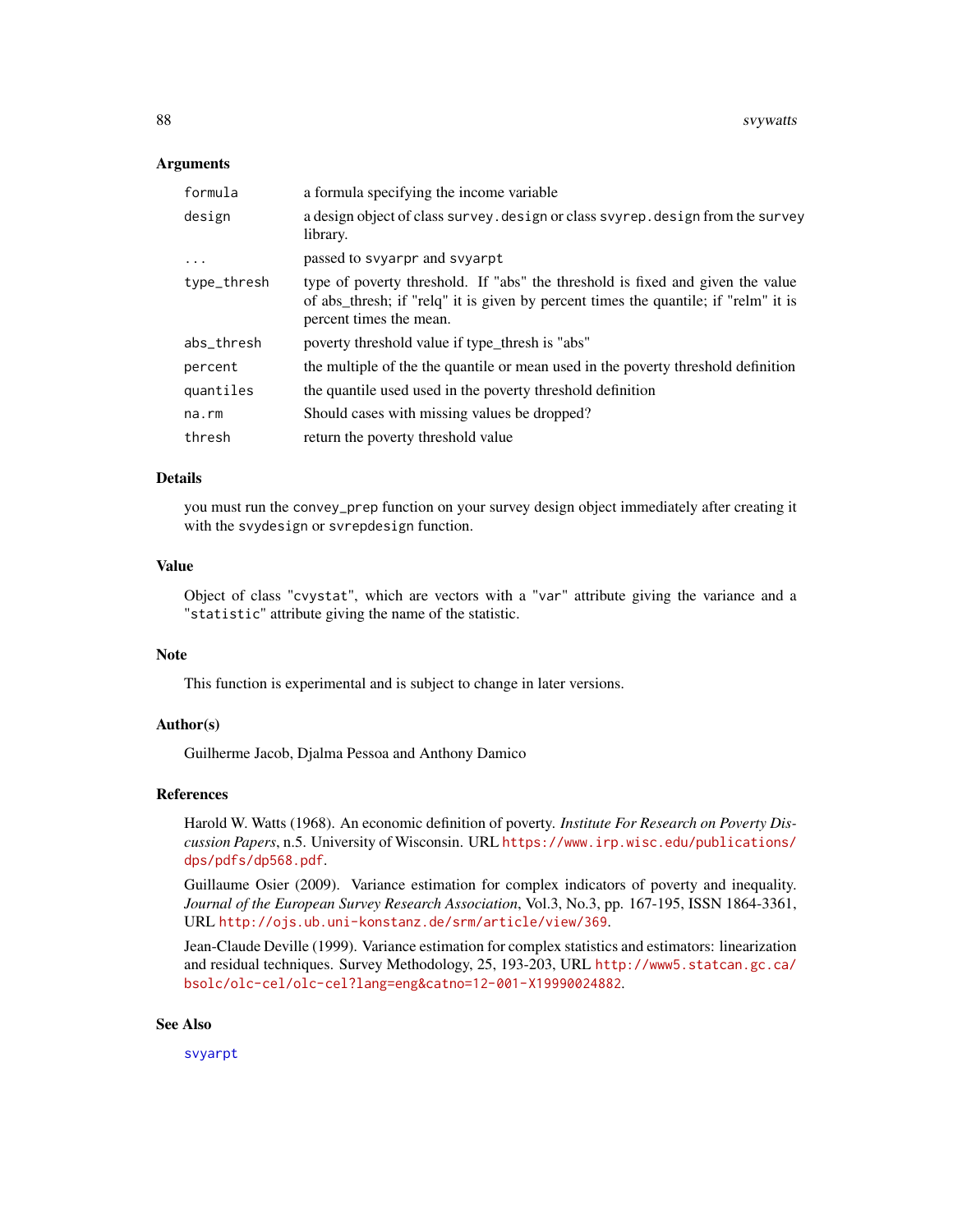#### svywatts and the state of the state of the state of the state of the state of the state of the state of the state of the state of the state of the state of the state of the state of the state of the state of the state of t

```
library(survey)
library(laeken)
data(eusilc) ; names( eusilc ) <- tolower( names( eusilc ) )
# linearized design
des_eusilc <- svydesign( ids = ~rb030 , strata = ~db040 , weights = ~rb050 , data = eusilc )
des_eusilc <- convey_prep( des_eusilc )
# replicate-weighted design
des_eusilc_rep <- as.svrepdesign( des_eusilc , type = "bootstrap" )
des_eusilc_rep <- convey_prep( des_eusilc_rep )
# absolute poverty threshold
svywatts(~eqincome, des_eusilc, abs_thresh=10000)
# poverty threshold equal to arpt
svywatts(~eqincome, des_eusilc, type_thresh= "relq" , thresh = TRUE)
# poverty threshold equal to 0.6 times the mean
svywatts(~eqincome, des_eusilc, type_thresh= "relm" , thresh = TRUE)
# using svrep.design:
# absolute poverty threshold
svywatts(~eqincome, des_eusilc_rep, abs_thresh=10000)
# poverty threshold equal to arpt
svywatts(~eqincome, des_eusilc_rep, type_thresh= "relq" , thresh = TRUE)
# poverty threshold equal to 0.6 times the mean
svywatts(~eqincome, des_eusilc_rep, type_thresh= "relm" , thresh = TRUE)
## Not run:
# database-backed design
library(RSQLite)
library(DBI)
dbfile <- tempfile()
conn <- dbConnect( RSQLite::SQLite() , dbfile )
dbWriteTable( conn , 'eusilc' , eusilc )
dbd_eusilc <-
svydesign(
ids = \sim b030,
strata = \negdb040,
weights = \nightharpoonuprb050,
data="eusilc",
dbname=dbfile,
dbtype="SQLite"
)
dbd_eusilc <- convey_prep( dbd_eusilc )
# absolute poverty threshold
```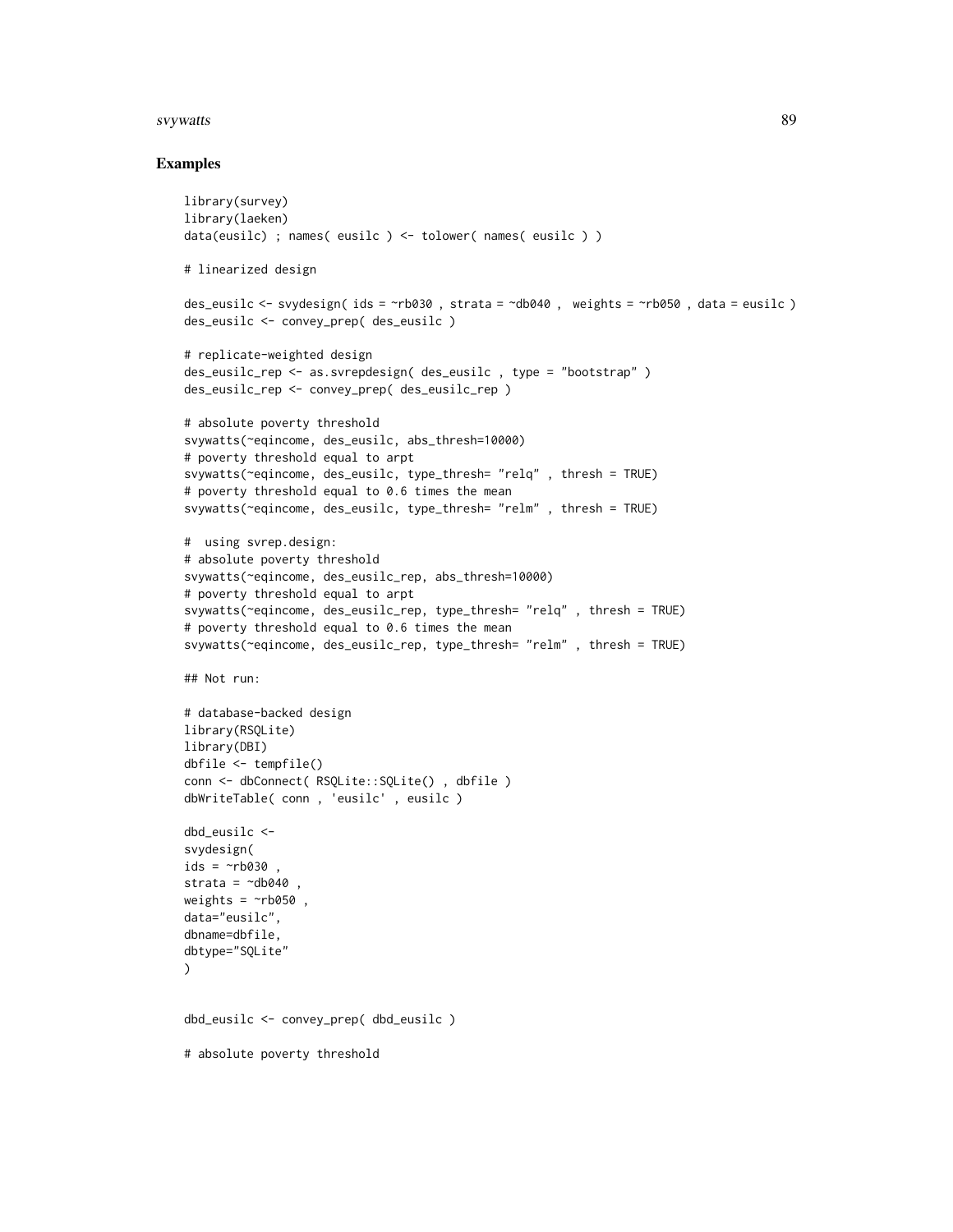```
svywatts(~eqincome, dbd_eusilc, abs_thresh=10000)
# poverty threshold equal to arpt
svywatts(~eqincome, dbd_eusilc, type_thresh= "relq" , thresh = TRUE)
# poverty threshold equal to 0.6 times the mean
svywatts(~eqincome, dbd_eusilc, type_thresh= "relm" , thresh = TRUE)
dbRemoveTable( conn , 'eusilc' )
dbDisconnect( conn , shutdown = TRUE )
## End(Not run)
```
#### svywattsdec *Watts poverty index decomposition (EXPERIMENTAL)*

# Description

Estimate the Watts (1968) poverty measure and its components

```
svywattsdec(formula, design, ...)
## S3 method for class 'survey.design'
svywattsdec(
  formula,
 design,
  type_thresh = "abs",
  abs_thresh = NULL,
 percent = 0.6,
 quantiles = 0.5,
 na.rm = FALSE,
  thresh = FALSE,
  ...
\lambda## S3 method for class 'svyrep.design'
svywattsdec(
  formula,
  design,
  type_thresh = "abs",
  abs_thresh = NULL,
 percent = 0.6,
 quantiles = 0.5,
  na.rm = FALSE,thresh = FALSE,
```
<span id="page-89-0"></span>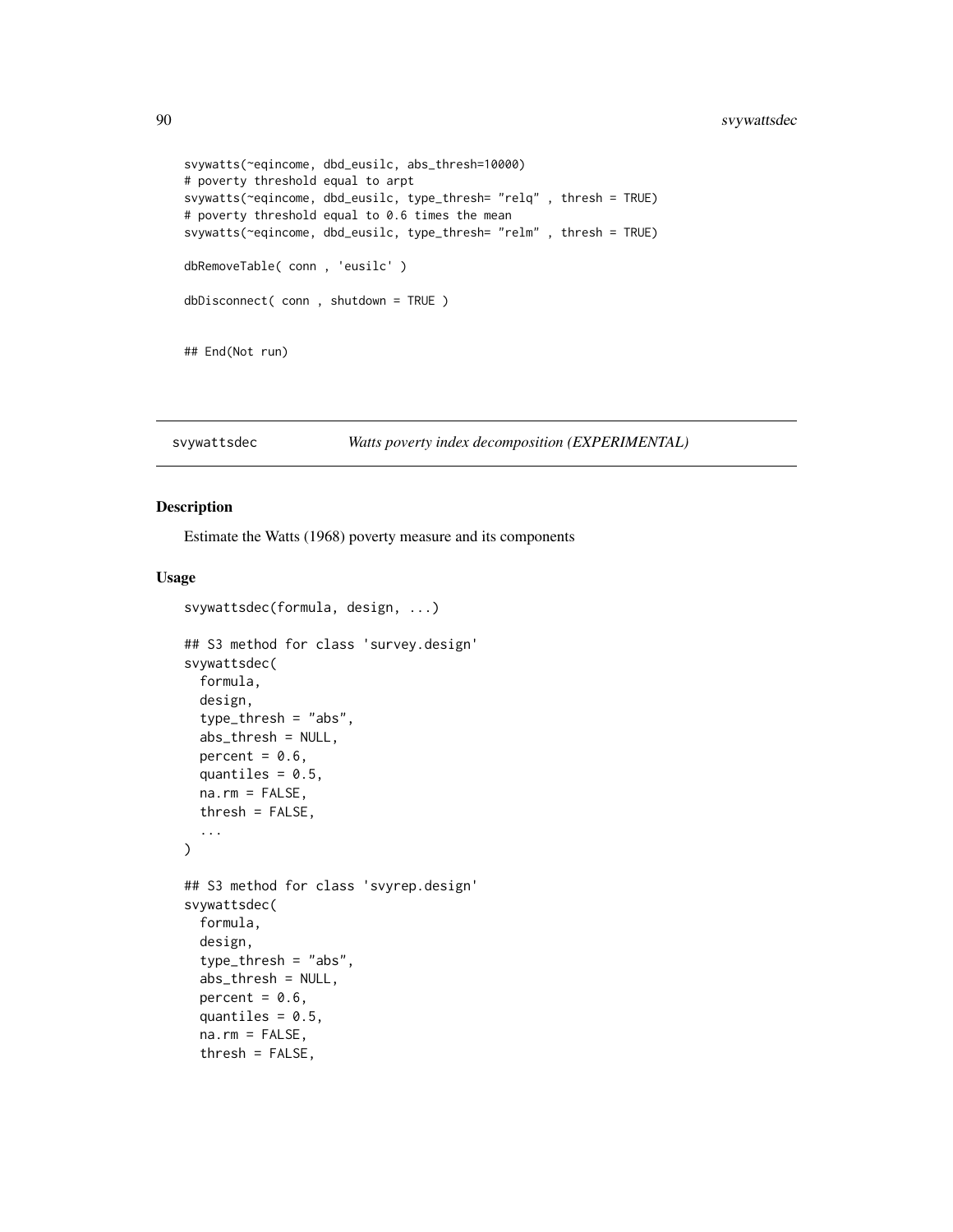# svywattsdec 91

```
...
\lambda## S3 method for class 'DBIsvydesign'
svywattsdec(formula, design, ...)
```
# Arguments

| formula     | a formula specifying the income variable                                                                                                                                                         |
|-------------|--------------------------------------------------------------------------------------------------------------------------------------------------------------------------------------------------|
| design      | a design object of class survey. design or class svyrep. design from the survey<br>library.                                                                                                      |
| $\ddots$ .  | additional arguments. Currently not used.                                                                                                                                                        |
| type_thresh | type of poverty threshold. If "abs" the threshold is fixed and given the value<br>of abs_thresh; if "relq" it is given by percent times the quantile; if "relm" it is<br>percent times the mean. |
| abs_thresh  | poverty threshold value if type thresh is "abs"                                                                                                                                                  |
| percent     | the multiple of the the quantile or mean used in the poverty threshold definition                                                                                                                |
| quantiles   | the quantile used used in the poverty threshold definition                                                                                                                                       |
| na.rm       | Should cases with missing values be dropped?                                                                                                                                                     |
| thresh      | return the poverty threshold value                                                                                                                                                               |

# Details

you must run the convey\_prep function on your survey design object immediately after creating it with the svydesign or svrepdesign function.

#### Value

Object of class "cvydstat", with estimates for the Watts index, FGT(0), Watts Poverty Gap Ratio, and Theil(poor incomes) with a "var" attribute giving the variance-covariance matrix. A "statistic" attribute giving the name of the statistic.

#### Note

This function is experimental and is subject to change in later versions.

# Author(s)

Guilherme Jacob, Djalma Pessoa and Anthony Damico

#### References

McKinley L. Blackburn (1989). Poverty measurement: an index related to a Theil measure of inequality. *Journal of Business & Economic Statistics*, Vol.7, No.4, pp. 475-481, URL [http:](http://amstat.tandfonline.com/doi/abs/10.1080/07350015.1989.10509760) [//amstat.tandfonline.com/doi/abs/10.1080/07350015.1989.10509760](http://amstat.tandfonline.com/doi/abs/10.1080/07350015.1989.10509760).

Satya R. Chakravarty, Joseph Deutsch and Jacques Silber (2008). On the Watts multidimensional poverty index and its decomposition. *World Development*, Vol.36, No.6, pp.1067-1077.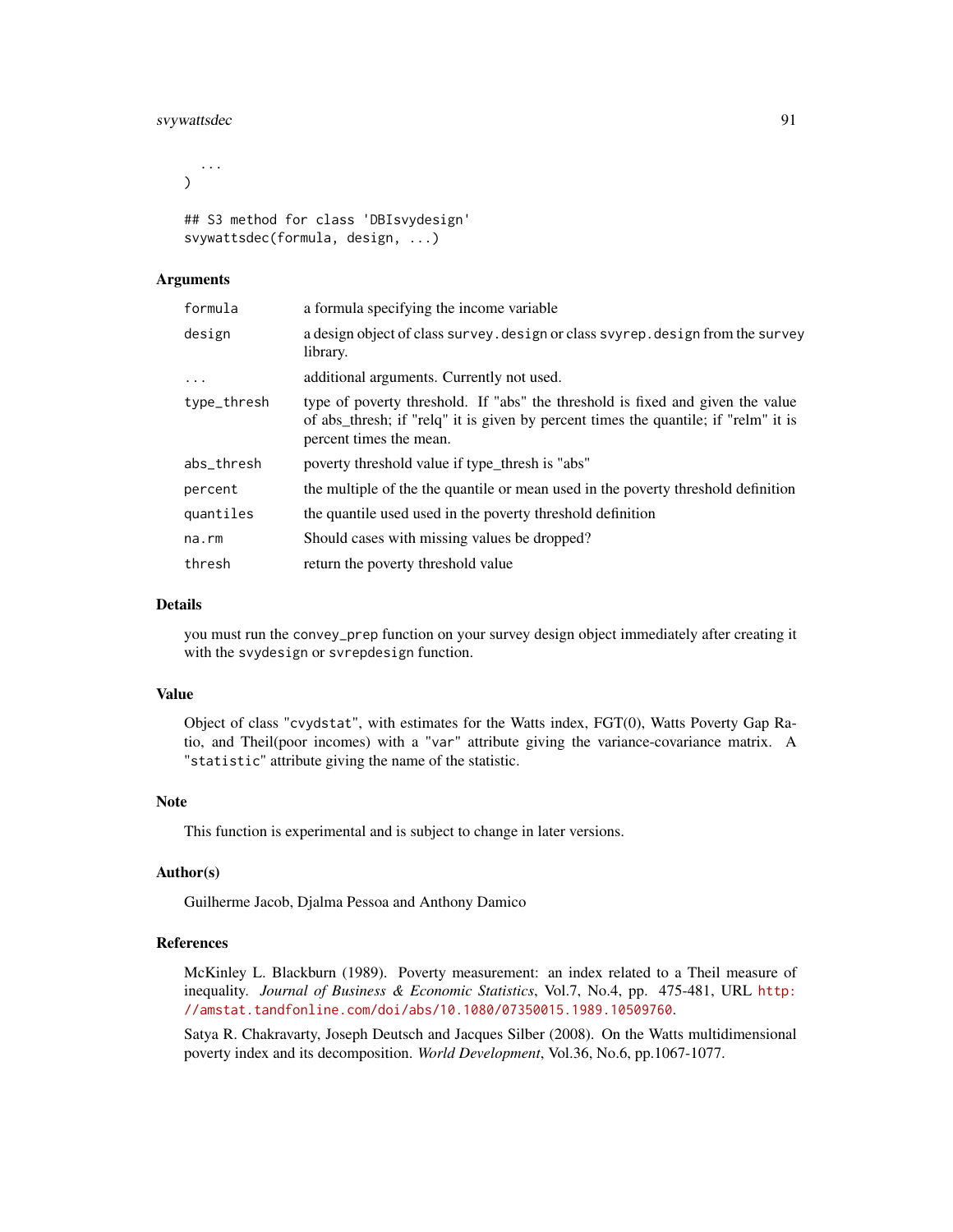<span id="page-91-0"></span>Harold W. Watts (1968). An economic definition of poverty. *Institute For Research on Poverty Discussion Papers*, n.5. University of Wisconsin. URL [https://www.irp.wisc.edu/publications/](https://www.irp.wisc.edu/publications/dps/pdfs/dp568.pdf) [dps/pdfs/dp568.pdf](https://www.irp.wisc.edu/publications/dps/pdfs/dp568.pdf).

Guillaume Osier (2009). Variance estimation for complex indicators of poverty and inequality. *Journal of the European Survey Research Association*, Vol.3, No.3, pp. 167-195, ISSN 1864-3361, URL <http://ojs.ub.uni-konstanz.de/srm/article/view/369>.

Jean-Claude Deville (1999). Variance estimation for complex statistics and estimators: linearization and residual techniques. Survey Methodology, 25, 193-203, URL [http://www5.statcan.gc.ca/](http://www5.statcan.gc.ca/bsolc/olc-cel/olc-cel?lang=eng&catno=12-001-X19990024882) [bsolc/olc-cel/olc-cel?lang=eng&catno=12-001-X19990024882](http://www5.statcan.gc.ca/bsolc/olc-cel/olc-cel?lang=eng&catno=12-001-X19990024882).

#### See Also

[svywatts](#page-86-0)[,svyfgt,svyfgt](#page-34-0)

```
library(survey)
library(laeken)
data(eusilc) ; names( eusilc ) <- tolower( names( eusilc ) )
# linearized design
des_eusilc <- svydesign( ids = ~rb030 , strata = ~db040 , weights = ~rb050 , data = eusilc )
des_eusilc <- convey_prep( des_eusilc )
# replicate-weighted design
des_eusilc_rep <- as.svrepdesign( des_eusilc , type = "bootstrap" )
des_eusilc_rep <- convey_prep( des_eusilc_rep )
# absolute poverty threshold
svywattsdec(~eqincome, des_eusilc, abs_thresh=10000)
# poverty threshold equal to arpt
svywattsdec(~eqincome, des_eusilc, type_thresh= "relq" , thresh = TRUE)
# poverty threshold equal to 0.6 times the mean
svywattsdec(~eqincome, des_eusilc, type_thresh= "relm" , thresh = TRUE)
# using svrep.design:
# absolute poverty threshold
svywattsdec(~eqincome, des_eusilc_rep, abs_thresh=10000)
# poverty threshold equal to arpt
svywattsdec(~eqincome, des_eusilc_rep, type_thresh= "relq" , thresh = TRUE)
# poverty threshold equal to 0.6 times the mean
svywattsdec(~eqincome, des_eusilc_rep, type_thresh= "relm" , thresh = TRUE)
## Not run:
# database-backed design
library(RSQLite)
library(DBI)
dbfile <- tempfile()
conn <- dbConnect( RSQLite::SQLite() , dbfile )
```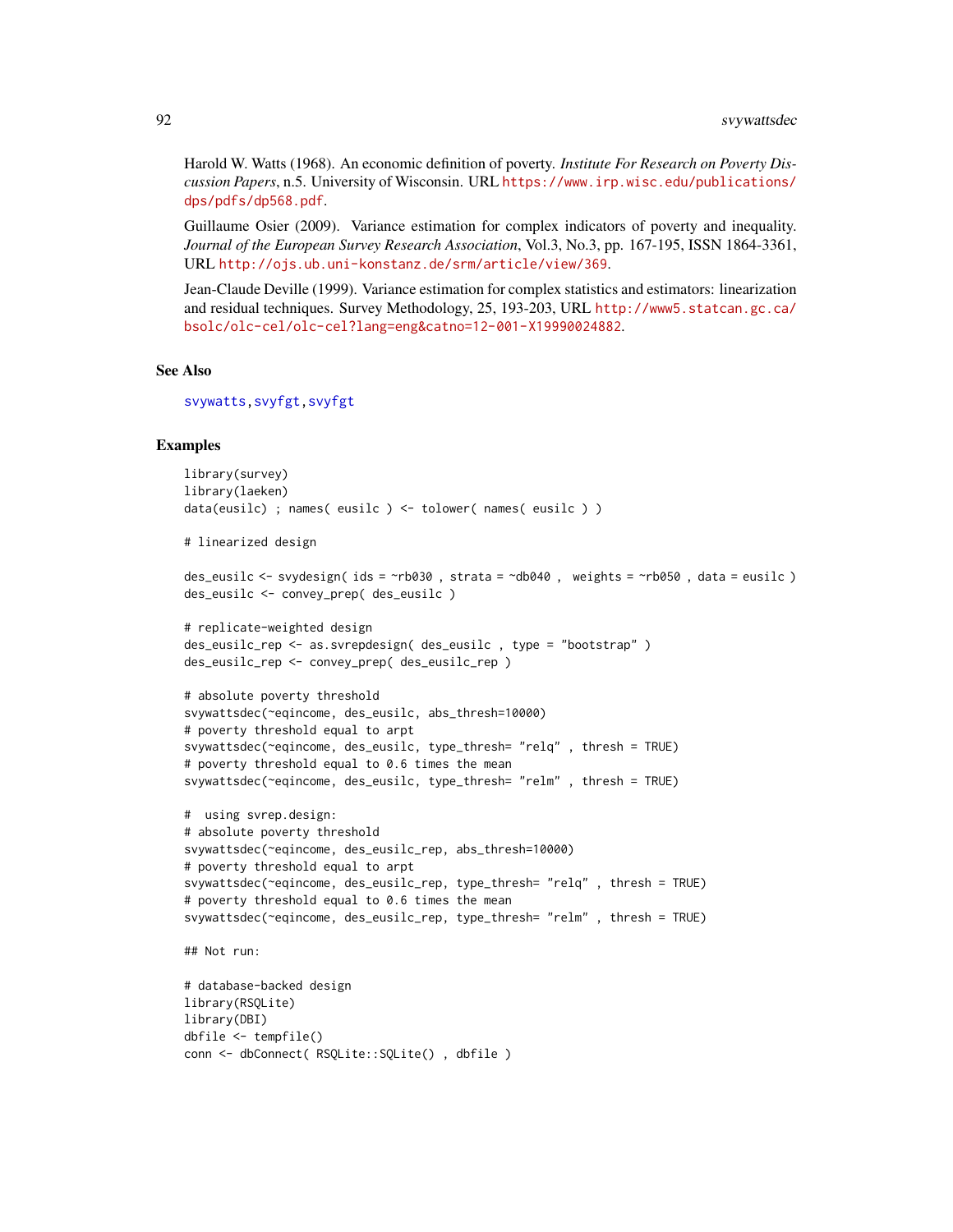#### <span id="page-92-0"></span>svyzenga 1933 - 1936 - 1937 - 1938 - 1939 - 1939 - 1939 - 1939 - 1939 - 1939 - 1939 - 1939 - 1939 - 1939 - 193

```
dbWriteTable( conn , 'eusilc' , eusilc )
dbd_eusilc <-
svydesign(
ids = \negrb030 ,
strata = \negdb040,
weights = ~\simrb050,
data="eusilc",
dbname=dbfile,
dbtype="SQLite"
)
dbd_eusilc <- convey_prep( dbd_eusilc )
# absolute poverty threshold
svywattsdec(~eqincome, dbd_eusilc, abs_thresh=10000)
# poverty threshold equal to arpt
svywattsdec(~eqincome, dbd_eusilc, type_thresh= "relq" , thresh = TRUE)
# poverty threshold equal to 0.6 times the mean
svywattsdec(~eqincome, dbd_eusilc, type_thresh= "relm" , thresh = TRUE)
dbRemoveTable( conn , 'eusilc' )
dbDisconnect( conn , shutdown = TRUE )
## End(Not run)
```
### svyzenga *Zenga index (EXPERIMENTAL)*

# Description

Estimate the Zenga index, a measure of inequality

```
svyzenga(formula, design, ...)
## S3 method for class 'survey.design'
svyzenga(formula, design, na.rm = FALSE, ...)
## S3 method for class 'svyrep.design'
svyzenga(formula, design, na.rm = FALSE, ...)
## S3 method for class 'DBIsvydesign'
svyzenga(formula, design, ...)
```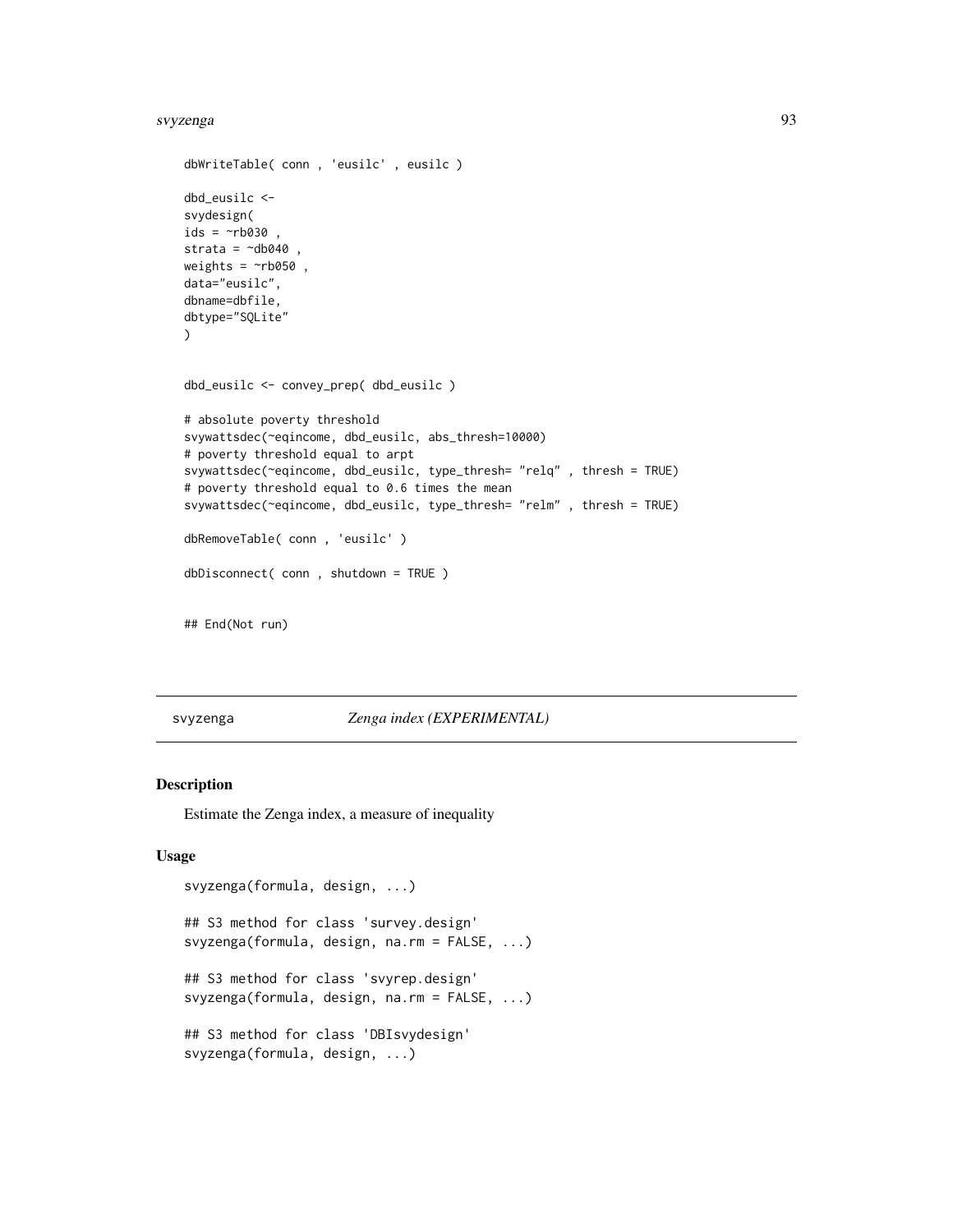#### <span id="page-93-0"></span>Arguments

| formula | a formula specifying the income variable.                                                   |
|---------|---------------------------------------------------------------------------------------------|
| design  | a design object of class survey, design or class svyrep, design from the survey<br>library. |
| .       | future expansion                                                                            |
| na.rm   | Should cases with missing values be dropped?                                                |
|         |                                                                                             |

# Details

you must run the convey\_prep function on your survey design object immediately after creating it with the svydesign or svrepdesign function.

# Value

Object of class "cvystat", which are vectors with a "var" attribute giving the variance and a "statistic" attribute giving the name of the statistic.

# Note

This function is experimental and is subject to changes in later versions.

#### Author(s)

Guilherme Jacob, Djalma Pessoa and Anthony Damico

# References

Lucio Barabesi, Giancarlo Diana and Pier Francesco Perri (2016). Linearization of inequality indexes in the design-based framework. Statistics. URL [http://www.tandfonline.com/doi/pdf/](http://www.tandfonline.com/doi/pdf/10.1080/02331888.2015.1135924) [10.1080/02331888.2015.1135924](http://www.tandfonline.com/doi/pdf/10.1080/02331888.2015.1135924).

Matti Langel (2012). Measuring inequality in finite population sampling. PhD thesis: Universite de Neuchatel, URL <https://doc.rero.ch/record/29204/files/00002252.pdf>.

#### See Also

[svygini](#page-47-0)

```
library(survey)
library(laeken)
data(eusilc) ; names( eusilc ) <- tolower( names( eusilc ) )
# linearized design
des_eusilc <- svydesign( ids = ~rb030 , strata = ~db040 , weights = ~rb050 , data = eusilc )
des_eusilc <- convey_prep(des_eusilc)
# replicate-weighted design
des_eusilc_rep <- as.svrepdesign( des_eusilc , type = "bootstrap" )
```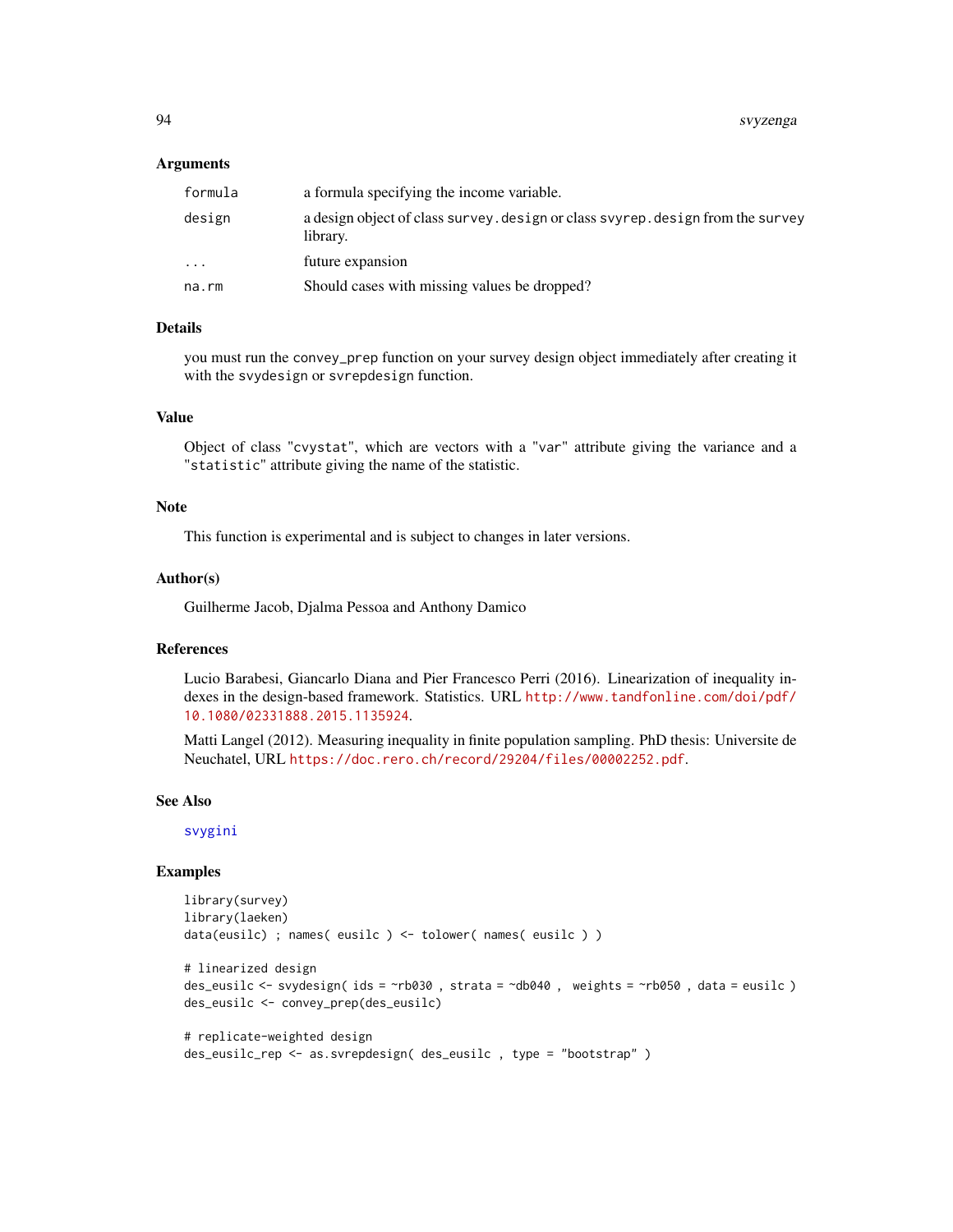#### svyzenga 95

```
des_eusilc_rep <- convey_prep(des_eusilc_rep)
# variable without missing values
svyzenga(~eqincome, des_eusilc)
svyzenga(~eqincome, des_eusilc_rep)
# subsetting:
svyzenga(~eqincome, subset( des_eusilc, db040 == "Styria"))
svyzenga(~eqincome, subset( des_eusilc_rep, db040 == "Styria"))
## Not run:
# variable with with missings
svyzenga(~py010n, des_eusilc )
svyzenga(~py010n, des_eusilc_rep )
svyzenga(~py010n, des_eusilc, na.rm = TRUE )
svyzenga(~py010n, des_eusilc_rep, na.rm = TRUE )
# database-backed design
library(RSQLite)
library(DBI)
dbfile <- tempfile()
conn <- dbConnect( RSQLite::SQLite() , dbfile )
dbWriteTable( conn , 'eusilc' , eusilc )
dbd_eusilc <-
svydesign(
ids = \negrb030 ,
strata = \simdb040
weights = \negrb050,
data="eusilc",
dbname=dbfile,
dbtype="SQLite"
\mathcal{L}dbd_eusilc <- convey_prep( dbd_eusilc )
# variable without missing values
svyzenga(~eqincome, dbd_eusilc)
# subsetting:
svyzenga(~eqincome, subset( dbd_eusilc, db040 == "Styria"))
# variable with with missings
svyzenga(~py010n, dbd_eusilc )
svyzenga(~py010n, dbd_eusilc, na.rm = TRUE )
dbRemoveTable( conn , 'eusilc' )
```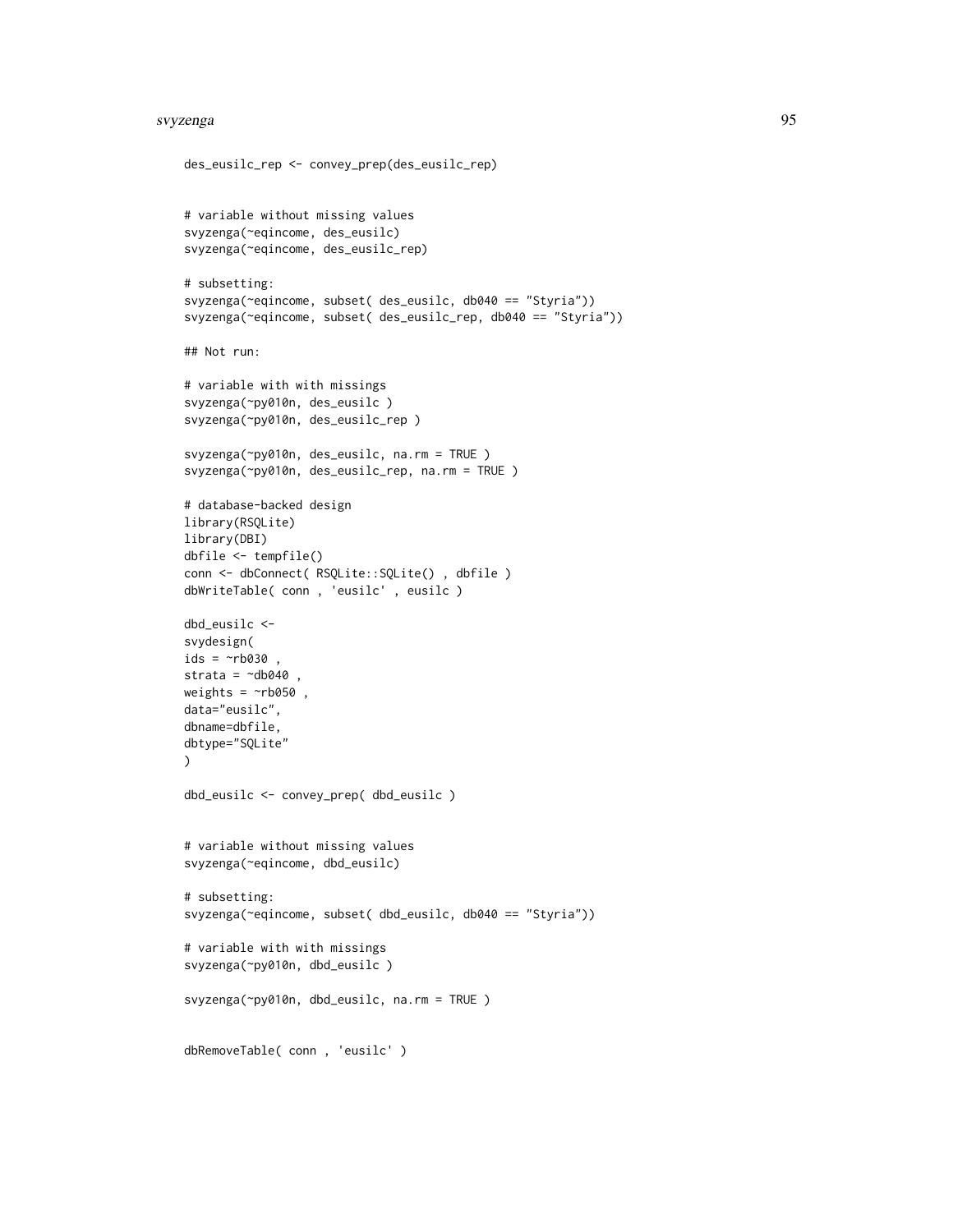```
dbDisconnect( conn , shutdown = TRUE )
```
## End(Not run)

svyzengacurve *Zenga inequality curve (EXPERIMENTAL)*

# Description

Estimate the Zenga curve, an inequality graph

```
svyzengacurve(formula, design, ...)
## S3 method for class 'survey.design'
svyzengacurve(
 formula,
 design,
  quantiles = seq(0, 1, 0.1),
 empirical = FALSE,
 plot = TRUE,
 add = FALSE,curve.col = "red",ci = TRUE,alpha = 0.05,
 na.rm = FALSE,
  ...
\mathcal{L}## S3 method for class 'svyrep.design'
svyzengacurve(
  formula,
 design,
  quantiles = seq(0, 1, 0.1),
  empirical = FALSE,
 plot = TRUE,
 add = FALSE,
 curve.col = "red",ci = TRUE,alpha = 0.05,
 na.rm = FALSE,
  ...
)
```
<span id="page-95-0"></span>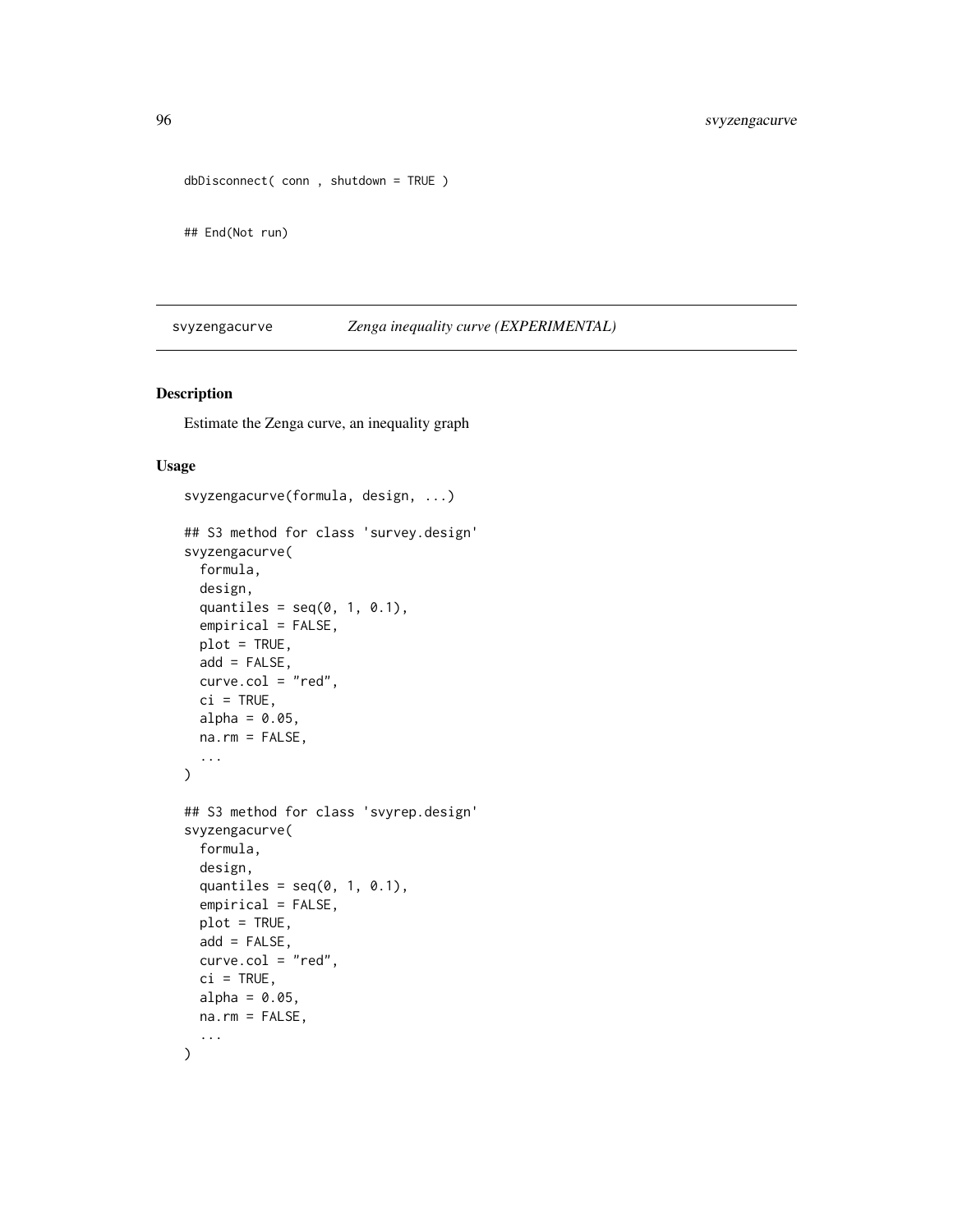## S3 method for class 'DBIsvydesign' svyzengacurve(formula, design, ...)

#### Arguments

| formula   | a formula specifying the income variable                                                    |
|-----------|---------------------------------------------------------------------------------------------|
| design    | a design object of class survey. design or class svyrep. design from the survey<br>library. |
| .         | additional arguments passed to plot methods                                                 |
| quantiles | a sequence of probabilities that defines the quantiles sum to be calculated                 |
| empirical | Should an empirical Zenga curve be estimated as well? Defaults to FALSE.                    |
| plot      | Should the Zenga curve be plotted? Defaults to TRUE.                                        |
| add       | Should a new curve be plotted on the current graph?                                         |
| curve.col | a string defining the color of the curve.                                                   |
| ci        | Should the confidence interval be plotted? Defaults to TRUE.                                |
| alpha     | a number that especifies de confidence level for the graph.                                 |
| na.rm     | Should cases with missing values be dropped? Defaults to FALSE.                             |

#### Details

WARNING: this is an experimental version. Use with caution.

You must run the convey\_prep function on your survey design object immediately after creating it with the svydesign or svrepdesign function.

Notice that the 'empirical' curve is observation-based and is based on the Lorenz curve formula actually used to calculate the Gini index. On the other hand, the quantile-based curve is used to estimate the complement of the ratio between the means, SEs and confidence intervals.

This way, as the number of quantiles of the quantile-based function increases, the quantile-based curve approaches the observation-based curve.

#### Value

Object of class "svyquantile", which are vectors with a "quantiles" attribute giving the complement of the ratio between the lower and upper means, and a "SE" attribute giving the standard errors of the estimates.

# Note

This function is experimental and is subject to changes in later versions.

# Author(s)

Guilherme Jacob, Djalma Pessoa and Anthony Damico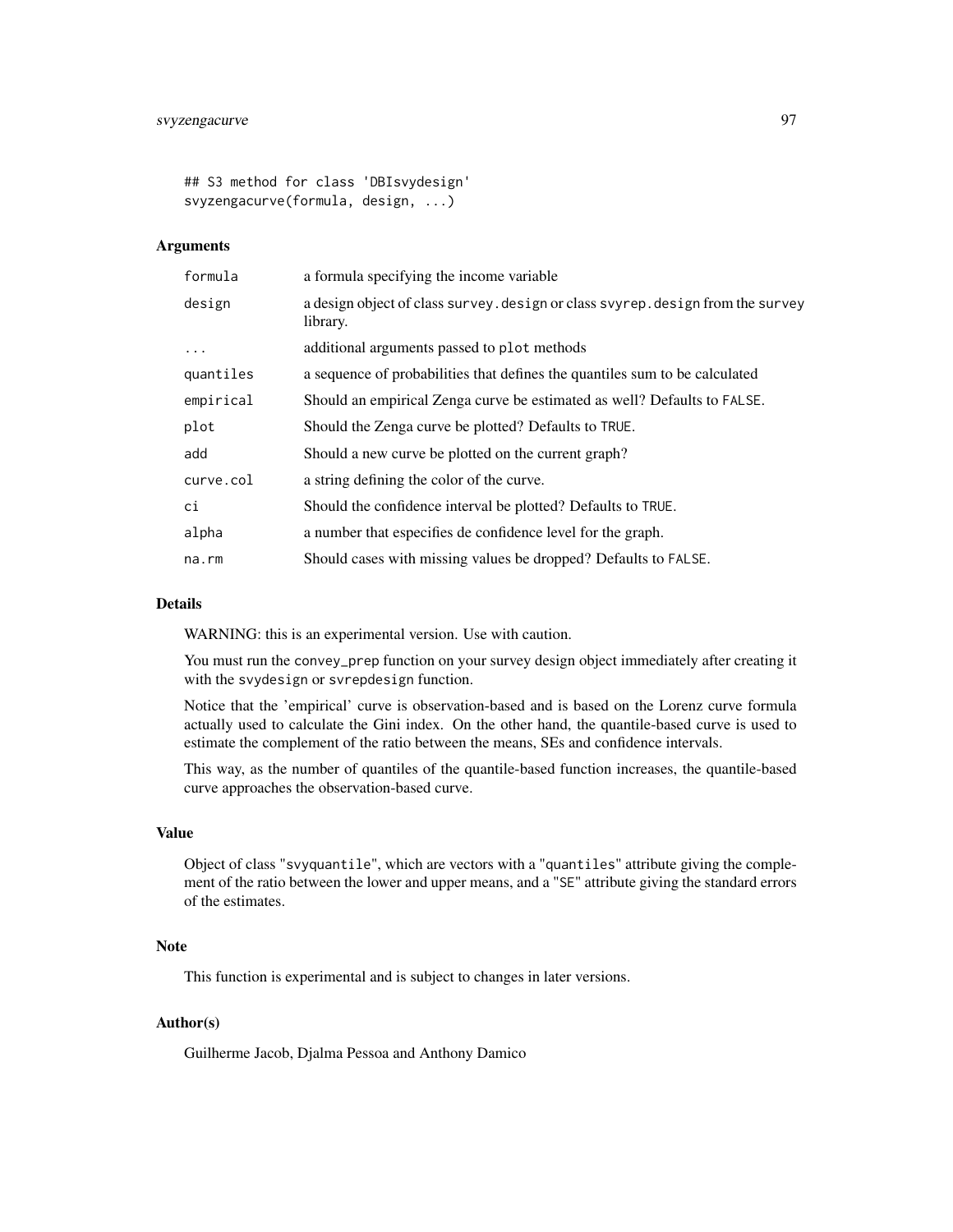#### References

Marcella Polisicchio and Francesco Porro (2011). A Comparison Between Lorenz L(P) Curve and Zenga I(P) Curve. Statistica Applicata, v. 21, n. 3-4, 289-301.

Matti Langel (2012). *Measuring inequality in finite population sampling*. PhD thesis. URL [http:](http://doc.rero.ch/record/29204) [//doc.rero.ch/record/29204](http://doc.rero.ch/record/29204).

Jean-Claude Deville (1999). Variance estimation for complex statistics and estimators: linearization and residual techniques. Survey Methodology, 25, 193-203, URL [http://www5.statcan.gc.ca/](http://www5.statcan.gc.ca/bsolc/olc-cel/olc-cel?lang=eng&catno=12-001-X19990024882) [bsolc/olc-cel/olc-cel?lang=eng&catno=12-001-X19990024882](http://www5.statcan.gc.ca/bsolc/olc-cel/olc-cel?lang=eng&catno=12-001-X19990024882).

# See Also

[svyquantile](#page-0-0)

```
library(survey)
library(laeken)
data(eusilc) ; names( eusilc ) <- tolower( names( eusilc ) )
# linearized design
des_eusilc <- svydesign( ids = ~rb030 , strata = ~db040 , weights = ~rb050 , data = eusilc )
des_eusilc <- convey_prep( des_eusilc )
svyzengacurve( ~eqincome , des_eusilc, alpha = .01 )
# replicate-weighted design
des_eusilc_rep <- as.svrepdesign( des_eusilc , type = "bootstrap" )
des_eusilc_rep <- convey_prep( des_eusilc_rep )
svyzengacurve( ~eqincome , des_eusilc_rep, alpha = .01 )
## Not run:
# linearized design using a variable with missings
svyzengacurve( ~py010n , des_eusilc, alpha = .01 )
svyzengacurve( ~py010n , des_eusilc, alpha = .01, na.rm = TRUE )
# demonstration of `curve.col=` and `add=` parameters
svyzengacurve( ~eqincome , des_eusilc, alpha = .05 , add = TRUE , curve.col = 'green' )
# replicate-weighted design using a variable with missings
svyzengacurve( ~py010n , des_eusilc_rep, alpha = .01 )
svyzengacurve( ~py010n , des_eusilc_rep, alpha = .01, na.rm = TRUE )
```

```
# database-backed design
library(RSQLite)
library(DBI)
dbfile <- tempfile()
conn <- dbConnect( RSQLite::SQLite() , dbfile )
dbWriteTable( conn , 'eusilc' , eusilc )
```
<span id="page-97-0"></span>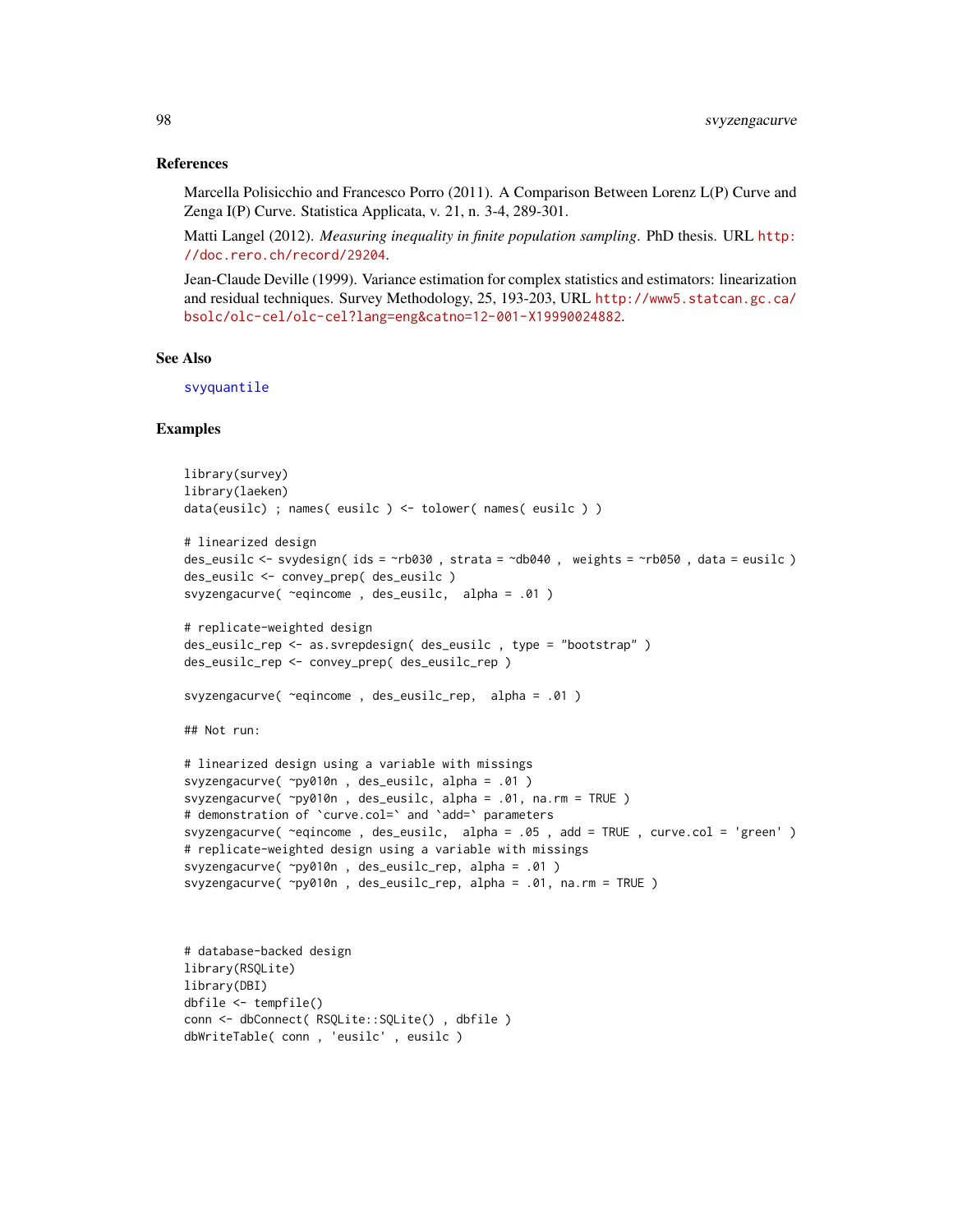svyzengacurve 99

```
dbd_eusilc <-
svydesign(
ids = \simnb030,
strata = \simdb040,
weights = \nightharpoonuprb050,
data="eusilc",
dbname=dbfile,
dbtype="SQLite"
\lambdadbd_eusilc <- convey_prep( dbd_eusilc )
svyzengacurve( ~eqincome , dbd_eusilc, alpha = .01 )
# highlighting the difference between the quantile-based curve and the empirical version:
svyzengacurve( ~eqincome , dbd_eusilc, seq(0,1,.1), empirical = TRUE, curve.col = "green" )
svyzengacurve( ~eqincome , dbd_eusilc, seq(0,1,.1), alpha = .01, add = TRUE )
legend( "bottomleft", c("Quantile-based", "Empirical"), lwd = c(1,1), col = c("red", "green"))
# as the number of quantiles increases, the difference between the curves gets smaller
svyzengacurve( ~eqincome , dbd_eusilc, seq(0,1,.01), empirical = TRUE, curve.col = "green" )
svyzengacurve( ~eqincome , dbd_eusilc, seq(0,1,.01), alpha = .01, add = TRUE )
legend( "bottomleft", c("Quantile-based", "Empirical"), lwd = c(1,1), col = c("red", "green"))
dbRemoveTable( conn , 'eusilc' )
dbDisconnect( conn , shutdown = TRUE )
```
## End(Not run)